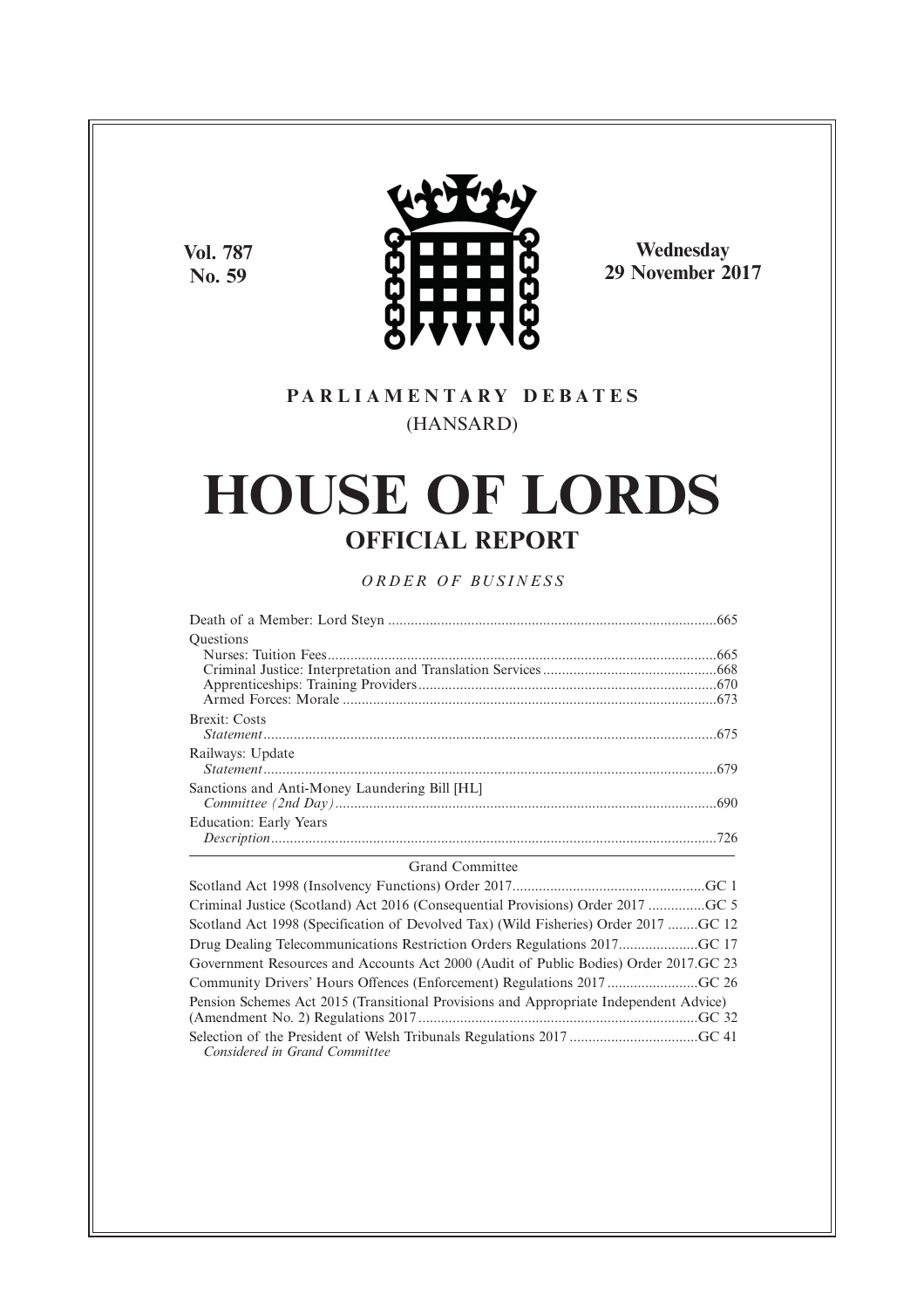Lords wishing to be supplied with these Daily Reports should give notice to this effect to the Printed Paper Office.

No proofs of Daily Reports are provided. Corrections for the bound volume which Lords wish to suggest to the report of their speeches should be clearly indicated in a copy of the Daily Report, which, with the column numbers concerned shown on the front cover, should be sent to the Editor of Debates, House of Lords, within 14 days of the date of the Daily Report.

> *This issue of the Official Report is also available on the Internet at* https://hansard.parliament.uk/lords/2017-11-29

The first time a Member speaks to a new piece of parliamentary business, the following abbreviations are used to show their party affiliation:

| <b>Abbreviation</b> | <b>Party/Group</b>                  |
|---------------------|-------------------------------------|
| CB.                 | Cross Bench                         |
| Con                 | Conservative                        |
| <b>DUP</b>          | Democratic Unionist Party           |
| GP                  | Green Party                         |
| Ind Lab             | Independent Labour                  |
| Ind LD              | <b>Independent Liberal Democrat</b> |
| Ind SD              | <b>Independent Social Democrat</b>  |
| Ind UU              | Independent Ulster Unionist         |
| Lab                 | Labour                              |
| LD                  | Liberal Democrat                    |
| LD Ind              | Liberal Democrat Independent        |
| Non-afl             | Non-affiliated                      |
| PC                  | Plaid Cymru                         |
| <b>UKIP</b>         | UK Independence Party               |
| UUP                 | <b>Ulster Unionist Party</b>        |

No party affiliation is given for Members serving the House in a formal capacity, the Lords spiritual, Members on leave of absence or Members who are otherwise disqualified from sitting in the House.

© Parliamentary Copyright House of Lords 2017,

*this publication may be reproduced under the terms of the Open Parliament licence, which is published at www.parliament.uk/site-information/copyright/.*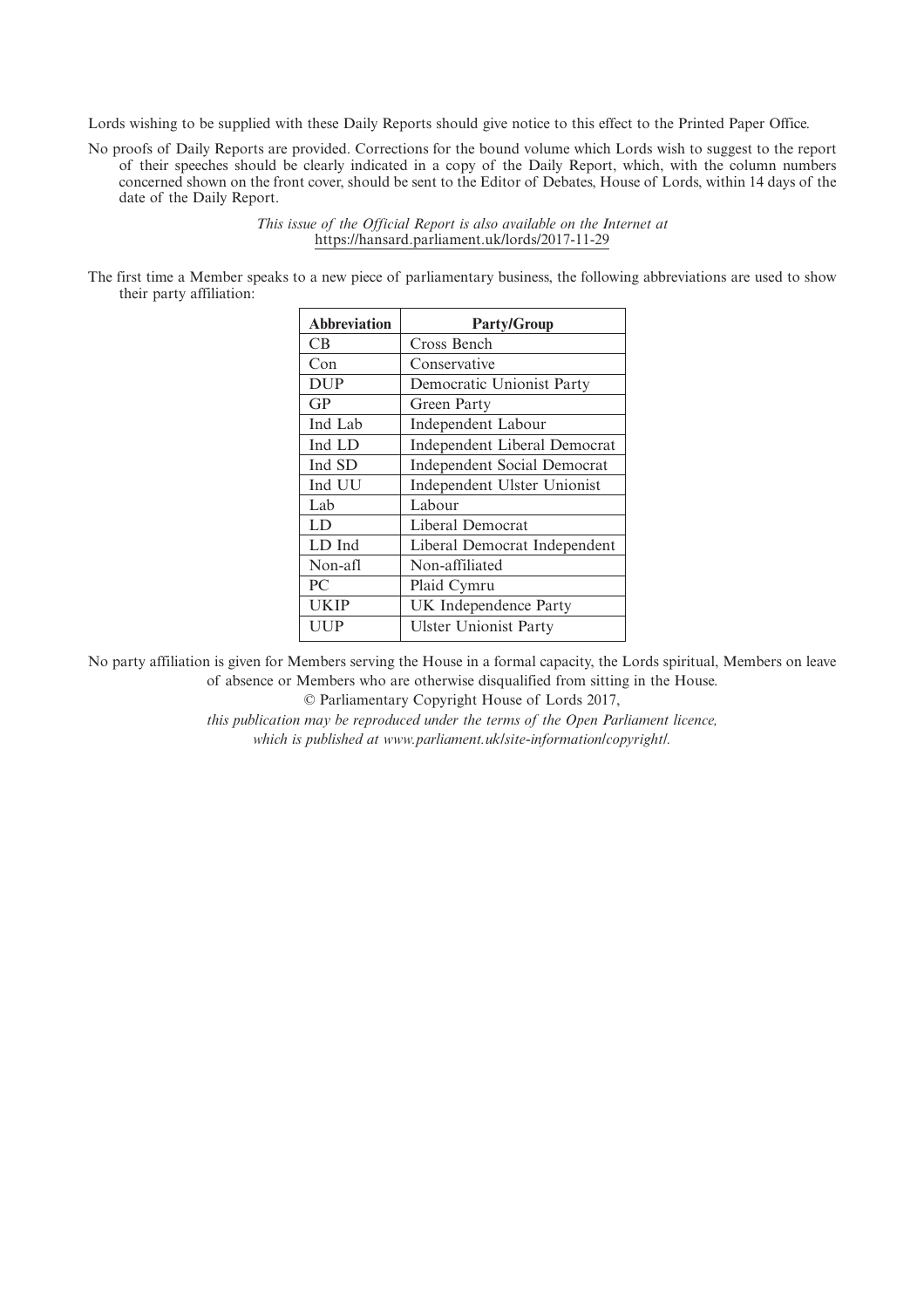# House of Lords

*Wednesday 29 November 2017*

*3 pm*

*Prayers—read by the Lord Bishop of Worcester.*

# **Death of a Member: Lord Steyn**

*Announcement*

*3.06 pm*

**The Lord Speaker (Lord Fowler):** My Lords, I regret to inform the House of the death of the noble and learned Lord, Lord Steyn, on 28 November. On behalf of the House, I extend our condolences to the noble and learned Lord's family and friends.

# **Nurses: Tuition Fees** *Question*

*3.06 pm*

#### *Asked by Lord Clark of Windermere*

To ask Her Majesty's Government whether they will write off the tuition fees of nurses who spend a number of years working in the NHS or related public care services.

**TheParliamentaryUnder-Secretaryof State,Department of Health (Lord O'Shaughnessy) (Con):** My Lords, there are currently no plans in place to write off tuition fee loans for nurses who take up work in the NHS. Substantial financial support is available for nurses in training. With the increase in the student loan repayment threshold introduced by the Department for Education, from April 2018 a newly qualified nurse will not pay back their loan on earnings up to £25,000 a year.

**Lord Clark of Windermere (Lab):** My Lords, when we have a shortage of 40,000 nurses, when the Government's introduction of tuition fees has resulted in fewer nurses entering training, and on the very day it is announced that we are having to import 5,500 nurses from India, is it not crucial that we incentivise everything we can to get British students into nursing? Would my proposal about working in the NHS not help that?

**Lord O'Shaughnessy:** My Lords, nurse training places have been discussed a number of times in this House. I am sure noble Lords will be keen to know that, while there has been a small percentage drop-off in places year on year, the numbers recruited this year are comparable to 2014-15. That is common with the introduction of tuition fees for other courses and we would expect it to rebound. In the long run, the intention is to grow more of our own nurses and to recruit from the United Kingdom, which is why there will be an increase of 25% in the number of clinically funded training places for nurses—5,000 extra—from 2018-19 onwards.

**Lord Forsyth of Drumlean (Con):** Can my noble friend indicate what percentage of the borrowing by student nurses under the student loans scheme will be paid back at the point when it is written off after 30 years? If so, would it not be better to do this earlier in their careers, rather than at the end of them?

**Lord O'Shaughnessy:** My noble friend is quite right to point out that student debt is forgiven after 30 years. The point of that is to ensure there is an equitable system, where those who earn more pay back more over the course of their working lives. It is important to point out that, with the new threshold moving up to £25,000, a nurse earning £26,000 in band 5 of the Agenda for Change pay scale would pay back £7.50 of that loan per calendar month.

**Baroness Brinton (LD):** My Lords, with the NHS reporting that 96% of hospitals are currently failing to meet their planned number of registered nurses, and UCAS reporting a decline in student nurse applications, as the noble Lord mentioned, as well as the further news that one in four post-qualifying nurses leave in their first year, what are the Government proposing to do to change the problem of recruiting new nurses, including returning to bursaries and abolishing tuition fees altogether? Specifically, what are the Government doing right now to attract nurses into our hospitals?

**Lord O'Shaughnessy:** It is important to point out that there are 10,000 more nurses on wards than there were seven years ago. One of the things that we are trying to do is encourage nurses to return to practice— 3,000 of those nurses have been on the return to practice programme. In regard to attracting them to hospitals, the main thing is that we need to train more nurses to fill those places so that we fill the demand that we know that we have from a growing and ageing population. That is why there are going to be 5,000 more funded nursing training places from 2018 onwards.

**Lord Brooke of Alverthorpe (Lab):** My Lords, is it not necessary to offer the most attractive terms to get more nurses into training? Will the Minister reflect on the very helpful suggestion made by the noble Lord, Lord Forsyth, that there is a possibility that a fair number of these people will never repay the full amount? Will he tell the House what the estimated write-off is of the repayments that will apply to nurses? If it is a high figure, will he reflect on the answer that he gave to the noble Lord?

Lord O'Shaughnessy: I shall certainly write to my noble friend, and indeed all noble Lords, about the proportion of the write-off. Let us remember, however, why the student loans system exists. It exists because those people who earn enough over the course of their working lives end up paying more than those who do not. Therefore, if somebody has gone into nursing but has then gone on to work in another profession, earning more money and being able to pay it off, it is equitable that they pay it off. That was the policy of the Labour Government, and it has been adopted by the Conservative Government precisely on the point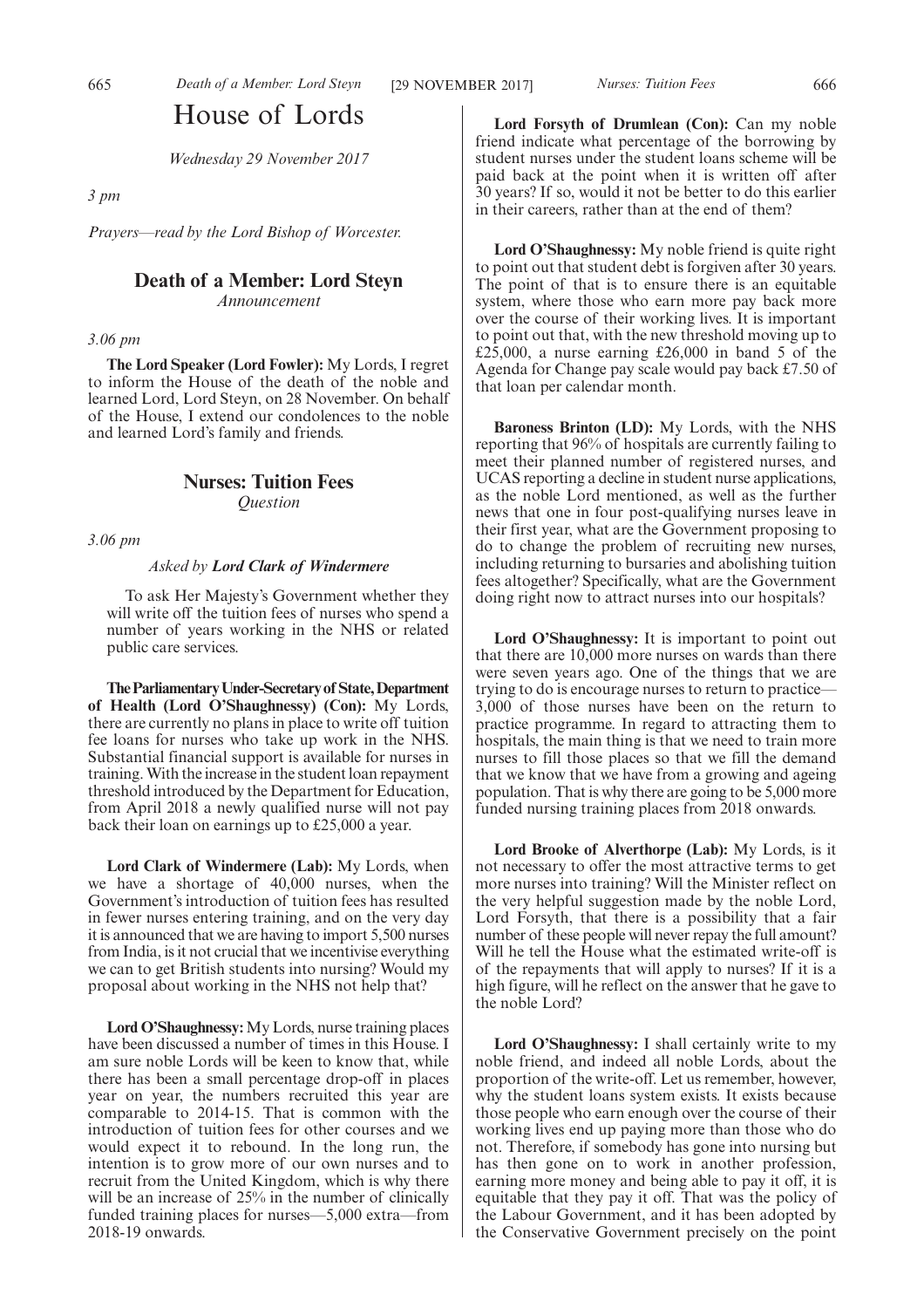[LORD O'SHAUGHNESSY]

of equity. It is only right that the loan is written off for those who have not earned enough but, for those who have earned enough, that they pay it off.

**Baroness Butler-Sloss (CB):** My Lords, will the Government reconsider the issue of bursaries?

**Lord O'Shaughnessy:** I obviously have not been clear enough; I thought that I had. The answer to that is that we are not considering that at the moment.

**Lord Tugendhat (Con):** My noble friend is explaining the policy very eloquently, but surely he ought to take into account the point raised by my noble friend Lord Forsyth. The problem is that the way the scheme works disincentivises people from entering occupations that are extremely socially desirable and much needed by the country precisely because they are going to be loaded with debt. Although they do not in the end pay it off, it bears very heavily on them during their working lives.

**Lord O'Shaughnessy:** The system that we have means that the people who benefit most from higher education are those who pay for their higher education and, in doing so, they subsidise those who go into the professions that my noble friend has mentioned, which are extremely worth while but might not be that well paid.

**Baroness Wheeler (Lab):** My Lords, the Health Foundation research has shown that the change in nurse training funding arrangements in England has led to a fall in student numbers, rather than the Government's promised increase. One of the most alarming statistics shows a 31% shortfall in the number of applicants aged 30 and over, just the group with the background and experience the NHS needs, many of whom are care workers with hands-on experience wishing to develop their skills by becoming qualified nurses. Does the Minister agree that these are the very people whom nursing needs, but for whom taking on a huge debt, often at a time of heavy financial commitment, seems an impossible hurdle? Does this not all underline the need for urgent reinstatement of nurse bursaries?

**Lord O'Shaughnessy:** I think that the figure on shortfalls that the noble Baroness has given is not right. If one looks at the UCAS data, it shows, as I said, a small drop of around 6%, but the numbers going into training are comparable to 2014-15. She is quite right about the need for additional financial support, and there is £1,000 available for childcare support for those who need it, as well as exceptional support funds of up to £3,000.

**Baroness Gardner of Parkes (Con):** My Lords, is the Minister aware that there was a great disincentive for people to enter nursing when it was decided that it was necessary to have university-level academic education to do it? The SENs—the state enrolled nurses—were abolished. Does he think that the apprenticeship scheme, which I understand is put forward all the time as being the replacement for that, is really working well, or is there a need to bring back that middle layer of nurses who cannot get five A-levels but can nevertheless be excellent nurses?

**Lord O'Shaughnessy:** My noble friend makes an important point. It is precisely to, if you like, recreate that route into nursing that the nursing apprenticeship and nursing associate positions have been created, and the numbers are increasing.

# **Criminal Justice: Interpretation and Translation Services** *Question*

*3.15 pm*

#### *Asked by Baroness Coussins*

To ask Her Majesty's Government whether they have revised their target for annual budget savings on the cost of providing interpretation and translation services in criminal proceedings, following the allocation of the latest contract for those services to thebigword; and if so, what is their new target.

**Baroness Coussins (CB):** My Lords, I beg leave to ask the Question standing in my name on the Order Paper, and declare my interest as vice-president of the Chartered Institute of Linguists.

**The Advocate-General for Scotland (Lord Keen of Elie) (Con):** My Lords, the ministry's suite of language service contracts was designed to ensure value for money and affordability of the services provided by its suppliers. Given the importance that the ministry attaches to the provision of court interpretation, we have not felt it appropriate to set a target figure for cost savings for the provision, which is a demand-led service. Fulfilment of interpreter bookings is currently around 98%.

**Baroness Coussins:**My Lords, that sounds encouraging, but there has been a long-standing concern that the quality and qualifications of some of the interpreters sent to our courts do not match up to the demands of the job, which results in cases needing to be rescheduled. Is the Minister satisfied that the new contract for quality assurance can provide much useful information when it scrutinises only 1% of assignments, and can he say whether interpreters' pay and conditions have improved under thebigword contract? Poor employment practice was one of the reasons why large numbers of high-level interpreters boycotted the service previously.

**Lord Keen of Elie:** My Lords, the new contracts came into place on 31 October 2016. They include a contract in respect of quality assurance, which has proved extremely effective. Indeed, the number of complaints about the service provided has dropped quarter by quarter. As regards the numbers of interpreters available, 4,660 have now registered with the new contractors. We are proceeding on that basis; it is at present a success.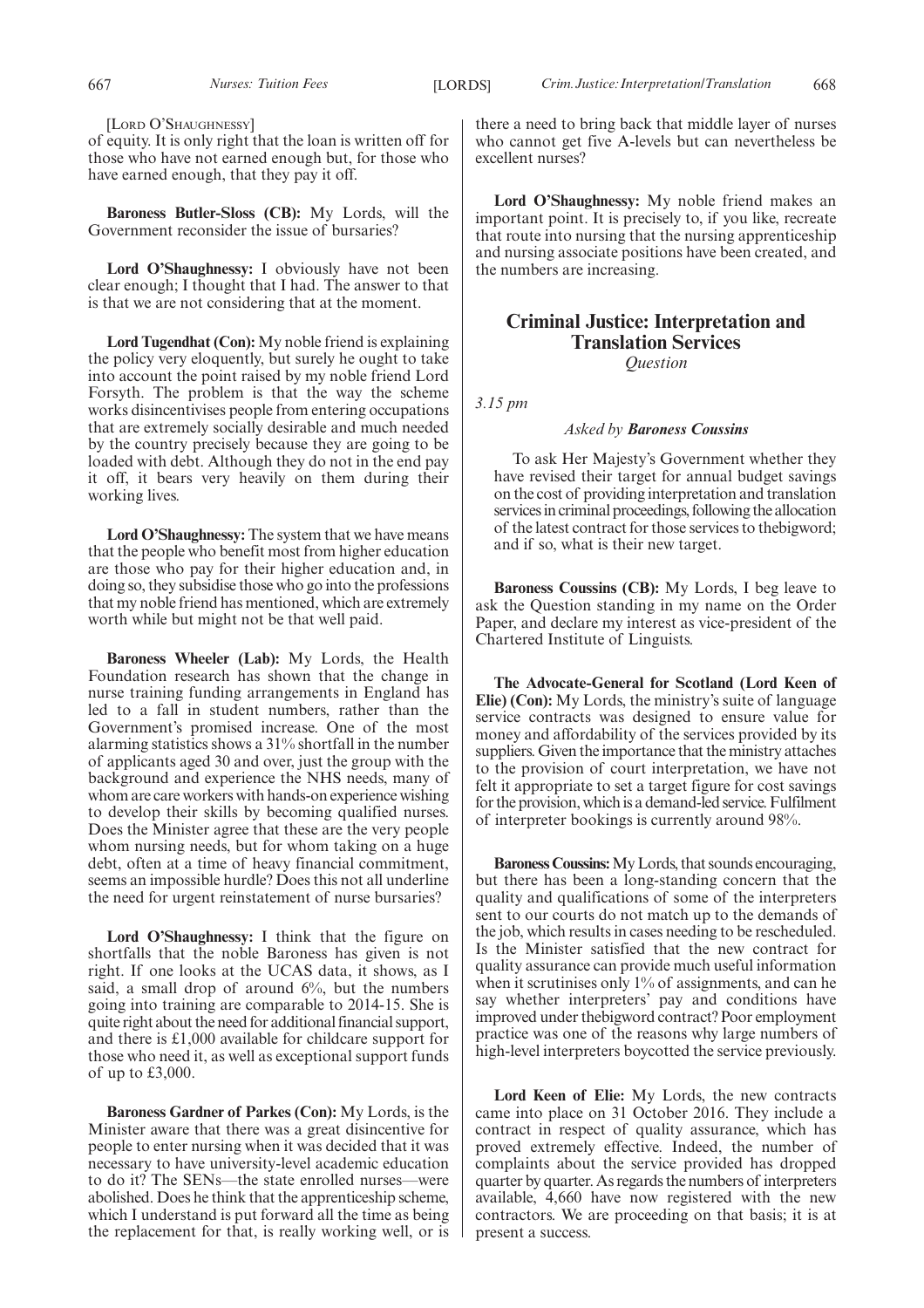**Viscount Hailsham (Con):** My Lords, may I support the noble Baroness in her remarks? Does my noble and learned friend agree that the provision of honest and professional interpretation in criminal courts is absolutely central to the proper construction of many cases? Does he also agree that that applies to many civil cases as well, particularly family work and immigration? What public provision is now made for those classes of case, and if none, would he consider the position further?

**Lord Keen of Elie:**I agree with both the propositions advanced by my noble friend. We have no difficulty at present with the provision of interpretation services in respect of these matters.

**Lord Marks of Henley-on-Thames (LD):** My Lords, this month there have been at least six reported instances of cases being adjourned for lack of an interpreter, and there may be more. This is part of a continuing pattern which disrupts court business and wastes resources. Does the MoJ have any new proposals to ensure that needs for interpreters are identified and arrangements made for their attendance earlier and more efficiently?

**Lord Keen of Elie:** We have no proposals to alter the present system, which works effectively. I point out that there are around 500 to 550 bookings for interpreters each day, so the number he refers to—six—is a very small proportion of the overall interpretation service.

**Lord Suri (Con):** My Lords, will we be able to see that justice is being done without providing proper translation services, either in criminal or other proceedings?

**Lord Keen of Elie:** It is clearly critical to the administration of justice and to the issue of access to justice that full and adequate interpretation services should be available to the courts and to those who have recourse to them.

**The Lord Bishop of Leeds:** My Lords, there is clearly a difference between interpretation and translation. I speak as a former professional linguist. What about quality control? Will the Minister comment on that? Being able to deal with a language is not the same as being a competent interpreter, sometimes of very delicate matters.

**Lord Keen of Elie:**I entirely agree with the observation made by the right reverend Prelate. That is why the present contract provision includes a quality assurance provision by the Language Shop, to ensure that not only are the appropriate levels of qualification available but also the appropriate skills.

**Lord Judd (Lab):** Does the noble and learned Lord agree that there is a great deal of anxiety about people's experiences with interpretation? It is not just a matter of making sure that an interpreter is there—the quality of the interpretation is essential. Surely with the whole principle of the quality of justice, and of justice being seen and felt to be done, one cannot overestimate the importance of interpretation and its quality. That must apply to civil law as well as criminal law and certainly to the immigration sector.

**Lord Keen of Elie:** We are confident about the quality of the translation and interpretation services provided to the courts at present, which have been provided under the present contractual regime since 31 October 2016.

**Baroness Ludford (LD):** My Lords, the Minster will know that this is an obligation of an EU directive. I was a rapporteur in the European Parliament; the UK Government chose to opt into this. Not only do we maintain standards that help standards across the whole EU but, if we Brexit, we will obviously want to keep up those standards so that we can operate such things as the European arrest warrant without our operation of it being called into question.

**Lord Keen of Elie:** Of course, that is one of the objectives of the withdrawal Bill, which noble Lords will have the opportunity to pass in the near future to ensure that we maintain our legal obligations in that context. Over and above the European regulation—I believe it is a regulation and not a directive—there is of course the convention right under Article 6 and the common-law right of access to justice.

# **Apprenticeships: Training Providers** *Question*

*3.22 pm*

#### *Asked by Lord Aberdare*

To ask Her Majesty's Government what assessment they have made of the impact of the introduction of the new system of apprenticeship training on both public and private training providers.

**Viscount Younger of Leckie (Con):** My Lords, we are implementing a range of reforms to continue to improve the quality of apprenticeships for all, ensuring employers can access the training and skills they need. We recognise that our reforms have resulted in a number of changes for apprenticeship training providers. We are keeping the impact of the reforms under review and we continue to work closely with providers and their representative bodies.

**Lord Aberdare (CB):** My Lords, independent training providers deliver three-quarters of all apprenticeships, especially for non-levy-paying employers, many of them SMEs, and for 16 to 18 year-olds. The current funding system gives them no certainty about how many apprenticeships they will be able to offer. Will the Minister and his colleagues look at renewing and adapting the system so that providers can plan with confidence to support SMEs in providing the apprenticeships that young people and the nation need to drive up skills and productivity and, indeed, to meet the Government's own targets?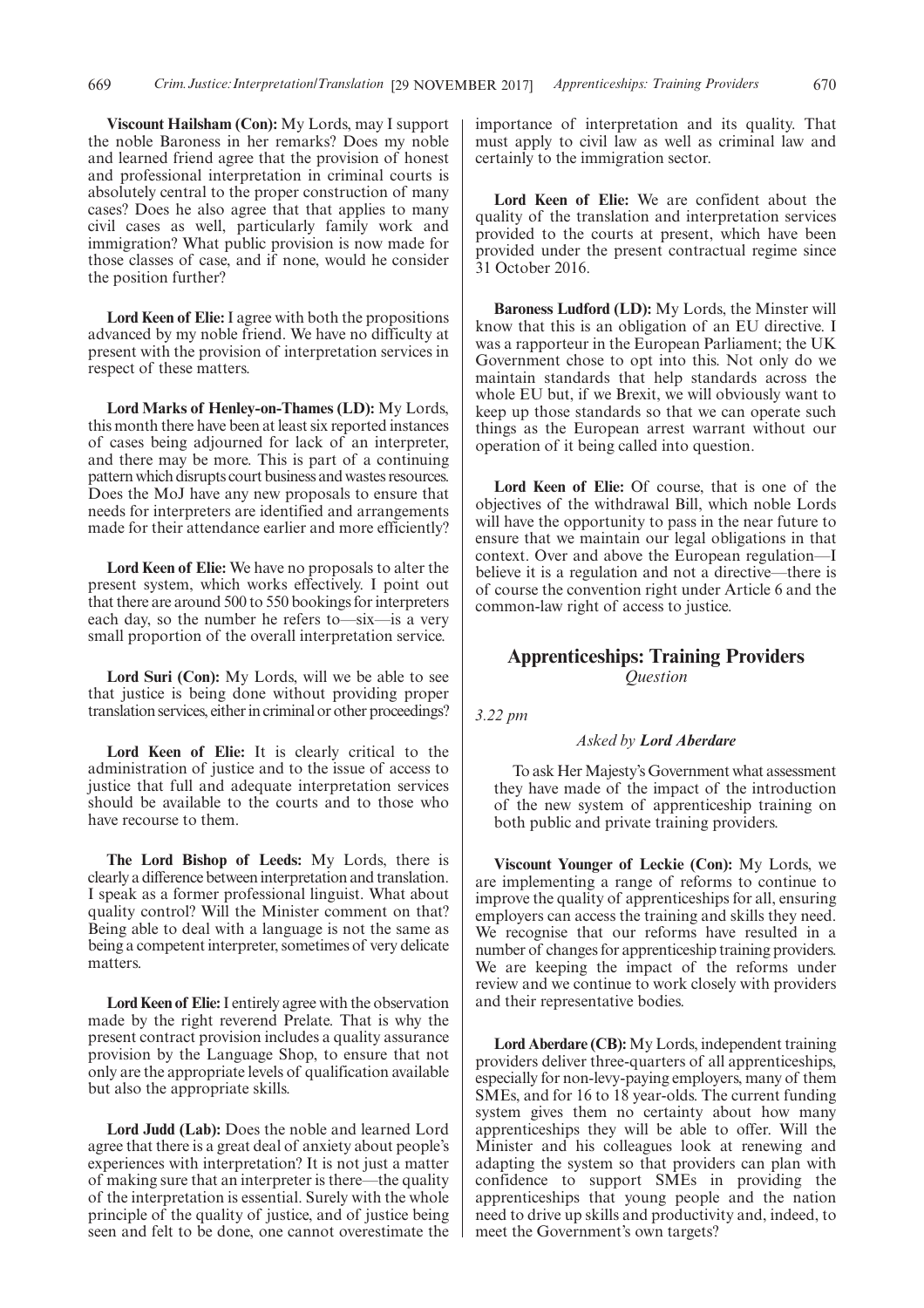**Viscount Younger of Leckie:** The noble Lord is right, in that we do recognise this is a period of uncertainty for providers. The Education and Training Foundation is running a programme specifically to help the ITPs prepare for the transition and change. The Government are also making available £440 million for non-levy-paying employers, to cover the costs of new starts during the transitional period from January 2018 —that is until all employers use the new apprenticeship service, from April 2019. The SMEs are also very important for our economy and the Government are paying 90% of the training and assessment costs for 16 to 18 year-old apprenticeships in this area.

**Baroness Burt of Solihull (LD):** Does the Minister agree that, given the industrial strategy, Brexit, technological advancement and low productivity, there has never been a more urgent need to address and sort out our skills shortages? But apprenticeship registrations have fallen off a cliff because businesses—large and small—do not like the changes the Government are introducing. Is it not time to cut the business world a bit of slack and let them use their own money, raked in through the levy, in a more flexible way to address their actual training needs, and not force all the levy money into an apprenticeship straitjacket which serves little purpose, other than saving the Government's face in their boast of creating 3 million apprenticeships?

**Viscount Younger of Leckie:** My Lords, it is not a boast; it is a clear aim. As the House will know, a great deal of emphasis has been put on training and skills in the industrial strategy document. On the demand for apprenticeships, it is true that there has been a 59% fall-off, but that is not the whole story because between March and May there was a 47% increase, so the net decline was 2.8%. However, the overall picture—for which there is anecdotal evidence—is that over the next 24 months employers are looking to bed in the changes, and they are working very hard to do so.

**Baroness McIntosh of Hudnall (Lab):** My Lords, although it is probable that many large employers are perfectly content to see the Government do as much as they can to encourage apprenticeships, is the noble Viscount aware that in some sectors—I particularly refer him to the creative industries—the apprenticeship levy does not work terribly well? Those sectors do not resist paying the levy, obviously, but they do not find it particularly helpful because of the inflexible way the benefits from it can be accessed by larger employers who pay it. Looking to the future, and building on the question from the Liberal Democrat Benches, is there a rather more flexible way large employers can develop their own apprenticeship schemes?

**Viscount Younger of Leckie:** The noble Baroness makes an interesting point but we believe that there is enough flexibility in the system. A lot of work is being done with the Institute for Apprenticeships and with employers on the design of apprenticeships to ensure that the approach and the job descriptions are correct for the individual sectors. I know that the noble Baroness has a lot of experience in the creative sectors, which we are looking at very closely.

**Lord Wallace of Saltaire (LD):** My Lords, is the Minister aware that in Bradford a social housing association runs an excellent training scheme for the building trades? It took 10 people this year and has had 400 applications. When there is so much unfulfilled demand—particularly from what we have to call the white working class—obviously there is still something wrong. I am told that in Yorkshire the big building companies still prefer to recruit already-trained people from outside Britain rather than go to the expense and trouble of doing their own training. That is clearly a major problem. Can the Government assure us that the new apprenticeship levy will push companies like that into training our own people?

**Viscount Younger of Leckie:** I hope I can give the noble Lord that assurance. The construction sector is particularly important. Regarding the temporary drop that we have seen, 3,000 apprenticeship vacancies have been posted this month by 40 employers. So I think this comes back to the point that employers are taking their time—which they need to do—working with HMRC and the Treasury to bed in these new changes.

**Lord Baker of Dorking (Con):** My Lords, is the Minister aware that the number of apprenticeships for those aged 16 to 18 declined this year, as they did last year? These are the important ages for apprenticeships, and that decline will persist if the Government continue their school education policy of eliminating all technical education below the age of 16. If they do that, very few students at 16 will want to take an apprenticeship. He has to join up apprenticeships with the education policy and try to get it changed.

**Viscount Younger of Leckie:** I am aware of my noble friend's interest in this area, and I have also read the report linked to the UTCs. His point is noted, although I do not entirely agree with him.

**Lord Watson of Invergowrie (Lab):** My Lords, whichever way the noble Viscount dresses it up, a 59% decline in new apprenticeships year on year is hardly an auspicious start to the main plank of the Government's attempts to address the skills gap. One issue is pay. The Department for Business reported in July that one in five apprentices was not receiving the correct national minimum wage, even though it is only £3.50 an hour. Another question relates to flexibility, which has been raised by other noble Lords, although I would like to put a slightly different angle on it. The Chancellor said in his Budget speech last week that he would keep under review the flexibility with which levy payers can spend their money. I very much hope he will, because part-time apprenticeships have a role to play here and flexibility would certainly be valued by young parents. Will the Government offer advice to employers to make sure that they make more part-time apprenticeships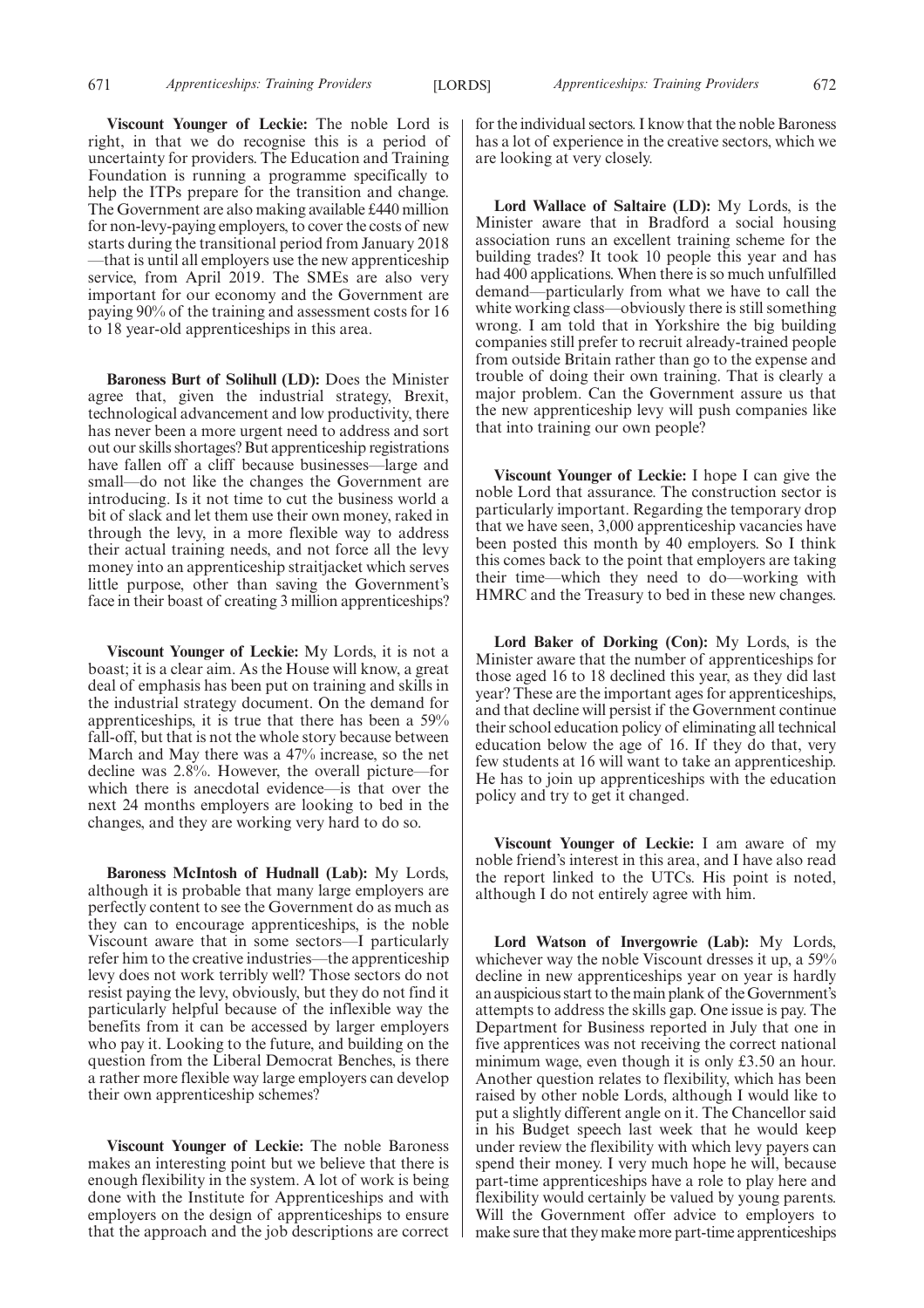available, not only for their own benefit in terms of skills but to boost the overall number of necessary apprenticeships?

**Viscount Younger of Leckie:** The noble Lord has raised a number of points but I shall pick up on two. As he will know, the national minimum wage is going up from £3.50 to £3.70 per hour from April 2018. However, we do not see pay as being a particular issue in the way he has suggested. Apart from that, his point about part-time apprenticeships is important, and that is very much part of our plans.

# **Armed Forces: Morale**

*Question*

*3.30 pm*

#### *Asked by Lord West of Spithead*

To ask Her Majesty's Government what assessment they have made of the impact of the review by the National Security Adviser on morale in the Armed Forces.

**The Minister of State, Ministry of Defence (Earl Howe) (Con):** My Lords, the Ministry of Defence strives continually to ensure that our people feel valued and that their contribution and sacrifice are recognised. I regret that recent press speculation around the national security capability review has created a deeply unhelpful atmosphere of uncertainty for many of our service men and women. The review is ongoing and no decisions have been taken.

**Lord West of Spithead (Lab):** My Lords, I thank the Minister for his Answer but I have to say that I am a little disappointed by it. The latest continuous attitude survey shows disappointing aspects of morale within the services and there is no doubt that, certainly among people I have met and know within the services particularly young Army officers—there is a real drop in morale. To say that this is press speculation is slightly disingenuous. Since the Levene study, any work looking at costings of any parts of defence is done out in the sticks. This means that the people involved very close to those things are aware of it. I do not believe that talk about getting rid of the two landing docks, fewer Army numbers and so on has been made up by the press. These clearly are things that are being looked at in that arena, and that causes a great deal of worry. There is no doubt that the continual downward pressure on defence is having an impact on morale. Does the Minister not think that making a statement that we intend to not have any further cuts to the forces we have and that we will strive to get Force 2025 would have a wonderful impact on morale?

**Earl Howe:** My Lords, the thing to emphasise here is that absolutely no decisions have been taken by Ministers. Any fall in morale is clearly a concern that we have to take seriously, and we do. I do not think that there is a single cause for this, but press reports which imply that decisions have been taken which have not been are deeply unhelpful to the men and women in the Armed Forces whose lives and livelihoods these reports directly affect.

**Lord Dannatt (CB):** My Lords, does the Minister not agree that, should the Government see their way to announcing a modest rise in the defence budget, this would have an inevitable upward boost to morale?

**Earl Howe:** My Lords, there are many of us who wish the defence budget were larger—but every department of government has to live within its cashlimited means.

**Lord Campbell of Pittenweem (LD):** My Lords, in view of the uncertainty to which the noble Earl referred, what advice would he give to a young person wanting to make a career in the Royal Marines.

**Earl Howe:** My Lords, I hope that my speech last night in the debate on the Royal Marines settled many concerns. The idea that the Government are going to abolish the Royal Marines or give up our amphibious capability is, frankly, ridiculous. I hope that I was able to settle that point.

**Lord Sterling of Plaistow (Con):** My Lords, the defence of the realm is the number one responsibility of government, yet during the Budget there was not a single word about defence. Does that help morale? Will the Minister also comment on the fact that the retention rate of some of our best people is worsening nearly every week?

**Earl Howe:** My Lords, my noble friend has a deep knowledge of all these matters, in particular on the personnel front. There is no denying that recruitment and retention are currently a challenge, as they always are when the economy is growing and there is a demographic shortage of young people. That is precisely why we have to focus on the things that matter to those thinking of joining the Armed Forces and the offer that we make to them, not only in terms of pay but in modernising the lived experience of service personnel that is where the covenant comes in—and in the Armed Forces family strategy.

**Lord Tunnicliffe (Lab):** My Lords, the Minister has said that the press are being deeply unhelpful. Now, the Minister has been around long enough to know that being helpful is not a core objective of the press. The MoD's own attitude survey shows satisfaction in the forces over the past year has declined in almost all areas. The key measure, satisfaction with service life in general, has decreased from 61% in 2009 to 42% this year—a one-third decline. This is a service morale crisis. How are the Government going to arrest this decline if the review does not yield significant additional money?

**Earl Howe:** My Lords, Britain has a competitive advantage in defence, and that advantage is based on the commitment, professionalism and skills of our people. We place heavy demands on them all, including those in the Armed Forces whom we ask to risk their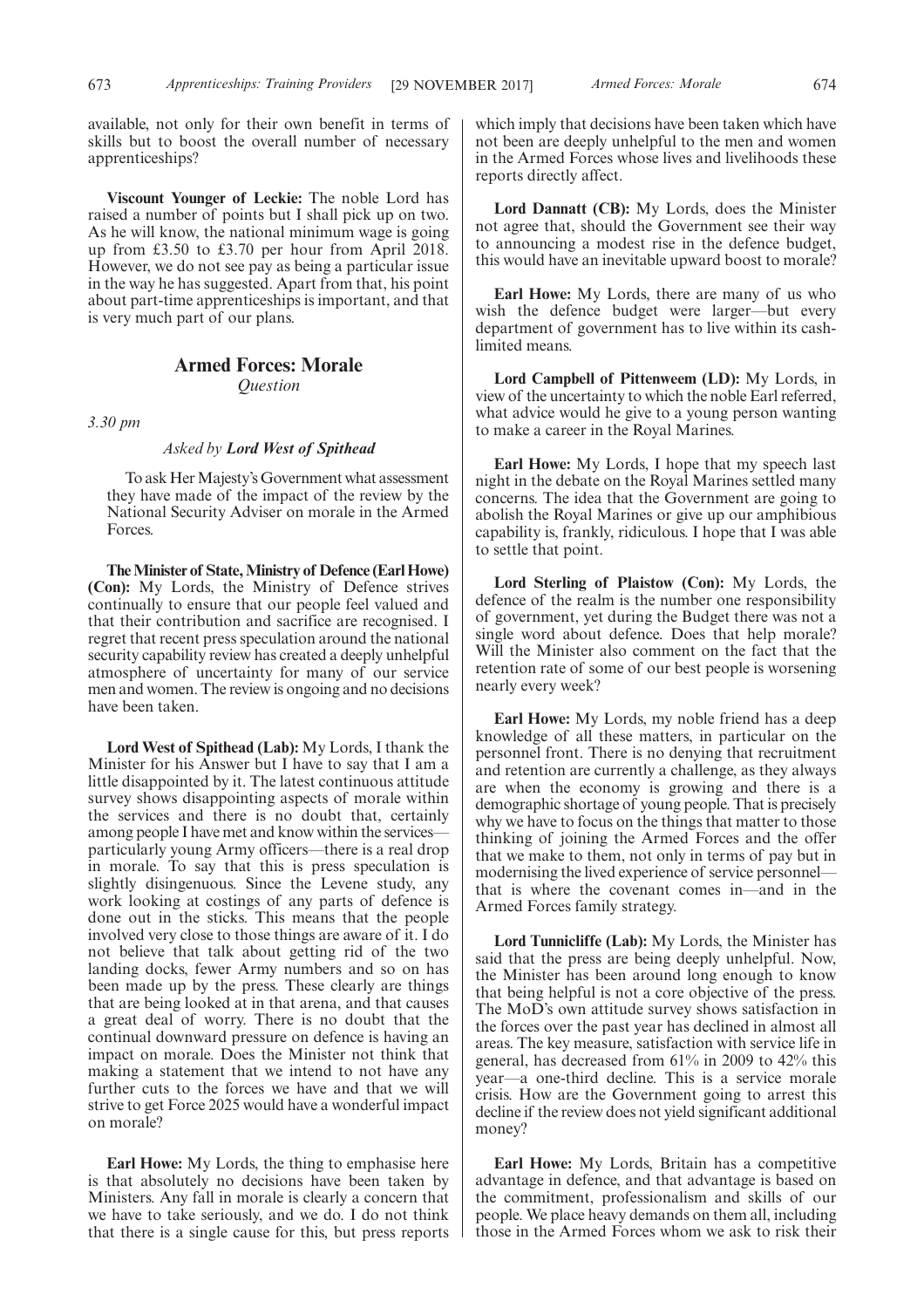#### [EARL HOWE]

lives on operations. Therefore, we place a very high premium on recruiting, retaining and developing the right people. As set out in the 2015 SDSR, we have identified a number of long-term plans to ensure that the service offer to which I referred better reflects the aspirations and expectations of our personnel and new recruits.

**Lord Stirrup (CB):** My Lords, our future military capability depends on retaining sufficient talented and experienced personnel. That retention in turn depends on offering those personnel sufficiently challenging, rewarding and exciting training. Can the Minister reassure the House that, in its search for savings, the Ministry of Defence will not be looking to cut back in this area, which would be the falsest of all false economies?

**Earl Howe:**The challenge, when looking for efficiencies rather than straightforward savings, is to achieve the same or a better level of outputs with the money available. I can tell the noble and gallant Lord that, while training is of course under the spotlight, what we do not want to do is to dilute or degrade the quality of that training for those whose standards we set great store by.

## **Brexit: Costs** *Statement*

#### *3.37 pm*

**The Minister of State, Department for International Development (Lord Bates) (Con):** My Lords, with the leave of the House, I will repeat a Statement made in answer to an Urgent Question by the Chief Secretary to the Treasury in another place earlier today.

"Mr Speaker, our negotiating team are currently in Brussels discussing our exit from the European Union. In fact, our officials have been working on it for months. It would be completely wrong of me to cut across those discussions by commenting on speculation on the financial settlement. It would not be in our national interest either.

The Prime Minister made it clear in her Florence speech that the EU member states would not need to pay more or receive less money over the remainder of the current budget as a result of our decision to leave. She also made it clear that the UK will honour its commitments made during the period of membership in the spirit of our future partnership.

As we have said before, nothing is agreed until everything is agreed. Any settlement that we make is contingent on our securing a suitable outcome, as outlined by the Prime Minister in her Florence speech. We will meet our commitments and get a good deal for UK taxpayers. We want to see progress towards a preferred option, which is an implementation period followed by an ambitious future economic partnership. In the Budget we set aside £3 billion in addition to £700 million we have already allocated to make sure that our country is fully prepared for all eventualities.

What we have seen today in the media is simply speculation. We will update the House when there is more detail to give".

# *3.39 pm*

**Lord Davies of Oldham (Lab):** My Lords, I was going to welcome the Statement, but I had hoped it would be a bit more definitive than the Minister has managed. We think that developments have gone a considerable way to securing the financial settlement, which of course is of great importance. I hope the Minister will accept that we expect the settlement to be a good deal for the nation, a fair settlement for the taxpayer and one that will meet our international obligations. The settlement will need to reduce the uncertainty that has obtained in the British economy over the period in which the Government have been negotiating so far. The Government must recognise that there is a real economic cost to those levels of uncertainty. Will the Minister accept that to get a good trade agreement in the next phase of the negotiations—the important phase—they should be based on trust and the Government should ensure that they earn that trust? Moreover, in circumstances where we may be negotiating positively in the wider world as well, such a reputation for trust will stand us in good stead for the future. The Government have so far pursued a negotiating strategy that has lacked transparency, which has caused considerable anxiety. I hope they will do better in the future.

**Lord Bates:** I welcome the support that the noble Lord offered to parts of the Statement, but the Government have a specific responsibility, which Parliament has endorsed, not to release information that would undermine our negotiating position. We are in the midst of one of the most complex and important negotiations that this country has ever undertaken in peacetime. It cannot be right that we should have to give a running commentary that will be observed and undermine our negotiating position. We do not want that to happen. At the same time, we are very mindful that we have a duty to keep Parliament informed as far as possible. The position is that we are negotiating the best possible outcome that we can achieve. We have a particular target in relation to the Council meeting taking place in mid-December. We are making every effort and working in a good spirit towards a successful completion of that negotiation.

**Baroness Kramer (LD):** My Lords, the £50 billion to £55 billion being discussed is the net sum of our unpaid bills and commitments, so will the Minister answer the Question and tell us the costs of Brexit: the cost of a complex new customs system and of replacing 39 regulators; the cost to business of losing "just in time" in trade; the cost to the public of the collapse in sterling; the cost of Christmas dinner, which is up by 20% this year; and the cost of financial services not being able to sell across Europe? Then perhaps we could understand the shape of the Government's negotiation.

**Lord Bates:** I accept that there are costs, but there are also benefits that will come from Brexit. As for the costs, there is our net contribution of £10 billion a year. We have set aside £3 billion, which the Chancellor announced in the Budget, to prepare government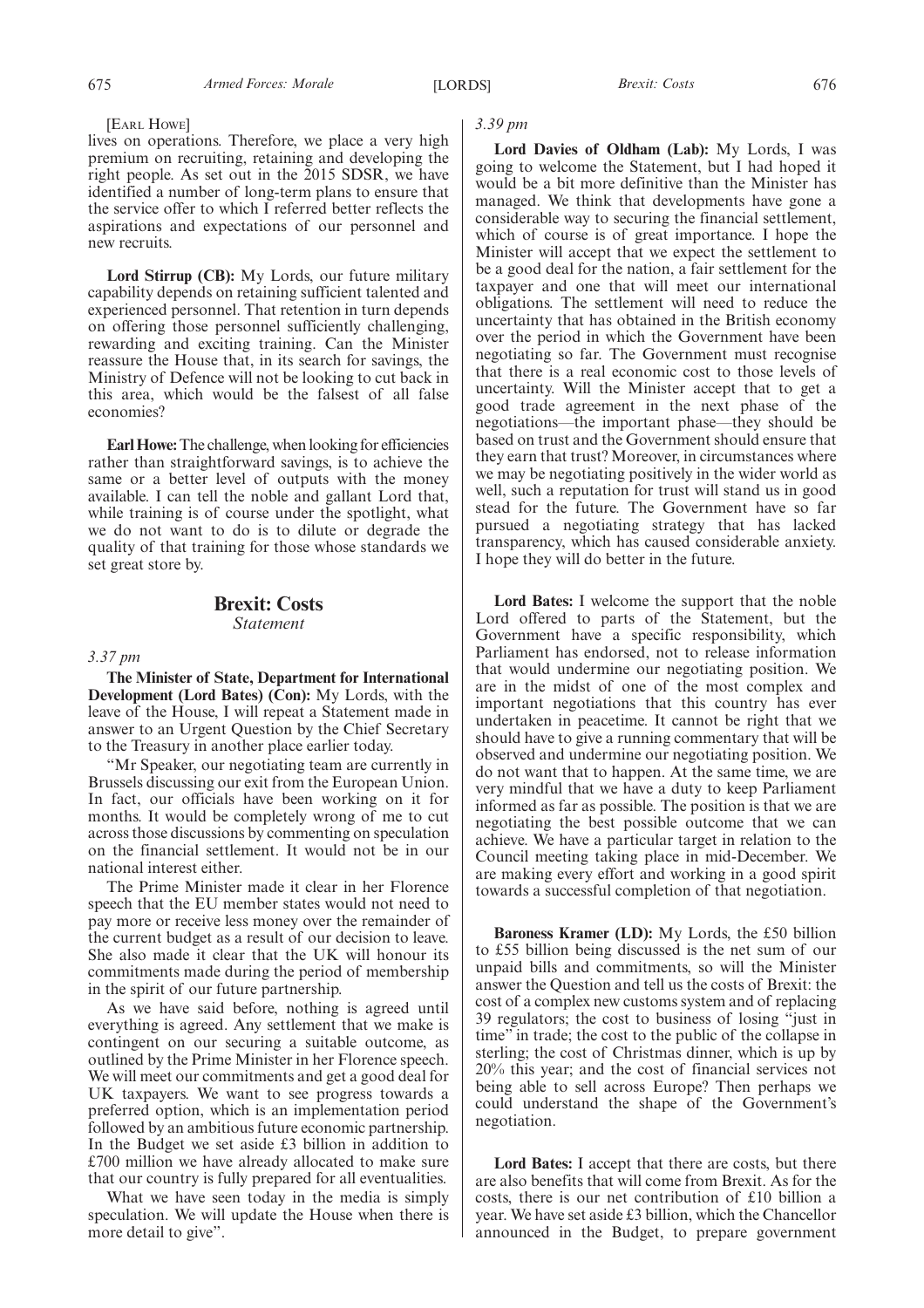departments and the devolved Administrations for all eventualities and outcomes. This is the right and proper way to implement a decision of the British people.

**Lord Lamont of Lerwick (Con):** Does my noble friend accept that what he has said will seem reasonable to many people: the member states will, over the budget period, receive what they would have expected to receive? But will any payments be made beyond that, apart from pension liabilities?

**Lord Bates:** My noble friend tempts me a little further than we are aware at present. The negotiations are happening in a complex situation—it is fast-moving and changing—but our team is out there trying to secure the best deal for the British taxpayer, which I am sure it will.

**Lord Anderson of Swansea (Lab):**On careful reflection, does the Minister agree that the point made by the Foreign Secretary that the EU will have to "whistle for it" was just bluster and wholly unhelpful?

**Lord Bates:** This negotiation is going on across a whole range of headings and there have been remarks on both sides. The key ambition is that set out by the Prime Minister in her Florence speech, where she set out a rational, well-argued and clear vision for our exiting in a way that honours our obligations but also prepares a new relationship of economic partnership with our European friends.

**Lord Garel-Jones (Con):** Does my noble friend agree that, regardless of any disagreements between Brexiteers and remainers, nothing could be more damaging to Her Majesty's Government than that we should default on obligations properly entered into by previous Governments?

**Lord Bates:** We have honoured those obligations and they are part of negotiating a settlement. The Prime Minister set out in her Florence speech that we will continue to honour that, that no country will have to pay in more and no country will get out less. I think that has been well received by our European partners and we look forward now to moving on to negotiating the more important area for us of continued trade with the frictionless access that we want to a very large. and important single market.

**Lord Wigley (PC):** My Lords, further to the point made by the noble Lord, Lord Lamont, will the Minister confirm that, if there is indeed a transition period beyond 2020, we may well need to make further payments for that period?

**Lord Bates:** We will find that out when we find out the outcome of the negotiations.

**Lord Pearson of Rannoch (UKIP):** My Lords, is it not somewhat grotesque of the eurocrats to try to extract more money from us in pursuit of continuing free trade than we owe under our present commitments, when that free trade is so much more in the interests of EU exporters than it is in ours? Is not the underlying problem that the eurocrats' absolute priority is to keep their failing project of European integration alive because it pays them so well, no matter how much damage it does to the real people of Europe?

**Lord Bates:** I am not going to respond in the terms that the noble Lord has set out because it is important that we are in a serious negotiation not with enemies but with people with whom we want to be friends. We want a constructive relationship with them in the future and it behoves us to recognise that in our language and the way we go about the negotiations. The Prime Minister's speech in Florence was a textbook example of that.

**Lord Tebbit (Con):** My Lords, have there been any discussions yet in this divorce, as it is called, about not only the alimony but the fate of the matrimonial home—all those buildings in Brussels to which we have contributed? Are we going to get our money back?

**Lord Bates:** There are assets on the balance sheet of the European Commission and, be they buildings, satellites or anything else, they will be part of the assets factored in to a fair and reasonable settlement for the United Kingdom.

**Baroness Quin (Lab):** My Lords, in honouring our commitments—I very much welcome the fact that we will honour our commitments—will the Government explain to Parliament and the wider public the many positive programmes that this money will go towards and on which we hope we will be able to co-operate with the European Union in future? To pick up on the point made by my noble friend Lord Anderson, can we be assured that no more statements such as that about the EU whistling for its money will be uttered from Government Benches?

**Lord Bates:** Certainly, in relation to the ongoing programmes and relationships we are having, once the negotiations have been completed, it is important that we ensure that the British taxpayer understands the importance and value of those ongoing relationships as part of the wider settlement.

**Viscount Hailsham (Con):** My Lords—

**Lord Robathan (Con):** My Lords—

**The Earl of Courtown (Con):** My Lords, we shall hear first from the noble Viscount, Lord Hailsham, and if there is time, from the noble Lord, Lord Robathan, afterwards.

**Viscount Hailsham:**My Lords, as a committed remainer I say to my noble friend that if the reports are true, I welcome them. Is it not also correct, however, that they are difficult to reconcile with the advantages identified by the Brexiteers in the course of last year's referendum campaign? Should we not treat those stated advantages with a degree of caution?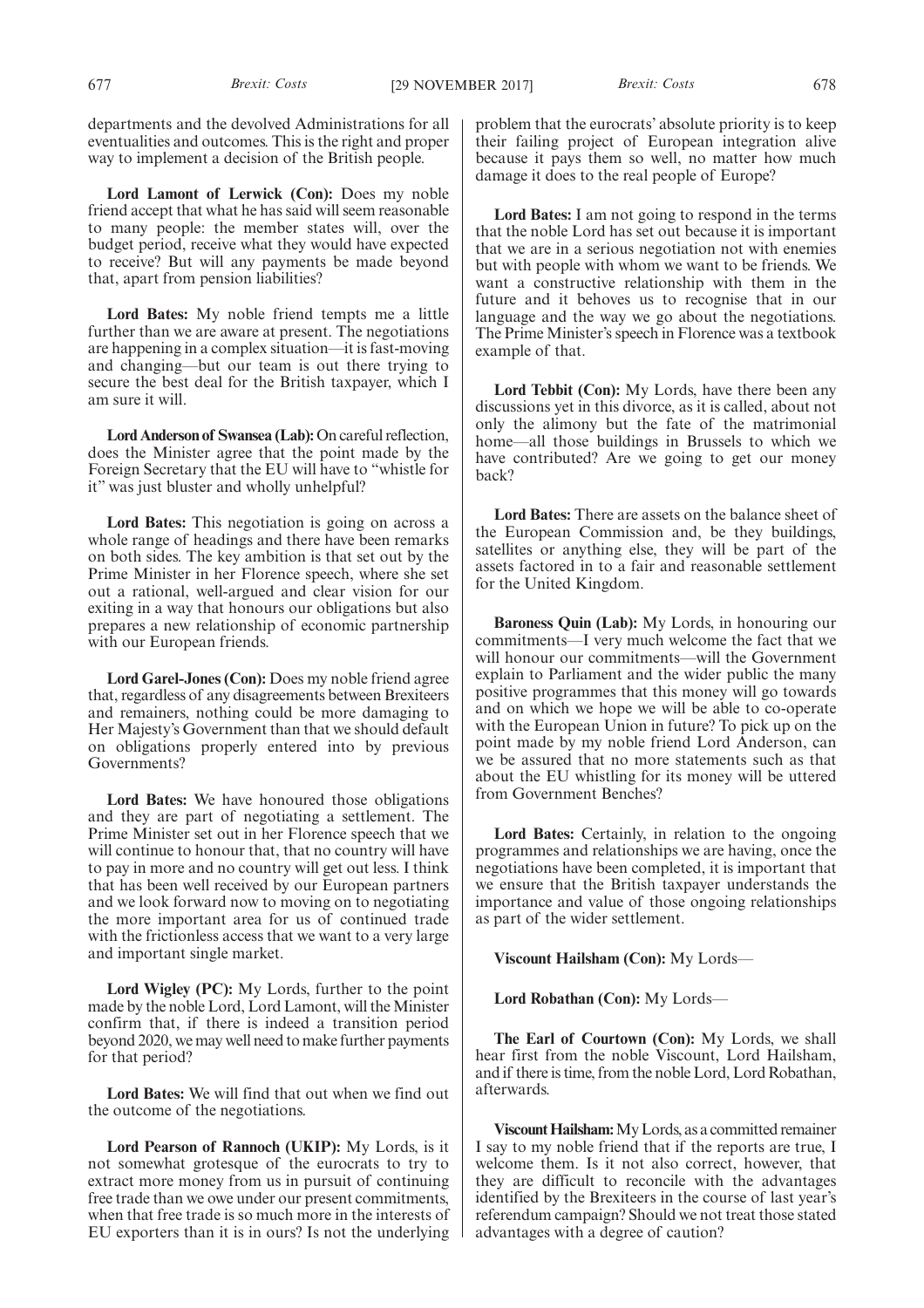**Lord Bates:** Much as I understand the point my noble friend makes, in all this we should not be involved in fighting the battles of the past. We ought to be coming together and uniting with the single purpose of ensuring that we get the best possible deal, the best possible access to the European Union and the closest possible relationship without being a member.

# **Railways: Update**

*Statement*

*3.49 pm*

**TheParliamentaryUnder-Secretaryof State,Department for Transport (Baroness Sugg) (Con):** My Lords, with the leave of the House, I shall now repeat a Statement made in the other place by my right honourable friend the Secretary of State for Transport. The Statement is as follows:

"When Britain's railways were privatised in the mid-1990s, it was against a backdrop of what many regarded as terminal decline. The radical Beeching cuts of the 1960s had been followed by further line closures under British Rail, and passenger numbers had been steadily falling since the Second World War—yet privatisation sparked a remarkable turnaround in the railways' fortunes. Over 1.5 million more trains are timetabled each year than 20 years ago, passenger demand has more than doubled and other countries are now adopting Great Britain's rail model in their own markets.

To support this growth and reverse decades of underinvestment in the infrastructure, we have embarked on the biggest rail modernisation programme since Victorian times. In addition to government funding, billions of pounds of investment from the private sector is also helping to renew and expand train fleets, upgrade stations and transform services across the country, and franchises are making an increasing contribution to the public purse—so the rail renaissance we are seeing in Great Britain today is the direct result of a successful partnership between public and private sectors.

This partnership has delivered real benefits for passengers for more than 20 years, but the success of privatisation has created its own challenges. As the number of services has increased, our network has become more and more congested, making delivering the punctual, reliable services that passengers expect more challenging. On much of the network our railway is operating on the edge of what it can cope with. It carries more passengers today than since its heyday in the 1920s, on a network a fraction of the size. When things go wrong, the impact can be widespread and quick, causing significant frustration for the travelling public.

That is why last year I announced plans to start bringing together the operation of track and train on our railways. This is a process of evolution and not revolution, and I said that the exact approach may differ from area to area, but the outcome must be the same: a railway that is predominantly run by a joint local team of people with an absolute commitment to the smooth running of the timetable, whether planning essential repairs, responding to incidents on the line or communicating with passengers.

Today I am publishing more details about our plans, an update on what we are doing and the steps that we will take to realise them. This publication, called *Connecting People: a Strategic Vision for Rail*, explains how we will create a new generation of regional rail operations with a relentless focus on the passengers, economies and communities they serve. It represents the biggest change to the delivery of rail services since privatisation. Although we have already achieved significant structural improvements, with joined-up working between operators and Network Rail, and Network Rail's own transformation into a series of regional route businesses, the document explains our plans to go much further.

Where it delivers real benefits for passengers, many future rail franchises will be run by a joint team, made up of staff from Network Rail and the train company, and headed by a new alliance director. This will make the railway more reliable for passengers by devolving powers to local routes and teams, and ensuring that one team is responsible for running the trains and the infrastructure they use.

Today I am also issuing the invitation to tender for the next South Eastern franchise. This will, among other things, deliver longer trains, providing space for at least 40,000 additional passengers in the morning rush hour, and a simpler, high-frequency turn-up-and-go timetable on suburban routes, which will boost capacity and provide a better service to passengers. As part of that unification of track and train, the day-to-day operations on the South Eastern network will be run by a joint team led by a new alliance director, heading both the track and train operations. On the East Midlands main line we will also introduce a joint-team approach, bringing more benefits to passengers.

Honourable Members will know that the east coast main line has had its challenges in recent times, and I intend to take a different approach on this route. From 2020 the East Coast Partnership will run the intercity trains and track operations on the east coast main line. This partnership between the public and private sector will operate under one management and a single brand, overseen by a single leader, with a leading role in planning the future route infrastructure. Bringing the perspective of train operators into decisions on rail infrastructure will help ensure that passenger needs are better represented in the process. While we run a competition to appoint the East Coast Partnership members, we are in discussions with the existing East Coast franchise operator to ensure that the needs of passengers and taxpayers are met in the short term while laying the foundations for the reforms I have just outlined. I want the passenger to be central to train operators' strategies. On some parts of the network, that will mean we will introduce smaller train companies.

I am today launching a consultation on the Great Western franchise, to seek views on how it can best meet the needs of passengers and communities in the 2020s and beyond. We want to establish whether it should be retained in its current form or divided into smaller parts with a more local focus, to best deliver for customers. We will also begin the process of splitting up the Thameslink, Southern and Great Northern franchise in 2021. When the two franchises were put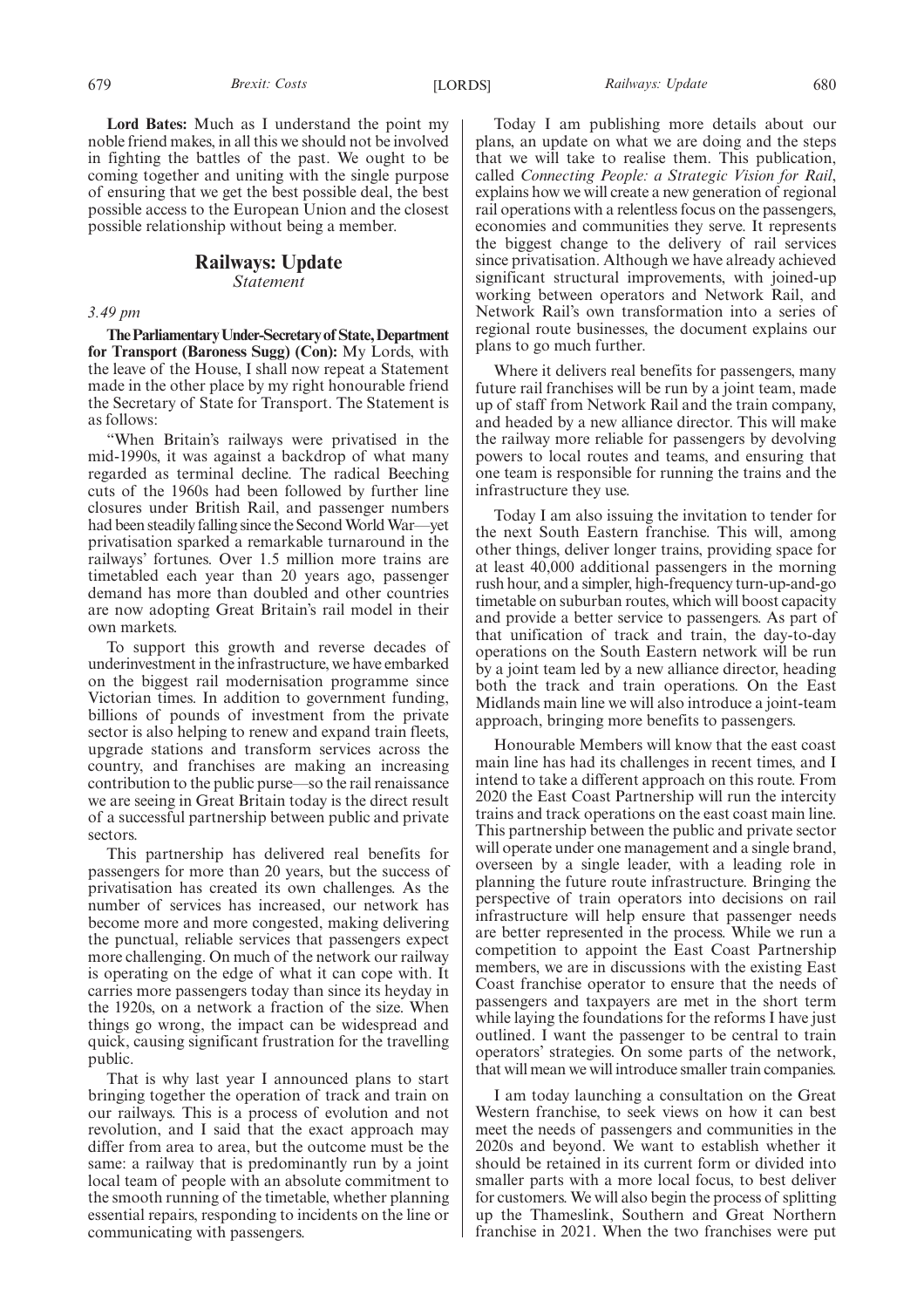together, it was intended that this would help the implementation of the £6 billion Thameslink upgrade investment programme, which is now near completion.

Despite the improvements in the railway since privatisation, we are still some way from achieving the modern, high-performance, low-cost and customerfocused industry we all want to see. That is why we must continue to reform and invest in the railway, and maximise the contribution that public and private sectors make to improving services. We must continue to deliver the biggest railways investment since the steam age, which the party opposite never did when it was in government. Getting to grips with industry structure will go hand in hand with investment in the infrastructure. We need new capacity to cope with growing demand and new links to support economic growth and housing development.

The Great North Rail Project is transforming journeys across the north. There will be faster, more comfortable journeys, new direct services and room for tens of thousands more passengers. Every single train replaced in the north of England is new or brand new—again, a change we never saw when the party opposite was in power. I now intend to invest around £3 billion in upgrading the trans-Pennine route to deliver faster journey times and improved capacity between the great cities of Leeds, York and Manchester.

In the south, flagship projects such as Crossrail and Thameslink are now coming on stream to provide the capacity to underpin economic growth. Our investment in HS2 will bring the north and south closer together, and bring benefits for people across the country. It is a new railway for a new era of rail—a bold and ambitious project. But if it were not for the ambition and faith in the power of rail to transform this country, we would have no railways at all.

Our vision rejects the mentality of decline that characterised the railway in the second half of the 20th century. To complement record levels of private investment, we recently announced government funding of up to £34.7 billion for the railway in the years 2019 to 2024, as part of an overall expected spend of around £47.9 billion. This will support an overhaul of the network's ageing assets and other vital work and improvements. Passengers value reliability more than anything, and this commitment will help deliver that. We will also deliver new connections. We are establishing the East West Rail company to restore the lost rail link between Oxford and Cambridge—lost to passengers in 1967—and provide a major boost to the region. I expect construction work to begin next summer. We will look at other opportunities to restore capacity lost under the Beeching and British Rail cuts of the 1960s and 1970s where they unlock development and growth, offer value for money and, in particular, unlock the potential for housing.

Large projects and industry reform take time, but passengers want to see faster improvements in their dayto-day experience travelling on the railway. We do, too —and we are doing something about it. We are pushing to see smart ticketing available across almost all of the network by the end of 2018. We are improving arrangements for compensation and dispute resolution when things go wrong, including supporting the establishment of a passenger ombudsman. We are working with industry to extend the benefits of discounted rail travel to ensure that all those aged 16 to 30 can access appropriate concessions. We are investing in new digital technologies and better mobile connectivity, and are committed to improving the accessibility of the network and delivering a modern customer experience, open to all.

I know that the party opposite does not believe this, but privatisation brought a revolution to our railways. That is why there are twice as many passengers as there were 20 years ago. But now is the time for evolution to build on that success by joining up track and train, expanding the network, modernising the customer experience and opening the railway for new innovation. We have a vision of a revitalised railway used to its full potential by a partnership between the public and private sectors, supporting people, communities and the economy. We are taking real action to make that vision a reality. I am making copies of the strategic vision available in the Libraries of both Houses, while the Great Western and South Eastern documents are now on the website of the Department for Transport. I commend this Statement to the House".

#### *4 pm*

**Lord Rosser (Lab):**I thank the Minister for repeating the Statement made in the House of Commons. We welcome and advocate continuing investment in our rail industry and measures to enhance its role and importance in the economy of this country and in the lives of our citizens, including the reopening of some lines closed under the Beeching cuts.

The extent to which the content of the Statement and the associated strategic vision document will deliver those objectives is debatable. We have a Secretary of State who is very good at making grandiose statements about future rail developments—in fact, almost as good at doing that as he is in quietly announcing the abandonment or postponement of schemes that he has previously championed. No Government have cancelled or postponed more railway electrification schemes, or parts of schemes that they have previously espoused, than this one. On the roads, the policy is to reduce diesel mileage; on the railways, it is apparently to increase it above that previously planned. What is the Government's strategic vision for rail in respect of the further electrification of our railways? I think the Statement was silent on that issue.

The Statement was pretty thin, too, on the issue of fares, as is the associated document called "a strategic vision for rail". Fares have been deliberately and regularly increased by well above the rate of inflation in order to reduce the percentage of operating costs not covered by fares, and thus the costs to the Government, which they transfer on to the backs of commuters in particular. What is the Government's strategic vision on fares? What is their objective in relation to the percentage of operating costs that should be covered by fares? How can you have a credible strategic vision without saying what your future intentions are in respect of the level of fares, fare increases in the future and the objectives that you are seeking to achieve and why?

The Statement made reference to the next South Eastern franchise and referred to providing space for additional passengers. However, that is not a strategic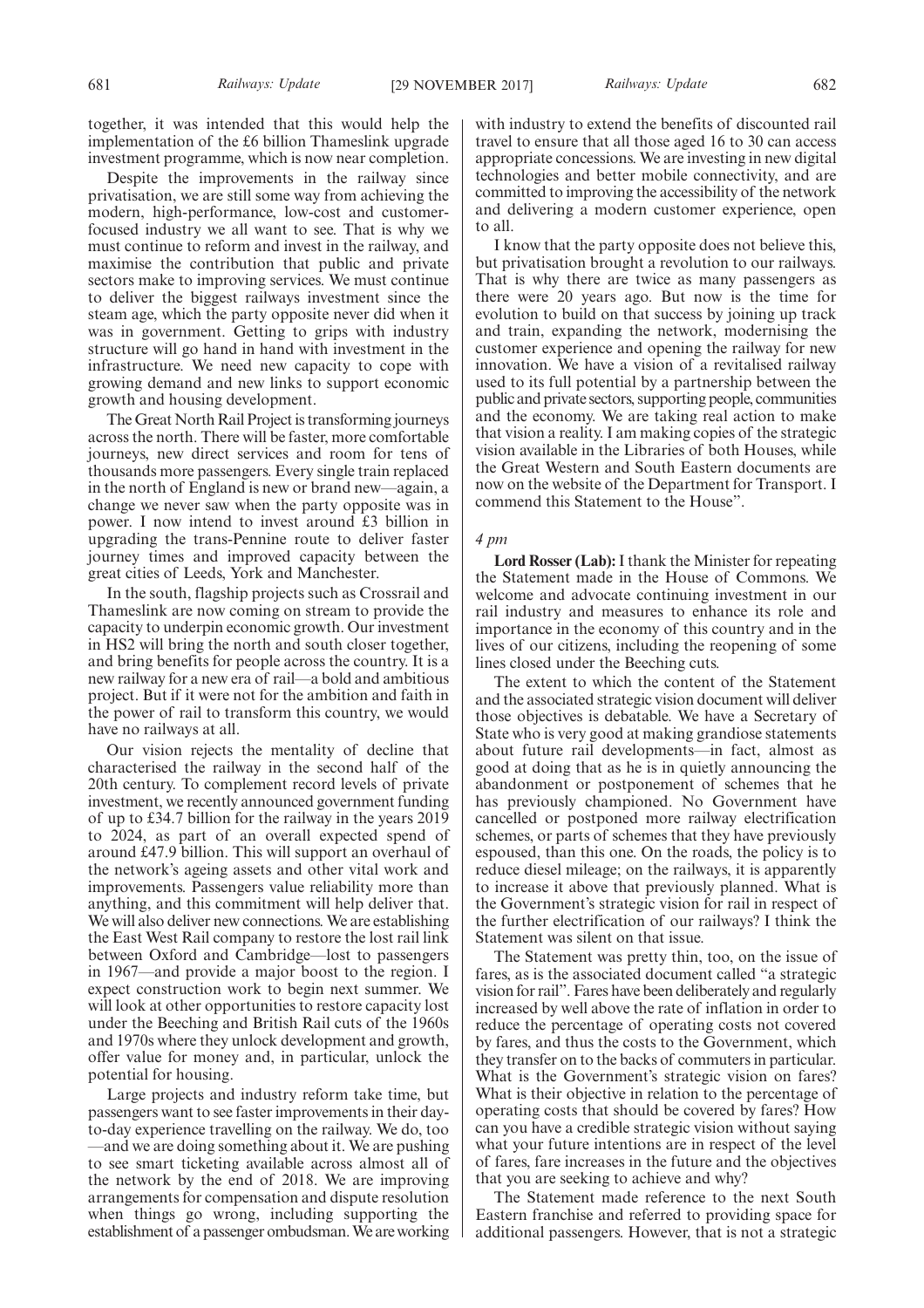[LORD ROSSER]

vision for addressing overcrowding in our railways. There are many other examples of overcrowding on our rail network, not solely in London and the south-east. Since the Government have chosen to describe their document as "a strategic vision for rail", what are the objectives in relation to reducing overcrowding? What is the end game in respect of overcrowding and its elimination that the strategic vision is seeking to achieve? Just referring to new schemes, which may or may not be abandoned or postponed at some stage in the future, does not constitute a strategic vision against which success or failure in delivery can be judged.

The Statement set out proposals and intentions for tinkering with the organisational structure of the railways. It referred to a proposed alliance on the east coast main line, running intercity trains and track operation under one management. We had a similar arrangement between Stagecoach and Network Rail in the south-west, which did not seem to prove an unmitigated success. Why do the Government now think this proposed alliance will prove any more successful? What are the specific objectives that it will be expected to deliver under the strategic vision for rail?

As the Government thrash around to find an organisational structure for our railways and the train company franchises that they deem acceptable, they may care to look at the structure of the London Underground, which combines track and trains and has generated—in the public sector—significant increases in the numbers of passengers. It is also a system under which all the revenue goes back into providing and improving services for the travelling public, which cannot be said for our railway network as a whole. Indeed, so concerned was the Secretary of State about the success of Transport for London and London Underground in running services in the public sector, and the revitalisation of the London Overground network since it was taken over by TfL, that he felt it too politically dangerous to agree to the transfer of any further rail services within the GLA area to TfL—not much of a strategic vision there.

This Statement does not represent a strategic vision. It is silent on too many issues, including future fares policy, and silent about too many overall objectives to be such a strategic vision. It is, frankly, more a hotchpotch of separate announcements, some of them regurgitated, since they have been made previously and do not represent anything new. While I reiterate what I said earlier about welcoming new investment in our railways if it materialises, tinkering with the structure, which seems to be the Government's modus operandi at present, will not address rail's urgent organisational and ownership problems. Indeed, to the extent that making the structural changes proposed deflects the attentions of managers and staff from the objective of running reliable and efficient services, tinkering with the structure is more likely, in fact, simply to add to the problems.

**Baroness Randerson (LD):** My Lords, one thing on which we agree with the Government is that the answer to improving the railways does not lie in renationalisation. I am disappointed in this strategic vision. It is largely a restatement of existing announcements, some of which I recognise from the days of the coalition.

However, on these Benches, we welcome the commitment to assess transport projects on the basis of their potential for unlocking future growth, rather than on a simplistic assessment of current overcrowding and journey time saved. I want to ask the Minister about the announcement on reopening old lines, which had a lot of publicity this morning—but it is obvious that no new money is involved, as otherwise we would have been told. The reference in the Statement is to partnership with metro mayors. That is usually a code for saying that local government will foot the bill. What are the terms on which these proposals are made? Where will the money come from and how advanced are the plans, with specific examples in mind?

This week, the Minister replied to a Written Question from the noble Lord, Lord Berkeley, setting out total transport expenditure across each region of England. I am grateful to the noble Lord for asking the Question. The Answer, which I recommend to your Lordships, makes extraordinary reading. Capital expenditure in the last year is a total of £16 billion across the whole of England, £6 billion of which was spent in London. Only £520 million was spent in the north-east, and £666 million in the east Midlands. This entrenches the inequality and the divide in our society, and I am disappointed that this Statement does not provide new announcements on projects for the north and the Midlands that are desperately needed. What are the Government going to do to change that balance of spending within the country?

Finally, there is no reference here to electrification projects. The stalling of electrification and the abandonment of those plans was a huge blow to those poorer parts of the UK, including south Wales—west of Cardiff being an example. It is important that they are given the renewed investment that electrification with provide. That will also improve the quality of our air.

**Baroness Sugg:** My Lords, the noble Lord, Lord Rosser, asked how we will deliver these schemes. As the Statement announced, we have already provided up to £34.7 billion directly in government grant, we expect significant amounts of that to be spent on enhancement during the period, and the funding is provided within that grant to support that. We are also making funding available for early-stage development of the new enhancement schemes.

Both the noble Lord and the noble Baroness, Lady Randerson, brought up electrification. We understand that passengers expect high-quality rail services and, of course, we are committed to electrification where it delivers clear passenger benefits. We are also taking advantage of state-of-the-art new technology to improve journeys. The decision to cancel some of the electrification was made to deliver the benefits to passengers sooner than would otherwise have been possible. We are focused on using the best technologies to improve each part of the network, and will continue to do so.

On fares reform, of course we carefully monitor rail fares and changes in average earnings, and will keep them under review in calculating rail fares. The regulated rail fares are capped in line with inflation each year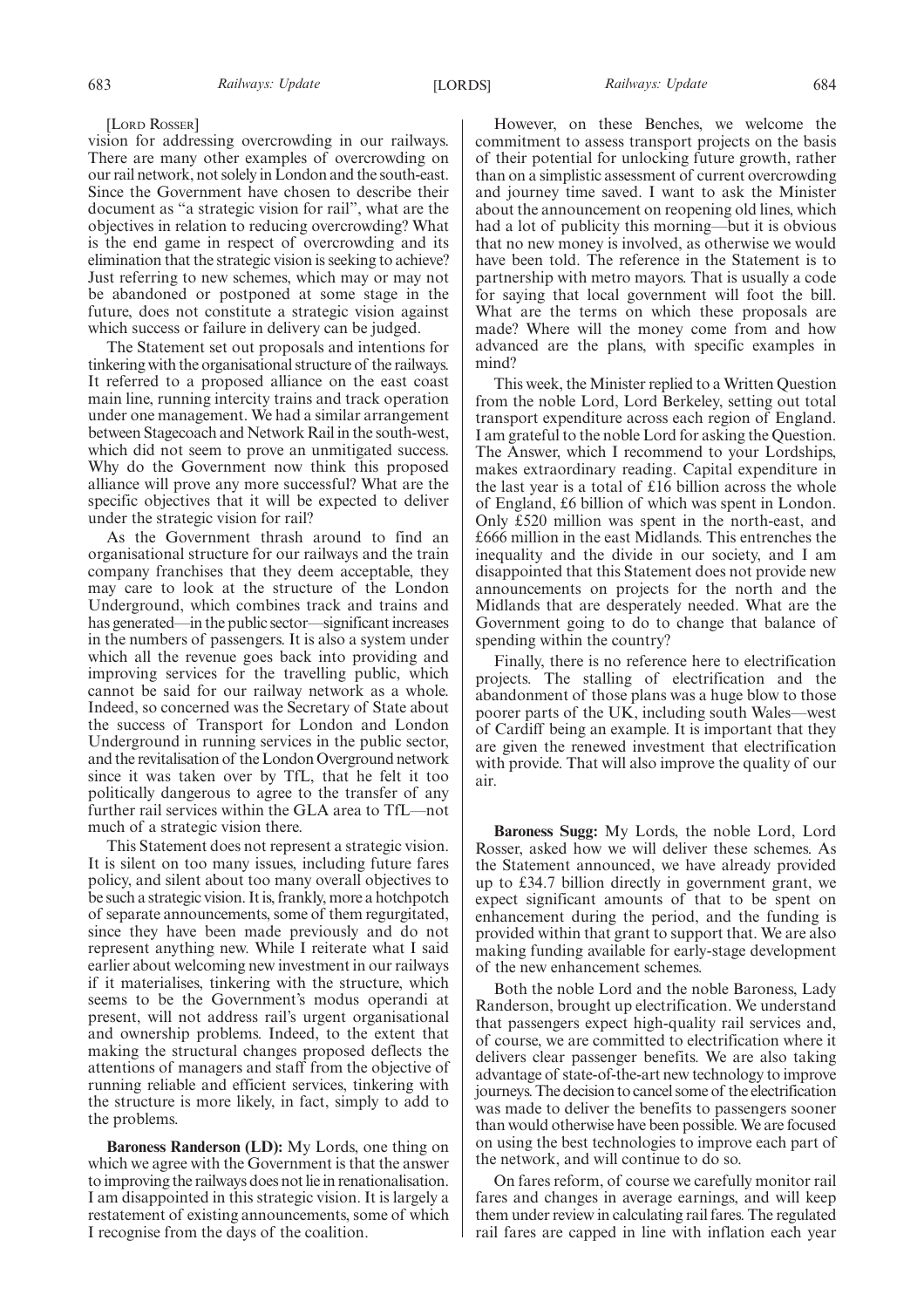and for the next year. In the five years to 2019, Network Rail is spending more than £40 billion to improve the network. On average, 97% of every pound of the passenger's fare goes back into the railway. We recognise that the fare system can be complicated, and the Rail Minister is working with the industry to consider what can be done quickly to help passengers find and choose the best ticket.

On overcrowding, obviously the expansion we are talking about today will help. HS2, once it is up and running, will take huge amounts of people off the overcrowded rail network. As I said in the Statement, the South Eastern franchise is a good example. We are hoping that it will provide space for at least 40,000 additional passengers in the morning rush hour.

The noble Baroness, Lady Randerson, asked how we will decide on the new rail lines and when they will be delivered. We of course want to work with partners in industry to develop the proposals for the next generation of those lines. We are developing guidance for investors and developers to ensure that the process for taking the proposals forward is as clear and transparent as possible. We cannot today commit to specific amounts or the timescale when the proposals are still in such early stages of development. The strategy refers to some of the potential ones, so we are aiming to take a sensible and measured approach, helping our partners to develop those proposals. As I said, we are funding schemes to help develop business cases.

The noble Baroness mentioned the north. We are investing huge amounts of money into rail in the north. For example, there is the £1 billion in the Great North Rail project to 2020, the train operators of Northern and TransPennine Express will invest over £1 billion in buying new trains and there will be more than 500 new carriages. The Great North Rail project has seen the journey times between Manchester and Liverpool improved by 15 minutes. In addition, we are working with Network Rail in the regions to develop options for major upgrades between Manchester, Leeds and York to provide more seats and faster journeys.

#### *4.12 pm*

**Lord Elton (Con):** My Lords, the Great Central Main Line was closed under Beeching on the grounds that a consultation and survey showed that travellers preferred massively to use the parallel line going north. I was a passenger and commuter on that line during those years, and saw how the traffic on it was strangled by the huge reduction in efficiency, punctuality and cleanliness before the consultation took place. Before that campaign it carried a great deal of traffic, both long distance and commuters. Is reopening all or part of that line still feasible, or would it be considered now to be in competition with HS2, which would be a grave misjudgment?

**Baroness Sugg:** We are looking at every economic case for each of those rail lines, and as I said, we are working with partners to see whether an economic case can be made. Obviously, demand has changed significantly since the railway line was shut. I do not have specific details on that line but I can certainly come back to my noble friend on that.

**Lord Berkeley (Lab):**I thank the Minister for repeating the Statement, and congratulate her on some of the things in it. Now is the time to see what can be and will be delivered. It sets out in a very positive way the contestability of some of Network Rail's costs and how other contractors can do enhancements. I like the list of new openings and enhancements, some of which I have been involved in. I notice that something dear to my heart and that of my noble friend the Chief Whip is missing from the list—the reopening of the Lewes to Uckfield line. Perhaps the Minister can say why it is not included.

My biggest concern is the structural issue of the east coast main line, which is mentioned a lot in the report. It is easy to say that having the passenger and the Network Rail operators work together is a good thing, but there are open access operators and freight. I declare an interest as chairman of the Rail Freight Group on that line. The passenger figures for the open access operators on the east coast main line are very positive, so competition has brought benefits, not just to the traffic on the main line but to some of the other places served. Can the Minister explain how what the Government are trying to create as a big monopoly is going to protect the interests of the other open access operators and freight on a vital artery?

**Baroness Sugg:** As for the specific line the noble Lord referred to, the ones used in the strategy were just examples of lines that could be reopened; of course there are many others across the country. As I said, we will look into the economic case for all of them. On the east coast partnership, I acknowledge that the increased competition has led to increased numbers, but we believe that that suggested partnership between private and public ownership will be the best solution for the passengers. On freight, we think that joining up the track and train will benefit freight as well. We will ensure that those interests can contribute to the decision-making process on the franchising, and on the use of the rail lines.

**Lord Framlingham (Con):** My Lords, I welcome much of what the Minister has said—but not, she will not be surprised to hear, the bit about HS2. This albatross of an infrastructure project is now forecast to cost over £100 billion. If that money were directed to the rest of the country—the rest of the regions and services that really need it—it would transform our railway system and get rid of a project that everybody now knows is completely discredited.

**Baroness Sugg:** My noble friend will not be surprised to hear that I do not agree with him on the benefits of HS2; nor do I recognise the £100 billion figure that he quotes. Our trains are becoming increasingly crowded, and that is why we need HS2. We have invested £55 billion in it, but that is not at the cost of other improvements in our rail network. The announcements we have made today will enable both HS2 and our existing railways to improve.

**Lord Adonis (Lab):** My Lords, I congratulate the noble Baroness on her appointment to the best department in the Government, the Department for Transport. I also welcome what she said about HS2 and east-west rail. Is she aware that when this House voted on HS2,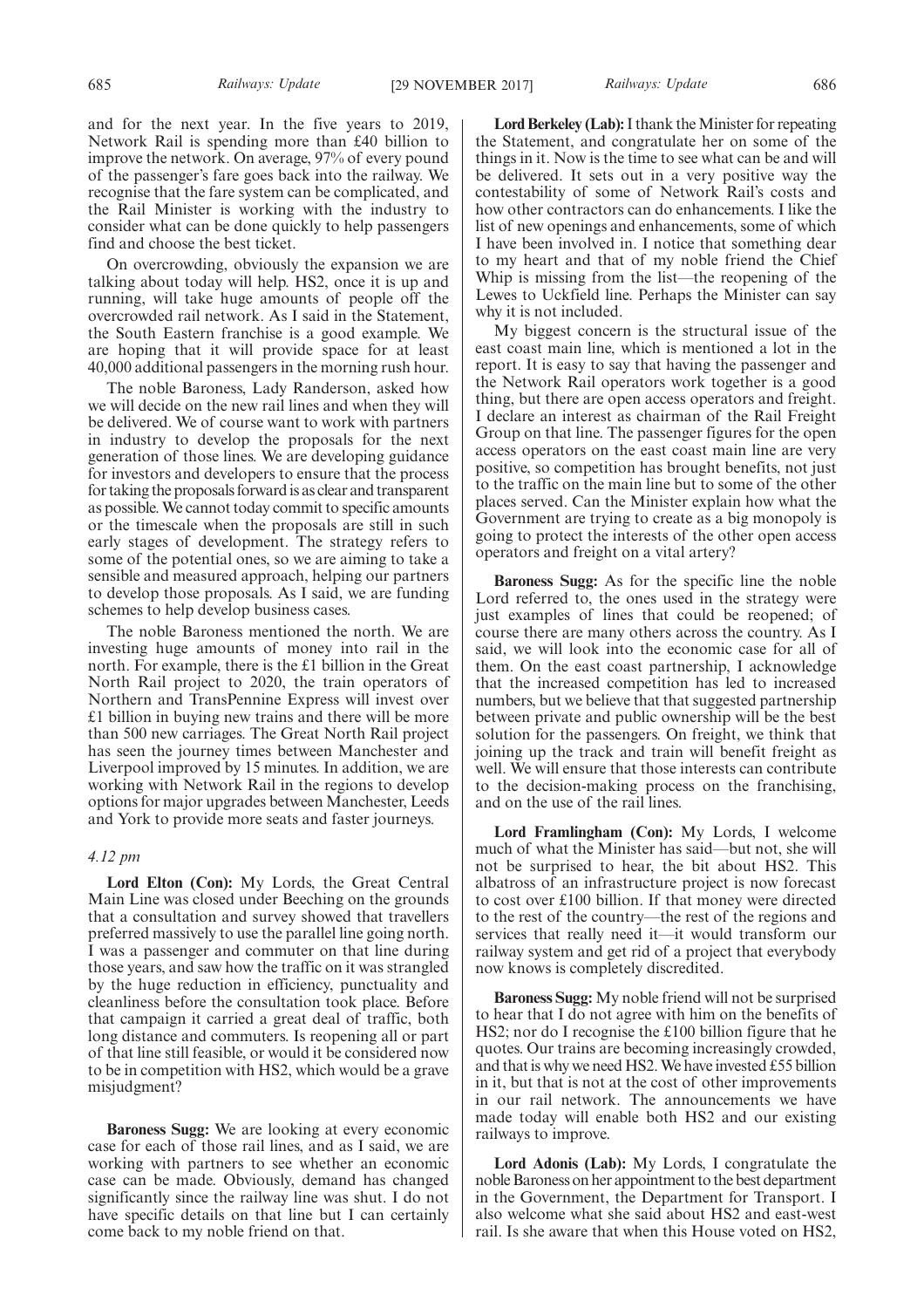#### [LORD ADONIS]

it voted by a majority of 10 to one in favour of the project? That is a degree of unanimity that the House has shown on no other subject that I am aware of—besides its opposition to Brexit.

However, I find the Statement disappointing, because the document that the Government have published today is, essentially, a smokescreen, with all the blather about reopening Beeching lines—which, of course, is not going to happen. It is a smokescreen for a very big announcement, which is detectable only in the small print: that the Government intend to end the current east coast franchise three years early. They intend to do so—forfeiting hundreds of millions of pounds of payments that would have been made to the Department for Transport—in order, it appears, to bail out the two private companies that currently operate that route, in the guise of a public/private partnership that will do nothing other than excuse those companies from making the premium payments to which they were previously committed.

Does the Minister understand that treating private companies in this way in respect of contracts they have entered into will simply encourage other private train operators to try for the same kind of bailout? Is she aware that when I was Secretary of State we faced exactly the same pressure with the downturn in projected passenger numbers on the east coast main line, which led the then private operator, National Express, to ask us for a bailout, which we refused to give? It was as a result of that refusal that the east coast nationalisation took place: it was a huge success, and should not have been ended. Had the East Coast national company continued operating that line, the return to the taxpayer would have been significantly higher than we now face. Can the noble Baroness answer two specific questions? First, can she tell me precisely how much the taxpayer will lose in premium payments that are currently contracted under the new public/private partnership which she announced this afternoon? Secondly, will she undertake to publish all the communications between Stagecoach, Virgin and the Department for Transport which have taken place prior to the development of the strategy that she announced this afternoon?

**Baroness Sugg:** My Lords, I do of course recognise the noble Lord's vast experience in this area but I am afraid that I do not recognise the description of the announcement today as a bailout. As the noble Lord will know, as part of the bidding Stagecoach made a series of financial commitments. It has met them in full to date and the Department for Transport expects it to continue to honour them. We will hold VTEC to its obligations and in the meantime will ensure that passengers are protected. The noble Lord mentioned the Directly Operated Railways solution. Since 2015, VTEC has contributed on average 20% more per rail period to the taxpayer than when the line was operated by Directly Operated Railways, and has achieved consistently high passenger satisfaction. It will have a rollout of new rolling stock in 2018. The choice today is not between OLR and privatisation. As announced, we are implementing the first regional public/private partnership on the route to deliver the best of both the private and the public sectors.

**Lord Bradshaw (LD):** My Lords, I draw three points to the Minister's attention. On electrification, we had a meeting which demonstrated that the technology of the hybrid trains to which she referred may save some money and some face in the short term but will leave behind a trail of costs far in excess of those of electrification. Therefore, it ought to be considered very seriously. Secondly, I put in a word for CrossCountry trains along the lines of the reference made to Great Central. CrossCountry trains used to make much use of that route. In the new dispensation the Minister announced, will the significant success of CrossCountry trains in providing services across the country rather than to London be safeguarded? Thirdly, in the era of Dr Beeching, British Rail made a lot of money out of parcel traffic. It seems there is a new opportunity to harness the appetite for parcel services with delivery from terminals in cities by pollution-free vehicles, which could perhaps replace a lot of the vans that create both congestion and pollution chaos.

**Baroness Sugg:** I met the noble Lord recently to discuss electrification and we are seriously considering its benefits versus other options. We are trying to focus on the outcomes and what will provide better value quicker. As regards CrossCountry trains, the idea is that more railways will be opened up. I do not believe that will affect competition in relation to that company. On the noble Lord's last point about parcels and freight, with HS2, as I said, and the expansion of the other railways, rail freight would be expected to increase.

**Lord Lansley (Con):** My Lords, my noble friend the Minister will know that increased communication opportunities between Oxford and Cambridge offer significant national economic potential. However, when will the public have an opportunity to look at, and be consulted on, the route of such a rail link between Sandy in Bedfordshire and Cambridge? I should declare an interest as a resident west of Cambridge.

**Baroness Sugg:** My noble friend mentioned East West Rail, which is a good example of our delivering on the opening of tracks. Since last year, we have been building up the team to work with Network Rail and the department to accelerate the permissions needed to re-open the route and reduce the cost. As part of that, there will be consultation with the people it affects.

Lord Darling of Roulanish (Lab): My Lords, I appreciate that the Minister did not write the Statement—it is somebody else's—but it contained a somewhat inaccurate précis of what happened to the railways after privatisation. There are two problems: one is that only central government is capable of providing the sustained level of investment needed to make the railways work. That dried up after privatisation. On passenger numbers, what the Minister referred to happened in the late 1990s and early 2000s, when investment started. The second mistake is to believe that the operation of track and rail could be fragmented. They are intimately connected, for obvious reasons, although that escaped the architects of the original privatisation.

On that point, I want to ask the Minister something. I welcome the idea that track and train should work closely together. It is not new; it started in 2003.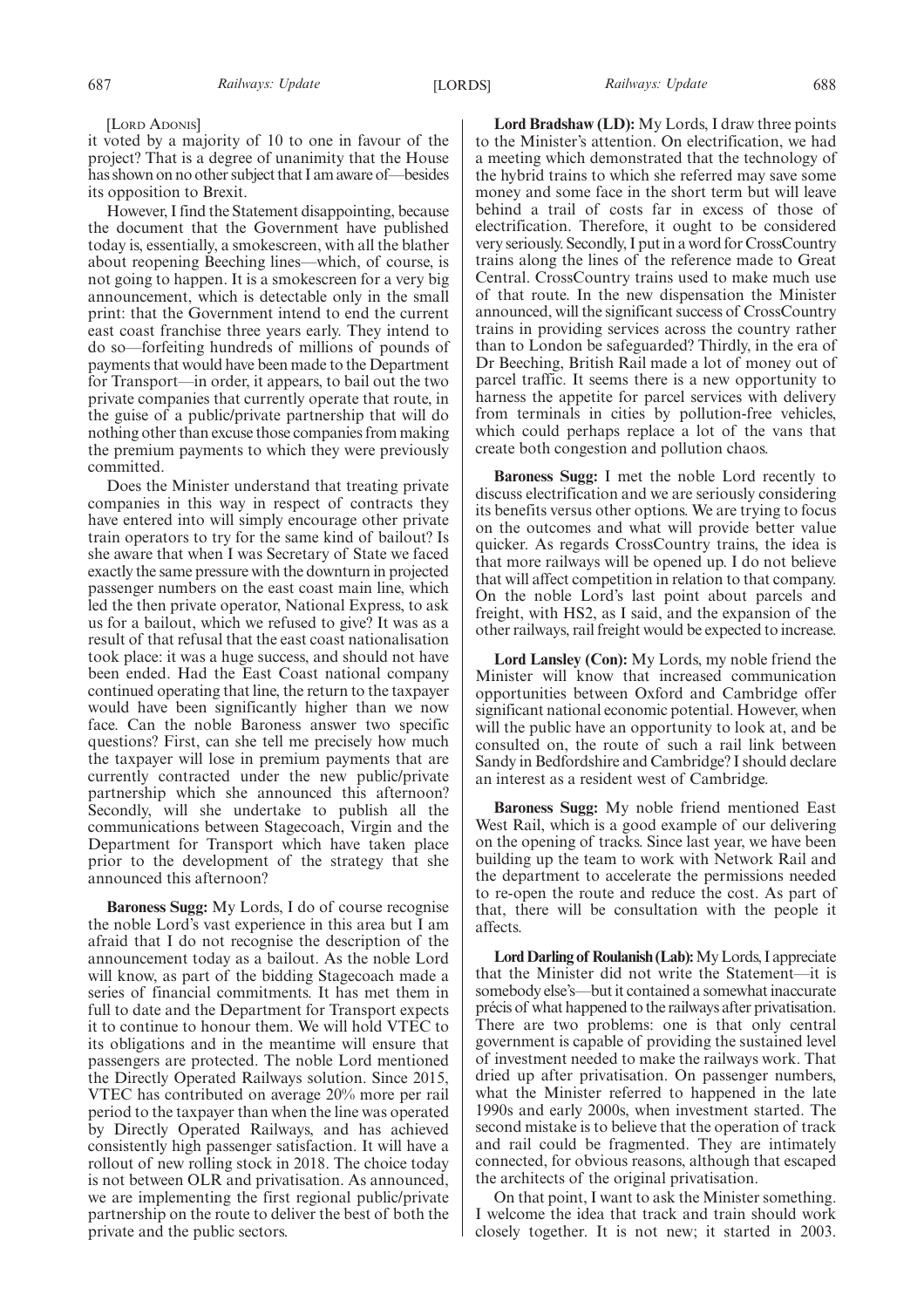I know that because I was there at the time, but I am glad that it is still being thought about 14 years later. On the point made by my noble friend Lord Adonis, what is happening on the east coast main line? Is the Virgin franchise continuing, or not? There is a real problem when we grant franchises to railway companies that come to believe that if it gets too difficult, or they do not want to do it, they can bail out and hand the keys back to the taxpayer. That is not acceptable and it needs to be stopped, so I hope the Minister will answer the noble Lord's point. If she does not, that question will be asked again and again, because transparency is needed on what exactly is going on.

**Baroness Sugg:** On the separation of track and train, we acknowledge the benefits of putting together the operation of both those things. That is exactly what today's announcement is all about. On the east coast partnership, as I said, the new partnership will come in from 2020, at which point the current franchise will be terminated. That was originally expected to happen in 2023. As I also said, we will hold VTEC to the obligations it made.

**Lord Adonis:** Until 2020?

#### **Baroness Sugg:** Yes.

**Lord Judd (Lab):** In the Government's concern for the future, are they taking seriously the lessons to be learned from recent investment? I am a regular user of west coast rail services. How can we justify the level of expenditure in the new signalling system on the west coast, when delay after delay still occurs because of signal failure? What are we learning about quality of investment? On Cumbria, and the frequently loose talk about the north, specifically, what are the Government's plans for Cumbria—west Cumbria in particular—and for real improvement in the communications between Newcastle and Carlisle?

**Baroness Sugg:** On the West Coast Partnership, I understand that passengers are benefiting from its new technology. Obviously, we want to see improvements in the passenger experience on the west coast services. On the detailed question on Newcastle and Cumbria, I am afraid I will have to get back to the noble Lord.

**Lord Stoddart of Swindon (Ind Lab):** My Lords, I welcome the Statement. It is something of a counterrevolution. I remember sitting on the Front Bench, opposing the legislation that split operation from track maintenance. I am glad to see that after all these years, the lesson that track and operation go together has been learned. Will legislation will be needed to put these proposals into operation? That is important. Can the Minister say whether smart ticketing will abolish going online, to a railway station or to some agent to book a ticket? If those options are not retained, a lot of people will not able to travel by train.

**Baroness Sugg:** I thank the noble Lord for his recognition of the importance of integrating the track and train systems, which will obviously help to reduce delays and increase performance for the passengers. We will not need legislation to make these changes: they will be rolled out as the new franchises come up.

We are driving forward the roll-out of smart ticketing so that, by the end of 2018, almost everyone will be able to buy smart tickets. They will be able to use their mobile phones, barcodes and smart cards. They will have the choice of travelling without a paper ticket but the paper ticket will still be available.

**Lord Scriven (LD):** Will the Minister clarify an earlier answer? Electrification, particularly of the Midland main line, is not at all in this strategy. If we are talking about faster, cleaner, cheaper and greener railways, electrification has its role. In answer to my noble friend, she said that the Government would look at electrification again. Is she giving a firm commitment that the Midland main line is being looked at again by the Government for electrification?

**Baroness Sugg:** As I said, we are making decisions on electrification. We obviously see its benefits, but our focus is on improving rail journeys and passenger experience as quickly as we can. In some cases, electrification would take many years and cause a lot of disruption. The noble Lord mentioned the environment. We have introduced the new, state-of-the-art bi-mode trains, which, while giving passengers more comfortable and quicker journeys, will also help the environment.

**Baroness McIntosh of Hudnall (Lab):**Will the Minister have another go at answering questions put to her by my noble friends Lord Adonis and Lord Darling? She has conceded that the current franchise on the east coast will end three years earlier than originally anticipated. Can she tell the House—if she cannot today, could she please write to me—what the net cost is of that franchise being ended? That is, what money will the Treasury not receive as a result of that franchise being ended that it would otherwise have received?

**Baroness Sugg:** I will certainly have another go at that. The noble Baroness is quite right: the franchise was originally due to end in 2023 and it will now end in 2020, when the east coast partnership will take over. As I said, the current franchise owners have made a commitment and we will hold them to it. I will come back to the noble Baroness on costs.

# **Sanctions and Anti-Money Laundering Bill [HL]** *Committee (2nd Day)*

*Relevant documents: 7th Report from the Delegated Powers Committee and 8th Report from the Constitution*

*4.32 pm*

*Committee*

*Clause 17: Extra-territorial application*

#### *Amendment 52*

*Moved by Lord Lennie*

**52:** Clause 17, page 15, line 20, leave out subsection (4) and insert—

"(4) For the purposes of subsection  $(2)(b)$ , a body incorporated or constituted under the law of any part of the United Kingdom includes a body incorporated or constituted under the law of the following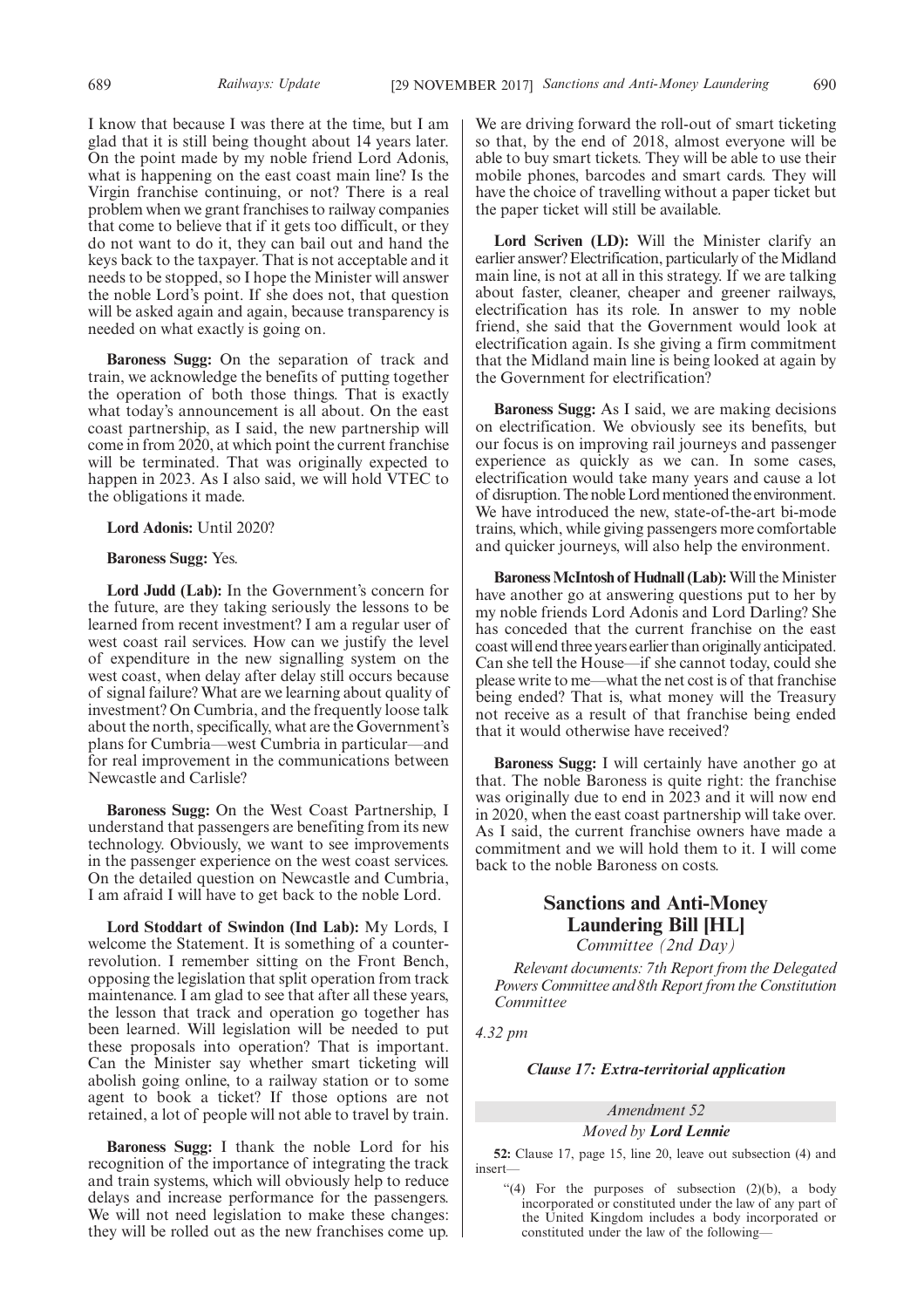(a) any of the Channel Islands;

(b) the Isle of Man;

(c) any of the British overseas territories."

**Lord Lennie (Lab):** My Lords, this is a probing amendment concerning the territorial application of sanctions regulations. The amendment will make it automatic that the sanctions imposed would apply to bodies incorporated or constituted in the Channel Islands, the Isle of Man or the British Overseas Territories. This is not because they are favourite places to hide away from tax regimes—although they are—but because they are dependent on the UK in terms of foreign and defence policy matters. For sanctions to have an effect, they have to have an international dimension. Currently determined by the UN or the EU, they require co-operation and co-ordination between and across nations. It is surely a matter of good policy to seek to put our own house in order first—which this amendment would help to do.

The Bill currently proposes that its sanction provisions "may" be applied to the Channel Islands, the Isle of Man or the British Overseas Territories by use of an Order in Council, which I understand is a Privy Council matter. I am not a member of the Privy Council and I do not know how it operates. I do not understand in detail how it works, and I am not sure whether such orders are always granted, whether there is ever a debate about them, whether they can be challenged or whether there is delay built into the process. This amendment would make it clear that, as far as sanctions are concerned, the UK will have a consistent application of the law. We would welcome the Government's views on that.

**Baroness Northover (LD):** My Lords, I support the amendment. It is useful to have more precise definitions within the Bill, and it seems that the amendment seeks to tighten up the subsections which relate to the Channel Islands, the Isle of Man and the British Overseas Territories, so that instead of a Minister being able by an Order in Council to add these areas, they are included in primary legislation. It makes sense to clarify that now and in primary legislation in this way to ensure that those whom the UK wishes to sanction cannot evade that sanction by association with these areas. If the UK is to leave the EU, it makes sense to tighten in this way.

The Minister will know that there is a meeting today of the Joint Ministerial Council at the Foreign Office with the overseas territories. Perhaps he could assure us that they would be content to be clearly within the same sanctions regime. I know that they will be less keen on aligning themselves with the UK on anti-money laundering measures; we will of course come to that later.

I also flag to the Minister that, in addition, the Law Society emphasises that guidance should be given on the terms in Clause 17, as well as those in Sections 2, 10, 15 and 46. It points out that in Clause 17 it is unclear whether the UK sanctions regime would apply, "where UK currency is used, where a non-UK subsidiary of a UK company is involved, or where a UK person on the board of a non-UK company is present when a decision is taken in breach of the UK sanctions regime".

It suggests that Clause 17 should be renamed "UK nexus" as its current subject matter does not deal sufficiently with "Extra-territorial application".

It seems that further clarity is required on such issues. Clearly, it would be useful if stakeholders were properly consulted to assess the impact of the scope of application of the UK sanctions regime, simply to identify any unintended consequences. Clearly, intended consequences are fine. So this is a complicated area, but I hope that the Minister will take on board this advice.

**Lord Faulks (Con):** My Lords, I note the nature of the amendment and the final provisions in the Bill in Clause 51(3). I was at one stage a Minister with responsibility for the Crown dependencies, so I am acutely conscious of the particular constitutional relationship between the United Kingdom and the Crown dependencies. As I understand it, we do not normally legislate without their express consent. I wonder whether that is why the Bill is framed as it is. However, I look forward to hearing the Minister's response on this.

**The Minister of State, Foreign and Commonwealth Office (Lord Ahmad of Wimbledon) (Con):** My Lords, I thank the noble Lord for tabling this amendment. The noble Baroness, Lady Northover, talked about the Joint Ministerial Council; as a Minister for the Overseas Territories, today has been one of those days when I find myself shuttling between the Joint Ministerial Council and your Lordships' House. I can confirm to the noble Baroness that this issue—and other elements that relate to the departure of the UK from the European Union—is very much on the agenda of our discussions with the overseas territories. Indeed, as we speak, my honourable friend Minister Walker is hosting a session with them on the implications of the United Kingdom leaving the European Union. The noble Baroness raised issues on guidance and I will certainly take back the issue of where we can clarify certain elements.

I will pick up on a couple of points so I can clear them at the start. In his intervention, my noble friend Lord Faulks—

**Lord Collins of Highbury (Lab):** As a matter of information, it is our amendment.

**Lord Ahmad of Wimbledon:** I am fully cognisant of that. I meant no discourtesy to noble Lords on the Opposition Front Bench; I thought it appropriate to give the context of what I was going to say. The clarification that my noble friend provided from the outset is exactly why the particular clauses have been framed as such.

I will now take up what the noble Lord, Lord Collins, has just pointed out. The amendment is in the names of the noble Lords on the Opposition Front Bench. I thank them, as I did at the start. I believe that I came to the noble Lord, Lord Lennie, first—we will have to check *Hansard* on that—to thank him for tabling the amendment.

Clause 17 sets out which persons can be bound by sanctions regulations, in the UK and elsewhere. It also confirms that prohibitions or requirements can be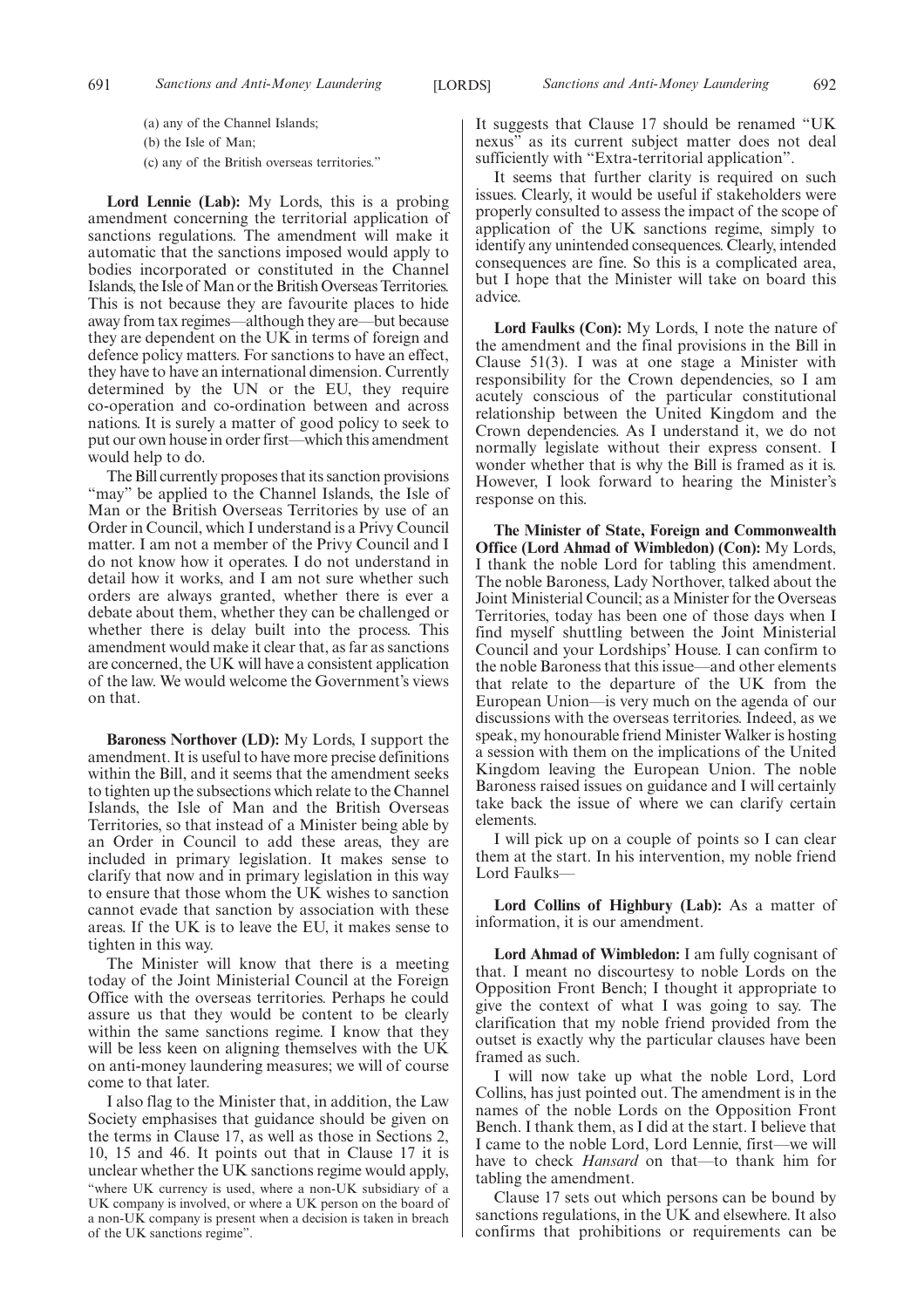imposed on any conduct in the UK, including UK territorial waters, or on any UK person anywhere in the world. This clause is consistent with the way the UK currently implements sanctions as part of the European Union. If noble Lords are interested, further detail is provided in the White Paper we published in April.

Clause 17 also allows for Her Majesty, by an Order in Council, to extend the effect of sanctions to bodies incorporated or constituted under the law of any of the Channel Islands, the Isle of Man and any of the British Overseas Territories. This amendment would remove the ability of Her Majesty to make an Order in Council in respect of corporate bodies registered in the overseas territories and Crown dependencies. Instead, it would require that, when UK Ministers legislate to create sanctions in regulations, these bodies would automatically be caught.

When introducing this particular amendment, the noble Lord referred to the overseas territories in a very generic way. I have had the good fortune of visiting one or two of them—somewhat tragically in the aftermath of the hurricanes that hit—and generalising all our overseas territories in a particular way is not something I would subscribe to. They provide some incredible potential. For example, I am not sure how many Ministers partake of lobster, but apparently Tristan da Cunha has the best lobster in the world. On a more practical note, we have done some incredible work with them on marine protection and building sustainable economies.

I make that point because it is important to recognise the role that our overseas territories play. However, I agree with the point the noble Lord raised that the overseas territories and Crown dependencies must follow the UK Government's foreign policy, including the sanctions we apply, and that bodies incorporated or constituted in these jurisdictions must also be bound by sanctions. The Foreign Office—to confirm what I said at the start to the noble Baroness, Lady Northover has discussed the Bill with the overseas territories and Crown dependencies, and they also accept this point of principle.

However, there are constitutional considerations that affect the way sanctions are implemented by the overseas territories and Crown dependencies. As my noble friend Lord Faulks pointed out, at the moment all Crown dependencies—Jersey, Guernsey and the Isle of Man—legislate on their own behalf, as do Gibraltar and Bermuda. We anticipate that these jurisdictions will seek to continue to do so—save, possibly, for a transitional period. We legislate for some of these jurisdictions directly through Orders in Council. However, as I have said, other jurisdictions legislate for themselves.

The Bill is drafted in a way that reflects this reality. It is consistent with the current implementation model for UN and EU sanctions, as well as measures under the Terrorist Asset-Freezing etc. Act 2010. To change this model would depart from current practice and we do not see a compelling case for this. With that explanation—and the assurance I have given to the noble Baroness on the valid point she raised about the Law Society, which I will certainly look at again—I hope that the noble Lord will be minded to withdraw this amendment.

**Lord Lennie:** I thank the Minister for that answer. We will consider, read carefully what he said and, perhaps, come back to it. In the meantime, we will seek leave to withdraw the amendment.

*Amendment 52 withdrawn.*

*Clause 17 agreed.*

*Clause 18 agreed.*

#### *Clause 19: Right to request variation or revocation of designation*

*Amendment 53 not moved.*

*4.45 pm*

# *Amendment 54 Moved by Lord Pannick*

**54:** Clause 19, page 16, line 15, after "decide" insert "as soon as reasonably practicable"

**Lord Pannick (CB):** My Lords, this amendment is in my name and those of the noble and learned Lord, Lord Judge, and the noble Lord, Lord Collins of Highbury. It is not concerned with lobsters; it is concerned with the duty of the Minister to consider a request to vary or revoke a designation. The Bill contains no provision requiring the Minister to address such a request within any specific time period. I can understand why it would be inappropriate to set any defined time period—how long it takes to address a request to vary or revoke a designation will inevitably depend on the circumstances of the individual case—but the Bill should, I think, contain a more general obligation on the Minister in relation to time. This amendment would require the Minister to decide on a request to revoke or vary,

"as soon as reasonably practicable".

It is important for the Bill to impose such an obligation because, under Clause 32, read with Clause 33(5), a person who is put on a sanctions list cannot seek a review from the court until the Minister has made the decision on the request to vary or revoke the designation. It would be quite wrong for a person to be listed, with all the adverse consequences that that involves, with no opportunity to complain to a court unless the Minister had an obligation to act with reasonable expedition. In an extreme case, were this amendment to be included in the Bill, the courts would be able to say to the Minister that his or her delays were unacceptable.

I cannot see that a "reasonably practicable" test could be in any way objectionable. I suspect that the Minister will tell the Committee that the amendment is unnecessary because of course Ministers will decide these cases as soon as reasonably practicable. We have heard such assurances repeatedly during this Committee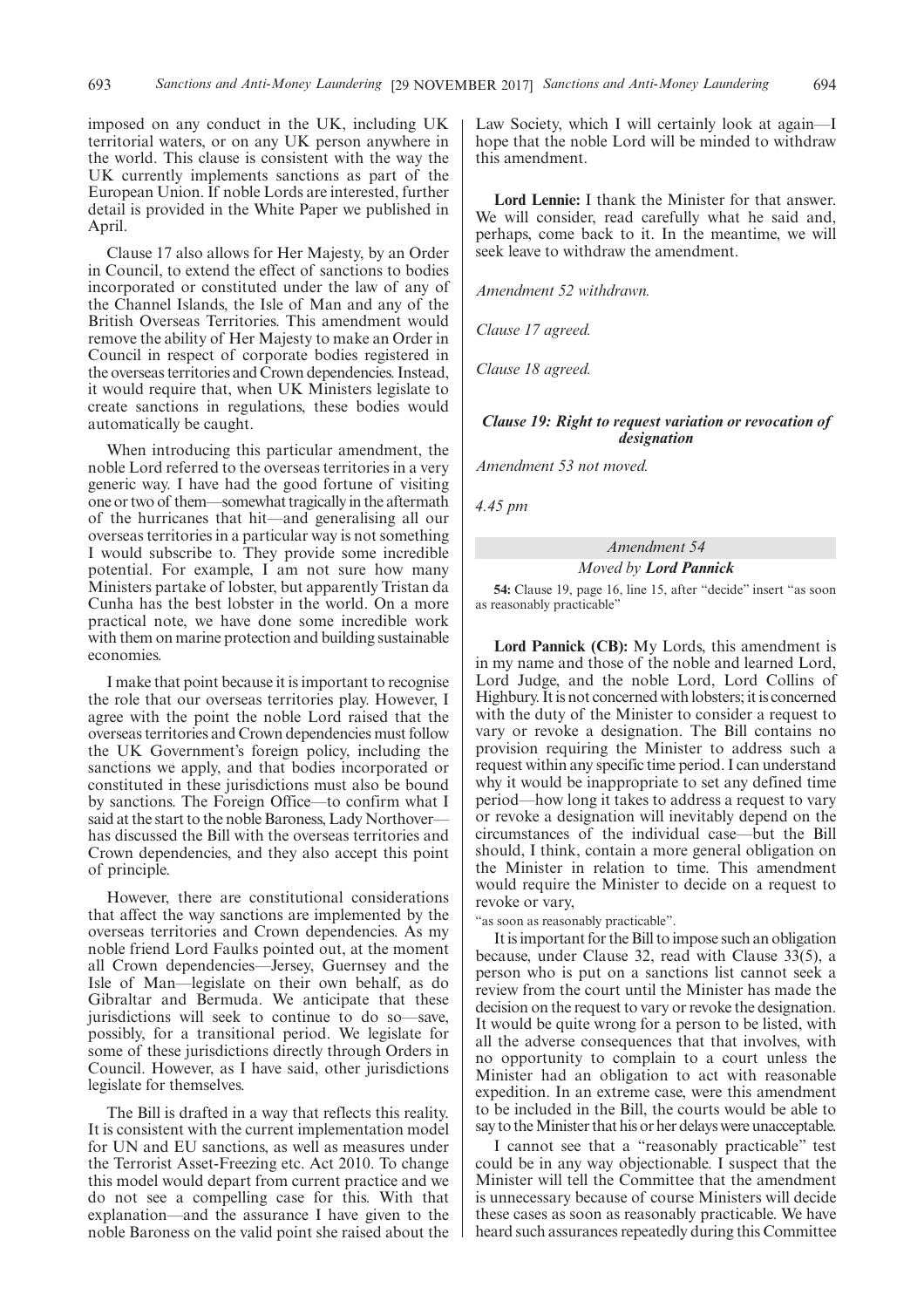#### [LORD PANNICK]

stage. However, I am sure that the Minister understands that in contexts as important as this Bill I prefer to see obligations written into the statute rather than rely on assurances from Ministers, however fair and reasonable they are. I beg to move.

**Baroness Northover:**This seems an eminently reasonable amendment. It almost seems unambitious in its scope—it invites Ministers to answer questions along the lines of "as soon as possible" and "shortly"—but noble Lords are surely right to seek to put something of a commonsense timetable on this, and we support them. The Bill proposes to give such wide and untrammelled powers to Ministers that any moves to qualify them should be welcomed.

**Lord Collins of Highbury:** As the noble Lord said, I have added my name to this amendment, and I have done so for a very good reason, which is that it is about an important matter of procedural fairness and should be included in the Bill. It is not unreasonable to say that there should be a judgment about the actions of a Minister in terms of timeframes. As we have understood in this House on many occasions, the summer can often be extended into the autumn without the blink of an eyelid.

**Lord Judge (CB):** Without this amendment, we are leaving a recipe for lethargy, which is inappropriate. We need it so that the court will get hold of the complaint, if one is needed, as soon as practicable.

**Lord Ahmad of Wimbledon:** My Lords, I thank the noble Lord, Lord Pannick, and the noble and learned Lord, Lord Judge, for tabling this amendment, and I thank other noble Lords for their contributions. Perhaps I will disappoint the noble Lord, Lord Pannick, somewhat by saying that I agree with the substance and constructive nature of the proposal before us. When the noble Baroness, Lady Northover, started talking about "shortly" and so on, I was reminded of my time as the Aviation Minister and the occasion when an announcement on Heathrow Airport was pending—but we got there.

In that mood, let me outline the Government's position on this amendment. When a request is received from a designated person to vary or revoke their designation, the appropriate Minister should ensure that they make their decision as soon as is reasonably practicable. As sanctions are applied without giving those sanctioned the opportunity to make representations, and because they have serious consequences on the individuals concerned, it is important to ensure that mistakes are rectified swiftly.

As sanctions are intended to change behaviour, it is also important that people should be able to have their designation revoked if they change their behaviour. Clause 19 therefore provides a quicker and less costly option than going to court. It will also have the advantage of keeping unnecessary pressure off the courts and potentially reducing costs to the taxpayer. The reassessment process exists to allow designated persons to seek swift redress when wrongly designated and I can assure noble Lords that the Government fully intend to act promptly to requests for reassessments.

I shall certainly reflect on the amendment. I have listened carefully to noble Lords, who have made a compelling case for us to look at our position. With the assurance today that we will look at the amendment again—although it is only an assurance at this juncture—I ask the noble Lord, Lord Pannick, to withdraw his amendment.

**Lord Pannick:** I am grateful to the Minister. I look forward to hearing from him before Report that the Government are able to move on this matter. He has heard the views that there is no basis for not including this in the Bill. I hope this is the first of many amendments today that he will see the wisdom of. On that basis, I beg leave to withdraw the amendment.

*Amendment 54 withdrawn.*

*Amendment 55 not moved.*

*Clause 19 agreed.*

*Clause 20: Periodic review of certain designations*

# *Amendment 56*

*Moved by Lord Pannick*

**56:** Clause 20, page 16, line 43, leave out "3 years" and insert "1 year"

**Lord Pannick:** Again, this amendment is in my name and the names of the noble and learned Lord, Lord Judge, and the noble Lord, Lord Collins of Highbury. It concerns the periodic review provisions in Clause 20. The appropriate Minister is required to consider any designation of a person every three years. That is far too long a period given the gravity of the consequences of designating a person. It is true, as the Minister emphasised at Second Reading, that the listed individual can seek a review under Clause 19, but subsection (2) of that clause provides that once such a request has been made, no further request may be made by the individual unless,

"there is a significant matter which has not previously been considered by the Minister".

There may well be cases where, although the individual can point to no significant new material, the Minister, on reviewing the matter, may find good reason to vary or revoke the designation. Indeed, the passage of a year without any further material coming to light may justify looking again at whether the listing is appropriate. The three-year period is especially troubling because of the grave consequences of listing for the person concerned and because, as I said in the earlier debate today, you cannot start court proceedings under Clause  $32(1)(d)$ , to be read with Clause  $33(5)$ , until you have sought a review by the Minister and received a decision on that review.

The Minister will confirm that under the EU system, which this Bill is designed to replace, a periodic review occurs every six months normally but certainly in all cases at least every year. I can see no justification for this Bill to triple the period which can elapse before a review is required. I beg to move.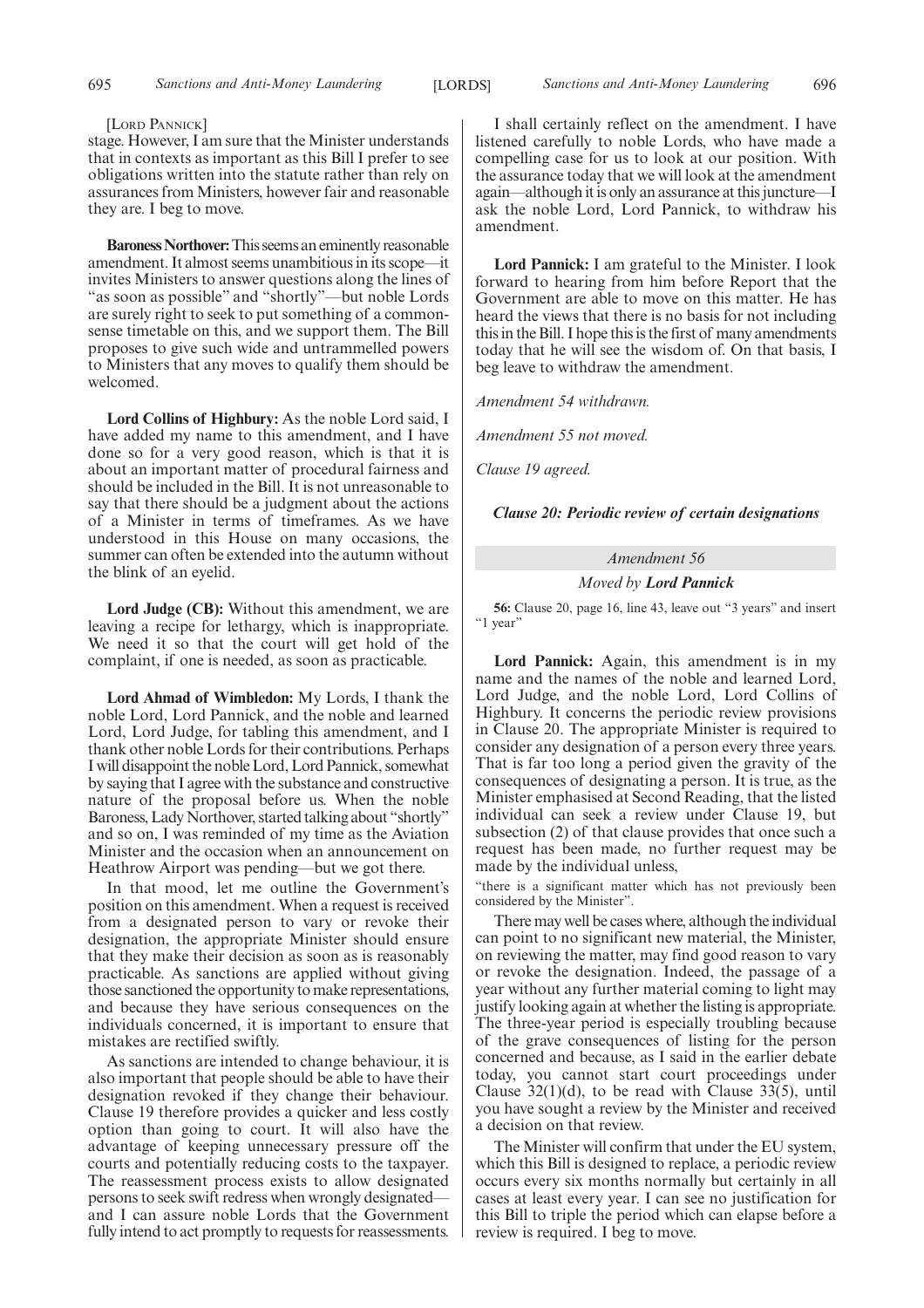**Baroness Northover:** The noble Lord, Lord Pannick, was eagle-eyed as ever, and this issue came up at Second Reading. He now brings forward this amendment with other noble Lords, and we support them.

The point here is that the review period for designations would occur not after one year but only after three. As the Minister said on Second Reading, it could happen earlier, but of course it does not have to. I also note that, on Second Reading, the Minister said that he did not regard the period proposed by the Government as excessive. He did not answer the point that this was a detrimental change from the position should we stay in the EU. I expect that he has now had time to consult on that and—if you like—to recognise that the writing is on the wall and, I hope, to persuade his colleagues that this cannot stand.

There is no reason for the frequency of reviews to change from one year, as now in the EU, to three years. I hope and expect that the Minister will find that this is one straightforward area in which to concede. After all, it has always been said that if we were to leave the EU, no protections or rights of UK citizens would be diminished. This is a case in point.

I raise one other issue, which I think has been flagged to the Bill team. This is, again, from the Law Society. It is concerned that UK courts should have the jurisdiction to hear wrongful listings in the case of UN listed persons. It points out that the Bill does not require or permit a UK court to quash a wrongful listing for a person who is UN listed and can only ask the Government to use their best endeavours to secure a de-listing in the UN. It recommends that the Bill directly transpose into UK law—

**Lord Pannick:** I am sorry to interrupt, but that is the specific subject of Amendment 62, to which we are coming. I do not wish to inhibit the noble Baroness, but she may wish to be aware of that.

**Baroness Northover:** I did not spot that point. In that case, I will wait until we get to it. I hope that the Bill team will have taken it on board, both from the amendment submitted in the noble Lord's name and, indeed, from what we sent through.

**Lord Judge:** My Lords, I had thought of saying something but while the Minister, unlike Richard III, is in the giving mood, I do not want to discourage him.

**Lord Lennie:** My Lords, we have heard, and the noble Lord, Lord Pannick, has repeated, the gravity of the consequences of sanctions on the lives of individuals and dependants upon them. Three years is a very long time, particularly if the designation is wrong or if behaviour has changed and they are now compliant. Therefore, we ask that the three years be reviewed and replaced by one year. It cannot be left for a length of time without a review taking effect. The Minister has the right to review. The individual has only one possibility of an application review. Therefore, we ask that this become automatic in the Bill.

**Lord Ahmad of Wimbledon:** My Lords, I thank the noble Lord for tabling this amendment. The noble and learned Lord, Lord Judge, sat down before making a further point. I was reminded not of Richard III but of Oliver Twist, who wanted "more".

On this particular point, Clause 20 is one of a number of safeguards, as I am sure noble Lords have seen, within the Bill that provides for designated persons and requires the Government regularly to conduct a thorough re-examination of designated decisions. The Government must, as we have heard from noble Lords who have spoken through this short debate, conduct this review at least every three years. The noble Lord, Lord Pannick, has rightly raised the issue, and I accept the point, that the EU carries out reviews more frequently. However, Clause 20 should be considered as part of a system of safeguards that the Government have built into this Bill which I believe will provide at least an equivalent, and in some respects greater, level of protection to that afforded to individuals designated by the European Union.

#### *5 pm*

First, a designated person can request a reassessment of their designation whenever they so choose. Whenever that same person has new information to present in their defence or their circumstances change, they may request a further reassessment. The Government will consider such requests promptly. The closest equivalent process in the EU can take many months, as I am sure noble Lords are aware, due to the need for decisions and documents to be agreed unanimously by all 28 member states.

Secondly, designated persons can challenge in court on judicial review principles.

Thirdly, a Minister may instigate a reassessment at any time—for example, if new information becomes available to the Government, including revocation of a designation by one of our international partners. The decision to designate would not be made for an indefinite period. Rather, sanctions would be actively managed, and the Government would be under an obligation to revoke a designation if it no longer met the legal threshold.

Fourthly, the Bill mandates a broader political review of each sanctions regime at least once a year. This will shine a spotlight on the overall dynamics in the same way as the EU's annual reviews and provide impetus for Ministers to use the power I have just mentioned to instigate a reassessment of designations that may no longer meet the threshold given the passage of time.

The review mandated by Clause 20 is intended as a final protection in case a designation has not been actively considered for a considerable period. The three-year timeline is in line with current Australian practice. The US, Canada and others do not carry out such reviews. While I accept that the EU reviews are more frequent, the process—which I have looked into—is relatively light-touch: designated persons are invited to present new information and member states are given a similar opportunity to make observations. It is then up to each member state to decide how actively to engage in such reviews.

The process envisaged in Clause 20 would be a more substantial exercise than the EU review. It would accordingly take a great deal of time and resource, which would have to be diverted from other work. It would also risk cutting across ongoing court challenges and add further and unnecessary complexity to that litigation. Requiring this exercise to be run every year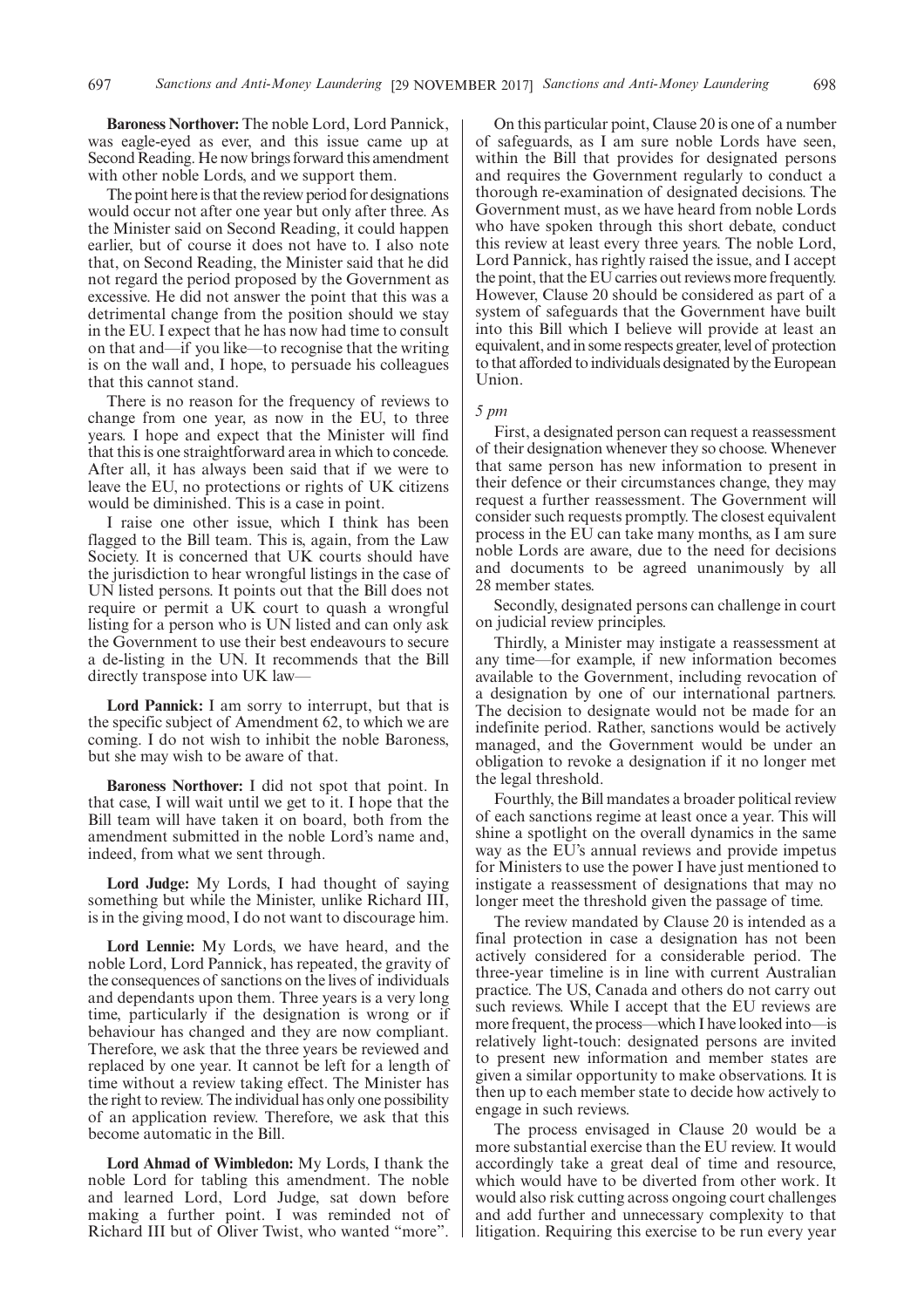[LORD AHMAD OF WIMBLEDON]

would hold the UK to a higher standard than our international partners and is, we believe, unnecessary given the wider procedural protections I have outlined.

Therefore, on the basis of the explanation I have given—

**Baroness Northover:** In the Explanatory Notes accompanying the Bill, it is mentioned that sanctions apply to about 2,000 people. That does not seem a huge number of people where one might need to make this kind of assessment.

**Lord Ahmad of Wimbledon:** I am not quite sure what the noble Baroness's question is.

**Baroness Northover:** The Minister was saying that this was very onerous. I am aware that there is discussion elsewhere in the Bill of immigration status conflicting with those who have had sanctions imposed upon them. Obviously, when one is dealing with immigration status, one is dealing with very many people, but the point made in the Explanatory Notes is that one is not dealing with a large number of people here or a large number of sanctions provisions.

**Lord Ahmad of Wimbledon:** I think I understand the noble Baroness's question, but, notwithstanding the issue of numbers alone, Clause 20 lays out a process which the Government perceive to be more efficient than that currently adopted by the EU.

**Lord Pannick:** My Lords, I thank the Minister for his response. It is disappointing. I am not persuaded. As the noble Baroness pointed out, a limited number of people are involved here, and surely the time and the resources are justified by the significance of the sanctions imposed. It is right and proper that sanctions of such significance should be reviewed more often than every three years.

The Minister says that the individual can seek a review, which is right, but the individual can do so only if there is a significant matter known to the individual not previously considered by the Minister. There may well be material in the files available to the Government which is not known to the individual. The Minister says that the individual can go to court, but it is the same under the EU system: you can go to court but the whole point of the Bill is to encourage court procedures as a last resort.

The Minister's other point was that there is a sanctions review every year, but as I understand it—the Minister will correct me if I am wrong—that is not a review of individual cases but a review of the structure of the system, so for my part I do not see that that adds to the debate.

I will reflect on what the Minister has said, and I hope that he will reflect on this debate before Report, but we may well come back to this on Report. For the moment, I beg leave to withdraw the amendment.

*Amendment 56 withdrawn.*

*Amendment 57 not moved.*

*Clause 20 agreed. Clauses 21 to 25 agreed.* *Clause 26: Review by appropriate Minister of regulations under section 1*

## *Amendment 58 Moved by Lord Collins of Highbury*

**58:** Clause 26, page 19, line 10, at end insert—

"( ) No later than six months from the date of completion of a review under subsection (1), the appropriate Minister must lay the findings of the review before Parliament."

**Lord Collins of Highbury:** My Lords, when we had discussions with the Minister prior to Second Reading and just after, the review of the regulations cropped up on a few occasions, the justification being that some of these new powers and regulations would not be subject to primary legislation. In those discussions, I asked, if you are reviewing in government, who tests and scrutinises that review? This is the first Brexit Bill and we have heard on many occasions that Brexit is an opportunity, or an obligation, to bring powers back to the United Kingdom. If that is the case—I do not necessarily agree—and the Minister supports it, this is an opportunity for him to support the principles of these amendments, which are about ensuring that powers taken by the Executive are subject to proper scrutiny, and that the Executive are held to account by Parliament.

Amendment 59 sets out the details and asks: how do we do that job? What are we measuring? But if there are issues and the Minister says, "I cannot have this list because there are things in it that may be subject to national security, or other things that cannot be disclosed"—the Government seem to have a habit of not disclosing information to Parliament on matters relating to Brexit—I would be more than willing to consider those concerns and take them into account. Obviously, if there are issues with the list then the minimum standard that I am arguing for is Amendment 58. I do not think it unreasonable that if the Government are taking these powers, we should be able to hold them to account in any possible review. I know the Minister will say that regulations are subject to consideration by Parliament, et cetera, et cetera, but that is not the scrutiny we want to see here. I hope that if the noble Lord is able to continue in his giving mood, he can give us some positive words about how Parliament will be able to hold the Executive to account.

**Baroness Northover:** My Lords, these amendments in the name of the noble Lord, Lord Collins, helpfully make much clearer the commitments that Ministers must make to review the regulations they have put in place, giving a time by which this must happen and more detail on what they should include. They would, indeed, as the noble Lord has indicated, make these reviews more transparent and accountable and we are happy to support them.

**Lord Ahmad of Wimbledon:** My Lords, they say that generosity defines the spirit of a person, so perhaps I can be slightly more generous than noble Lords may perceive. The noble Lord, Lord Collins, is quite correct: we have talked about this issue, and sanctions, we all accept, can be an effective tool of foreign policy and national security, but I also accept that they can have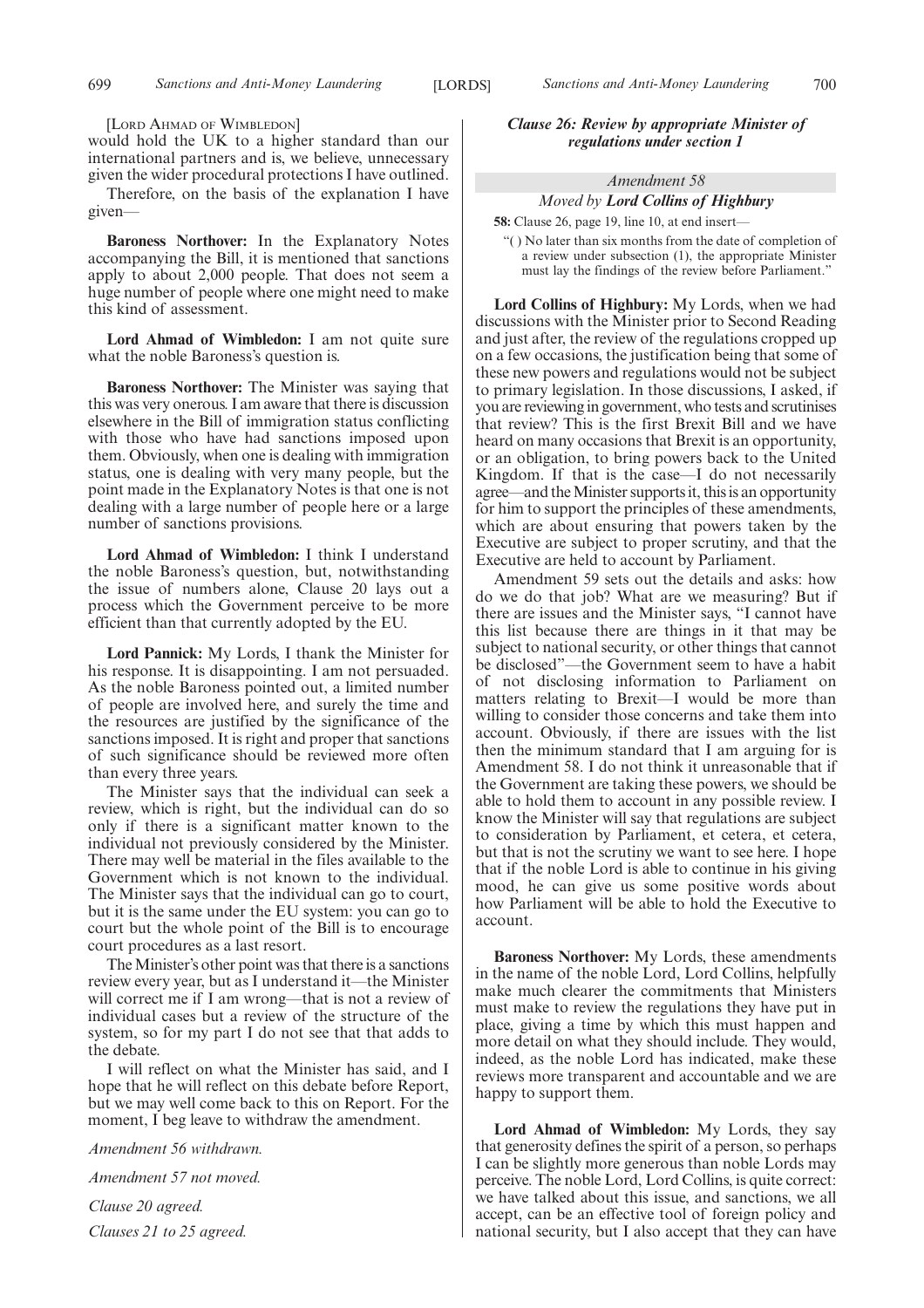serious implications, not only for those directly designated but also for businesses and charities operating in particular areas.

Foreign policy priorities can change frequently. It is therefore important that Ministers regularly revisit the decision to apply sanctions regimes to political problems and security challenges, and also consider carefully whether the sanctions are having the intended purpose, whether there are unintended consequences and what adjustments might be needed to achieve the desired effect.

Clause 26 therefore requires the Government to carry out a political review of its sanctions every year. The EU also carries out annual reviews of its sanctions regimes. The purpose here is to consider whether the sanctions should continue unchanged or be amended. If there is a published outcome, it is simply confirmation that the legal Acts have been renewed or amended. We have in mind a similar model for the UK; the annual review would be mainly an internal policy exercise, rather than a report for external publication. If the Government decided as a result to amend the sanctions regulations, this would involve a process of parliamentary scrutiny through which we would set out the rationale. Of course, the Government would always respond to Parliamentary Questions about specific areas of policy through the usual channels.

That said, I have listened very carefully to the noble Lord, Lord Collins, and we are looking at the amendment specifically. I will reflect on the proposal in that regard. He made the helpful suggestion that, between Committee and Report, we meet again to work out some of the perhaps necessary parameters. I know he appreciates national security issues and other such issues. I hope, with the assurance that we will reflect on his proposal. the noble Lord is minded to withdraw his amendment.

**Lord Collins of Highbury:** I thank the Minister. I am going to take that as his continued giving mood and I certainly would welcome a meeting. If you are going to have a political review, I do not see how it can be limited to the Executive; Parliament needs to be involved. I therefore welcome his comments and, in light of them, beg leave to withdraw the amendment.

*Amendment 58 withdrawn.*

*Clause 26 agreed.*

*Amendment 59 not moved.*

#### *Clause 27: Procedure for requests and reviews*

*Amendment 60 not moved.*

*Clause 27 agreed.*

*Clauses 28 and 29 agreed.*

#### *Clause 30: Rights of person on EU sanctions list*

*Amendment 61 not moved.*

*Clause 30 agreed.*

*Clause 31 agreed.*

#### *Clause 32: Court review of decisions*

# *Amendment 62 Moved by Lord Pannick*

**62:** Clause 32, page 23, line 16, at end insert—

"( ) For the avoidance of doubt, in relation to a decision under subsection (1)(c) above, the court has power to set aside the designation if satisfied that it is in breach of the principles applicable on an application for judicial review."

**Lord Pannick:** This amendment is in my name and the names of the noble and learned Lord, Lord Judge, and the noble Lord, Lord McNally. It is concerned with persons who are designated in this country because they have been placed on the UN sanctions list. It raises a very troubling rule-of-law issue, to which the noble Baroness, Lady Northover, referred in one of our earlier debates this afternoon.

Clause 21(2) and (4) provide that a person who is designated here because they are on a UN list may request the Secretary of State to use best endeavours to secure that their name is removed from the UN sanctions list. My concern is that what Clause 32 means —and indeed is intended to mean—is that, in relation to such a case, a court in this country has no power other than to overturn a decision of the Secretary of State not to use such best endeavours, and to ask the Secretary of State to use best endeavours at the UN. What the Bill appears to deny the person concerned is the right to say to the court: "I have been listed in this country—designated in this country—because I am on a UN list. But I am on a UN list as a result of procedural unfairness, as they have never told me why I am listed, or as a result of a substantive defect. There is no basis whatever for my listing, therefore the court in this country should quash the domestic designation".

#### *5.15 pm*

After Second Reading, the Minister said in his letter to me, which was circulated to other interested noble Lords, that our courts cannot be given a power to quash the domestic listing because this country has an international obligation to designate where a person is on the UN sanctions list. I have three responses to that.

First, we are considering domestic law powers to designate. No one should be designated in this country if our courts are satisfied that the designation is as a result of an unfair or unjustifiable decision. In those circumstances, the Minister cannot shelter behind the decision of another person, whoever they may be, in order to deny justice to the person affected in this country, especially given the gravity of the consequences for that person of a listing in this country. In my view, it is simply unacceptable that persons who are subject to a designation order in this country should be denied an effective judicial remedy in this country, however defective they can show the designation to be. That is unacceptable, and for the Bill so to provide is a flagrant breach of the rule of law.

Secondly, Clause 32 denies any effective judicial remedy in this country because of listing by the UN. I cannot be persuaded that the rule of law in this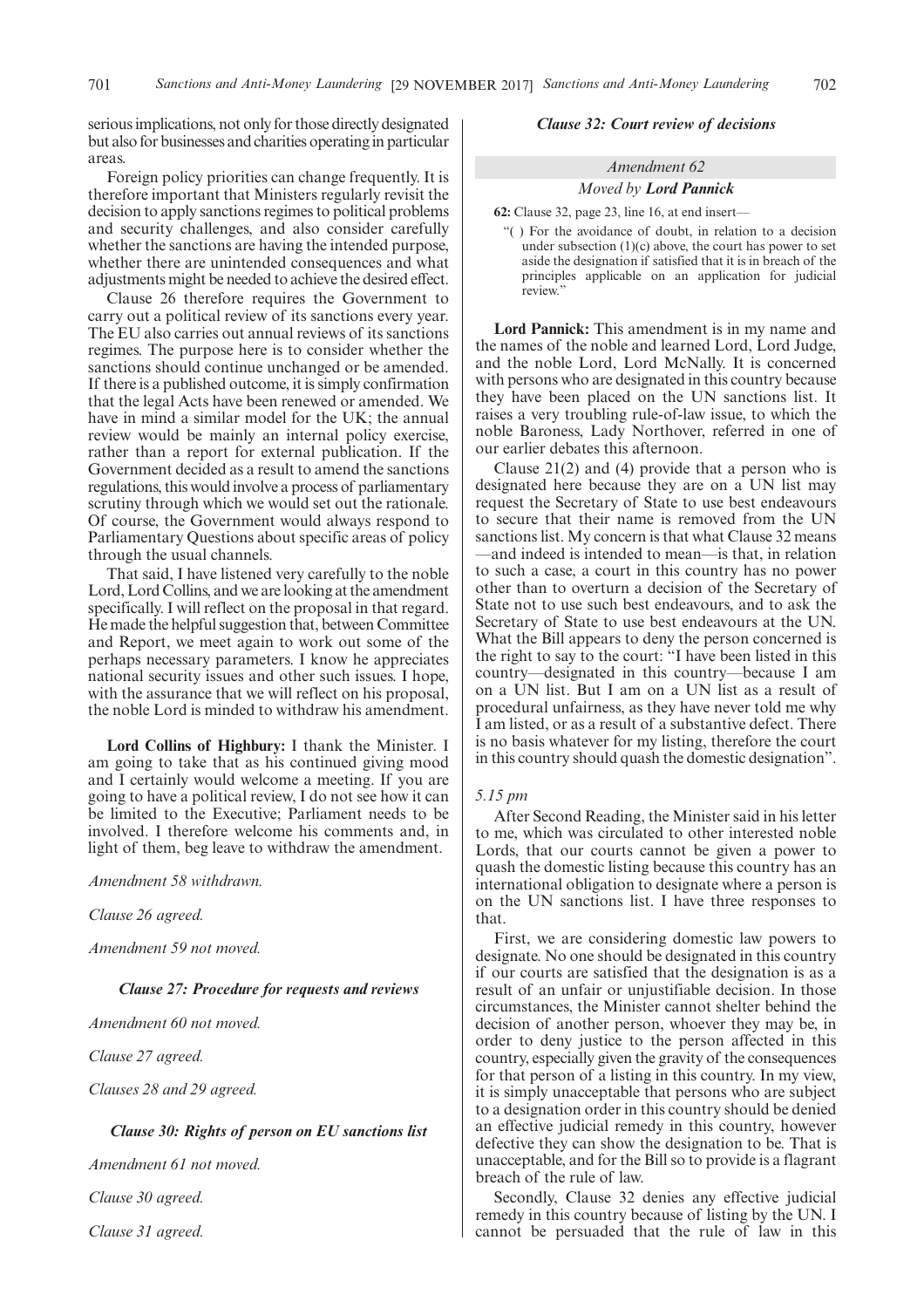#### [LORD PANNICK]

country should be subcontracted to the United Nations. This is, noble Lords will recall, the organisation which earlier this year voted Saudi Arabia on to its Commission on the Status of Women—a body which is,

"dedicated to the promotion of gender equality and the empowerment of women".

This body, the UN, decided last week that there was no room for Sir Christopher Greenwood on the International Court of Justice. He failed to win reappointment after a most distinguished nine-year term, for reasons which had nothing to do with the international rule of law and everything to do with the popularity of a former Lebanese ambassador to the United Nations and the political attraction of an Indian candidate.

I know the Minister is well aware of the circumstances, so I think he will understand that I cannot accept that the rule of law in this country should be subcontracted to a body which displays such ignorance of the international rule of law. The nations of the United Nations are not united on the importance of the rule of law. We cannot deny remedies in this country in the hope that justice will be done at the international level.

Thirdly, despite the international law obligations of European states, including the United Kingdom, the Court of Justice in Luxembourg is prepared in an appropriate case to set aside a listing based on a UN listing where such a listing breaches legal standards. Indeed, I would suggest that the very best way to ensure that UN listings are legally robust is for the courts of this country to have the power to quash a domestic listing based on a UN listing.

I say to the Minister that the amendment raises a fundamental issue of the rule of law. The Bill should not deny our judges the power to quash, where appropriate —and I hope it will rarely, if ever, be appropriate—a designation that is based on a defective UN listing. I beg to move.

**Baroness Northover:** My Lords, Amendment 62 is partly in the name of my noble friend Lord McNally. I knew he would not be able to be here, and he sends his apologies for that. I have to say that I read the amendment and the clause a number of times and it seemed to me that the amendment tightened and clarified the clause. What I failed to spot, as a non-lawyer, was what lay underneath it. I am extremely glad that the issue I raised earlier has been so effectively explained by the noble Lord, Lord Pannick. I again express support from these Benches for what he has said.

**The Lord Bishop of Chester:** My Lords, if I heard the Minister correctly, he compared the noble Lord, Lord Pannick, to Oliver Twist asking for more. I wonder, having heard the noble Lord, whether the Minister would agree that Oliver Twist had right and justice on his side.

**Lord Brown of Eaton-under-Heywood (CB):** My Lords, I support the amendment. I recognise that it is not an entirely simple point; it is not perhaps as straightforward as some of the amendments with which we dealt earlier. I see the force of the Government's argument that the UK has no alternative under international law but to give effect to our obligations

under the UN charter; indeed, Article 103 of the charter expressly dictates that these obligations prevail over any conflicting international law obligations. In the 2010 Supreme Court case of Ahmed, I ended my dissenting judgment with the hope that the majority view would not be thought to indicate any weakening of our commitments under the charter. In Ahmed, however, I also stressed the draconian nature of these orders. I said:

"The draconian nature of the regime imposed under these asset-freezing Orders can hardly be overstated … they are scarcely less restrictive of the day-to-day life of those designated (and in some cases their families) than are control orders. In certain respects, indeed, they could be thought to be even more paralysing".

It strikes me as highly relevant to the amendment that in the case of Ahmed the Court of Appeal had held—and before the Supreme Court Treasury counsel for the Government argued this in terms—that orders implementing a UN resolution are reviewable, and that on such a review the court can grant relief directed against any UK public authority, not against the United Nations. That, essentially, is what the amendment seeks to achieve, or at least to clarify.

I note not least that one of the team of counsel instructed for the Government in the Ahmed case was Sir Michael Wood, who had been the senior legal adviser to the FCO. Clearly he had seen no insuperable obstacle to the court having this judicial review jurisdiction—the very thing that the amendment seeks to put beyond doubt that the court has. On balance, therefore, my concluded view is that we can and should make plain that the court will have this jurisdiction.

**Lord Judge:** My Lords, my name is attached to the amendment. I shall not repeat what the noble Lord, Lord Pannick, had to say. The issue is simple: we must honour our obligations to the United Nations but if, having honoured them, there is an injustice, we must provide a remedy.

**Lord Lennie:** My Lords, I had not realised that there would be quite such a debate on the application of the rule of law, but I am now aware that it is an important matter. When a sanction's designation is in place, and a review has been requested but denied by a Minister, the court here will have the authority to set aside the designation if the Government are found in breach of the applicable principles. That is entirely appropriate and sensible. I support the amendment.

**Lord Ahmad of Wimbledon:** My Lords, I thank the noble Lord for tabling the amendment and all noble Lords for their contributions.

I agree that appropriate remedies for designated persons are vital, but the Bill achieves this. However, since some noble Lords have mentioned comparisons with other systems of challenges—there was reference to the EU—it is worth emphasising how this Bill has been designed to reflect the current procedural protections for designated persons that exist in the European Union.

As the noble Lord acknowledged, I stated at Second Reading that the proposed threshold of "reasonable grounds to suspect"for designations is the same standard that the UK currently uses when considering designations at the EU and the United Nations. It is broadly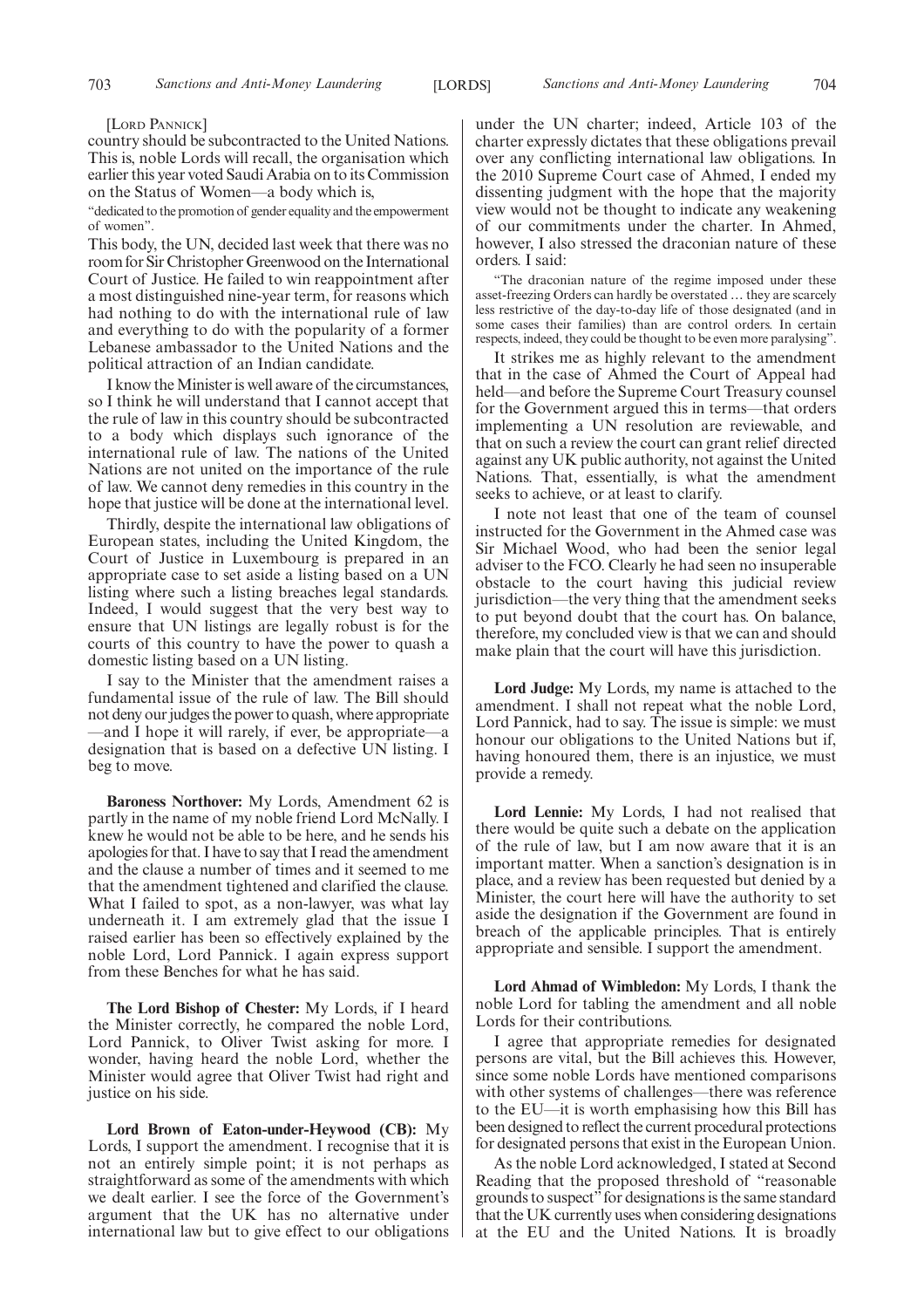equivalent to the threshold applied by EU courts. The Bill then provides a system for reviews and reassessments. Where those lead the appropriate Minister to decide that designation is not appropriate, they must take remedial actions. As I indicated in a previous debate, these provisions provide at least an equivalent level of protection to that afforded to individuals designated by the EU.

I agree with the noble Lords that designations should be put in place and maintained by the United Nations only if there is a sound basis to do so. I can assure all noble Lords—the noble Lord, Lord Pannick, in particular—that, as a permanent member of the UN Security Council, the UK makes this point consistently. The Bill provides a route for persons designated by the UN to bring a challenge in UK courts. As the noble Lord stated, if the court finds that the decision of the Secretary of State not to use best endeavours to secure an individual's delisting at the UN is unlawful, the court may order the Secretary of State to do so.

However, as the noble and learned Lord, Lord Brown, also pointed out, this matter is slightly more complex. As a member state of the UN, we are legally bound to implement decisions of the United Nations Security Council taken under Chapter VII of the charter. If a person has been designated by the UN, the UK is bound by international law to maintain sanctions against the person unless and until the UN Security Council agrees to remove this designation. Again, as the noble and learned Lord pointed out, as set out in Article 103 of the UN charter, these UN obligations take precedence over obligations under any other international agreement, such as those in the European Convention on Human Rights.

I recognise that in the past—as the noble Lord, Lord Pannick, referred to—the EU court has occasionally made rulings striking down EU designations in place to implement UN sanctions. The UK's position has consistently been firmly that it should not do so and the UK has made this point in submissions to the EU courts in the Kadi case. The EU courts adopting this approach does not change our analysis of the position. The EU is not a signatory to the UN charter and is therefore not bound by its terms—we are. It is not correct to say that this will leave a person in the UK in a worse-off position than a person in another EU member state. All the other member states of the European Union are also signatories to the UN charter, and are bound by it. If there is no EU law in place to implement a UN designation, those countries would need to take alternative steps, for example under their own domestic law, to remain in compliance with their UN obligations. The noble and learned Lord, Lord Brown, has just reflected that we have done this in the UK in the past. When, in 2010, the Supreme Court in the case of Ahmed ruled that an order putting UN counterterrorist sanctions in place was ultra vires, we created domestic legislation—the Terrorist Asset- Freezing etc. Act 2010 to ensure that the UN sanctions remained in place.

#### *5.30 pm*

If the UK were to unilaterally cease to implement a designation mandated by the United Nations, the UK would be acting in breach of its highest obligations under international law. The Bill needs to reflect this reality, which I am sure noble Lords appreciate. The appropriate way to deal with UN designations that should no longer be in place is by taking action at the United Nations. The Bill recognises this in the power it provides the UK courts to direct the best endeavours of the Secretary of State. While it is not in the UK's gift to secure a UN delisting, this provision would have a significant political effect. It would compel a permanent member of the UN Security Council to seek to secure delisting.

I have listened very carefully to the noble Lord, but I hope equally that he has listened carefully to my response, and I hope he is minded to withdraw his amendment.

**Lord Pannick:** I am grateful to the Minister. I have listened carefully, but I am not persuaded. The Minister is telling the Committee that however strong the individual's case that his or her designation is unfair as a matter of procedure and substance, there is nothing that the English courts can do except ask the Secretary of State to use best endeavours at the United Nations, which the Secretary of State may already have done. What happens if the UN's response is that it will maintain the designation and the English court is still satisfied that there is no basis for including this person on the list? There may be no evidence that justifies it; it may be a rank breach of fairness.

I am not satisfied, as I said, that we should subcontract these matters to the United Nations. I can well understand that the English court would be very slow to form the view that it should take the step of quashing the domestic designation when the United Nations has imposed internationally such a designation, but I cannot accept that the English court should be left without power to do so if it believes that injustice has been done, given the grave consequences for the individual concerned. I will reflect further on this, and I hope the Minister will reflect further before Report. If not, we will need to return to what, as the noble and learned Lord, Lord Judge, said, is a simple matter but also a fundamental matter of the rule of law. For the moment, I beg leave to withdraw the amendment.

*Amendment 62 withdrawn.*

*Clause 32 agreed.*

*Clauses 33 and 34 agreed.*

#### *Clause 35: Suspension of prohibitions and requirements*

### *Amendment 63*

#### *Moved by Lord Collins of Highbury*

**63:** Clause 35, page 26, line 16, at end insert "but any such period may not exceed 12 months"

**Lord Collins of Highbury:** My Lords, this group of amendments is focused on a subject matter that we repeatedly return to: namely, parliamentary accountability and scrutiny of the actions of the Executive. I want to focus primarily on how we enable Parliament to do the job of scrutiny. Amendments 65 and 68, in particular,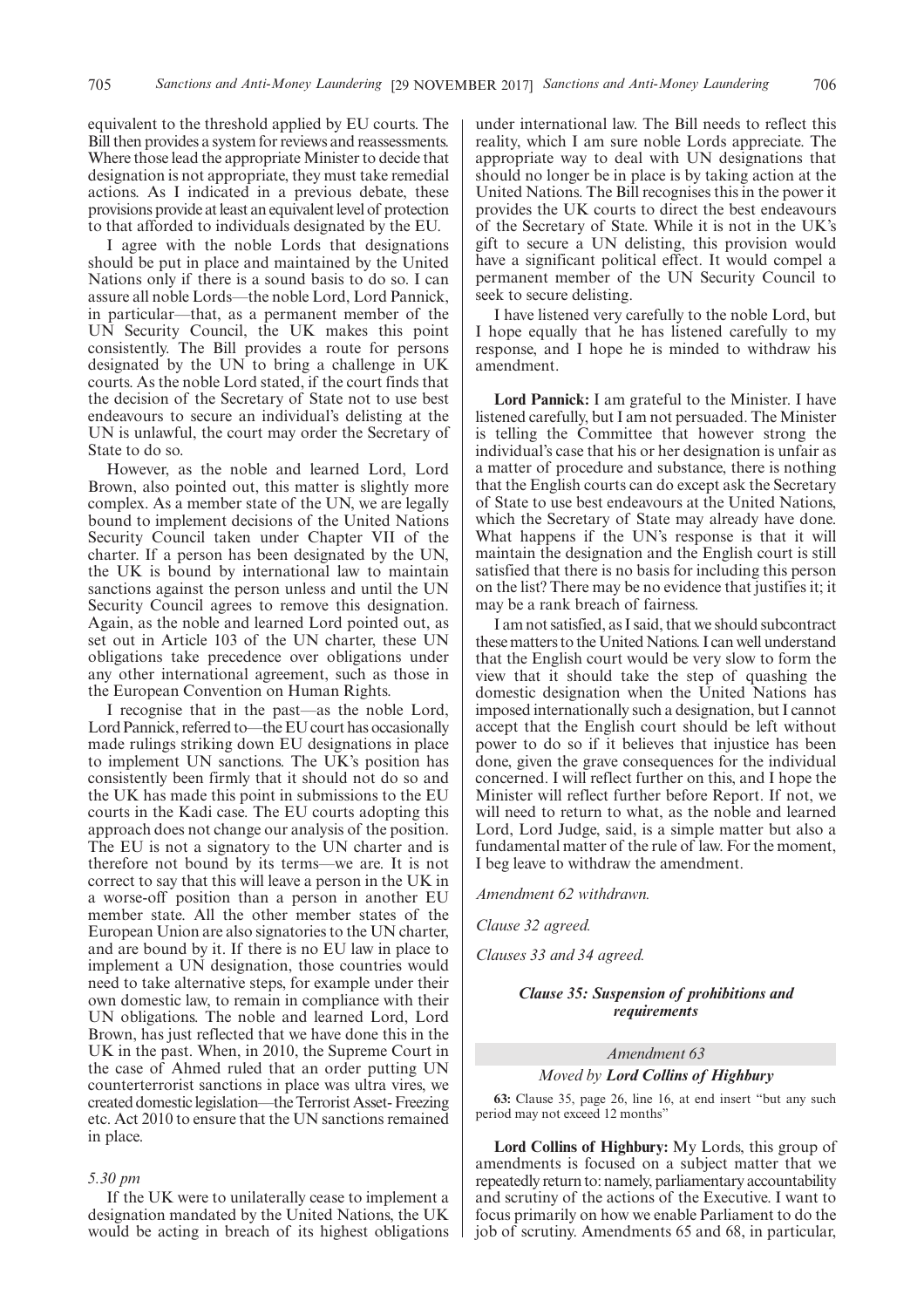#### [LORD COLLINS OF HIGHBURY]

are designed to ensure that there is relevant information in relation to actions to revoke or introduce regulations. I know that the Minister will say that because regulations will be placed before Parliament there will be a scrutiny function there—but I think more than that is needed. We say that an affirmative decision is required, and also that the reasons should be clearly stated and set out in a written memorandum by the appropriate Minister. So the theme that we are returning to, and focusing on, is enabling Parliament to scrutinise, and giving it the tools to do that job.

There is a power under Clause 35 for an appropriate Minister to suspend regulations "for a specified period" —no period being specified, of course, because that is subject to regulations. I keep coming back to the fact that, in the exercise of powers, it is important to put certain principles on the face of the Bill. We would insert a requirement for the time period to be put in. We must understand that the power of the Executive to suspend regulations or other sanctions has the potential to cause compliance uncertainty for business. There could be uncertainty about when and on what terms a sanction may be reimposed, or whether it could be revoked entirely.

The purpose of the amendment is to create more certainty for all those involved, and by doing so to introduce more effective compliance with sanctions. Considering the aims of those sanctions, that is very important. The persons or entities that are subject to suspended sanctions may still be affected by reputational stigma. It is important, in terms of procedural fairness, that these issues should be properly addressed.

The group is focused primarily on parliamentary scrutiny and enabling Parliament to do that job effectively, and I have also put my name to Amendment 72, to Clause 44. I look forward to the contribution from the noble Lord, Lord Pannick, on that. In my opinion that clause gives the Executive an overwhelming power, which the Minister will have to give very good reasons for retaining. I beg to move.

**Lord Pannick:** My Lords, the noble Lord, Lord Collins, mentioned Amendment 72, which is in my name and his, and in those of the noble and learned Lord, Lord Judge, and the noble Baroness, Lady Northover. It concerns Clause 44(2), which is a very broad Henry VIII clause. As the noble and learned Lord, Lord Judge, repeatedly argued during earlier debates in this Committee and elsewhere, we should not be giving Ministers powers to amend primary legislation without very strong justification. Clause 44(2) would allow Ministers to take action,

"amending, repealing or revoking enactments",

including primary legislation,

"(whenever passed or made)".

It contains no limitations on those powers. For my part, I cannot see any justification for including such extensive powers in the Bill. I strongly suspect that such a provision is included simply because it may turn out to be useful at some time in the future. We in this House are seeing too regularly provisions of this sort and we ought to take a stand against the conferral of such sovereignty on Ministers.

**Baroness Northover:** My Lords, the noble Lord, Lord Collins, is once again trying to help the Government, and I appreciate his efforts. He seeks to put a very useful time limit on how long a so-called "specified period" in Clause 35 might be, and his Amendment 64 proposes a further time limitation. We will come back to Clause 35 when we discuss the next group of amendments and I shall address that clause as a whole shortly.

Amendment 65 in the name of the noble Lord, Lord Collins, seeks to check the wider and unspecified powers on the revocation of sanctions that the Government seem to want to grant themselves in Clause 38. We do not want to see wide and untrammelled powers in either the setting or the revoking of sanctions. The noble Lord is right to seek to address this.

My name is, indeed, attached to Amendment 72. The case for this amendment was very cogently argued by the noble Lord, Lord Pannick. The clause contains one of the wide-ranging Henry VIII powers that we have seen elsewhere in the Bill. I cannot see how this power can stand. Clause 44(2) states:

"Regulations under this Act may make supplemental, incidental, consequential, transitional or saving provision".

That is a rather wide-ranging description. Therefore, I trust that the Minister has been given enough leeway by his colleagues across government to think again.

**Lord Judge:** I will not add very much, but I am beginning to think that there is a computer in every department which produces a Henry VIII clause at least once in every Bill. That is what we have here. This is not belt and braces; it is belt, braces and Henry VIII's great big heavy boots. We do not want it.

**Lord Ahmad of Wimbledon:** The noble and learned Lord made me imagine Henry VIII's boots for a moment.

As regards thinking, I am forever thinking; I think it is a good thing to do. The Government are reflecting very carefully on all elements of the arguments noble Lords are putting forward on these amendments. I will say at the outset that I can see that a number of these amendments gather around a central theme—namely, the appropriate roles of Parliament and the Government when creating and implementing future policy on sanctions. I assure noble Lords that I recognise that this is a difficult balance to strike. As power flows back to the United Kingdom from the European Union —I say to the noble Baroness, Lady Northover, that it is a case of "when"we leave the EU—it will not be appropriate to simply follow the model in the European Communities Act 1972, where decisions of the EU either apply directly in UK law or are implemented through statutory instruments following the negative procedure.

I assure noble Lords that we have tried hard to strike the balance correctly in this Bill and ensure that Parliament has the right level of oversight of the Government's exercise of sanctions policy. For example, we have ensured that the UK autonomous sanctions regulations must be approved by Parliament before they are put in place. I continue to listen very carefully to the points that have been made about the need for proper parliamentary scrutiny. I assure noble Lords that I will continue to reflect on those points—and not just in respect of these amendments.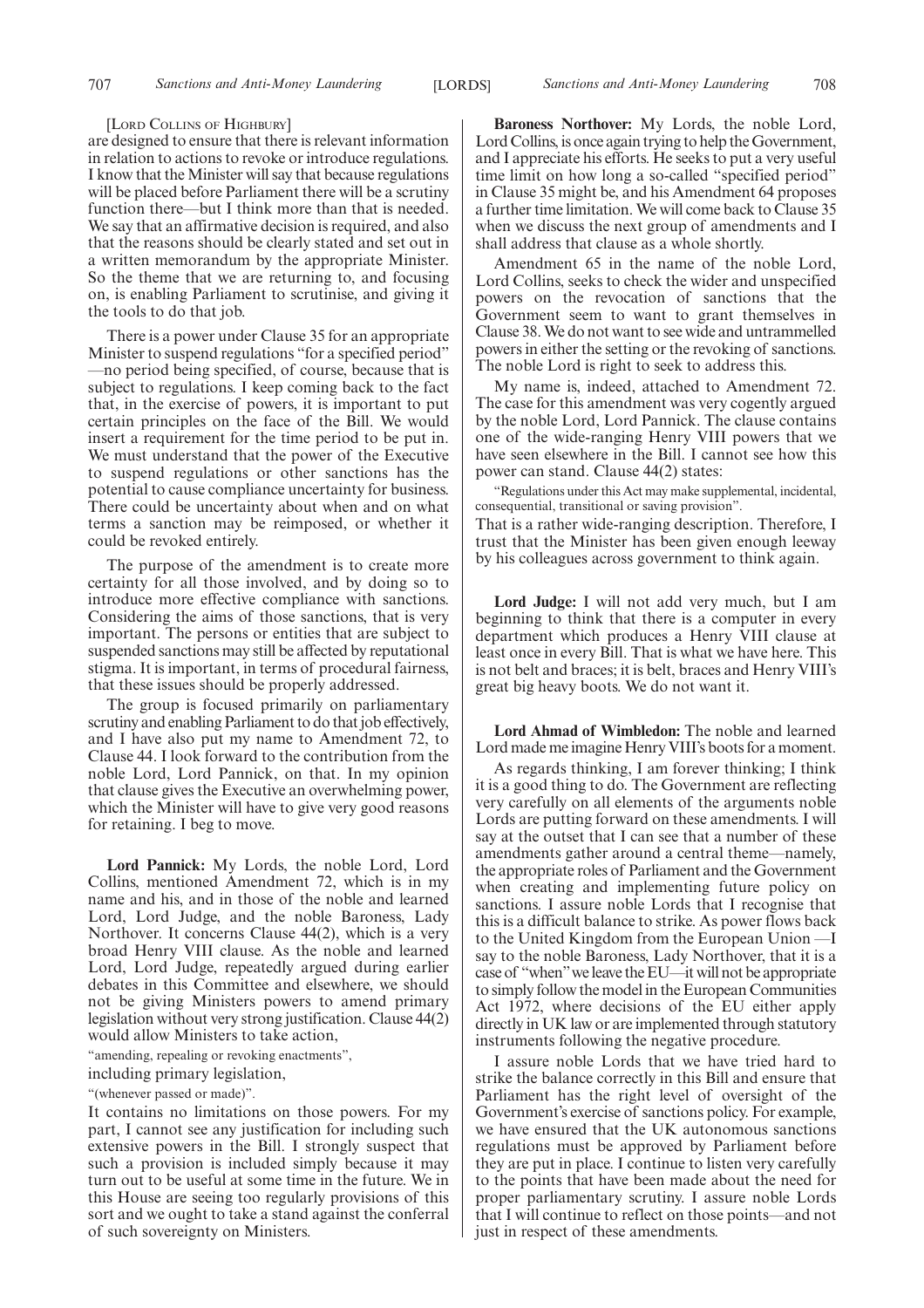It is perhaps worth remembering that sanctions are, in essence, as I have said repeatedly, a matter of foreign policy and national security, which fall more to the Government than Parliament. This was recognised by the great constitutional lawyer A V Dicey, who wrote that the "right of making treaties" was,

"left by law in the hands of the Crown, and are exercised in fact by the executive government".

That is also the practice in other western countries with national sanctions regimes and legislation, such as Canada and Australia.

On the amendment we are discussing, it is important to recognise that the imposition of sanctions is not a punishment but an attempt to change the behaviour of those who are acting in a threatening or unacceptable manner. That is why the provisions provide ways of suspending, amending and revoking sanctions. Iran is an example of where sanctions have been suspended. Under the 2016 nuclear deal, Iran sanctions can be "snapped back" by the EU if there is a breach of the international commitments made by Iran in relation to nuclear development. Noble Lords will be aware that those suspension arrangements were part of a delicate political balancing act, which the UK is working hard with the EU and other partners to preserve.

#### *5.45 pm*

Amendments 63 and 64 seek to change the proposed procedures for approving the suspension of regulations. They would allow the Government to suspend regulations by procedures already outlined in the Bill for three 12-month periods. To suspend for more than three 12-month periods would require approval via the draft affirmative procedure. The proposed 12-month period for suspensions would not be suitable in all cases. It would restrict the ability of the Government to use their discretion on how long sanctions should be suspended to encourage improved behaviour. As it stands, the Bill allows the Government to determine the period of suspension, tailored to specific circumstances, including international commitments, such as those under the Iran nuclear deal. A yearly review and triennial vote may force the Government to publicly intervene in a way that may not be conducive to facilitating the improved behaviour that sanctions ultimately aim to achieve.

Amendment 64 would require any suspension to be approved after three years via the draft affirmative procedure. While recognising the importance of parliamentary oversight, the Government disagree with the amendment. As the Bill stands, regulations that suspend sanctions are subject to the negative procedure. Suspending sanctions lifts the prohibitions that impact on designated persons; that is one reason why we do not think that suspension justifies the higher level of scrutiny attached to creating sanction measures in regulations. In addition, the Government will be able to act more nimbly and confidently in international negotiations if the express approval of Parliament is not required to suspend sanctions.

Turning to revocation and the amendment of regulations, I recognise that these decisions merit close scrutiny, based on a careful assessment of whether the sanctions have achieved their political objective. Amendments 65, 67 and 68 seek to subject the revocation of sanctions to the draft affirmative procedure, as well as obliging the Government to submit, alongside any regulation revoking sanctions, a written memorandum setting out the rationale of the original purposes of sanctions, as outlined in Clause 1. While agreeing with the principle of parliamentary scrutiny, I believe that the Bill as drafted provides the appropriate mechanisms.

Turning to UN sanctions, revocation would be an automatic response to a decision of the UN Security Council. Subjecting this to a draft affirmative procedure would introduce unnecessary delay and create doubt over whether we would fulfil our international obligations. In turn, this could complicate the international diplomacy necessary to secure changes of behaviour by those subject to UN sanctions, as I have already indicated with an example.

In the case of UK autonomous sanctions, the regulations could be revoked only by using the "made affirmative"procedure, allowing parliamentary oversight. To subject revocations in UK autonomous regimes to the draft affirmative, rather than "made affirmative", procedure would slow down the process and potentially prevent us from acting in tandem with our allies. Given that revocations have only positive effects on the individuals concerned, we believe that this is an appropriate level of oversight and allows for sufficient flexibility and international co-ordination.

Amendment 72 would remove from the Bill the power to make certain modifications to existing primary and secondary legislation through regulations made under the Sanctions and Anti-Money Laundering Bill. Instead, future amendments to primary legislation would also need to be made through new primary legislation.

I recognise the concern in your Lordships' House about the breadth of the regulation-making powers conferred by the Bill. The issue came up both at Second Reading and in Committee. But I hope that I can reassure noble Lords that the scope of the power in Clause 44(2) is limited: it can be used only to make provisions that are consequential, supplemental or incidental to the sanctions, and cannot be used for any changes to legislation that are independent of those sanctions or are not necessary to enable the sanctions to function. It does not give the Government a free hand, but rather confers on them a tool to make small changes that are necessary to make the main sanctions work.

However, I would like to explain one of the purposes for which this subsection has been included. On our departure from the European Union, all EU regulations, including those that implement sanctions, will be incorporated into UK law through what will become the European Union (Withdrawal) Act. This subsection provides the Government with the power to revoke EU sanctions regulations at the moment when we create our own UK sanctions regulations to take their place. It will, in our mind, provide legal clarity in this area by removing overlapping laws. It will also allow amendments to be made to other Acts of Parliament, but only where this would be needed to ensure that the UK sanctions regulations work properly. Inclusion of this power will help to ensure a smooth transition and avoid the lengthy delays that might be involved in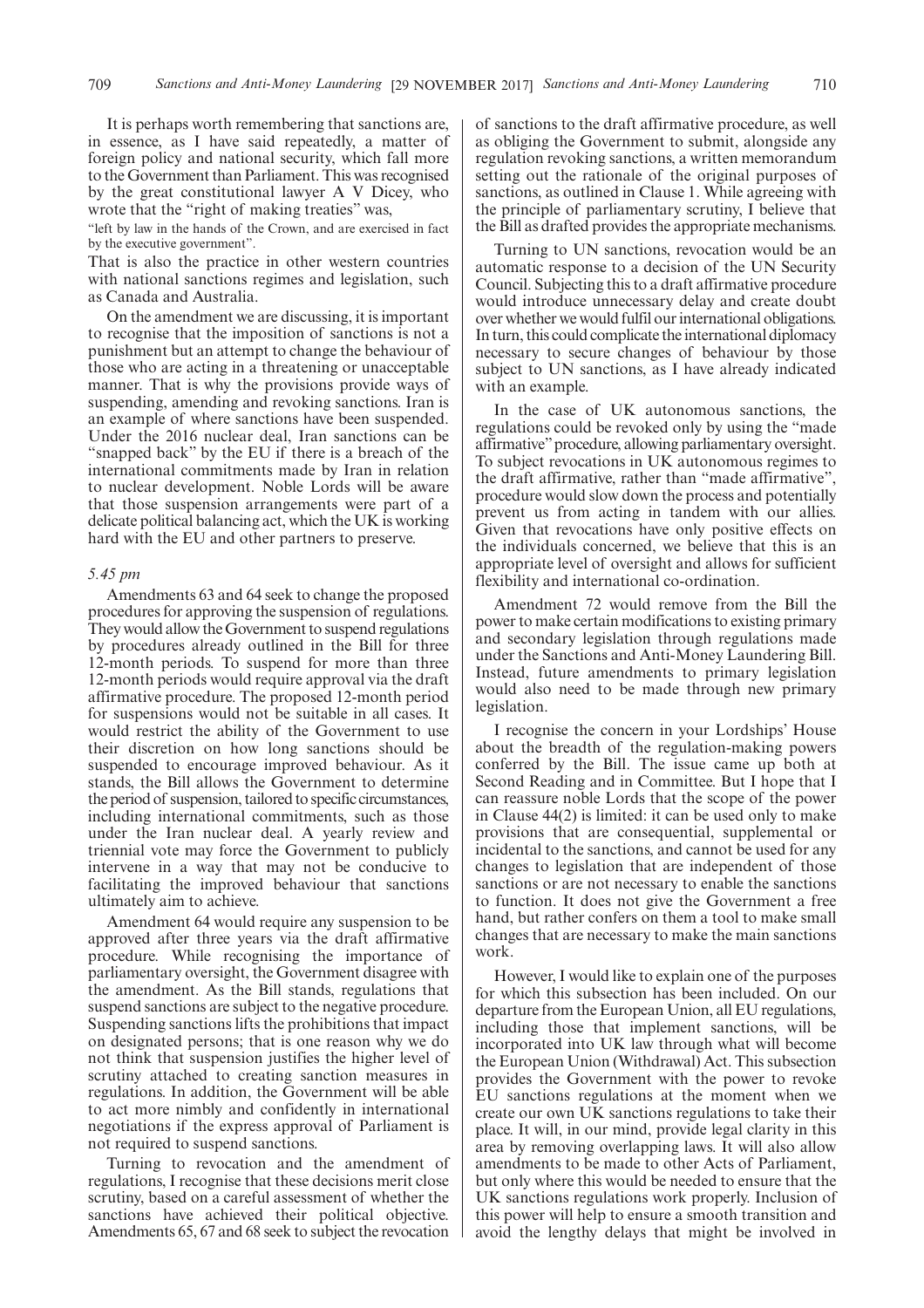[LORD AHMAD OF WIMBLEDON]

handling all of this through primary legislation. There are good precedents for this approach. Just as an example, I refer noble Lords to Section 85 of the Serious Crime Act 2015.

In line with the recommendations of the Delegated Powers and Regulatory Reform Committee, any regulations made which use this targeted power must be made under the draft affirmative procedure, so any proposed changes would not come into effect unless and until both Houses have given their assent. I have spent some time giving a detailed outline of the Government's position and I hope that, with that explanation, noble Lords will be minded not to press their amendments.

**Lord Falconer of Thoroton (Lab):**I thank the Minister for his detailed explanation. Does the Henry VIII power in Clause 44(2) allow the Government, by regulations, to remove protections that an individual has under other primary legislation in relation to sanctions, for example under the Human Rights Act 1998?

**Lord Ahmad of Wimbledon:** My understanding is that the regulations would apply only to the sanctions themselves, but I shall clarify that legally as well in answer to the noble and learned Lord and return to the specific issue on Report.

**Lord Falconer of Thoroton:** Will the Minister write to me, so that we know the Government's position before Report?

**Lord Ahmad of Wimbledon:** Perhaps I was not clear: that was exactly my intention. I do not want to say something from the Dispatch Box that is not accurate, so I will write to the noble and learned Lord on that particular point.

**Baroness Sheehan (LD):** I am a little intrepid in saying this as I am not a lawyer or a constitutional expert but this seems to be a Bill that, from a layman's point of view, lets the Government give themselves great powers through the way it designates individuals, connecting persons through descriptions, through definitions of involved people and through clauses that give powers to amend. These include Clause 39, which gives power to amend all of Part 1 so as to authorise additional sanctions, and Clause 44(2), which gives sweeping Henry VIII powers to amend, repeal and revoke amendments and enactments. To me, this seems like Jekyll and Hyde legislation. You think you are getting one thing, yet there is every ability within the proposed Act to change itself into something quite different.

I was quite concerned in last week's debate, when my noble friend Lady Bowles talked about how Acts could be used for unintended purposes. I recall the case of Maya Evans, who read out the names of 97 British soldiers during the remembrance ceremony at the Cenotaph in 2005. Although it was a very innocuous statement that she was making—she was protesting against Britain being taken into the Iraq war; she felt that it was illegal—she was arrested and was the first person in the UK to be convicted under the Serious Organised Crime and Police Act 2005. Also in the same year—I might embarrass the Labour Benches here—Walter Wolfgang was forcibly removed from the Labour Party conference. Again, he wanted to protest about the Iraq war, and shouted out "Nonsense!" and "That's a lie!" during a speech made from the conference platform by Jack Straw. He was ejected and was stopped from re-entering the conference hall by a police officer citing the Terrorism Act.

From my point of view as a lay person, I am fully supportive of the well-informed noble Lords here who are leading the charge to make sure that the Bill does what it says on the tin and does not turn into a Jekyll and Hyde Bill.

**Lord Pannick:** Whether I am well informed or not, can the Minister confirm that in his response on Amendment 72 he gave a reassurance to the Committee that these powers would be used only when necessary? That was the word he used on more than one occasion. He will remember an earlier debate we had in this Committee on whether that word should be written into an earlier clause. If with the aid of parliamentary draftsmen "necessary" could be written in to confine the use of that power, it would mitigate substantially my concern about Clause 44(2); I speak only for myself. Perhaps the Minister and the Bill team could reflect on that before Report.

**Lord Ahmad of Wimbledon:** To pick up on that final point, of course we will. I confirm that I used "necessary". As regards the intervention from the noble Baroness, perhaps I did not quite follow her whole argument various rules were in play—but I got the general principle that she was in support of the powers that are being conferred. As I said right at the beginning, laying it out in quite a lot of detail, I totally accept the point about the Henry VIII powers—the use of secondary legislation rather than primary legislation—which we have debated several times. Certainly, from our perspective as the Government—that is true not only of ourselves but of previous Governments as well—there is a point in principle that we try to strike a balance. Therefore I am listening carefully. On the specific point that the noble Lord made at the end, I will take that back and see how it can be adapted.

I am in reflective mode, as several noble Lords have noted during some of the earlier debates in Committee. However, on this group of amendments, I hope that after the explanation I have given the noble Lord will be minded to withdraw his amendment.

**Lord Collins of Highbury:** I agree with many noble Lords who have decided to come back to the Minister before he sat down. His response has been disappointing. These are clearly issues of principle that we will return to. I find it amazing that often, when the Minister gives examples of how difficult it would be to do X or Y, they do not appear that difficult. You can give a reason why sanctions need to be revoked. At the end of the day, whatever Crown powers or executive powers there are, the political reality is that these figures work when there is consent—when people buy into them. We are attempting to ensure that the Executive do not act with untrammelled powers and that they have to account for their actions and explain them. If Parliament then gives its support and consent, those actions and powers become more effective. That is what this debate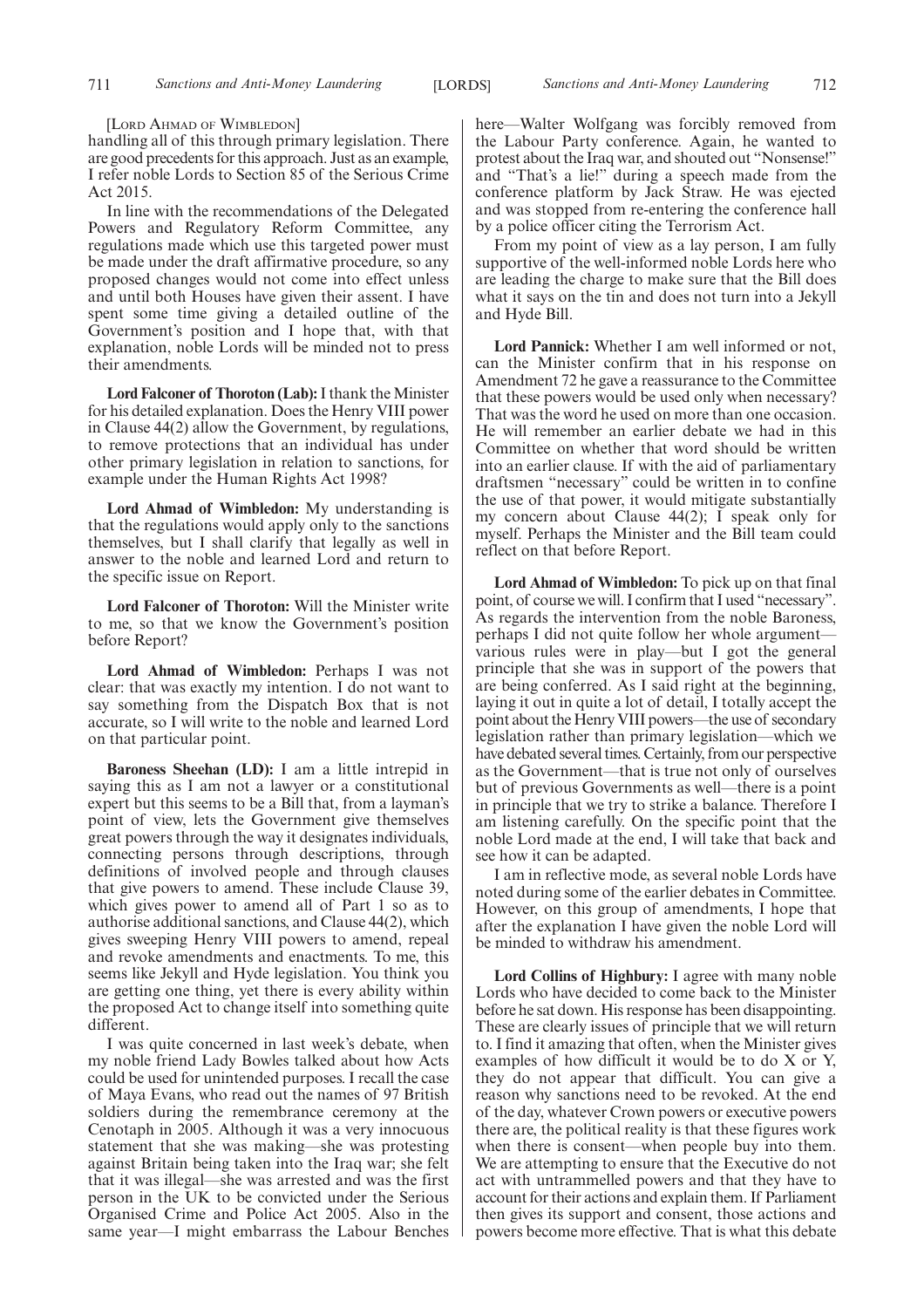is about today. We will certainly return to this issue on Report, but in the light of the comments the Minister made to the noble Lord, Lord Pannick, I beg leave to withdraw the amendment.

#### *Amendment 63 withdrawn.*

*Amendment 64 not moved.*

*6 pm*

*Debate on whether Clause 35 should stand part of the Bill.*

**Baroness Northover:** My Lords, I was rather intrigued by the Minister's definition of sanctions as being something little more than a gentle nudge. I found myself thinking about—

**Lord Ahmad of Wimbledon:** It is certainly not a gentle nudge. What I was alluding to is that the ultimate purpose behind sanctions is that they should not exist for an indefinite period of time. It is about changing behaviour. As I noted in the example that I gave of Iraq, there are times when we could use these to very good effect to ensure, with people's behaviour—be they individuals, corporations or, indeed, countries—that sanctions act as an effective, and deterrent, tool.

**Baroness Northover:** I am glad to have that further clarification. My eyebrows rather rose at that and I was wondering, speaking of what is benign, what my kids would have made of being sanctioned and having their PlayStations removed. They would not regard that as particularly benign. But, very seriously, it is quite striking how leaders around the world with sanctions on them strive hard to get them lifted, so I am glad to have that clarification.

I propose that Clause 35 does not stand part of the Bill. We have a series of such proposals through the Bill, as the Minister will be aware. We have had a wide-ranging discussion just now. I appreciate the efforts to improve things made by the noble Lord, Lord Collins. However, it still seems to us that this clause remains unacceptable, even if amended in the way that he proposed. That is why we propose that it does not stand part of the Bill.

Just as we wish to ensure that the imposition of sanctions is done in a way which is appropriate, transparent and accountable, so too should be the suspension of sanctions. No one here would wish to see the UK as a harbour for those not wanted elsewhere, but we must not give future Ministers the power to do that either. We feel that these powers are wide and vague, and bearing in mind that the secondary legislation coming down to us will include—as the noble and learned Lord, Lord Judge, pointed out last time—many things with which we would no doubt agree, which are then jeopardised should we take the very unusual action of voting down the SI, we need to read the Bill in that light. For example:

"The period begins when a specified condition is met and lasts for so long as the suspending regulations or a specified provision of those regulations has effect".

That would catch a large number of things. Although the noble Lord, Lord Collins, sought to help the Government regarding the amendment we have just debated, we feel that the Government should think again over the whole clause.

**Lord Ahmad of Wimbledon:** My Lords, it is important to recognise that the imposition of sanctions is not just a punishment but rather an attempt—as I have articulated in relation to an earlier comment by the noble Baroness—to change the behaviour of those who are acting in a threatening or unacceptable manner.

I state clearly that Clause 35 on suspensions is important. It gives Ministers the ability to provide relief from sanctions to countries, organisations and, yes, individuals where there is evidence of positive steps towards the desired change of behaviour. The ability to suspend sanction measures, rather than fully lifting them, allows Ministers to recognise moves in the right direction while maintaining a credible threat that sanctions can be easily reimposed. We know from past experience that this is an option worth having; thus I believe this clause should stand part of the Bill. I hope the noble Baroness will accept the response I have given, which makes the point that the Bill, at its essence, through Clause 35 provides for the suspension of particular sanctions to ensure that those seeking to improve their behaviour are given an opportunity to prove it. This should be without having the immediate comfort of knowing that their sanction has been not only suspended but lifted altogether. Not having Clause 35 would prevent Ministers from having this very important tool available to impose that kind of suspension.

*Clause 35 agreed.*

*Clauses 36 and 37 agreed.*

#### *Clause 38: Revocation and amendment of regulations under section 1*

*Amendment 65 not moved.*

#### *Amendment 66*

#### *Moved by Lord Collins of Highbury*

**66:** Clause 38, page 27, line 4, at end insert—

- "( ) Regulations under section 1, which are made by virtue of this section for the purposes of revoking or substantially reducing the effects of sanctions regulations, must be accompanied by the publication of a written memorandum by the appropriate Minister, and such a memorandum must set out—
	- (a) how the decision to amend or revoke the regulations in question is consistent with the overall foreign policy objectives of the UK government, including any specific regional objectives where appropriate;
	- (b) the extent to which each initial objective of the regulations in question has been met, including any specific demands or expectations of any change in the behaviour of the target or targets of the sanctions; and
	- (c) specific provisions for the reinstatement of the initial regulations, in the event that the conditions justifying their revocation or amendment no longer apply."

**Lord Collins of Highbury:** My Lords, with this amendment I return to the principle of "tools for the job"and how we enable Parliament to scrutinise effectively. In the previous group, the Minister spoke quite effectively about the reasons for certain sanctions being introduced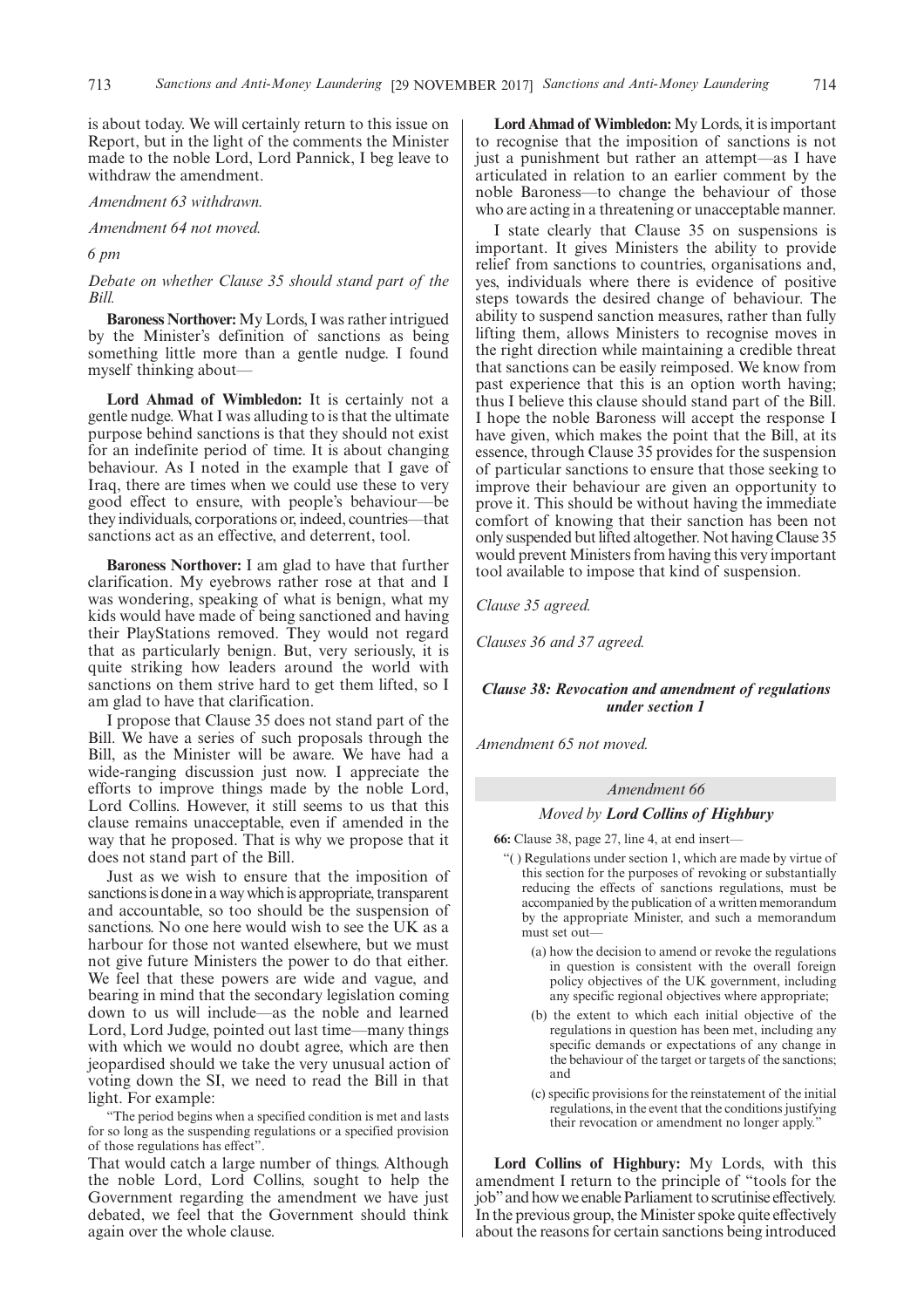#### [LORD COLLINS OF HIGHBURY]

and how they sometimes underpin and support much broader foreign policy objectives, and he quoted the Iran situation. I did not think that he found that particularly difficult to do. We know that when sanctions are introduced—I come back to this point—we need political support and commitment for them to be effective. Without proper support, they will not be.

That is why it is important that, when the powers and regulations are introduced, we specify how the sanctions fit into the broader foreign policy objectives and why they are there. I fear that sometimes people jump on the sanctions bandwagon because they cannot think of any other action to achieve particular foreign policy objectives. For example, the struggle for human rights is difficult, and different leverages can be used. I do not necessarily think that sanctions are the first port of call, and I accept that they can be part of a suite of actions.

However, when we introduce sanctions, it is important and incumbent on the Government to set out clearly why they are there and how they fit into their overall foreign policy objectives. Furthermore, when will the sanctions be brought to an end and when will we judge them to have been successful? I have heard in this House on a number of occasions that sanctions have been "successful". That is measured by whether we have stopped certain trade and a certain activity, not by whether they have achieved the foreign policy objectives set for introducing them, and that is what this amendment seeks to do. Once again, I hope that the Minister is in his listening and giving mode. I beg to move.

**Baroness Northover:** My Lords, once again the noble Lord, Lord Collins, seeks to assist the Government by ensuring that some of the wide-ranging powers sought by Ministers have a little sunlight shone upon them. We support what the noble Lord has said about making the Minister's actions more transparent and accountable, but we worry—the noble Lord, Lord Collins, has in some ways made reference to this—about the broad categorisation of foreign policy objectives in defining when sanctions are appropriate.

We discussed this issue on the first day of Committee and, although I realise that the noble Lord has carried over the aims as stated in the Bill, we feel that "foreign policy objectives" is too wide a concept. Clearly, if our foreign policy objective were, say, trade with India and we decided, for some reason, to put sanctions on Pakistan and, as described in the Bill, all those associated with that country—as, again, we debated on our first day in Committee—a large number of law-abiding citizens could potentially be caught up in that. That may be regarded as far-fetched, but we always have to look for unintended consequences, given that unexpected things happen in politics.

As we have said before, it is all very well the Minister potentially quoting the Human Rights Act or the European convention, given that some members of his party have spoken of repealing the first and withdrawing from the second. It is therefore important that we ensure that legislation is watertight. With that caveat, I commend the noble Lord, Lord Collins, for trying to assist us in making Ministers under this Bill more transparent and accountable.

**Lord Ahmad of Wimbledon:** My Lords, I thank the noble Lord, Lord Collins, for tabling this amendment. I agree that sanctions are not the first port of call, a point I have made in previous debates in Committee. The amendment specifically deals with the decision to lift sanctions, and it merits close scrutiny based on a careful assessment of whether the sanctions have achieved their political objectives, as the noble Lord said.

The amendment seeks to oblige the Government to issue a written memorandum alongside any regulation revoking sanctions which would set out the rationale in terms of the original purposes of the sanctions as outlined in Clause 1. While I agree with the important principle of parliamentary scrutiny, I believe that the Bill as drafted provides an appropriate level of scrutiny.

Let me elaborate, if I may. In the case of UN sanctions, revocation would be an automatic response to a decision of the UN Security Council. We can assume that the reasons for the lifting of sanctions would be clearly understood, making a report unnecessary. In the case of UK autonomous sanctions, the regulations could only be revoked using the made-affirmative procedure. The Government would also need to explain the rationale for lifting sanctions and would do this when presenting the said regulations. The explanations provided by the Government would cover the areas proposed in the amendment. However, the Government would need to be careful about putting the full details of the UK's strategy in the public domain. I know the noble Lord appreciates that point.

This means that, although we support the principle of transparency, obliging the Government to issue a full written memorandum, as proposed by the noble Lord, would be inappropriate. With that explanation, I hope the noble Lord is minded to withdraw his amendment.

**Lord Collins of Highbury:** I am not sure whether that is a cup half-full or half-empty sort of response. However, I shall take it away and consider it. I beg leave to withdraw the amendment.

*Amendment 66 withdrawn.*

*Amendments 67 and 68 not moved.*

*Clause 38 agreed.*

#### *Clause 39: Power to amend Part 1 so as to authorise additional sanctions*

*Debate on whether Clause 39 should stand part of the Bill.*

**Lord Pannick:** My Lords, the noble and learned Lord, Lord Judge, the noble Baroness, Lady Northover, and the noble Lord, Lord Collins, have joined with me in objecting to Clause 39, which would allow the Minister to authorise prohibitions or requirements of kinds additional to those set out in Chapter 1. So the Minister, by regulations, would have power to add to financial, immigration, trade, aircraft and shipping sanctions, and sanctions for the purposes of implementing UN sanctions.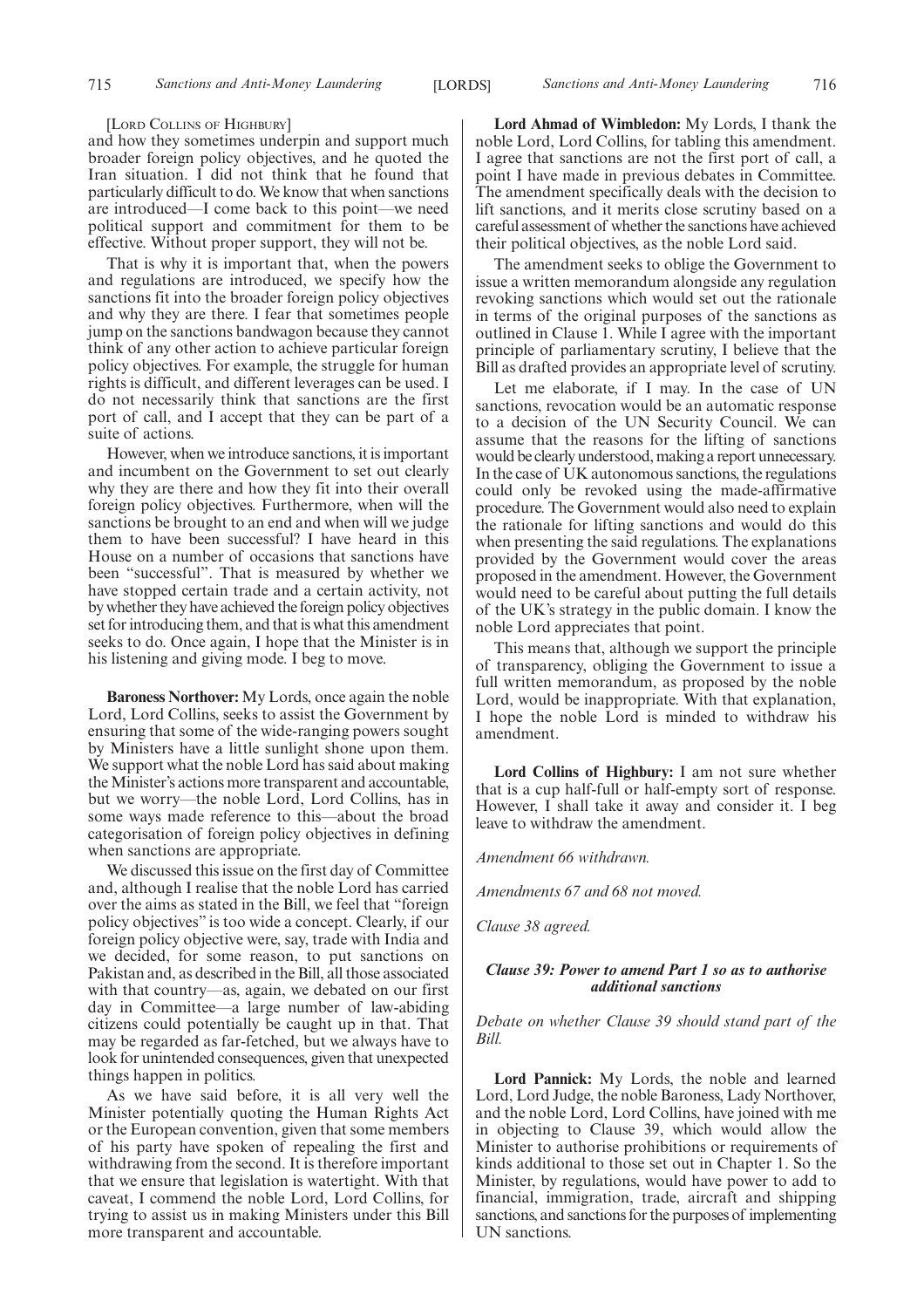If additional types of sanctions are to be added to Chapter 1 and they are not new types of UN sanctions which is already covered by Clause 7—surely that should be done by primary legislation so that Parliament has the same opportunity to debate and amend the proposals as it does with the clauses of this Bill. These are vital matters to add new types of sanctions to this legislation.

#### *6.15 pm*

If there is in future a need to add to Chapter 1, a short Bill could be brought forward. If the Minister believes the matter is urgent, this House and the other place have procedures that ensure that such a Bill can and would be debated speedily. The consequences of designation are simply too grave to allow Ministers by regulations to add further types of prohibitions to the legislation.

There is also a drafting point to mention on Clause 39. Clause 39(2) says, in its final words, that the powers conferred by Clause 39(2) are,

"not to be taken to confer any power to add to or amend the purposes mentioned in section  $1(1)$  or  $\ldots$  section  $1(2)$ ".

That is very wise because the Minister should not and cannot have, by regulation, a power to add to the list of purposes—that is to make regulations for the purposes of complying with UN obligations, international obligations, to deal with terrorism, national security, international peace and security or foreign policy objectives. We have debated earlier whether those provisions are too wide in some respects, too narrow in others. It is, however, quite right that Clause 39(2) prevents the Minister by regulations from adding to those purposes. The drafting point is that that is stated only at the end of Clause 39(2), and it should, I think, be made clear that that limitation applies to the whole of Clause 39, in particular Clause 39(1), but that is a minor point for the consideration of the Minister and the Bill team. The other point is much more substantial.

**Baroness Northover:** My Lords, just as my noble friend Lord McNally and I opposed Clause 35 standing part of the Bill, so we oppose Clause 39 standing part of the Bill. Of course, this is in many ways a more dangerous clause. While, under Clause 35, we might find ourselves not imposing sanctions which other countries—say, within the EU—were imposing, in this case the Government are apparently happy to secure carte blanche powers for imposing sanctions.

As the noble Lord, Lord Pannick, has said, "an appropriate Minister, may by regulations", amend this part of the Bill to,

"impose prohibitions or requirements of kinds additional to those for the time being authorised in Chapter 1".

The Constitution Committee states:

"We do not consider it appropriate for Ministers to have powers as broad as those conferred by Clause 39. In particular, we consider it constitutionally inappropriate for Ministers to have the power, by regulations, to create new forms of sanctions".

The Delegated Powers Committee states that,

"we do not consider the powers conferred by Clause 39 to be appropriate".

They explain:

"We do not consider that the FCO's reasons are sufficient to justify the powers conferred by Clause 39, particularly having regard to the potential width of the powers and the very significant effects on individual rights that amendments made under these powers would be capable of having".

They also point out, in relation to UN sanctions, that, "this power is unnecessary for enabling additional sanctions measures to be imposed for the purposes of complying with UN obligations since Clause 7 already has this effect".

From right across this Chamber and from the Constitution Committee and Delegated Powers Committee comes a clear message, so we join others in opposing that Clause 39 stand part of the Bill.

**Lord Falconer of Thoroton:** The width of this power seems extraordinary and constitutionally offensive. As I understand the drafting of the Bill, it is open to a Minister to pass regulations which allow him to identify individuals on whom he can impose a sanction or prohibition that he has invented. What is more, the only restriction on him is that it must be for the purposes set out in Clause 2(1). If the Minister honestly believes that the invention of a new sanction or prohibition is justified by "a foreign policy objective" of the Government—for example, gaining support from one country by attacking its nationals in this country—the power given by Clause 39 would entitle them to invent a new prohibition and impose it by regulations. Furthermore, should any primary legislation stand in the way of a Minister inventing such a new prohibition that he or she believes is designed to promote a foreign policy objective, that primary legislation can be amended to get rid of an objection by the very same regulations under Clause 44(2). That a Minister could do by secondary legislation such a thing—for example, restrict somebody's spending their own money, prevent them leaving their home, take away their car or stop certain sorts of bank account being used—without primary legislation strikes me as well beyond what any responsible Government would think should be done by secondary legislation. Can the Minister confirm that my analysis of what could theoretically be done is right, and explain why it is appropriate that that be done by secondary legislation?

**Lord Faulks:** The noble and learned Lord puts a rather sinister construction on this clause. I do not want to add to my noble friend's discomfort, but I need some persuading that Clause 39 is necessary given the width and nature of the sanctions and the purposes. It was important that the Government resisted the attempt to narrow "a foreign policy objective", which was an amendment that we debated on the previous occasion, but "a foreign policy objective" gives the Government quite a lot of room for manoeuvre having identified an appropriate sanction. While I suspect that Clause 39 was inserted as a "just in case" provision rather than to give Ministers extraordinary power of the sort that has been discovered, it nevertheless remains at least open in theory to a Minister to exercise power in a way I think all noble Lords find difficult to accept.

**Lord Falconer of Thoroton:** I intervene only to say this: I did not suggest that the motive of the Government was to do this. My experience as a Minister is that you put through legislation and many years later, after emollient assurances given in the House of Lords, those pesky lawyers look at what is possible under the Act.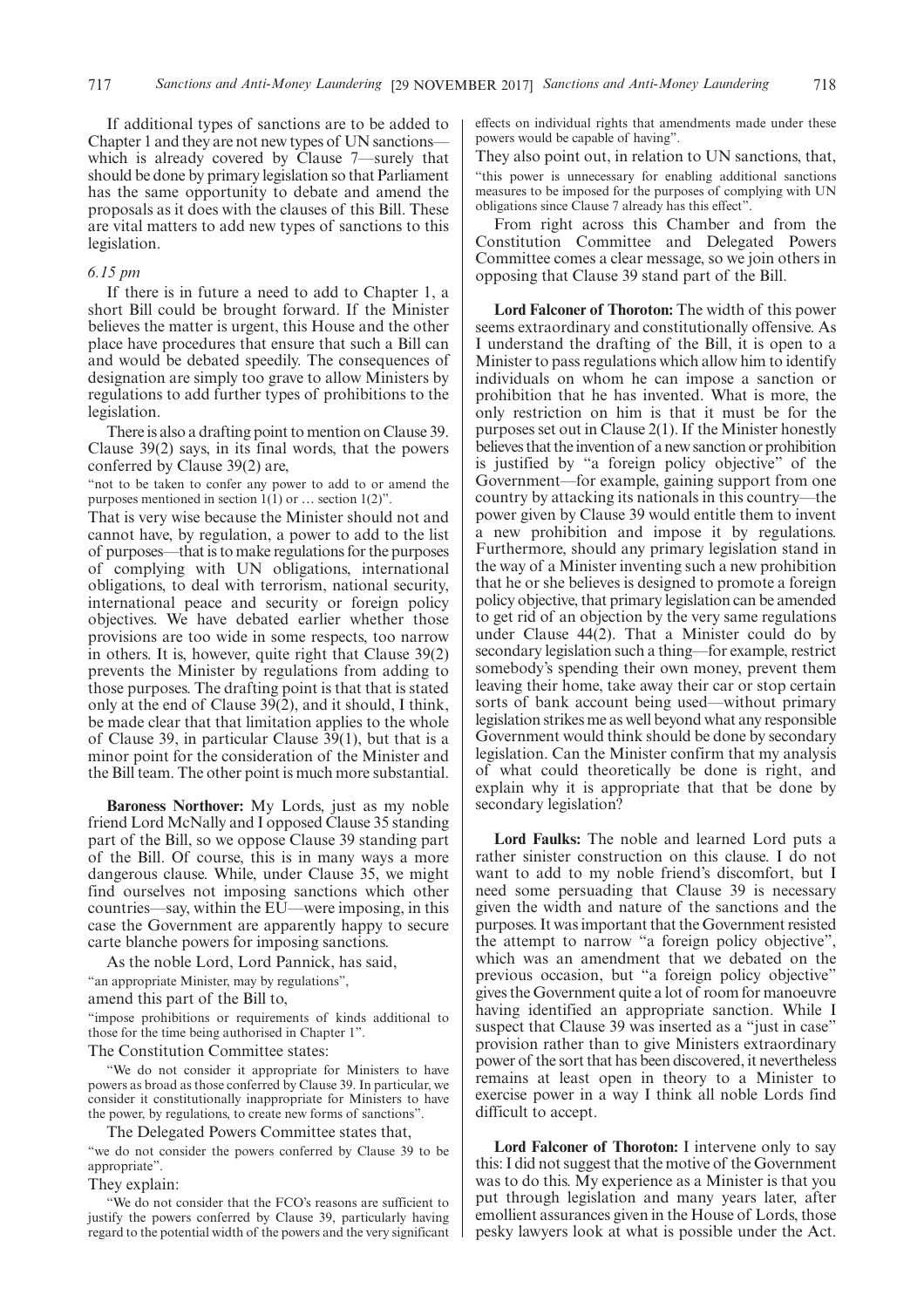#### [LORD FALCONER OF THOROTON]

What I have described is possible. Let us imagine if those very same pesky lawyers said, "Well, you might have difficulty getting that through with primary legislation because of the extraordinary width of the powers, but actually we've found these rather clever powers in the Sanctions and Anti-Money Laundering Bill which allow you to do it without primary legislation". That is the danger.

**Lord Hope of Craighead (CB):** My Lords, I do not want to take anything away from the force of the points just made by the various speakers who object to the clause more fundamentally, but I want to pick up the point the noble Lord, Lord Pannick, described as minor: the wording of the clause. If the Government are minded to keep it, I suggest they might like to look at it again. Subsection (1) is very general, and the opening words of subsection (2) state that what follows is:

"Without prejudice to the generality of subsection (1)". The bit at the end in brackets, one assumes, does not qualify subsection (1). Is it in the right place? Is the proclamation that what follows is:

"Without prejudice to the generality of subsection (1)", really apposite if you are trying to restrict the scope of the powers as you seek to do in subsection (2)? It is a very interesting interaction of subsections but I suggest that it needs a little more care if the clause is to remain—I say nothing more in support of the point that the clause should not stand part of the Bill.

**Lord Collins of Highbury:** My Lords, I think this is one area where the Minister will have to be in his giving mood, because there is very strong opinion on it across the Committee. What the noble Lord, Lord Faulks, said is absolutely correct: it is a "just in case" clause. What if this happens? What if that happens? If things happen, there is a process and a procedure and the noble Lord, Lord Pannick, said it quite explicitly: bring in laws to deal with it; bring in a Bill that addresses those specific concerns. If it is an urgent situation that we had not thought of, there are processes and procedures we can adopt.

As my noble and learned friend said, there is an opportunity here for what he calls "pesky lawyers". I am always cautious—whenever I dealt with lawyers in my life I always took the precaution never to ask a question I did not know the answer to. That is the situation here. Because you cannot think of the circumstances, but there may be circumstances, you say, "Let us put it in the Bill". I am sorry, that is not acceptable. There is a consensus across the board on this and it is even a clause on which, as the noble Baroness, Lady Northover, said, the Constitution Committee and the Delegated Powers Committee are as one, as they are not on other clauses. So I fear this is one issue about which the Minister will have to think again.

**Lord Ahmad of Wimbledon:** My Lords, I thank all noble Lords for their contributions on this clause. I am hearing the message loud and clear, but in doing so I need to pick up on a few points as to the motive and the intent behind the clause. I appreciate the clarification by the noble and learned Lord, Lord Falconer, of the Government's motives. I will not comment on his

description of lawyers; it would be entirely inappropriate for me to do so. However, he makes a valid point about the explanation and it is appropriate to explain the Government's intention behind the clause.

The clause will allow the UK to make amendments to the Bill, as noble Lords have mentioned, to allow for the imposition of new and unforeseen sanction measures, a point well made by my noble friend Lord Faulks. The power is confined to new types of sanctions and cannot be used to alter the purposes for which sanctions can be imposed. I should explain what I mean by new types of sanctions. Common types of sanction include asset freezes, travel bans, arms embargos and prohibitions on aviation and maritime transport. These are included in the Bill. However, the international community sometimes finds it necessary to develop and deploy new types of sanctions. Indeed, a recent example is the UN sanctions imposed in respect of North Korea. That resolution requires that UN member states do not grant work permits to North Koreans save where the UN agrees, in advance, on a case-by-case basis. Prior to the UN's putting in place that sanction, such a sanction did not exist. There may be times in the future when a currently unforeseen type of sanction would again be appropriate.

**Lord Pannick:** I am sorry to interrupt the Minister but if the new type of sanction is to be imposed because the UN has considered it appropriate, it surely falls within Clause 7.

#### *6.30 pm*

**Lord Ahmad of Wimbledon:** I think I mentioned Clause 7 in the preamble, but the noble Lord is correct. I was going on to say that, while Clause 7 would allow the UK to adopt new types of sanction when mandated by the UN, there may be times in the future when the UK needs to act outside the direct auspices of the UN.

Without the power provided by Clause 39, the UK will not be able to deploy these types of sanction without first passing new primary legislation. I have heard that point very clearly from noble Lords. That could significantly hinder our ability to co-ordinate sanctions with allies at times when UN action is not possible for political reasons. I alluded to the circumstances in earlier debates. This would risk the UK becoming the weak link in co-ordinated international responses to international crises of the kind we have seen in the Syrian civil war and Russia's annexation of Crimea.

I also agree that it is important to give Parliament its assent when new powers are bestowed on government. That is why this clause provides that the draft affirmative procedure be used in these circumstances. In proposing that this procedure be followed—I come back to a point I made in earlier debates—the Government have sought to balance the twin demands of ensuring parliamentary scrutiny and ensuring rapid international responses.

That said, I will make two points, first on the substantive issue. I have again indicated the Government's willingness to listen. The noble Baroness, Lady Northover, among others, rightly made the point about the reports that have been produced by both the Constitution Committee and the Delegated Powers and Regulatory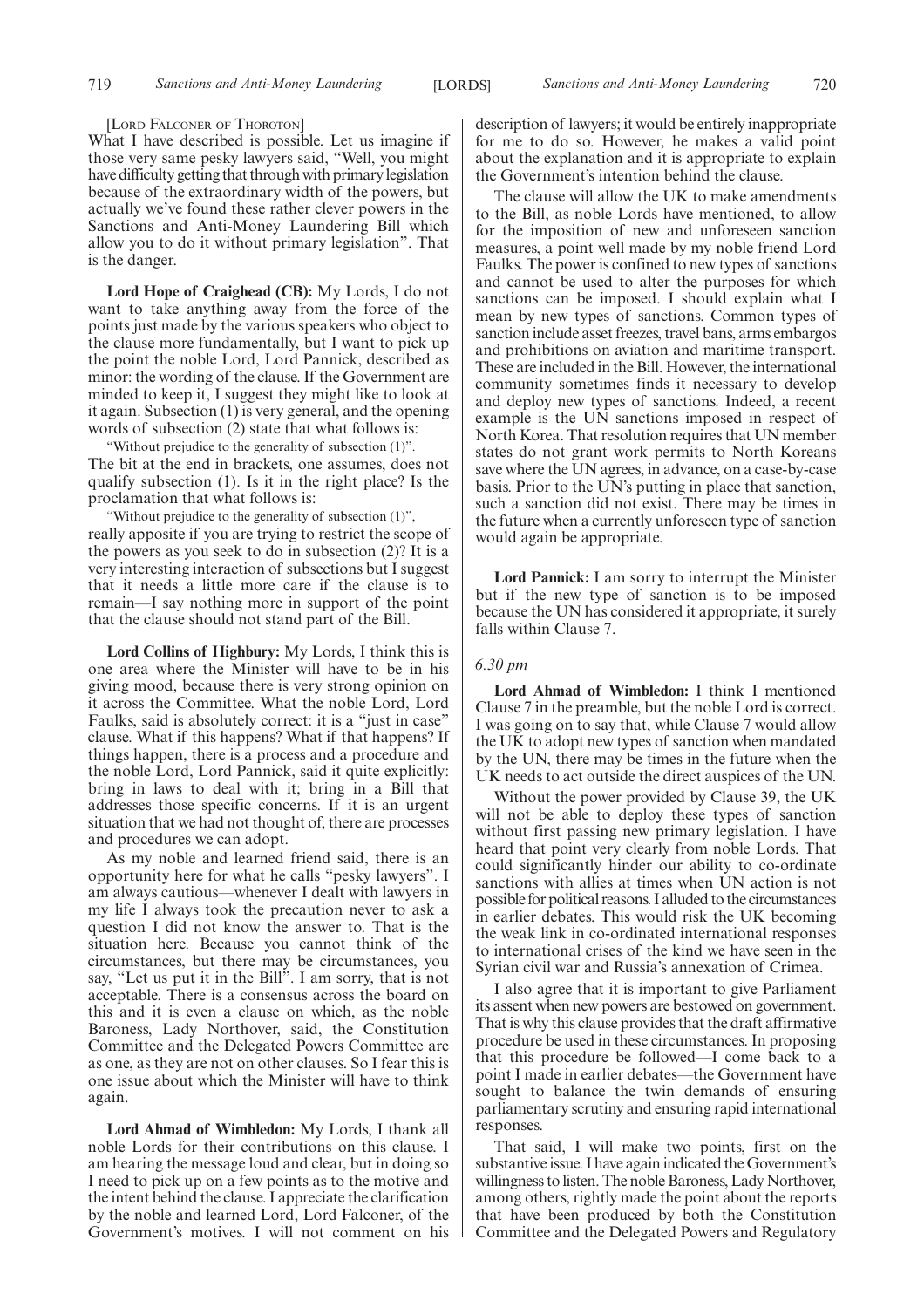Reform Committee. Indeed, they have made a similar point to that which has been debated in this House and we will be responding to those reports shortly. Therefore, I will take this back and look at the sentiment and the strength of opinion that has been expressed in this House.

On the point made by the noble Lord, Lord Pannick, and the noble and learned Lord, Lord Hope, on the drafting of Clause 39(2), while I am not a lawyer, I was looking specifically at the drafting as the noble Lord spoke. It is extremely important that we look at that again and I will take that back to ensure the drafting reflects the intent behind Clause 39. With that proposal, I hope the noble Lord will be minded to agree to the clause standing part of the Bill.

*Clause 39 agreed.*

#### *Clause 40: Power to make provision relating to certain appeals*

#### *Debate on whether Clause 40 should stand part of the Bill.*

**Lord Paddick (LD):**My Lords, in asking that Clause 40 should not stand part of the Bill, we seek the clarification that I asked for at Second Reading, and failed to receive from the Minister, about Clause 40 and the power to make provision relating to routes to challenging decisions with immigration implications. Noble Lords will know that the Bill gives powers to Ministers to impose sanctions. Among them are immigration sanctions or the power to designate persons as "excluded persons" for the purposes of Section 8B of the Immigration Act 1971. In essence, part of the sanctions package could be either to remove designated persons from the UK or to prevent them entering the UK. The Bill provides a mechanism for those affected to ask for the decision to impose sanctions to be reviewed, initially by a Minister and subsequently by the courts—the Court of Session in Scotland and the High Court in the rest of the UK—which could include the decision to designate an individual an excluded person. This would, in effect, be an appeal against the decision to impose the sanction.

An excluded person could, alternatively or in addition, claim that they have a right to asylum in the UK or that their human rights would be infringed if they were returned to their country of origin or refused entry to the UK. This would, in effect, be an appeal against the consequences of the imposition of the sanction, rather than against the decision to impose the sanction itself. It is important that these two potential routes to challenge being designated an excluded person—either the decision to designate or the consequences of being designated—are dealt with separately and appropriately. My understanding is that that is what Clause 40 allows the Government to do, by regulation.

However, Clause 40 is quite complex and, at the same time, non-specific about what the regulations and their effect might be. The Explanatory Notes to the Bill appear to suggest, in paragraphs 115 and 116, that claims of asylum and human rights will continue to be dealt with by the Home Secretary as the Minister with the knowledge, experience and expertise to decide these matters, not by the Minister imposing the sanctions, and that any appeal against the Home Secretary's decision would be to the immigration and asylum chamber of the First-tier Tribunal, a specialist tribunal with expertise in deciding such claims, not the High Court or Court of Session, where an appeal against the imposition of the sanction would be heard.

In a letter dated 16 November, the Minister stated that it was the Government's,

"intention to provide, at Committee stage, an illustrative draft Statutory Instrument in relation to the powers under clause 40, so that Peers can fully scrutinise how decisions that have immigration implications will be taken and the routes of challenge".

We are in Committee and have come to Clause 40 in the Bill, and no illustrative draft statutory instrument has been made available. Can the Minister tell the Committee how noble Lords are expected to accept Clause 40 in the absence of what he promised in his letter?

**Lord Ahmad of Wimbledon:** My Lords, perhaps I might intervene in this debate and save the Committee some time. First, they say that sorry seems to be the hardest word but it is not for me. I apologise to the noble Lord, Lord Paddick, since after Second Reading, as he said, I wrote to him and said that the Government intended to bring forward a draft instrument and would put on record during Committee the Government's intended policy in regard to this clause. I regret to say that we have not fulfilled the first part of that intention—I will come to it in a moment—but I hope that, through what I say, I can fulfil the second part of it now.

Let me assure the noble Lord, Lord Paddick, and the Committee more generally that much work has been, and continues to be, done between officials in various departments on refining this important policy area. As the noble Lord acknowledged, the issue is complex and involves not only the specialist tribunal but how this relates to other aspects of the Bill. This has meant that, despite best efforts by officials, the draft statutory instrument was not ready to be published. It was my view and that of the Government that, rather than publish a statutory instrument that is not yet fully ready, Parliament would be better assisted by seeing a more mature version of that instrument. To that end, my officials and others across Whitehall will continue this work apace. We will endeavour to publish a version of the statutory instrument ahead of Report. I would be happy to meet the noble Lord in the interim to discuss this specific issue. I would also like to put on record for the Committee the intention behind this clause and address some of the points that he made.

Clause 40 concerns how appeals against the immigration consequences of UK autonomous sanctions are handled. I would like to give the Committee some background as to the current arrangements before I go on to speak about the clause. Under the current arrangements, UN or EU travel bans are, in the vast majority of cases, imposed on individuals who are outside the UK and have no connection to the UK. The Immigration Act 1971 already makes provision for persons subject to UN travel bans. Clause 40 allows us to ensure that the persons subject to UK autonomous travel bans can benefit from a similar provision.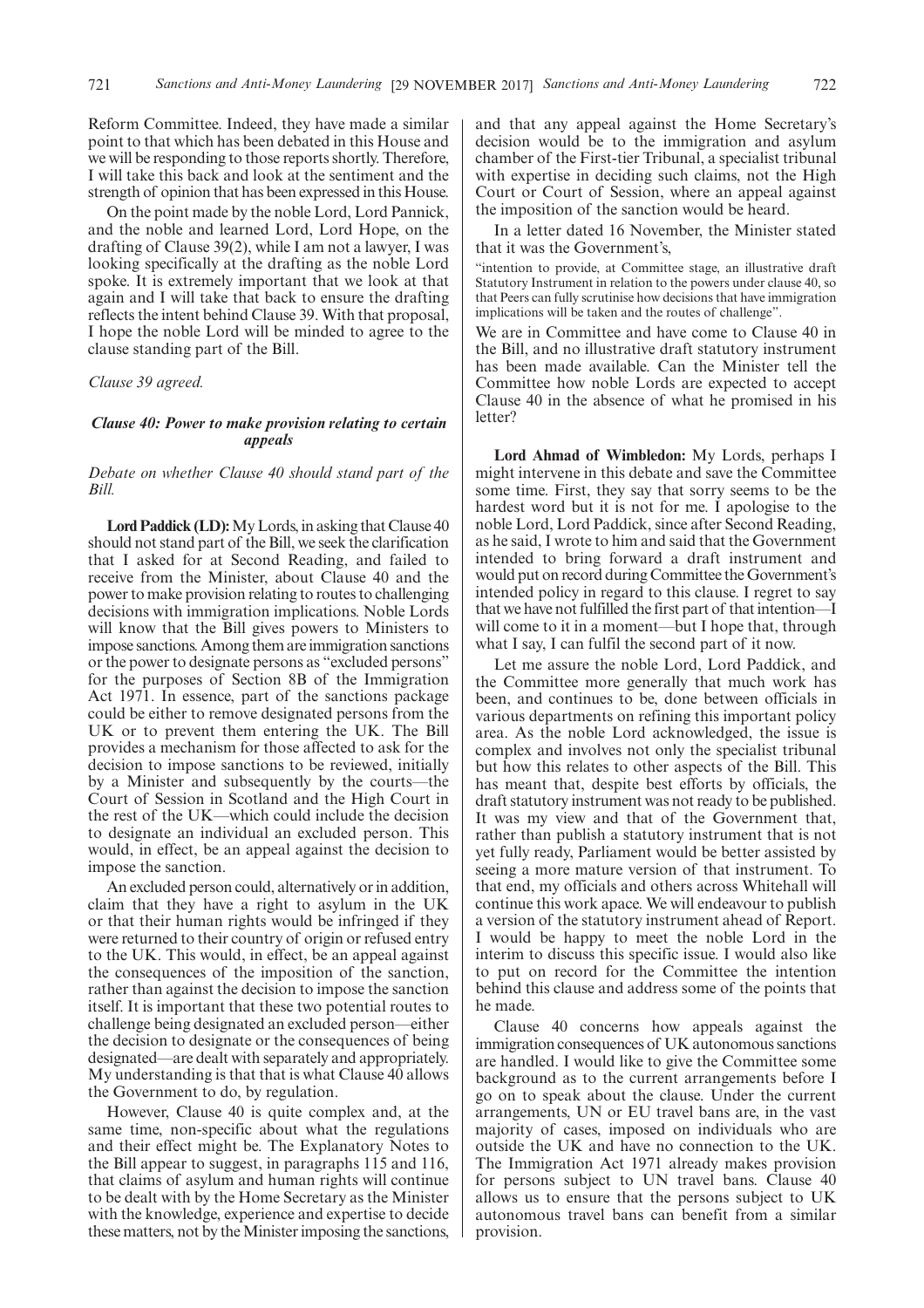#### [LORD AHMAD OF WIMBLEDON]

In the unlikely event that a UK autonomous travel ban were to be imposed on a person in the UK, this would, as a matter of domestic law, have consequences for their immigration status in the UK—a point I know concerned the noble Lord, Lord Paddick. Whereas a person who is outside the UK will be refused entry, those who are in the UK will lose the right to remain here and may be subject to removal. A person affected in this way might argue that any removal from the UK would interfere with their rights under the European Convention on Human Rights, or be contrary to our obligations under the refugee convention. As a result, they may wish to make a human rights or humanitarian protection claim to prevent their removal. These immigration claims are usually decided by the Home Secretary, and a very developed machinery has grown up around the decision-making process to ensure that it is fair and effective and, importantly, complies with our international obligations. Such decisions, once made, can also give rise to a right of appeal before the immigration and asylum chamber of the First-tier Tribunal, a specialist tribunal with expertise in deciding such claims.

I turn to the Bill. Such immigration claims may also be made against the immigration consequences of a UK autonomous travel ban imposed under the Bill. Again, immigration claims are most likely to arise where an individual in the UK would lose their right to remain here. Noble Lords might ask why we need Clause 40, given that this situation can already arise in the context of a UN or EU travel ban. I wish to explain the point here. The Bill establishes a new administrative reassessment process for designations and a court review process in the High Court or, in Scotland, the Court of Session. No such equivalent administrative and court mechanisms are currently applied in domestic law for UN or EU travel bans. The mechanisms in place are different, so we will need to adapt the existing decision-making and appellate structures that I described earlier in order to accommodate the Bill. That is why we need Clause 40.

I turn back to the practicalities. Cases of this kind are likely to be limited in number, but it is vital that we get this right—a point made by the noble Lord himself. The Government consider it important to ensure that such claims are handled appropriately. We want to ensure that domestic sanctions do not unjustifiably interfere with fundamental rights or run contrary to our obligations under the refugee convention. It is also important that the effectiveness of our domestic sanctions regime is not compromised because our domestic legislation no longer enables us to manage effectively such immigration claims as may be made. The Government have therefore considered how these immigration claims should be treated in the context of the new administrative reassessment and court review processes.

Our conclusion is that, as a starting point, we should seek to maintain the status quo. The Home Secretary and the Immigration and Asylum Tribunal should remain the appropriate decision-makers, as they are now. Both the Home Office and the tribunal are vastly experienced in this area, having dealt with 38,681 human rights and asylum claims and appeals in 2016 alone. However, some changes will be necessary in order to ensure that domestic legislation enables us to manage situations where, for example, there would otherwise be the possibility of both the High Court and the tribunal considering the same issues, or the High Court being required to determine a protection claim that the Home Office had not had the opportunity to consider.

To illustrate the point, whereas the tribunal would be best placed to determine an appeal against an immigration decision, determining the lawfulness of a decision to freeze an individual's assets is a decision that would be better suited to the High Court. The clause provides the powers necessary to make these changes, which will ensure that we continue to comply with our international obligations and that the effectiveness of our domestic sanctions regime is not compromised. To provide appropriate scrutiny, regulations made under this power will use the draft affirmative procedure.

I give this very detailed explanation along with, once again, an apology to the noble Lord, Lord Paddick. I believe that at Second Reading when he raised this issue I had momentarily left the Chamber or I was near the Box to clarify something, so I did not fully hear his contribution and read it only later in *Hansard*. As I said, I put on record that we would look to return to this in Committee, which clearly we have not been able to do. I am much minded that the instrument put forward is one that we have looked at extensively and reflects the detail of what I have just submitted to your Lordships' House. I therefore hope that with that somewhat detailed explanation, which I briefly mentioned to the respective Front Benches out of courtesy to your Lordships' House, the noble Lord will be minded to withdraw his amendment, with the assurance that I look forward to working with him specifically on that SI before Report.

**Lord Falconer of Thoroton:** I am grateful to the Minister for that helpful and detailed explanation. As I understand him, he is saying that regulations can be produced under this provision, which will delineate between the Minister, the High Court and the Upper Tribunal as to who decides what in relation to the variety of legal challenges that are available both in ordinary law relating to asylum and the right to remain and the rights given under this Act.

That is pretty complex. It is very difficult to judge whether this regulation-making provision is appropriate in its width without seeing a draft of what the Government have in mind. It is critical that the draft be made available a significant time before Report. I do not know when Report will take place, but it may be in the middle of January. Therefore, in the light of what the Minister said about the detailed work on this draft instrument, when might we see it? Obviously, a lot of work has been done on it and there is a draft in existence. The issue is legal appropriateness and there is no reason why we should not see the draft now.

#### *6.45 pm*

**Lord Ahmad of Wimbledon:** The noble and learned Lord makes an important point about ensuring appropriate time before Report. He is correct to say that we are looking at Report taking place towards the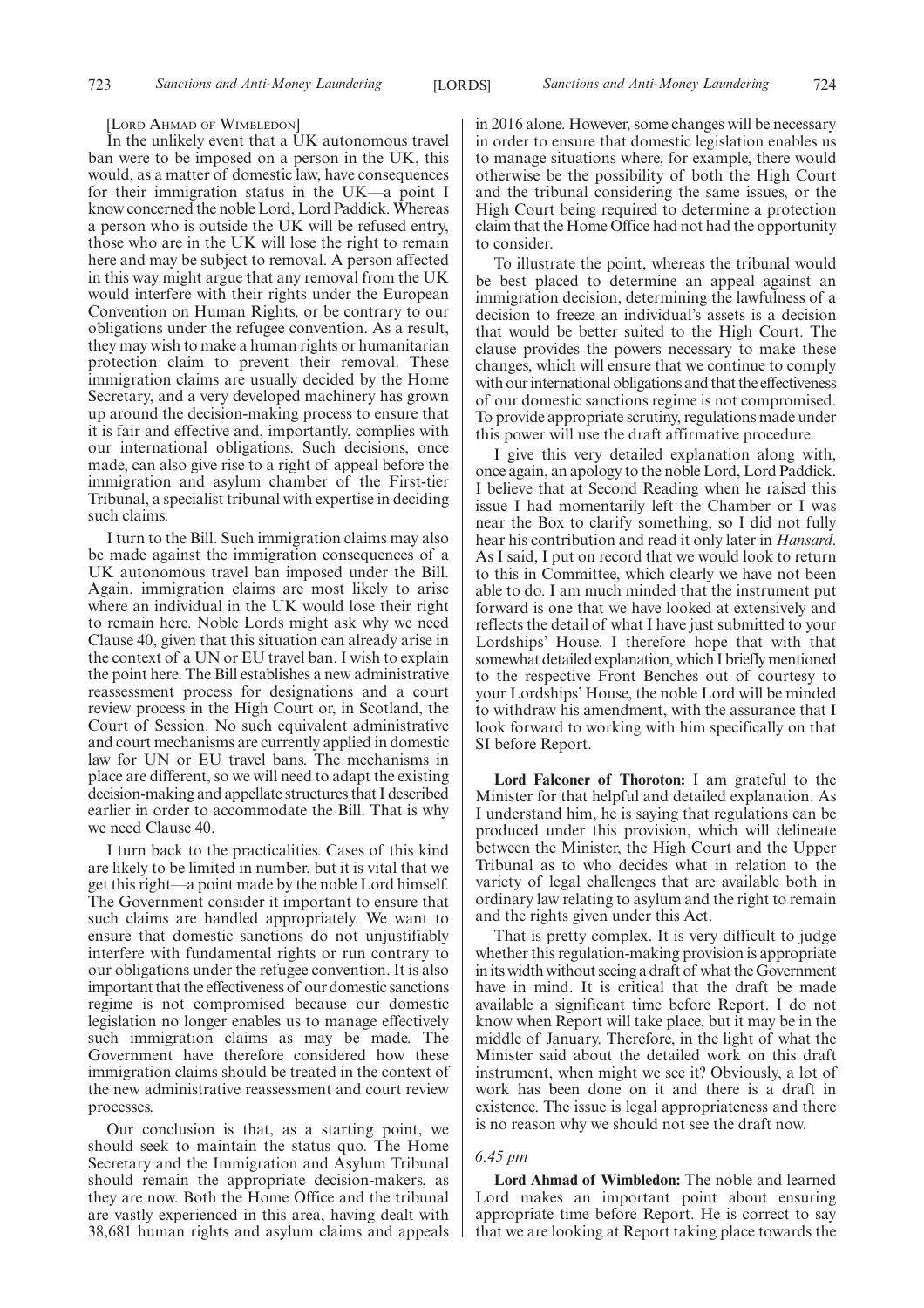middle of January in the new year, and correct to say that we must allow sufficient time to accommodate it. I cannot give him chapter and verse on the exact date but he makes his point well. I also subscribe to his view that it is important to allow noble Lords sufficient time.

**Lord Falconer of Thoroton:** I am not asking for a specific date, but will it be by the end of the week, or the end of next week? The Minister must give us some assurance that we will have it in time.

**Lord Ahmad of Wimbledon:** As I said, there are already, as the noble and learned Lord will acknowledge, various issues. We will do this in good order. Perhaps I may take this matter back—because various departments are working on this—and clarify appropriately. I will write to noble Lords on the specific date by the end of the week, which will then provide the detail. I fully acknowledge what the noble and learned Lord said about the importance of allowing effective scrutiny before Report. I say to the noble Lord, Lord Pannick—I am sorry, I meant the noble Lord, Lord Paddick; the noble Lord, Lord Pannick, has left but he clearly left an impression on me—that I look forward to working with him once the draft instrument has been circulated. For good order—I look over to the Box and my private office—once the draft has been published, we will seek to circulate it and lay a copy in the Library, as appropriate.

**Lord Collins of Highbury:** I, too, welcome the noble Lord's statement that Report will not be until mid-January.

**Lord Ahmad of Wimbledon:** I think that I am being corrected by my rather forceful Whip on my left. I am sure that this matter will be clarified through the usual channels.

**Lord Paddick:** My Lords, I very much welcome the support and contribution of the noble and learned Lord, Lord Falconer of Thoroton. I am very grateful to the Minister for explaining that asylum claims, and any claim that somebody's human rights will be infringed, will be dealt with by the most appropriate Minister—the Home Secretary—and through the immigration appeal tribunal route, and not by the provisions in the Bill to appeal against the imposition of the sanction itself. I am grateful for that reassurance; it is the one that I was seeking.

I am grateful, too, for the Minister's apology for missing some deadlines, if I may put it that way. Obviously, I am content to withdraw my opposition to Clause 40 standing part of the Bill.

#### *Clause 40 agreed.*

#### *House resumed.*

**The Earl of Courtown (Con):** My Lords, as the passage of business has travelled fairly quickly, I think it only fair to speakers in the next debate if we adjourn for 10 minutes until 7 pm.

*6.50 pm Sitting suspended.* **Education: Early Years** *Question for Short Debate*

*7 pm*

#### *Asked by Lord Storey*

To ask Her Majesty's Government what measures they are taking to provide high-quality early years education in England.

**Lord Storey (LD):** My Lords, I thank all noble Lords who will speak in this debate. I very much look forward to their contributions and to the Minister's response.

There is no doubt that early years education is one of the best possible investments that any society can make, and that every pound spent well delivers returns that will last a lifetime. A young child who is equipped with the experiences and skills to make the most of their life will not only live a much happier life, he or she will make a much more positive contribution to our society and will be a net contributor to their own life and the community in which they live. A young child whose parents have not had the advantage of good parenting or have grown up in poverty will almost inevitably need support to make sure that their own children realise their potential.

At this point I need to draw a distinction between childcare and education. In coalition, we were proud to push the introduction of free childcare and increase it to 30 hours to enable both parents to get jobs and contribute to the family economy. There are, of course, huge problems for childcare providers in delivering the childcare for the money that the Government are willing to provide, but that is a debate for another day.

Many early years providers strive to provide more than just childcare and begin to educate children naturally in ways that many parents do through conversation, learning simple nursery rhymes, simple counting games and a range of practical activities—that is, learning through play. They also try to ensure that parents who need support are encouraged in good parenting habits. However, even at the earliest ages, children will gain most benefit if their nursery can afford to train, develop and pay staff well. Staffing is the largest single cost for childcare providers and the single largest cost as children move into early years education settings.

There is no sharp distinction between childcare and education. Good childcare also develops the child in all sorts of ways and early years education picks up from where the child is and continues to maximise the child's development socially, emotionally and educationally. But—this is a big "but"—as children develop, they need highly trained staff to enable them to be taken on an educational journey that will equip them to succeed at primary school, secondary school and beyond.

We hear a lot about "narrowing the gap" but highquality childcare, followed by high-quality early years education, is about not letting the gap widen in the early years and beyond. What we had in England—and, to some extent, still have—is early years provision that, as Andreas Schleicher of the OECD says, is the envy of many other countries. However, the Government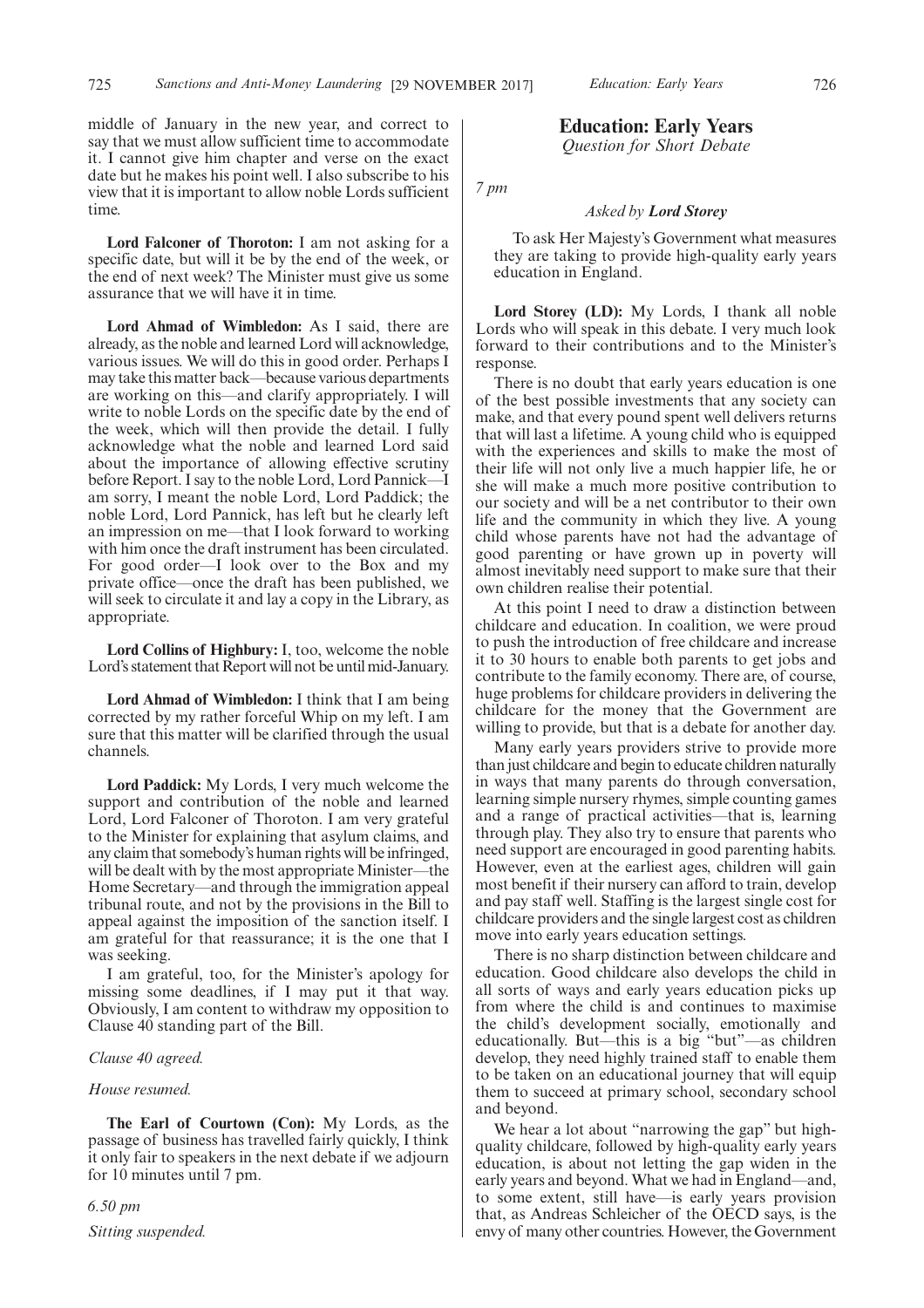#### [LORD STOREY]

seem determined to see our provision decline from the outstanding to the mediocre, with funding to local authorities being cut, not to the bone—it is worse than that. By 2020, some authorities will have lost half their revenue income: they will be forced to spend all their funding on statutory services, with the vast majority being taken by adult social care.

One of the earliest casualties of austerity were the libraries, a valuable free resource for parents of young children. Tragically for education, one-third of Sure Start centres have been lost since 2010, with more than 40% of centres closing in London and the north-east, where many of the most vulnerable families live. Young children in Swindon and Solihull, for example, have no designated centre any longer. Vulnerable children across the country will have a much less sure start than their older siblings.

Yesterday, the S*tate of the Nation* report by the Social Mobility Commission reported that there are many areas where less than half of disadvantaged five year-olds reach a good level of all-round development. Only half of local authorities have a clear strategy for improving disadvantaged children's outcomes. Could it be that clear strategies cost money? I am led to understand that *Bold Beginnings*, to be published by Ofsted tomorrow, will reinforce the findings of the commission.

Neil Leitch, chief executive of the Pre-school Learning Alliance, said:

"The Commission is completely right to highlight the importance of the early years in improving social mobility … Worse still, the eligibility criteria for the 30-hour policy excludes the poorest families altogether, while offering financial support to households earning as much as £199,000 a year".

For families where, for whatever reason, both parents are not—or, in the case of one-parent families, the single parent is not—employed, the 30 hours of free childcare is not available. How do the least well-off pay for their children? What has this to do with the needs of the child? Poor children are being penalised on the altar of austerity. Leitch went on to say:

"Add to this the fact that the early years pupil premium is still less than a quarter of what primary schools receive, and it's clear that the Government has its priorities all wrong when it comes to the early years".

High-quality early years education depends on the quality and qualifications of the staff in these settings. We are a long way from having graduate-led settings, for which we on these Benches have consistently argued. Each early years setting needs to be led by staff who have been trained in child development. That will enable them to offer children a rich and varied experience, using a wide range of play activities. The training will also enable staff to identify, at a very early stage, any signs that a young child may be more likely to develop, for example, mental health problems. If this is achieved, the savings to the community and to the personal costs to the child will be immeasurable.

On Monday, Liz Bayram, chief executive of PACEY, said:

"Graduate leadership is strongly associated with narrowing the gap between our most and least disadvantaged children. However, we are hearing increasing reports of Early Years Teacher training courses closing, and a rapid decline in the number of qualified Early Years Teachers, as fewer and fewer students choose the early years sector for their teaching career".

The more we learn about how children develop and grow, the more it reinforces the benefits of investing in the early years. Resources spent on high-quality early years education are repaid in the later years as confident, well-rounded children take full advantage of their education. High-quality early years education is an investment that pays dividends for the rest of that child's life. An investment in every child's future is an investment in all of our futures.

### *7.08 pm*

**Lord Parekh (Lab):** My Lords, I begin by complimenting the noble Lord, Lord Storey, on securing the debate and introducing it so well.

When we talk about childcare and early years education, we need to bear in mind the context. If one looks at the social situation, the following facts are striking: 10% to 15% of pregnant women suffer from depression and anxiety, a third of the violence against women is committed against pregnant women, 1 million children in our society suffer from attention or conduct disorders, and 50% of our children below the age of three have experienced family breakdown.

In that context, we must ask ourselves what government policy should be aiming at. It is absolutely right to concentrate on childcare facilities. The importance of early years provision and the Government's intervention can hardly be overestimated. Such intervention ensures that the disadvantages that a child brings from home are countered, a level playing field for children, and that no child starts school at a disadvantage. It also makes sure that no child builds up resentment and frustration at society for not giving them the chance to live up to their potential. No less important, it makes the rich people in our society realise that the poor are their responsibility and they should be making sacrifices for them.

The advantages of early-years education are absolutely crucial. In that context, I compliment the Government on their plan to introduce 30 hours a week of free childcare for those who earn less than £100,000. I am also pleased that the Ofsted report tells us that the proportion of good and outstanding nurseries, childminders and preschools has risen, and is now at 91%. The gap between children eligible for free school meals and their peers in reaching a good level of development is also declining, and that is warmly to be welcomed.

While welcoming all this, I want to point to a few important difficulties with the Government's scheme. First, the target—working parents who earn less than £100,000 a year—is a very wide social group. It does not target those who need childcare the most. In other words, it is very important that we should be thinking not about those earning £100,000—lots of people earn £100,000—but people who earn much less, and prioritise them so that their claims are not ignored.

Secondly, the scheme explicitly excludes foster children from the additional 15 hours of childcare. This is discriminating and not terribly rational. Thirdly, the funding for the scheme is inadequate. In several cases,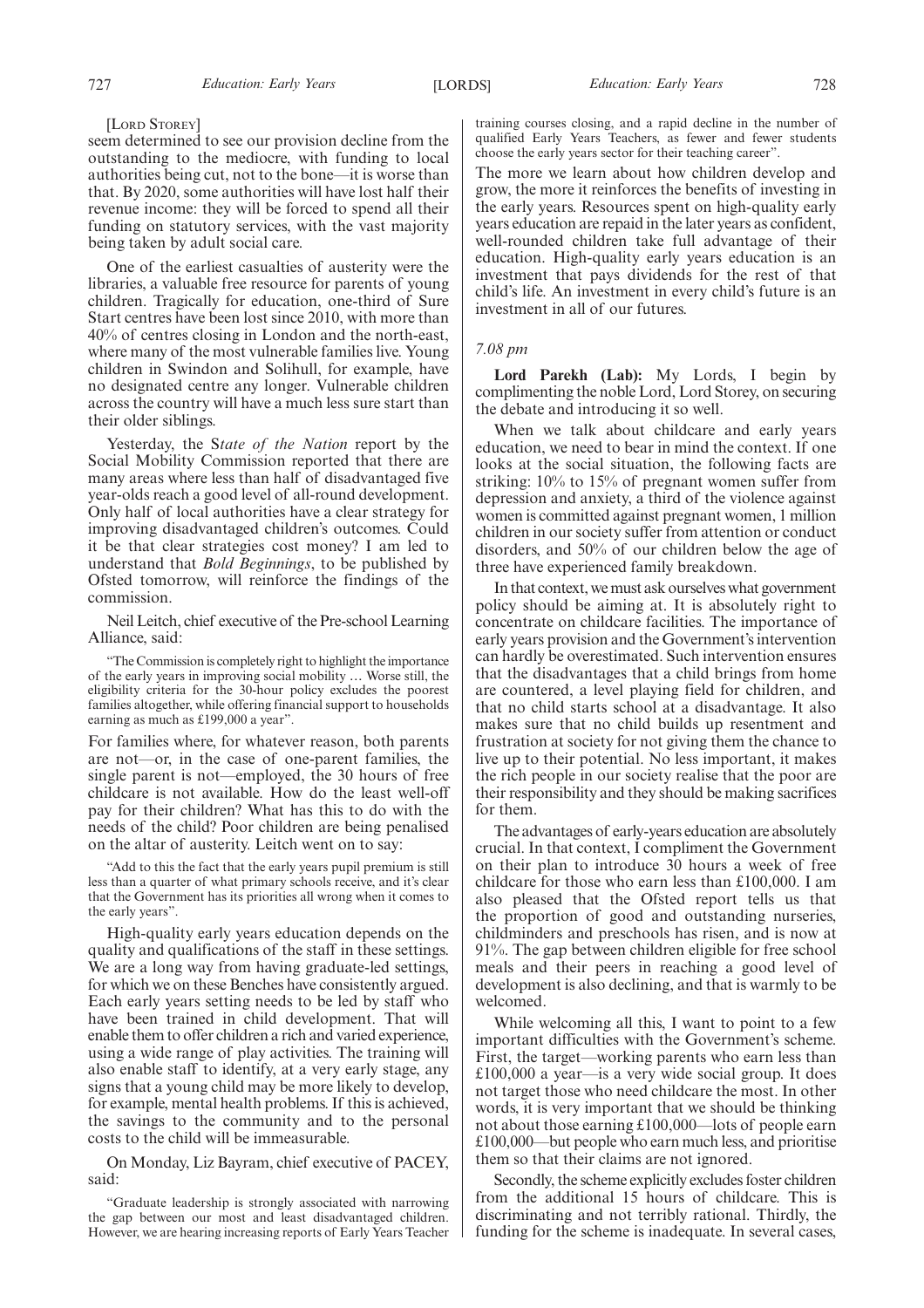parents have to put down some money to keep the childcare or preschools going. Around 1,000 nurseries and childminders have gone out of business in the last two years—something that should worry those of us who are concerned about the future of our children.

Teachers involved in childcare schemes, preschools and childminding need proper status, recognition and career patterns so that they know where they are on the career path and how they can go further. There must be some chance for them to improve their qualifications so that they are not stuck in a cul-de-sac or simply seen as preschool teachers. They should be able to come out and join the mainstream after acquiring certain qualifications.

Finally, it is striking, as various reports point out, that the range of local children's services is not integrated, and different branches of local authorities function in different ways, without much co-ordination. There is also insufficient understanding of what constitutes disadvantage. We talk about helping disadvantaged children, but what is disadvantage, how do you measure or quantify it, and how do you deal with it? I have not seen any research in this area or any attempt to highlight the problem. Moreover, there do not seem to be any specific targets to improve the outcomes for the most disadvantaged. In any scheme to improve people's situation, the goal should be that  $10\%$  or  $20\%$  can achieve a certain level of outcome. Without that kind of vision, one has no means of knowing how well a particular scheme is doing. With these reservations, I welcome the Government's proposals and hope the Minister will answer at least some of these questions today.

#### *7.13 pm*

**Lord Addington (LD):** My Lords, when I decided to put my name down for this debate, I had a series of points that I wanted to make. It does not usually happen, but my noble friend must have been reading the same papers, because he has covered most of my points already. However, one or two things did come across on this scheme.

I was personally rather surprised about the emphasis on term times. Surely if you have a preschool child, having some consistency of approach out of term might be better: 22.8 hours across the entire year might be more helpful to those families.

What really struck me, however, was the same issue that my noble friend raised, but for slightly different reasons: that is, about the graduate-level training of those who are leading these developments. The simple reason is that, if we look at the snappily titled document *Statutory Framework for the Early Years Foundation Stage* and take a quick look at the number of things you are supposed to be aware of when working in this area, it is quite an impressive list: communication and language; physical development; personal, social and emotional development; literacy; mathematics; understanding the world—if you have mastered that in your early years, you are doing very well; and expressive arts and design. That is quite a big ask for somebody with NVQ level 2 training. How will you get the development there without high-quality training for at least the leadership of any institution? How will you develop this?

On more familiar territory for myself, my noble friend once again mentioned things such as mental health. However, with any problem you get, if you get it early, generally speaking you deal with it better or at least put coping strategies in place that allow you to deal with it. One of my personal clichés is that we deal with the most severe problems when it comes to disability better than we deal with the minor or less severe ones, when people are just coping. However, if you can identify them in the early years—which requires good training; a degree level course might be a good start—you may be able to do better. Autism at the more severe end will manifest itself early in life. However, for those who have Asperger's syndrome—the high-functioning, who may well have had major problems with interaction throughout their life—this will develop at any stage when they have others around them. Are we doing something to identify them? The same can be true of dyspraxia, for instance. We can certainly ask, "Do you have co-ordination problems? Are you doing things? How do you develop? How do you move?". We can go on and on here. For once, dyslexia will not manifest itself that early, but people are asking why we do not try to identify it earlier and earlier, especially if we do literacy. If we have people who are well-trained, they will be able to support, make interventions and get strategies in place.

Anybody who deals with mainstream disability comes across this situation. You go and talk to a group of parents—usually the Tiger parents lead this—and they will say, "I said, 'Why isn't my child doing things properly?', I took it to the teacher, and then we found out that there might be something wrong". In early years education, this is an opportunity for the teacher to say to the parent, "By the way, I think something might be wrong". The advantage of that is that, with things like autism in particular, there is often cultural resistance to it. Resistance in certain ethnic groups has been high and is fairly well documented. If we get somebody well-trained to intervene early, you will have less of the cliff edge and things falling over it. I hope that we can look at doing that and develop it over the next few years to make sure that there are people who are trained to spot these conditions early on. If you get your strategies in place, you will lessen the effect.

As regards the structure of the courses, I see that you have to apply online. The help here will be of most benefit to those on lower incomes. I was wondering whether we should do a little test, such as: if you are applying online, can you do it on a fairly bog-standard mobile phone when sitting down and using somebody else's wi-fi, or do you have to have a fairly good computer and good computer skills? If it requires fairly high-level computer skills and a good computer, you are effectively cutting out most of your client group, because they cannot get at it. The Minister may say that there is a helpline, but we know that helplines get blocked up and that often, if people have to pay for the phone call—we have had lots of fun with that over the last few months—will find themselves not taking it up. I hope that the Government and the Minister can assure me today that somebody has been looking into how easy it is to access this help and structure. If you make things difficult, you always miss those who will benefit most from it. I look forward to the Minister's speech.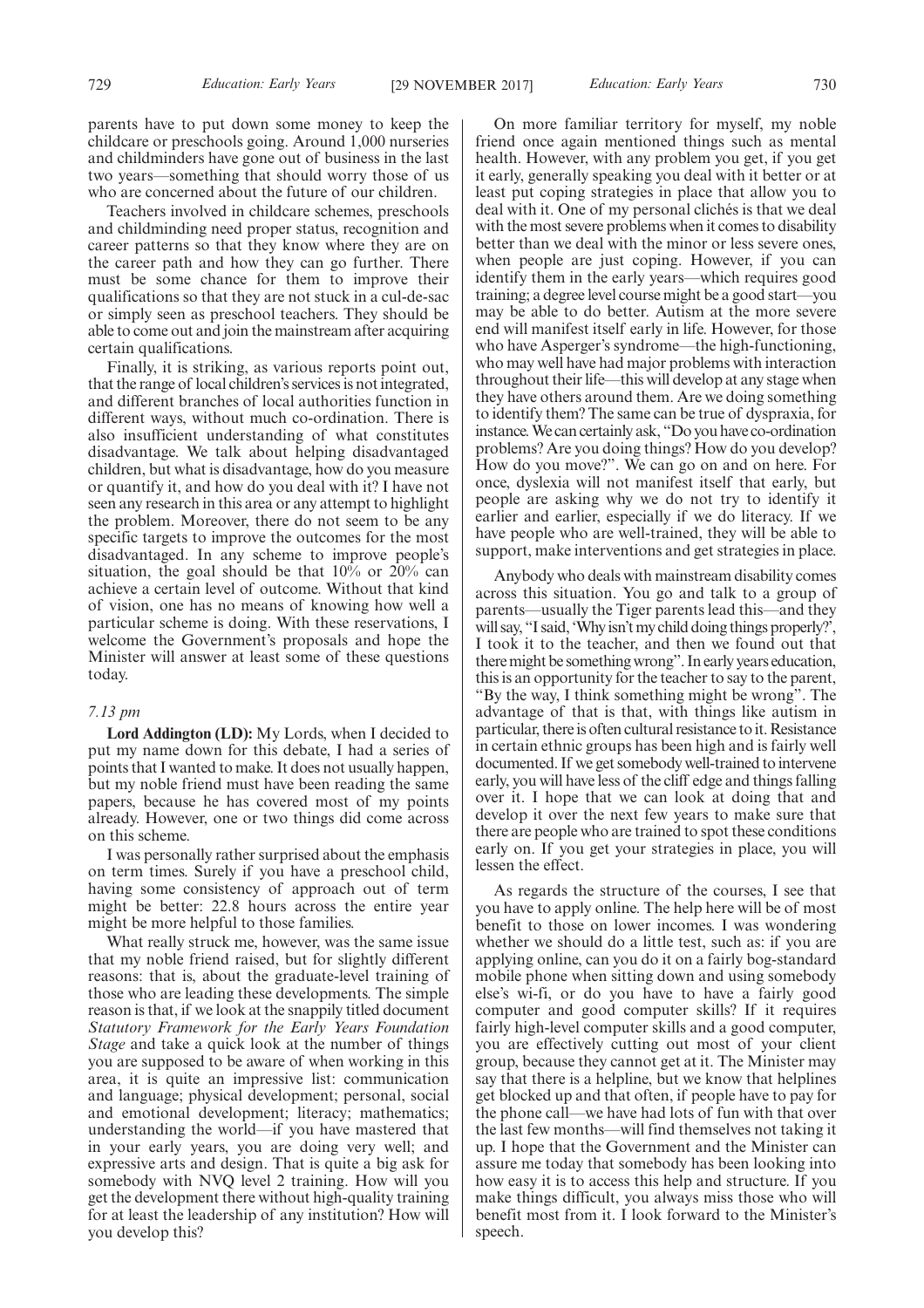#### *7.19 pm*

**Baroness Warwick of Undercliffe (Lab):** My Lords, I thank the noble Lord, Lord Storey, for providing us with an opportunity to highlight, once again, the importance of early years education, one of the most important determinants of a child's life chances. What is more important than making sure that all children are given the very best start in life? Indeed, the aim of doing so through improved childcare, early education, health and family support lay at the heart of the Labour Government's creation of Sure Start in 1998.

I say with some sadness that I do not believe that expanding so-called "free" childcare to 30 hours a week for three to four year-olds, as it is currently funded, is the way forward. I say this for two reasons. First, I believe that an early years funding policy which focuses on subsidising childcare for working parents, rather than on child development, risks damaging the quality of early education provision. By failing to target disadvantaged families, whose children stand to gain the most from high-quality early education, I believe that we are also damaging social mobility.

My second objection stems from my knowledge of early years education from the perspective of committed, professional providers in this field. I declare an interest here as my sister is an early years professional, operating two nurseries in deprived areas of Nottingham. I have drawn on her experience when talking about early years education in this House previously, and she shared some thoughts with me before today's debate.

A tremendous amount of research has been done into early years and into how to achieve high-quality provision. However, as a practitioner, my sister has an admirably short checklist of what is needed for its delivery: a well-qualified workforce, a comprehensive, age-appropriate curriculum, efficient management of provision, an effective inspection regime and the right resources.

This is really quite simple, but none of it is possible without adequate funding. Early years funding rates for 2018-19 show that most local authorities will not receive any additional funding next year, and that 14% of local authorities will actually see a reduction in funding. While the Government's operational guidance for 2018-19 confirms that local authorities should take no more than 5% out of the funding that they pass on to providers—they have actually been taking more funding is still woefully short of what is needed. Early years providers have said repeatedly that they will struggle to deliver high-quality care and education—and sufficient places—with the funding available.

I read with amazement in the *FT* some weeks ago that the children's Minister, Robert Goodwill, seems to think that good-quality provision can be funded at an average hourly cost of £3.72 an hour. That beggars belief. He said that this was based on recent research. Where on earth did he get these completely misleading figures? It is not surprising that many practitioners are concerned about the sustainability of their business and believe that we need to get back to basics—to stop introducing ever more complicated ways of helping families to pay for childcare and education, and to go back to the original idea of one system of funding; that is to say, a realistic fee, paid direct to providers who are accountable to their local authority.

I suspect that many parents are actually frightened of becoming involved in the multifarious schemes, which include: funding two year-olds from deprived families for 15 hours per week; funding all three and four year-olds for 15 hours a week; since September this year, funding some three and four year-olds for 30 hours per week, in families where each parent can earn up to £100,000 per year—yet foster parents are, for some reason, excluded; and the tax-free scheme, which has been beset by problems.

Of all these schemes, the one that has worked the best and seen the greatest take-up is the original funding for three to four year-olds, with a reasonable rate given directly to the provider. As I recall, this was introduced by the then Prime Minister John Major in 1995.

The reasonable rate is the issue. As early years providers have highlighted for months, you cannot run a champagne nursery on lemonade funding. The campaigning group with that name has a very effective video, which explains simply that, if it costs you £5 an hour to deliver a service for which you are getting paid less than £4, and you are not allowed to increase the fee to cover the shortfall, you will decide either not to offer that service or to cut back on your costs, thereby affecting the quality of the service you can provide. A third option, of course, is to go out of business.

PACEY, the Professional Association for Childcare and Early Years, highlights that the "free" childcare entitlement for three and four-year-olds has been seriously underfunded in many areas, for many years. The National Day Nurseries Association has reported that 89% of private, voluntary and independent nurseries make a loss when providing funded places for 15 hours a week. It is not hard to see why. Nurseries are expected to employ graduates; pay wages above the national living wage rates, which increase at least once a year; pay contributions to employees' pensions; pay increased business rates; serve high-quality, nutritious meals to combat the obesity epidemic; provide high-quality resources—and the list goes on. For this, in Nottingham for 2017-18 the Government set a local authority hourly rate for three to four year-olds of £4.92. Just over £4 is passed on to the provider, and there will be no increase in 2018-19. Can the Minister please give us any assurance that the Government will review the current funding rates?

Providers cannot continue to operate under these conditions. If funding rates do not increase in line with rising early years delivery costs, nurseries, pre-schools and childminders will go out of business. An Ofsted report earlier this month highlighted that the number of childminders operating in the early years sector has fallen by 26% since August 2012. What action will the Government take to tackle this decline?

My final point is on the need for a properly qualified workforce in early years—an issue raised by a number of contributors to this debate. In her 2012 review, *Foundations for Quality*, Professor Cathy Nutbrown says that the biggest influence on the quality of early education and care is the workforce. I believe it is crucial that staff working in the early years are highly trained, well managed and well led. They should be offered continuing professional development and enjoy the same status as teaching professionals.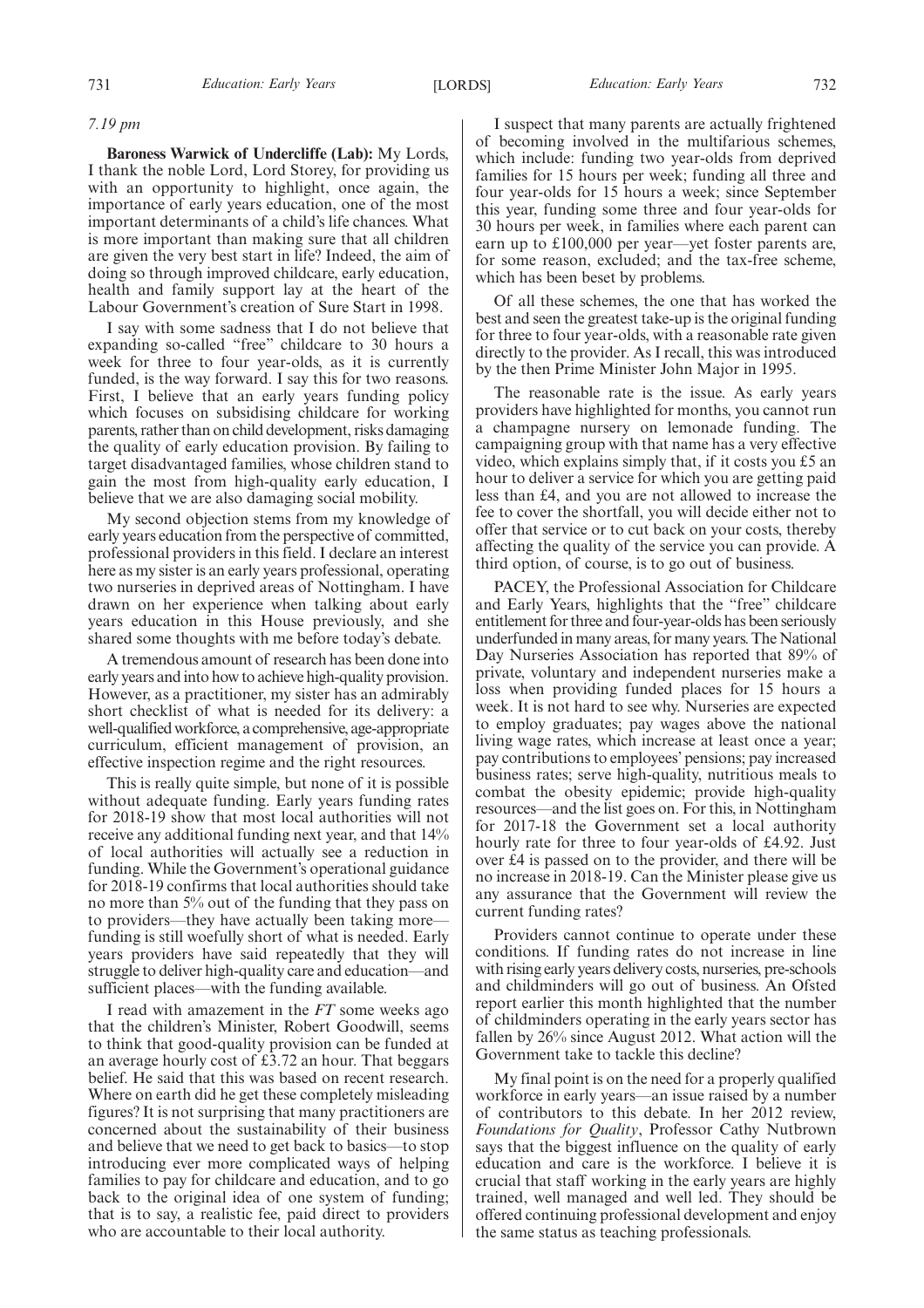733 *Education: Early Years* [29 NOVEMBER 2017] *Education: Early Years* 734

Yet, as the Sutton Trust points out, we have seen the end of financial support for graduate training, the removal of the local authority role in continuing professional development, the lifting of the requirement for Sure Start centres in disadvantaged areas to offer graduate-led early education, and no movement on improving nongraduate qualifications in response to the 2012 Nutbrown review. Can the Minister at least offer any reassurance on the current proposals to remove the requirement for maintained nursery and reception classes to have a qualified teacher?

I hope that noble Lords will forgive me if I sound somewhat frustrated in my remarks today, but I have heard how practitioners feel about the funding of the 30 hours of "free" provision, and their frustration is understandable. We must recognise the true cost of providing high-quality childcare or we will reap other, longer-term costs from failing to provide this care. We need a long-term, sustainable funding settlement for providers that will offer families the affordable, high-quality childcare they need.

#### *7.27 pm*

**Lord Griffiths of Fforestfach (Con):** My Lords, I thank the noble Lord, Lord Storey, for bringing forward this debate. In doing so, I declare an interest as the vice-president of the Foundation Years Trust, which is involved in this area. Unlike other speakers, this is not my special area. However, it is something that I am very interested in and I feel very humble in taking part in this debate. I feel strongly about this issue, but I speak as an amateur—as a parent and a grandparent. Any parent thinking about this subject realises the challenge involved and the fact that we all fail. Incidentally, the name on the annunciator is wrong; I am Lord Griffiths of Fforestfach, not of Burry Port, as it happens.

Every child in this country deserves the best possible start in life. The early years, which I take to be from pregnancy to the first day of school, have a powerful influence on the rest of a person's life. The conclusion of the social mobility report, which has just been published, is that learning and development at this stage matters more than any other area. Children from backgrounds with reduced life chances because of their families being more at risk, living in disadvantaged areas or just being poorer have, compared with their peers, worse development outcomes in the early years in terms of vocabulary, reading, numbers, creativity, speech, confidence-building and so on.

The attainment gap between children from low-income families and their peers is slowly closing, but the calculation in the report I have just mentioned is that it will take 40 years at the present rate to close that gap. That means, given the rate at which technology is changing at present, inequality in our society is bound to increase. The good news is that support and good provision really work. Again I quote from the social mobility report:

"Disadvantaged children in the best areas are twice as likely to reach a good level of development at age five, compared with similar children in the worst areas … Poor performance is not concentrated in any type of area, and similar places perform very differently—likely reflecting the role of local authorities and the importance of parenting".

On the question of parenting, the role of the parents is one of the most important in addressing the early years but also one of the most neglected. All parents want the best for their children. They know more about their children than anyone else. They have responsibility for their children's development and their role is vital in the early years. Research suggests that of the many drivers of early years development, three which are important are the mental health of the mother, the attachment between parents and their children and the home learning environment, including playing and having fun. A nursery can help—I am all in favour of nursery education; all my children went to nurseries—but it cannot do what a parent can. A nursery will never find the time to do it.

Parents are a child's first teachers. In that respect, a study published last year from Cambridge University found that the children who had most fun at home were the ones who talked about it and ended up with good development results. It also found that what parents do is far more significant than who parents are. The fact that they are parents—they may not have degrees or may have left school early—and that they have such an interest in their children is extremely important.

The second thing that hits me about this subject is that all parents need support. Some are very fortunate because they have grandparents, step-parents and relatives. Loving, feeding and protecting a child comes naturally to most people but, by contrast, parenting does not come naturally to some and is learned, perhaps, from the example of their parents, from reading or from watching a video or television. There is a need to support parents universally and right throughout the class system. It is potentially difficult to say that parents need support because it may easily appear that you are preaching at people. It may be professionals teaching amateurs, and the amateurs feeling one down to the professionals. There may be a feeling among those who know they are not succeeding that they are stigmatised because of their background. Support should be a natural conversation. It should build on the strengths of the parents, not their failures, and the most effective support comes from their peer group.

The week before last I visited in Birkenhead three projects with early year carers in a charity founded by Frank Field, the Member of Parliament for Birkenhead. All three were different learning environments, but the way the staff related to the parents and their children because the staff were peers with them was remarkable. They were not coming in as professionals, possibly from a different class—probably from a different class and looking down on them. What surprised me most of all in this group of carers supporting parents was individual mothers saying to me, "This is the only place we ever go to out of the house except for shopping".

Parenting is extremely important. I am not decrying the need for money and resources, and I go along with what is being said, but this whole area is something we neglect at our peril.

#### *7.35 pm*

**Lord Watson of Invergowrie (Lab):** My Lords, I thank the noble Lord, Lord Storey, for initiating this debate on an important topic. It is a short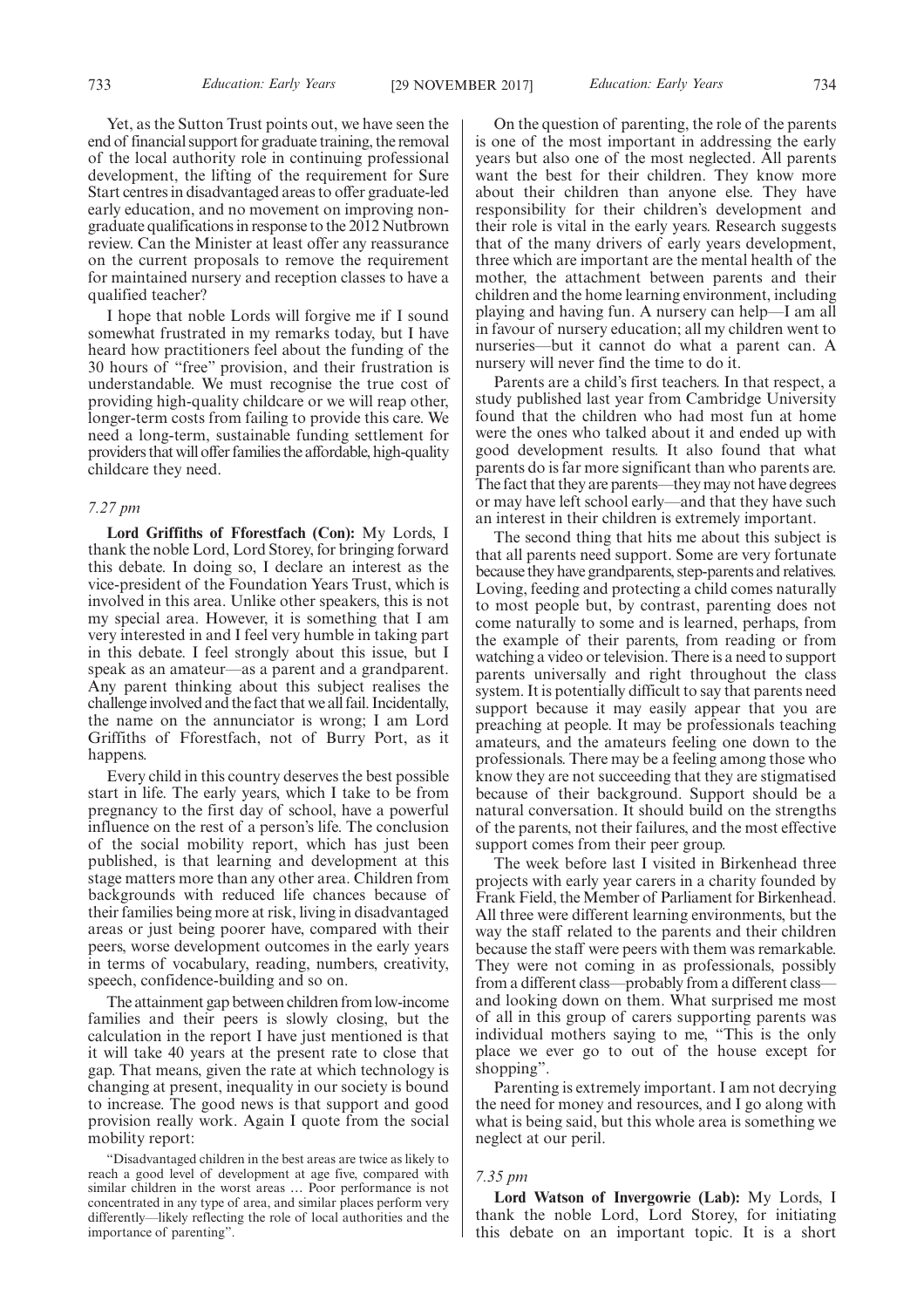[LORD WATSON OF INVERGOWRIE]

debate, but because of the importance of the topic it is one to which we shall return, I am sure, before long.

The early years, as other noble Lords have said, are a crucial period in a child's development and play a vital role in their chances of success throughout school and into adulthood. If the Government really are serious about social mobility, then that is where they should be focusing—and focusing relentlessly. Improving child development in the early years is vital in ensuring that every child is school-ready, because only that will begin to reduce educational inequality.

All the evidence points to inequality beginning from birth and getting wider as young people move through the education system, from results in school to staying on in education, the qualifications they achieve post 16, the kind of technical courses they take and the universities they attend, if indeed they do. This inequality must be addressed at the roots, in the early years, by offering every child the best start in life to ensure that they are given a fair chance to succeed based on their abilities and their ambitions, and not one that is predetermined, based on geography or household income.

The noble Lord, Lord Storey, said that he wanted to make a distinction between childcare and education. I thoroughly endorse that, and my view is that the first is important, the second essential. Without high-quality early years education being available to all, that will never become a possibility. Although much can be achieved once a child starts school, in many cases that is too late, with the gap in development at the age of four between those from advantaged and disadvantaged backgrounds in some cases already beyond the point where it can be bridged. The latest figures show that 30% of children have fallen behind in their early learning by the age of five, significantly impacting on their chances of success throughout school and in their later lives. That figure is worse for the poorest children, who last year were twice as likely as their classmates to be behind in basic skills at the age of five. If childcare and early years education policy are designed to improve child development at the earliest opportunity, to ensure that all children are school-ready to reduce educational inequality, and to support parents, particularly mothers, in returning to the workplace, the 30-hours offer looks likely to fail on both counts.

The families who most need the economic support that is, those who are unemployed or on low wages—are not eligible for the additional childcare. Nearly 400,000 three and four year-olds are not eligible because their parents are not in work, and a further 110,000 are not eligible because their parents earn below an arbitrary income threshold set by the Government. This represents a clear promise to thousands of working parents who, it later transpired, would not be given the expanded childcare entitlement.

At 30 hours, even where parents are able to access it, it is not without problems. The first difficulty is in getting a code, but parents are finding that, even when they have that, they cannot then immediately start the childcare because they have to wait until the end of the current three-month period. Once they have started, they have to re-register every three months, both with the nursery and with HMRC. It is a bureaucratic nightmare. I have to ask: why is it so difficult? It surely need not be, and certainly needs to be made more accessible. If it were, there would be greater uptake.

This also impacts on a very worrying fact, referred to by my noble friend Lady Warwick. It has recently emerged that more than 3,000 three and four year-old children in foster care are not eligible for the additional 15 hours of free childcare a week. Two days ago the Minister stated, in reply to questions from my noble friend Lord Beecham, that the Government had no plans to change that policy. Frankly, it beggars belief that such a distinction should be drawn, excluding children who, given their life experience thus far, are surely at least as deserving, if not more so, of the additional childcare as children from established families. To hide behind the default excuse, as the Minister did in his answer, that the policy is being kept "under review" is unacceptable. He needs to tell us why the Government decided to discriminate against foster children and their foster parents and why, having reconsidered that decision, they have now decided to reinforce it. I say to him that the DfE is in a hole on this issue and it should stop digging. It should treat foster children and foster parents with the respect they deserve and do it now, as a matter of urgency.

This issue reinforces the view that the Government's policies have increasingly ignored the role that childcare and early years education can play in child development, and increasingly regarded it simply as an economic policy. Statements made have highlighted improvements in maternal employment rates and parents taking on additional hours, with less focus on benefits to child development.

This loss of focus, coupled with serious underfunding of providers, as my noble friend Lord Parekh said, is making it increasingly difficult for provision to be universally high-quality, with low funding levels making it difficult to attract the staff needed to move towards a graduate-led workforce for the sector. As it stands, childcare policy is failing effectively to serve the goals of improving child development and reducing inequality on the one hand and boosting parental employment rates and incomes on the other. There is no reason why these aims should be mutually exclusive.

In government, Labour created the Sure Start programme, referred to by the noble Lord, Lord Storey. When Labour left office in 2010, there were more than 3,600 children's centres, reaching 2.8 million children and their families. It gave those families the best start in life, providing parenting support, childcare for children and job training for adults as well as healthcare and advice. There are now more than 1,500 fewer designated Sure Start children's centres, with about one closure per week. In 2015, Sam Gyimah MP, then Children's Minister, announced a consultation on children's centres. I asked the noble Lord, Lord Nash, in March this year where that was. The answer was that it was under review. It is apparently still under review. I ask that it now emerge from review and actually take place.

I am concerned about the critical shortage of early years graduates across the country. Earlier this year, the DfE published its early years workforce strategy.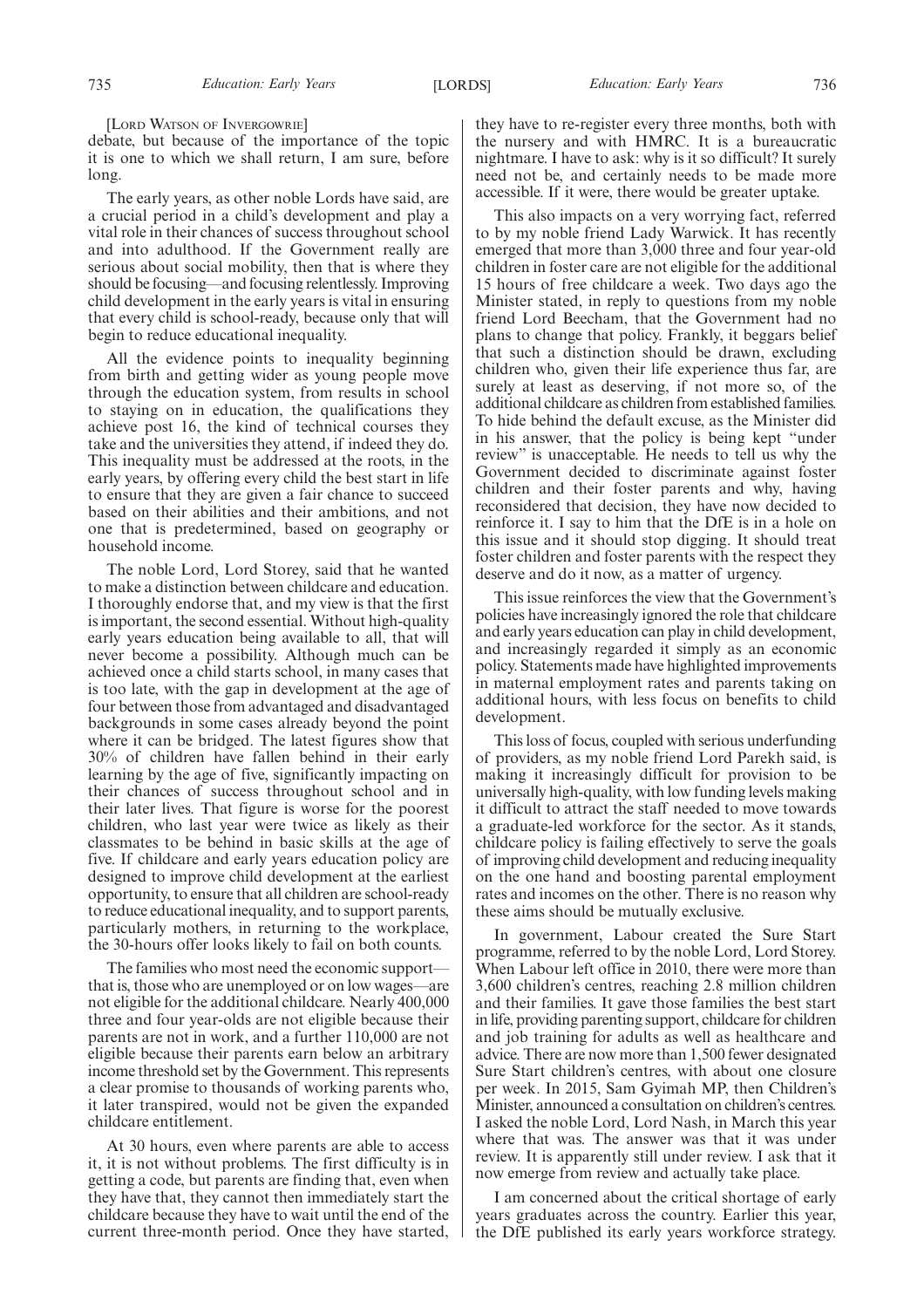737 *Education: Early Years* [29 NOVEMBER 2017] *Education: Early Years* 738

We welcomed the recognition of the positive impact that early years teachers have on children struggling with basic skills and the commitment to look at growing the number of early years teachers, particularly in the most disadvantaged areas. However, the figures are not encouraging. The number of people enrolled in early years initial teacher training fell significantly last year from 2,300 to just 860. Save the Children has identified a shortage of 10,000 trained nursery teachers up and down the country. Urgent action is needed to plug that gap if the impact on children's development that we are all striving for is to be achieved.

An important point about the quality of teaching is that the DfE showed earlier this year that 20,000 nursery workers were being paid below the national minimum wage. Despite flouting the law, those nurseries receive millions of pounds of public money every year through free childcare offers and subsidies that help parents meet their childcare bills. If it is below the national minimum wage, it is poverty wages, and it leaves nursery workers, many of whom are parents themselves, struggling to make ends meet each week. Again, I raised this in March with the Minister's predecessor, the noble Lord, Lord Nash. He said:

"That is an extremely good point. Nurseries are of course legally required to pay the national minimum wage and, just as any other organisation or business, they risk fines or even prosecution if they do not. We will be vigilant in this regard".—[*Official Report*, 23/3/17; col. 264.]

In what way have the Government been vigilant and what action has been taken in terms of enforcement?

The Government are rightly investing in childcare because of the important role it plays in tackling inequalities. It helps parents work, and high-quality childcare helps narrow the gap between disadvantaged children and their peers. It certainly serves social mobility. We want the Government to do more and put more resources into it so that more families can benefit. If the Minister is not able to answer the questions that I have asked today, I hope that he will do so in writing on some of the issues, because they have been raised with me by many people involved in day-to-day provision of early years.

#### *7.44 pm*

**TheParliamentaryUnder-Secretaryof State,Department for Education (Lord Agnew of Oulton) (Con):** My Lords, I am pleased to answer this Question for Short Debate. It is widely acknowledged that the first five years of a child's life are critical: they are the foundation years, shaping their development and preparing them for school. The noble Lord, Lord Parekh, is correct in saying that speech and language gaps appear by the age of two and that early difficulties with language can affect pupils' performance throughout primary school, with impacts being felt into adulthood. This Government are determined to close this gap and improve social mobility, extending opportunity to all. I agree with the noble Lords, Lord Storey and Lord Watson, and the noble Baroness, Lady Warwick, that the evidence consistently tells us that early years provision can have a positive and lasting effect on children's outcomes, future learning and life chances. And I agree entirely with my noble friend Lord Griffiths that the role of parents in a child's development is also crucial.

We have already taken a number of steps towards improving the quality of early education and outcomes for children, as well as the affordability of childcare for families. To provide some reassurance to the noble Lord, Lord Storey, and the noble Baroness, Lady Warwick, by 2019-20 we will be spending around £6 billion a year on childcare support, a record amount. Our offer to families includes the 15-hour entitlement for disadvantaged two year-olds, the 15-hour entitlement for three and four year-olds and, more recently, the additional 15 hours for three and four year-olds with working parents. This is on top of the support being provided through tax-free childcare and universal credit. As well as giving children the best possible start in life, these entitlements, particularly 30 hours of childcare, are also reducing the childcare costs for working parents. The noble Lords, Lord Storey and Lord Watson, may know that a lone parent has to earn only around £6,000 a year to be able to access the 30 hours of free childcare.

The noble Lord, Lord Parekh, is correct in saying that Ofsted last week released new data confirming that in 2017, 94% of early years and childcare providers are now rated good or outstanding, the highest proportion ever recorded. This is an increase of 20% since 2012. On outcomes, the noble Lord, Lord Parekh, might be interested to know that the latest results from the early years foundation stage profile assessment, which measures children's development and school-readiness at the end of reception, tell us that children's development is also improving. The number of children achieving a good level of development at the end of reception continues to increase year on year—71% in 2017, up from 52% in 2013—but we are not complacent. We recognise that there are challenges and remain committed to continuing to improve the quality of early education so that children can achieve the best possible outcomes. We are doing this in a number of ways: from support for workforce development to improvements in literacy and language teaching and monitoring the impact of 30 hours of free childcare, as well as ensuring that children with special educational needs and disabilities can access early education provision.

The noble Lord, Lord Addington, and the noble Baroness, Lady Warwick, are concerned about workforce training. The evidence is clear that a high-quality early years workforce can have a major impact on children's outcomes. A well-qualified workforce with the appropriate knowledge, skills and experience is crucial to deliver high-quality early education and childcare. In March 2017 we published the *Early Years Workforce Strategy*, which outlines the Government's plans to help employers attract, retain and develop early years staff to deliver high-quality provision. We are working closely with employers and training providers to strengthen level 2 qualifications and ensure that they better support practitioners' progression to level 3 and beyond. We will be consulting on the proposed criteria for the new level 2 qualifications shortly. A new level 3 apprenticeship standard, designed to support the effective development of early years practitioners, is also near completion.

We continue to support graduates into the sector through our funding of the early years initial teacher training programme, including bursaries and employer incentives. I am also pleased to announce that we have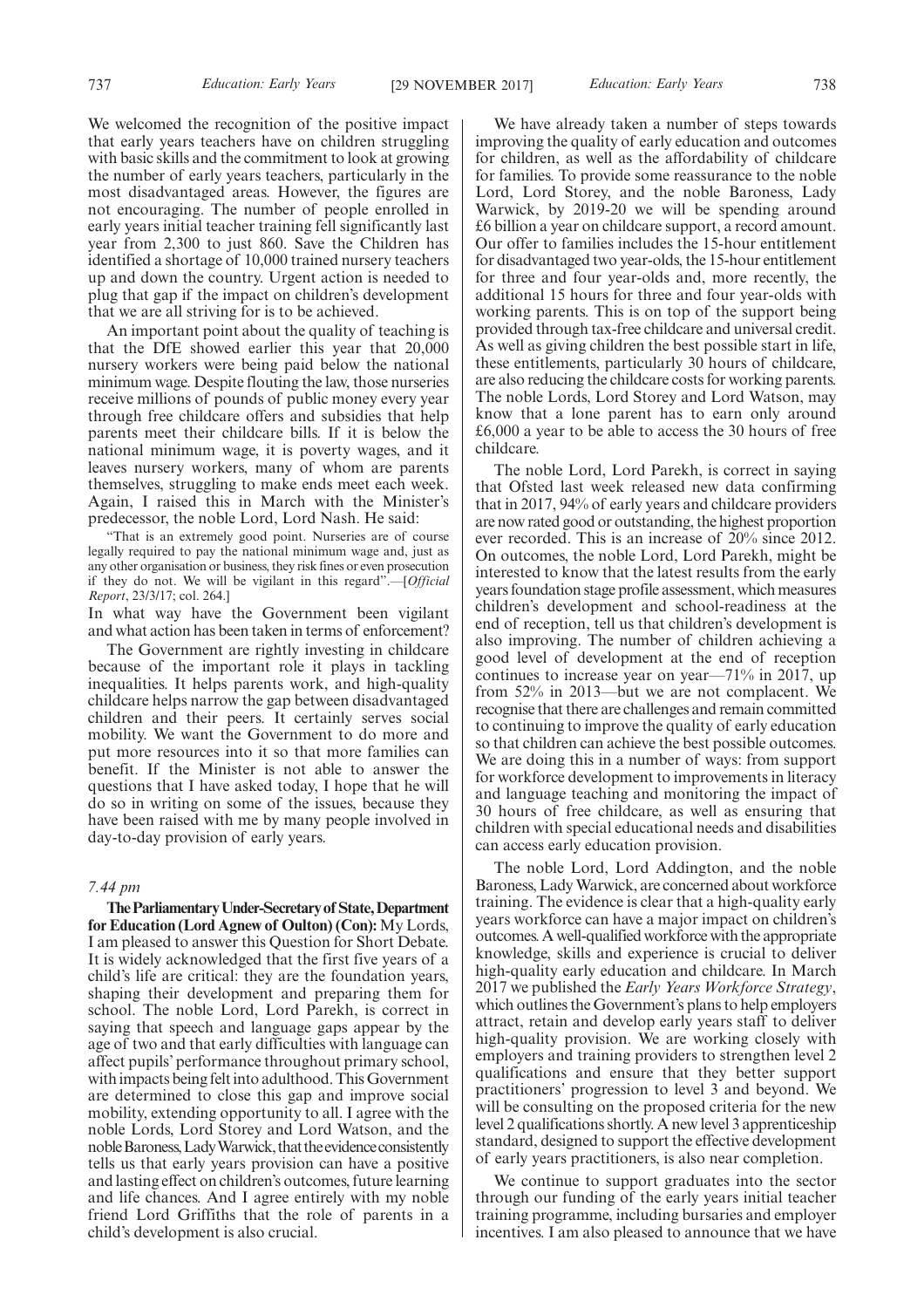#### [LORD AGNEW OF OULTON]

recently established a new working group of early years stakeholders to consider how we can improve gender diversity in the sector. This group includes practitioners, training providers, unions, academics and employers. We believe that a diverse early years workforce that reflects wider society will help to enhance children's experiences.

Research shows that five year-old children who struggle with language are six times less likely to reach the expected standard in English at age 11 than children who have good language skills at that age. At the Conservative Party conference in September, we announced a number of actions to tackle this astonishing finding. We will provide more funding to help schools strengthen the development of language and literacy in the early years, with a particular focus on the reception year. This includes establishing a £12 million network of English hubs in the northern powerhouse to spread effective teaching practice, with a core focus on early language and literacy as their first priority.

In September this year we also announced that we would take steps to improve the early years foundation stage profile, including reviewing what is assessed at the end of reception. We will be working closely with schools and early years experts as we implement these changes. It is important that we get this right, so changes will not be rolled out nationally until the 2020-21 academic year. We have also put in place measures to ensure children with special educational needs and disabilities have access to high-quality education. The new disability access fund is worth £615 per year per eligible child, paid to the provider. We have required all local authorities to introduce inclusion funds to support children with special educational needs.

Turning to the concern of the noble Baroness, Lady Warwick, our total hourly average funding rate for two year-olds has increased from £5.09 to £5.39 from April 2017. All local authorities have seen increases in their rates for two year-olds. We are also investing in the early years pupil premium to support better outcomes for three and four year-olds. This is worth over £300 per year per eligible child.

The department's *Review of Childcare Costs* took into account future cost pressures facing the sector, including the national living wage. Our average rates to authorities compare favourably with recently published research into the hourly cost of childcare by Frontier Economics, as part of a study of early education and development.

We are committed to evaluating the impact of 30 hours' free childcare. The evaluation of the early delivery areas published in July and August this year did not find any impact of 30 hours on the universal 15-hour offer. Building on this, the department is in the process of commissioning an evaluation study to assess the implementation and impact of the policy in the first two terms of national rollout.

The noble Lord, Lord Storey, and the noble Baroness, Lady Warwick, raised the issue of Sure Start centre closures. It is up to local authorities to decide the best solutions for their area. They are best placed to understand local needs and how to meet them. Where councils decide to close a children's centre, they must demonstrate that children and families, particularly in the most disadvantaged areas, will not be adversely affected and that they are still meeting the duty to have sufficient children's centres to meet local demand.

The noble Lord, Lord Addington, raised issues around children with special educational needs. We are doing several things in this area that he may be aware of. The first is the introduction of the new phonics screening check for children in year 1, which should pick up those children struggling with early literacy. We are funding the special dyslexia trust to raise awareness and support for parents and schools, and are working with the National Association for Special Educational Needs and other experts in the sector to ensure that schools have access to the Inclusion Development Programme training materials on dyslexia and other common forms of special educational needs.

Several noble Lords, including the noble Lords, Lord Parekh and Lord Watson, raised concerns over foster children accessing childcare. Children in foster care are already entitled to the universal 15 hours of free childcare. Carers also receive funding and support for the care of their foster children, including a national minimum allowance and favourable treatment in the tax and benefits system. We are in the first term of the 30 hours' free childcare offer and will continue to keep the policy under review to see how it is working for families, including children in foster care.

**Lord Watson of Invergowrie:**The Minister has basically repeated the Answer to my noble friend Lord Beecham's Written Question that was given this week. The basic question is: why should there be any difference at all? Foster children are allowed the 15 hours but not the 30 hours; ordinary children who were allowed the 15 hours have moved on to 30 hours. Why is there a difference?

**Lord Agnew of Oulton:** My Lords, it might be useful to write to the noble Lord, Lord Watson, to set out our thinking. At the moment I do not have the detailed information to hand, but I will do that.

In closing, I thank noble Lords again for their contributions to this important debate today. Many important points have been raised and I will write to address any of those that I have not had time to respond to fully. The Government are very clear that the early years are a critical time which influences outcomes for children and their families. We have achieved a huge amount, but there is still a lot more to do, particularly to close the gap between disadvantaged children and their peers. We remain committed to continuing to improve the quality of early years education to make sure that every child improves their life chances and has real opportunities to realise their potential.

*House adjourned at 7.56 pm.*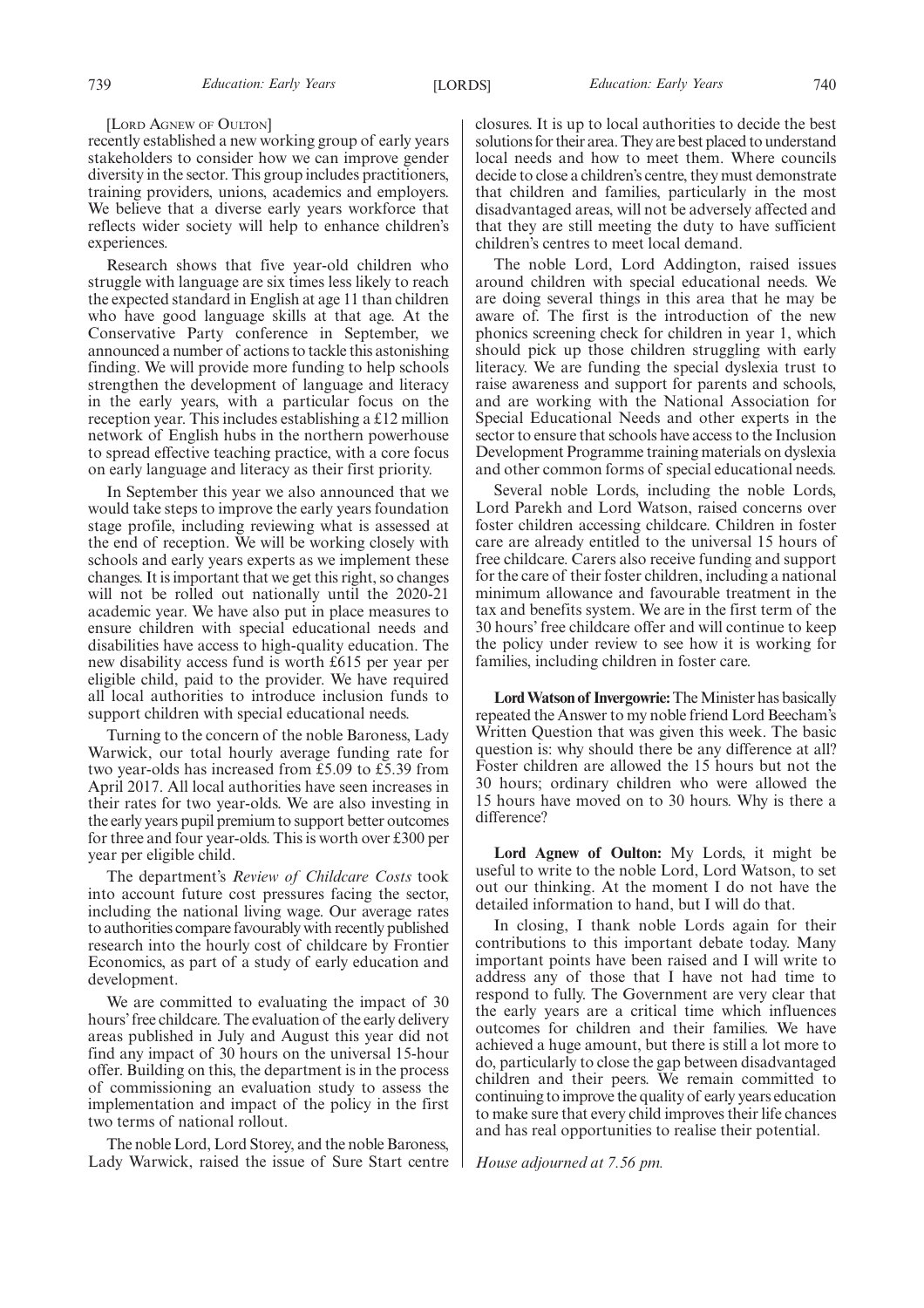# Grand Committee

*Wednesday 29 November 2017*

#### *3.45 pm*

**The Deputy Chairman of Committees (Lord Rogan) (UUP):** My Lords, if there is a Division in the House, the Committee will adjourn for 10 minutes.

# **Scotland Act 1998 (Insolvency Functions) Order 2017**

*Considered in Grand Committee*

*3.45 pm*

*Moved by Lord Duncan of Springbank*

That the Grand Committee do consider the Scotland Act 1998 (Insolvency Functions) Order 2017.

**The Parliamentary Under-Secretary of State, Northern Ireland Office and Scotland Office (Lord Duncan of Springbank) (Con):** My Lords, this order is one of a number of measures which are intended to update and modernise corporate insolvency in Scotland with particular regard to insolvency rules for the winding up of companies. This follows the Insolvency (England and Wales) Rules 2016, which modernised the process relating to company insolvency in England and Wales.

The law on corporate insolvency in Scotland and the respective legislative competences of the UK and Scottish Parliaments and Governments is complex. That is particularly the case with regard to winding up. For example, in relation to business associations, the general legal effect of winding up is reserved but the process of winding up is excepted from this reservation. Consequently, in practice, it is not always clear whether a winding-up matter is covered by reserved or devolved legislation.

To address this, and in order to facilitate the efficient, effective and user-friendly modernisation of, in particular, company insolvency rules for Scotland, both the UK and Scottish Governments agreed that we should legislate to remove the need for a complicated exercise of assessing which rules relate to a reserved matter. Accordingly, both Governments agreed to the preparation of a combined order under Section 63 and Section 108 of the Scotland Act 1998.

Section 63 of the 1998 Act enables an order to provide for any functions that are exercisable by a Minister of the Crown in or as regards Scotland to be exercisable by the Scottish Ministers concurrently with the Minister of the Crown. Section 108 of the 1998 Act enables an order to provide for any functions that are exercisable by a member of the Scottish Government to be exercisable by a Minister of the Crown concurrently with a member of the Scottish Government.

The order will therefore allow for the mutual conferring of functions between Scottish Ministers and a Minister of the Crown, so that both have the power to bring forward as appropriate winding-up rules or regulations for companies, incorporated friendly societies, and limited liability partnerships in Scotland irrespective of whether these rules or regulations relate to reserved matters under Schedule 5 to the Scotland Act 1998, or matters that are not reserved.

This approach will enable each Administration to make provision on winding-up matters without any doubt being cast on the scope of the relevant enabling powers. It will also ensure that the rules on the winding up of companies in Scotland will be contained in one instrument rather than split between two.

I hope that your Lordships share our view that this is a sensible step which will modernise the approach to corporate insolvency in Scotland. Furthermore, it demonstrates the benefits of two Governments working together to make the devolution settlement work for people and industry in Scotland. I beg to move.

**Lord McAvoy (Lab):** My Lords, I thank the Minister for his explanation of the order, the first of many instruments to be debated today. I put on record my pleasure at operating under the chairmanship of the noble Lord, Lord Rogan. It is the first time I have operated under his chairmanship, and I hope he is kind and pleasant with me.

As we have heard, the order relates to corporate insolvency rules in Scotland and the complexities that arise due to winding up being a mixed area of competence. The Minister will no doubt have in mind the fact that the future may hold many more discussions about mixed areas of competence as we move forward with our exit out of the European Union. Fortunately, today's order is intended to make an existing process simpler and has received general support. I place on record our support for it.

As the Minister explained, the order would confer mutual functions on Scottish Ministers and a Minister of the Crown so that both have the power to bring forward winding-up rules and regulations for Scotland in relation to companies, incorporated friendly societies and limited liability partnerships. We accept the arguments that this will alleviate an otherwise complex assessment of which matters are reserved in this specific area and assist in the modernisation of these rules as regards Scotland by ensuring the provisions are held in one single order rather than split across multiple instruments. We are content to support the order.

As I understand it, the provisions are made with an assurance that a Minister of the Crown will be able to exercise these functions only with the agreement of a member of the Scottish Government. I may be a doubting Thomas, but I am sure that occasionally a dispute may arise in the future and a challenge to the agreement. Has a procedure been envisaged for what happens if a conflict arises and the relevant Ministers find themselves in disagreement over the use of these powers? I am sure that we are all alert to the dangers not of disagreements, but of complex arrangements being misused and misquoted in Scotland as a tactic against the Westminster Parliament. Will the Minister answer that point?

**Lord Bruce of Bennachie (LD):** May I clarify that the intention is that either the Minister of the Crown or a Scottish Minister may act, but they have to agree with each other? If so, what will be the process by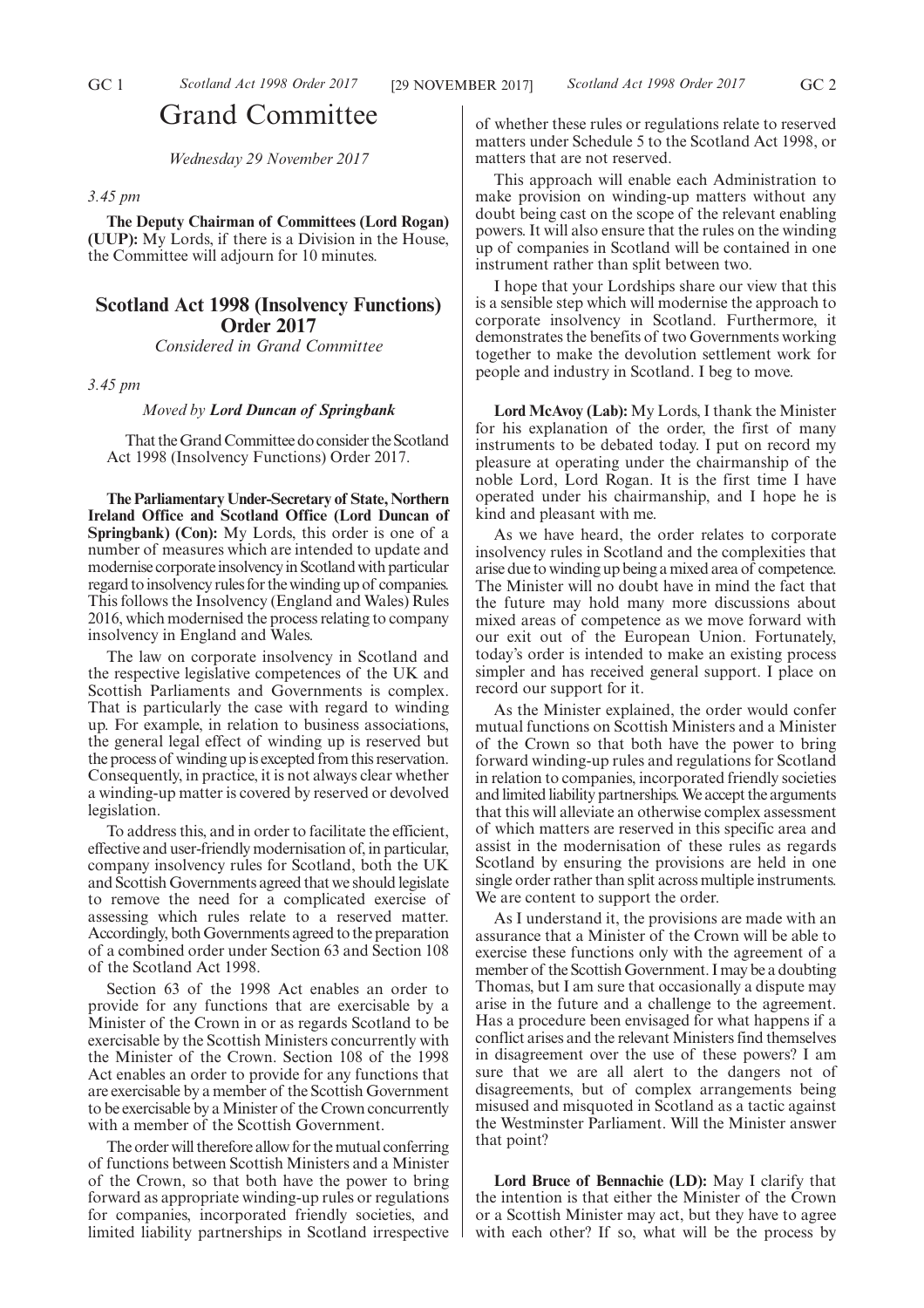#### [LORD BRUCE OF BENNACHIE]

which they consult? There may be circumstances where the action has to be fairly urgent. Clearly, one does not want to use a consultation process which causes delay. Does one simply have to notify the other or do they have to give consent formally either way?

**Lord Foulkes of Cumnock (Lab):** My Lords, I share the delight of my noble friend on the Front Bench that the noble Lord, Lord Rogan, is presiding over our proceedings today. The last time that I mentioned the Chair in a Grand Committee I was told that I was not supposed to do that, but I am delighted that I did. I agree completely with the question raised by my noble friend on the Front Bench and amplified by the Liberal Democrats.

I will make a few more points. First, I am increasingly worried about the number of important matters that are being dealt with through statutory instruments. This one is perhaps okay. In fact, I think it is, as my noble friend on the Front Bench said, and he is supporting it. I go along with that. However, I suspect that as we move into the new year, we will get hundreds if not thousands more statutory instruments, many in areas that might more properly be dealt with by primary legislation. It is very important that we on this side of the House—and indeed all sides—keep an eye on the Government to make sure that some important matters which should more properly be dealt with by primary legislation on the Floor of the House are not slipped through on statutory instruments, particularly in Grand Committee.

I welcome the Minister to the Front Bench—I should have done so right at the very start. I have not had the opportunity to appear opposite him before. I know of his work in the European Parliament, which he carried out with distinction. No doubt, like me, he would have preferred that European Parliament to go on and on into the foreseeable future, which it may well do, if my noble friends the Liberal Democrats have their way. I am right behind them on that.

However, I am worried about one aspect of this order in relation to limited liability partnerships. The Minister understandably mentioned nothing about the controversy of limited liability partnerships, particularly in relation to Scotland. He will know that there has been a lot of publicity and concern expressed about the way in which limited liability partnerships are being used for tax evasion, tax avoidance and money laundering. These limited liability partnerships can be set up quickly and cheaply. I think they cost £35. As a result, corporation tax and capital gains tax are being avoided by people who set up these limited liability partnerships. Very often, there is no need for the partnership to be in writing; it can just be a verbal agreement between people, which is very unsatisfactory. There has been great controversy, not just in Scotland but in other places too. A lot of controversy has arisen in Jersey in relation to them. More recently, the suggestion that people with self-employed status could be treated as employees by a limited liability partnership has caused some genuine concern.

I know that this is not directly covered by the winding-up procedures. However, as my noble friend rightly pinpointed, there could be a difference of opinion between Holyrood and Whitehall about whether a limited liability partnership should be wound up. It may be that Westminster, in its wisdom, will want such a partnership to be wound up because it had been involved in some kind of activities and it would be more appropriate for it to be wound up, but Holyrood might not. In that case, I endorse the questions asked by my noble friends in relation to this. I hope the Minister will amplify in his answer what might happen specifically in relation to limited liability partnerships.

**Baroness Donaghy (Lab):** I, too, congratulate the noble Lord, Lord Rogan, on being in the chair, and I also congratulate the Minister. I read his moving maiden speech and welcome him to the Front Bench.

I am worrying away at the same point that four other noble Lords have raised. It is the phrase, "by the Scottish Ministers and a Minister of the Crown".

It may be because of my former ACAS chair hat, but I look for trouble—for how to sort it out before it happens, and for codes of practice. My questions are about what might seem a narrow point, but it is an extremely important one. Would this relationship be mutual? Would they both have to agree? That question has already been asked. Does one have precedence over the other? I think that has already been asked. Is there an intention to think about something like a code of practice for any eventuality, such as when they do not agree? If they do not agree, how will the delays that take place affect not only the companies but the workers involved in the lack of future of those companies? It is extremely important that, in any inbuilt possible conflict, we should consider the people who are going to be at the bottom end of it and might be detrimentally affected.

**Lord Duncan of Springbank:** My Lords, I thank noble Lords for those helpful questions. I, too, add my welcome to the noble Lord, Lord Rogan. We are the two new boys on the block and it is a pleasure to be under the noble Lord's astute guidance. I also welcome the support from all sides for this approach. It has a number of important implications for how the two Governments work together, and I hope it will serve as a template for ongoing challenges in the near future, although one might argue that the waters will get choppier as we move forward.

The Minister of the Crown and the Scottish Government Ministers must reach agreement. Without agreement, there will be no progress. This therefore puts a great responsibility on both to recognise the point raised by the noble Baroness, Lady Donaghy, about what would happen if they do not do so. It places on their shoulders a very strong burden because they need to recognise that where there is no consent, there is no movement forward.

The noble Lord, Lord Bruce, asked whether it is just a question of notification. No, in actual fact, it is consent—both Ministers must consent to the process. It is not enough just to inform, which is why agreement must rest at the heart of it, which is important.

I thank the noble Lord, Lord Foulkes, for his kind words, which were very generous. He is right that there will almost certainly be many more SIs in the months to come. I cannot comment on that yet, but I do not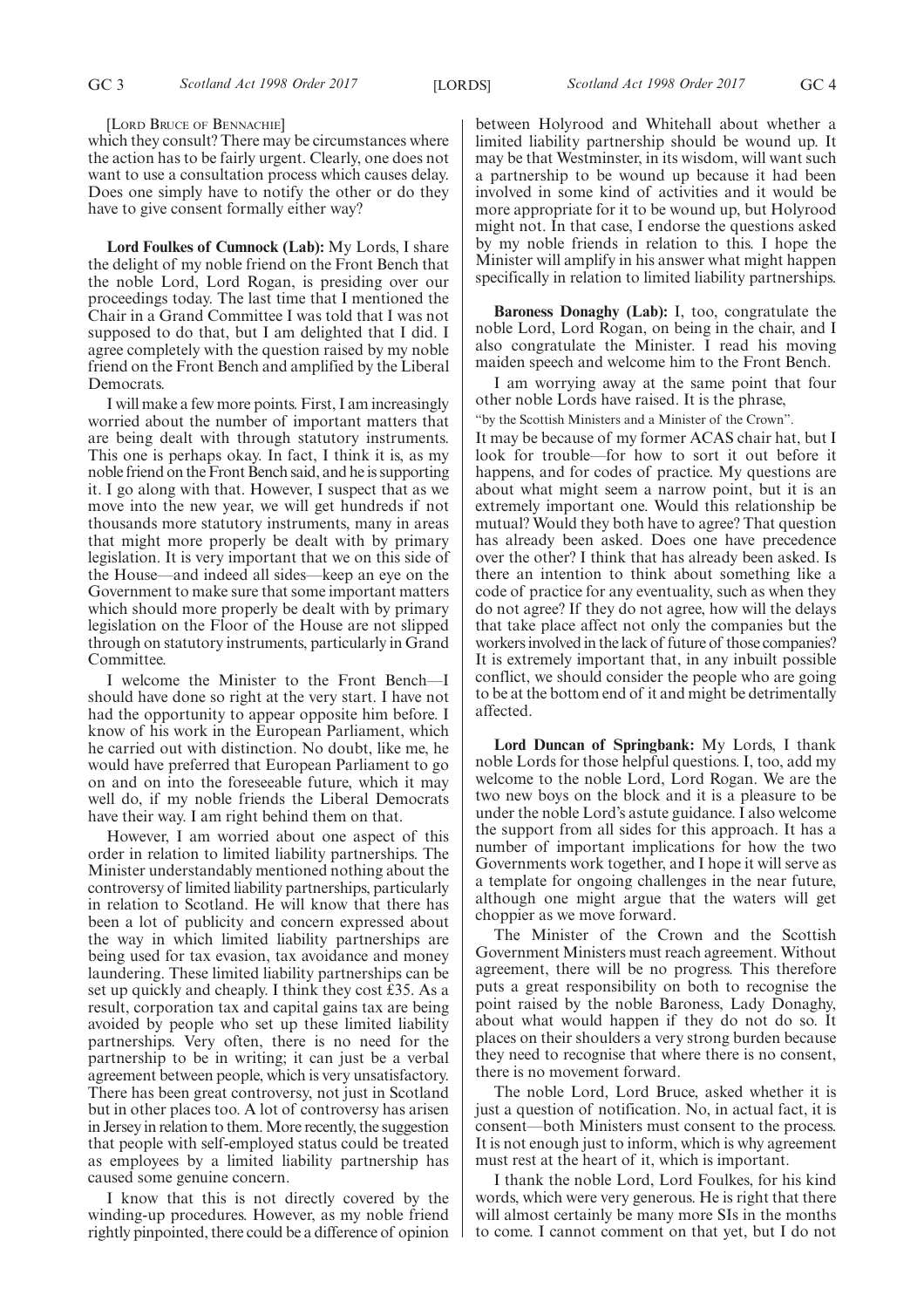Tax evasion and limited liability partnerships are not covered within the wider ambit of the order, which is specifically about winding up. I too share the concerns that many of these areas can of course be done almost on a verbal basis and therefore move very swiftly, but in terms of the aspects of this particular issue, it is the winding up only. I hope it gives some confidence that in both instances it is about the consent of both parties, recognising each's responsibility and duty in this regard, and moving forward on the basis of a consensus. I hope this will be a way of addressing that, but I recognise that that does not cover the wider issues raised, which are not within the scope of this particular approach.

The points of the noble Baroness, Lady Donaghy, were well made. I recognise that workers will suffer if the two Ministers in question cannot reach agreement. That is why I repeat that careful consideration must therefore be given to the implications of failure to reach that agreement. In most instances, I hope it will not be controversial, and there will be a strong recognition that these things must move forward swiftly. On that basis, I hope that I have the support of your Lordships this afternoon.

*Motion agreed.*

# **Criminal Justice (Scotland) Act 2016 (Consequential Provisions) Order 2017**

*Considered in Grand Committee*

### *4.02 pm*

#### *Moved by Lord Duncan of Springbank*

That the Grand Committee do consider the Criminal Justice (Scotland) Act 2016 (Consequential Provisions) Order 2017.

**The Parliamentary Under-Secretary of State, Northern Ireland Office and Scotland Office (Lord Duncan of Springbank) (Con):** My Lords, the draft order laid before the House is made under Section 104 of the Scotland Act 1998, which allows for necessary or expedient provision in consequence of an Act of the Scottish Parliament. The order is being made to ensure that the policy set out in the Criminal Justice (Scotland) Act 2016 can be fully implemented. It was passed by the Scottish Parliament on 8 December 2015.

The 2016 Act contains a number of provisions which have been developed from the recommendations of Lord Carloway's review of the Scottish criminal law and practice, which reported in November 2011. This review followed a UK Supreme Court decision in the case of Cadder that gave suspects a right to legal advice before questioning by the police in Scotland. In this context, the review aimed to modernise and enhance the efficiency of the Scottish criminal justice system, and its recommendations have led to a number of the provisions in the 2016 Act.

These include reforms of arrest and custody laws designed to provide flexibility for police in conducting investigations while ensuring fairness for suspects. It will also build on 2010 reforms to allow suspects access to a lawyer whether or not they are to be interviewed by the police. In addition, the Act specifically states that the police have a duty not to deprive people of their liberty unnecessarily. As a consequence of some of the measures introduced by the Act, it is necessary either to amend the law elsewhere in the United Kingdom or to make provision in relation to Scotland where the reforms apply to reserved matters.

Making such amendments is not within the competence of the Scottish Parliament, so it is necessary for this order to be laid before the United Kingdom Parliament. It is made under Section 104 of the Scotland Act 1998, which allows the UK Government to make legislative changes which are necessary or expedient in consequence of an Act of the Scottish Parliament.

The order makes provision about arrests effected both in Scotland and outside Scotland in connection with crimes committed in Scotland and the investigation of Scots law crimes and extradition matters in Scotland. Provisions in Schedule 1 will ensure that cross-border enforcement and assistance continues to work effectively. Where a Scottish warrant is executed in England, Wales or Northern Ireland, provisions in the 2016 Act on arrest procedure and rights of suspects will apply.

Schedule 2 covers the effects of the 2016 Act on "reserved forces", namely the Ministry of Defence Police, the British Transport Police and the Civil Nuclear Constabulary. Schedule 3 relates to the impact of the 2016 Act on immigration, HMRC officers, designated customs officers and the National Crime Agency. Schedule 4 covers the application of the 2016 Act on persons subject to service law. Schedule 5 makes provision regarding a person arrested in connection with extradition proceedings.

Reserved forces exercising the powers and privileges of a police constable in Scotland will also be bound by a stop-and-search code of practice issued under Section 73 of the 2016 Act. The order amends the 2016 Act to ensure that the UK Government and reserved bodies subject to the terms of the code are fully consulted when any amendments to the code are being considered. The order also refers to a code of practice that will apply to investigative bodies reporting criminal offences in Scotland to the Crown Office and Procurator Fiscal Service.

This is a particularly wide-ranging and complex order that has required close working between the UK and Scottish Governments, Ministers and officials. As such, it shows how Scotland's two Governments can co-operate effectively to make the devolution settlement work. I beg to move.

**Lord McAvoy (Lab):** My Lords, I again thank the Minister for his very full explanation of the order. As we have heard, it provides legislative changes in consequence of Parts 1 and 2 of the Criminal Justice (Scotland) Act 2016 as passed by the Scottish Parliament. Again, we are content to support the order.

As has been stated, the Act follows, some years later, a review of criminal law and practice in Scotland undertaken by Lord Carloway, and has been subject to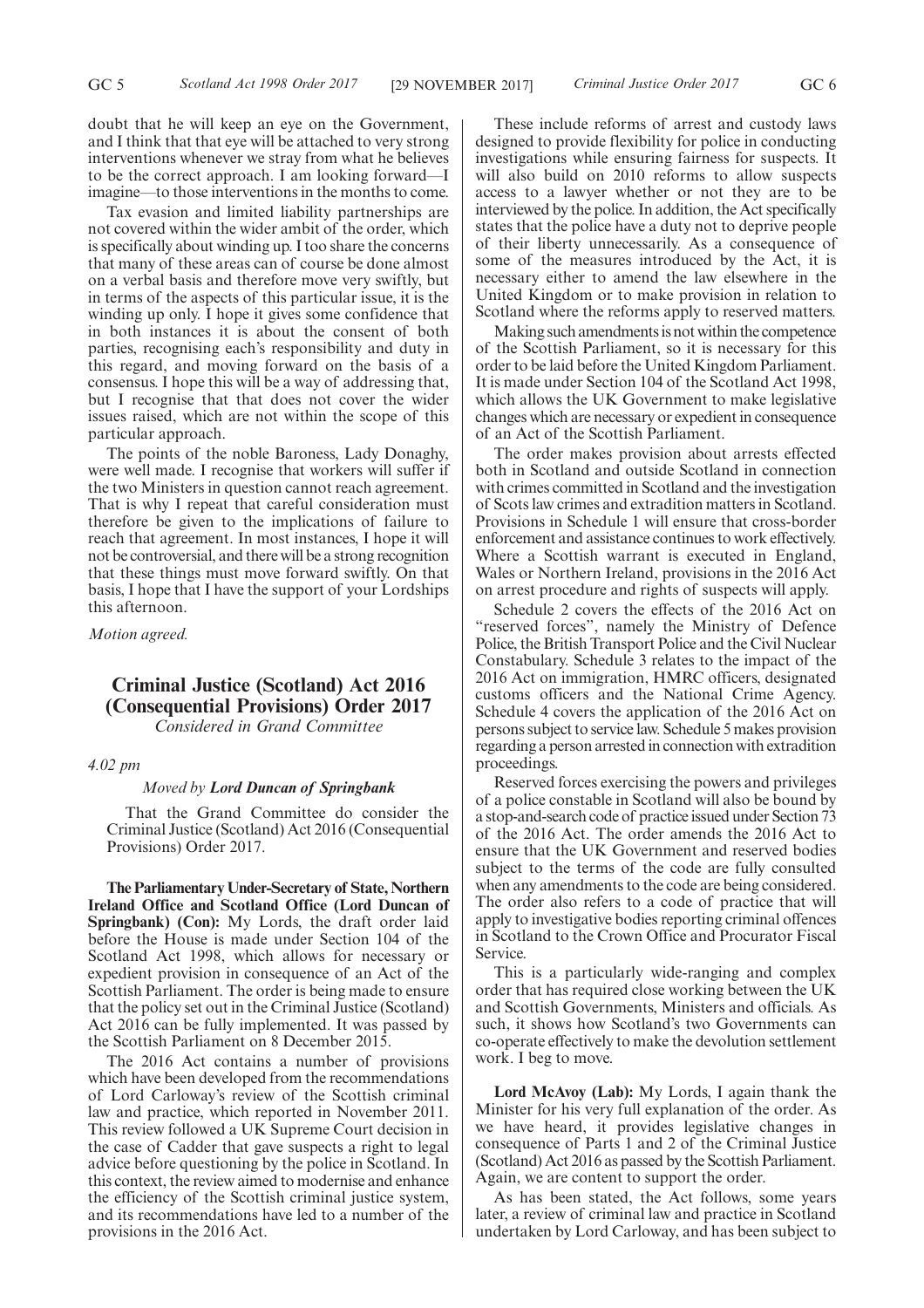#### [LORD McAvoy]

detailed scrutiny by Members of the Scottish Parliament. Provisions include changes to police powers, rights of suspects while in police custody, criminal procedure and provisions regarding powers of stop and search. These are wholly within the devolved competence of the Scottish Parliament.

The order is made under Section 104 of the Scotland Act 1998 to make consequential legislative changes regarding arrests effected in Scotland and outside Scotland in connection with crimes committed in Scotland, police custody in Scotland, the investigation of Scottish law crimes and extradition matters in Scotland. I ask the Minister: where these provisions affect officers outside Police Scotland, including police officers across UK forces outside Scotland, immigration and customs officials, NCA officers, the Civil Nuclear Constabulary and other forces covered by the order, has any assessment been made of any additional training or resource needs that might arise from these provisions? If so, who would be responsible for funding any such additional needs identified? I look forward to the Minister's reply.

**Lord Bruce of Bennachie (LD):** My Lords, I also thank the Minister for his introduction and explanation. I will explore one or two aspects of this because, as he said himself, it is complex. It is a mixture of devolved and reserved matters.

I will first look at reserved matters relating to human rights, because we have clearly had some controversies in Scottish policing over the last few years. The Liberal Democrats oppose the creation of a Scottish national police force. We believe our criticisms and concerns have been somewhat borne out, certainly in the early part, by the way the national force conducted itself and the fact it appeared to be under somewhat more direct political control than many of us would regard as appropriate and would be the case for police forces in England.

In particular, we saw a massive increase in the use of stop and search by the police in Scotland. In 2013-14, there were 450,173 "consensual" searches. The meaning of "consent" is rather subjective in that context. There were 192,470 statutory searches. Not surprisingly, this created a great deal of public reaction. The Scottish Government responded to that; I give them credit for that, but they needed to because it was a very strong reaction. Consequently, the figures the following year, at least from 1 April to 30 September, saw consensual searches drop to 888 from 450,000 and the statutory searches from 192,470 to 20,665. Consensual searches are now banned altogether, so that is a step in the right direction. I want to check with the Minister, where part of the reaction was not just that public concern but human rights implications that would fall on the UK Government, does this combination of Acts by the Scottish Parliament and this statutory instrument maybe avoid the possibility of that particular question of human rights being addressed again?

The other area is the issue of cross-border policing generally. The Minister mentioned the MoD police, civil nuclear police and British Transport Police. The Scottish Government have taken over the responsibility of the British Transport Police north of the border. Many of us felt that that was a retrograde step too. I am a passionate home ruler, a passionate believer in devolution and supporter of the Scottish Parliament, but I believe that we should also recognise that, as long as we are part of the United Kingdom—which the people of Scotland want us to be—devolution should be to enhance and bring Government closer, but not to undermine the advantages of collective working across the United Kingdom. It seems to me that there will be circumstances where the transport police could be inhibited in their role in cross-border policing. Can the Minister give some clarification as to whether this instrument will affect that positively, negatively or not at all?

I do not have the capacity to go through the whole SI in detail, but there seem to be a number of issues that are really quite important, including to clarify how the devolved and reserved powers can work constructively together—which is why we are not opposing the instrument—but some clarification is nevertheless necessary of what that really means. There also needs to be an understanding, or perhaps appreciation, that the Scottish Government have learned a little bit about their excessive zeal in creating a national police force, which has led to quite considerable friction. I mention again the appearance of mounted police at highland league football matches and routinely arming police officers in rural villages. Things such as that are well within the devolved capacity of the Scottish Government but bring human rights issues into question, so they are not of some indifference to the United Kingdom Government, who have to answer if there are questions of human rights compromises by a devolved Government or Administration.

Having said that, and supporting the passage of the instrument, I would nevertheless appreciate it if the Minister could answer those questions.

**Lord Foulkes of Cumnock (Lab):** My Lords, I want to raise two points. The first, briefly, is an important one on European arrest warrants and whether there is any implication when—if—we go out of the European Union. Will cross-border activity by police using European arrest warrants be affected?

I have a major objection, however, following up what my noble friend has said. I warn that I am going to cause real trouble on the next instrument. I am sorry that I have not alerted my noble friend and colleague on the Front Bench, but I am not going to support it. I will vote against it. I am not going to agree that it should go forward because of what we have just heard about the British Transport Police—and I feel even more strongly about it. It is a major mistake. We and the Government should recognise now that we have all made a major mistake in agreeing that the responsibility for the British Transport Police should be devolved to Holyrood.

I am in favour of devolution. I campaigned for it and, unlike my noble friend on the Front Bench, I have been a long-standing supporter of devolution. But the way in which it is being dealt with by the Government in relation to the British Transport Police is, quite frankly, dangerous, reckless and ought to be stopped. Ruth Davidson—who I understand is the most important Conservative in the whole United Kingdom—has been attacking this and has said that it should be stopped.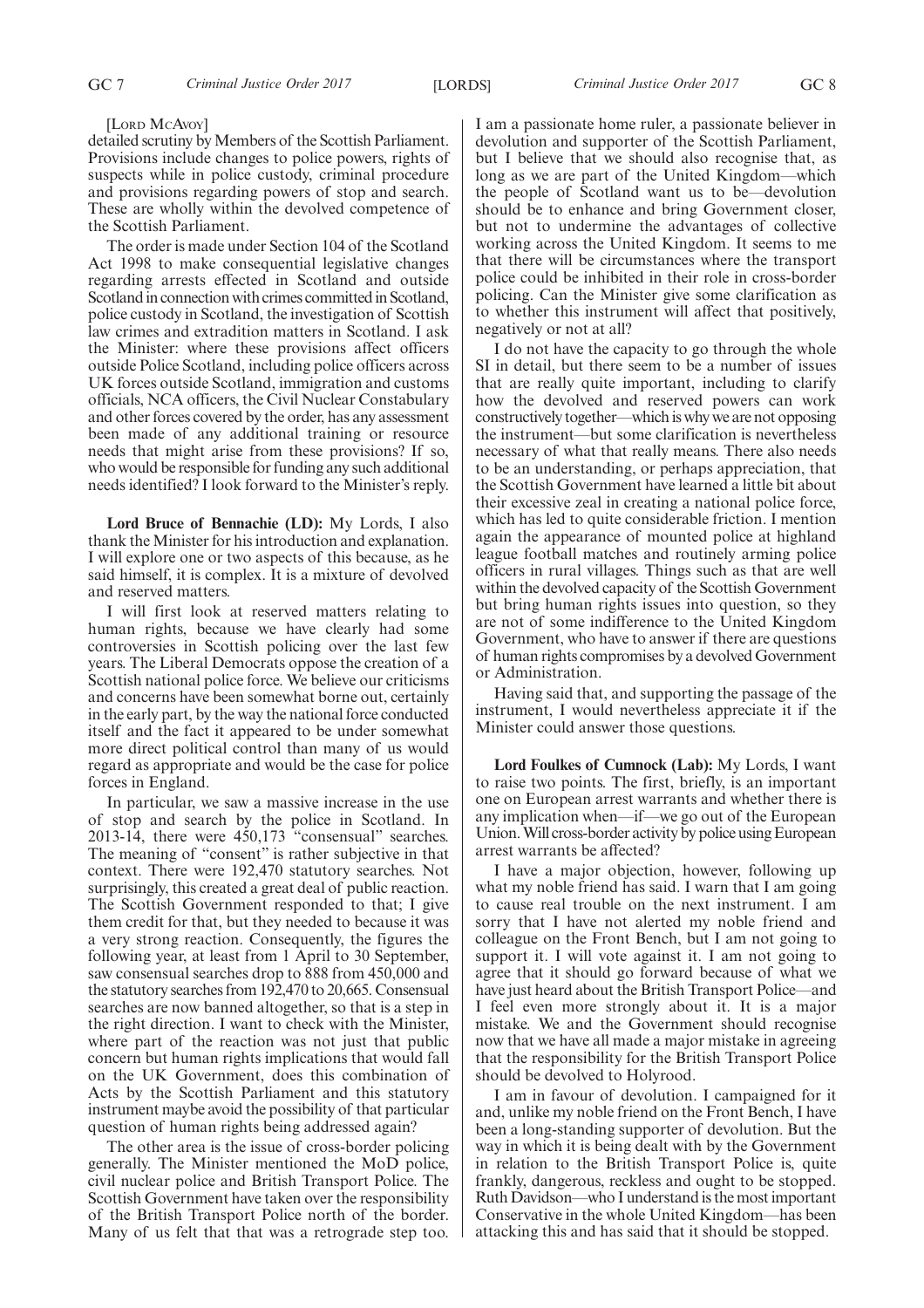#### *4.15 pm*

The British Transport Police is working perfectly now, dealing with policing on the railways north and south of the border. It is working very well and it should stay that way. The transport unions want it to stay that way. The chief constable of the British Transport Police wants it to stay that way. Yet the Scottish Government are going to incorporate the British Transport Police in Scotland into Police Scotland. Police Scotland is already a total debacle. The chief constable is on gardening leave. Officers have been suspended. The chairman of the Scottish Police Authority has had to resign. Fortunately, a good new chair is taking over, with effect from tomorrow. Nevertheless, in spite of Susan Deacon taking over, it is wrong for the British Transport Police to be incorporated into Police Scotland. It is wrong in terms of policing. It is wrong in every way.

The Government should think again. They should withdraw this statutory instrument and go back to the Scottish Government and say that they have come up against intractable objects—I do not mind being called an intractable object—and are having a change of mind in relation to devolving the British Transport Police. It is never too late to change your mind—I have done it before: I have made mistakes and admitted them, and changed my mind—if you think something is wrong and it is going to be positively harmful. It will be harmful to policing, north and south of the border. It is not just a Scottish issue because it will affect criminals in Scotland coming down to England and criminals in England coming up to Scotland on the railways, and the British Transport Police will not be able to deal with that.

I know that it is difficult for a junior Minister, particularly a new junior Minister, to go back and say to a Secretary of State—although I know David Mundell well and I know he will understand this—that he has had trouble dealing with this statutory instrument and the Government must think again. I hope that there will be some way to get the Scottish Government to think again. For far too long, we have just accepted that what they say is right because they are the Scottish Government. We have a very distinguished former Presiding Officer of the Scottish Parliament with us here today—no one has done a better job in the chair in the Scottish Parliament than my noble friend Lord Steel—but even he will admit that sometimes the Scottish Parliament, and particularly in this case the Scottish Government, get it wrong and it is now time to think again. If we do not do that, what is the point of coming here? What is the point of looking at these things? What is the point of having a legislature for the whole United Kingdom—which thankfully still has responsibility in Scotland—if we do not sometimes stand up and say, "Enough is enough"? I think we should do so on this issue.

**Baroness Donaghy (Lab):** My Lords, my point is much narrower. I would like clarification on Schedule 1. A constable of the Police Service of Scotland can arrest someone in England, Wales or Northern Ireland without a warrant in connection with a Scottish crime in certain circumstances. A constable of a police force in England, Wales or Northern Ireland can arrest a person in Scotland—it does not mention a warrant—in certain circumstances. Is there a difference? One says without a warrant; one does not mention it. What are the implications? What are the circumstances that are mentioned there? Later on it talks about deserters and refers to certain limited circumstances. I can understand that; obviously, that is a much more complicated issue. But it would be extremely useful to have some clarification about what that cross-border responsibility would be.

**Lord Duncan of Springbank:** I was hoping that there would be another question to give me a minute or two longer. In the absence of that additional question, I will try to answer the questions that I can. First, I welcome the support from the noble Lord, Lord McAvoy, and other noble Lords and recognise the dissent from the noble Lord, Lord Foulkes. I will come back to that point.

In answer to the question from the noble Lord, Lord McAvoy, about the training and the costs of training, the reserved forces operating in Scotland have been trained through existing budgets. Police Scotland has assisted in this by carrying out training courses for those reserved bodies operating in Scotland. It has also continued supporting partner agencies to adjust to the Act. So there should be no additional costs. However, the noble Lord is quite right to raise the question. We need to make sure that we keep an eye on this. Offering training once and believing that that is all is not enough. We need to make sure this is ongoing training and that it is delivering. It is important that we make sure that we are auditing the outcome and output of the training.

In response to the noble Lord, Lord Bruce, who has asked some serious questions about human rights, noble Lords will recall that the Cadder case originated from a human rights issue. That was the reason why the Government were very keen to move forward.

On stop and search, noble Lords will be aware that this is an operational matter, which limits my ability to comment specifically. However, I note again that where there are issues such as this, they can and should be addressed directly through organisations in Scotland. I note that the noble Lord, Lord Foulkes, welcomed, Susan Deacon, the new chair of the oversight body. I believe that that appointment will be a useful addition to the overall oversight matter. These issues need to be addressed directly through that point. If violations of human rights occur, they can be raised and escalated through the different strata. In the first instance, it would be a matter for the Scottish Government to address.

I will come back in a moment to the more complicated question on the British Transport Police. However, in answer to the first question from the noble Lord, Lord Foulkes, the European arrest warrant is still a subject for negotiation, so we do not yet have clarity on exactly what that will mean. If noble Lords will forgive me, I will postpone answering that question until I have an answer to it. That is probably the sensible thing to do.

The noble Lord has made a passionate point about the British Transport Police. I think not a single person on these Benches does not share his concern about some of the issues which seem to be unfolding, not for the sake of better policing or for better serving the people, but rather for a narrower, more factional agenda.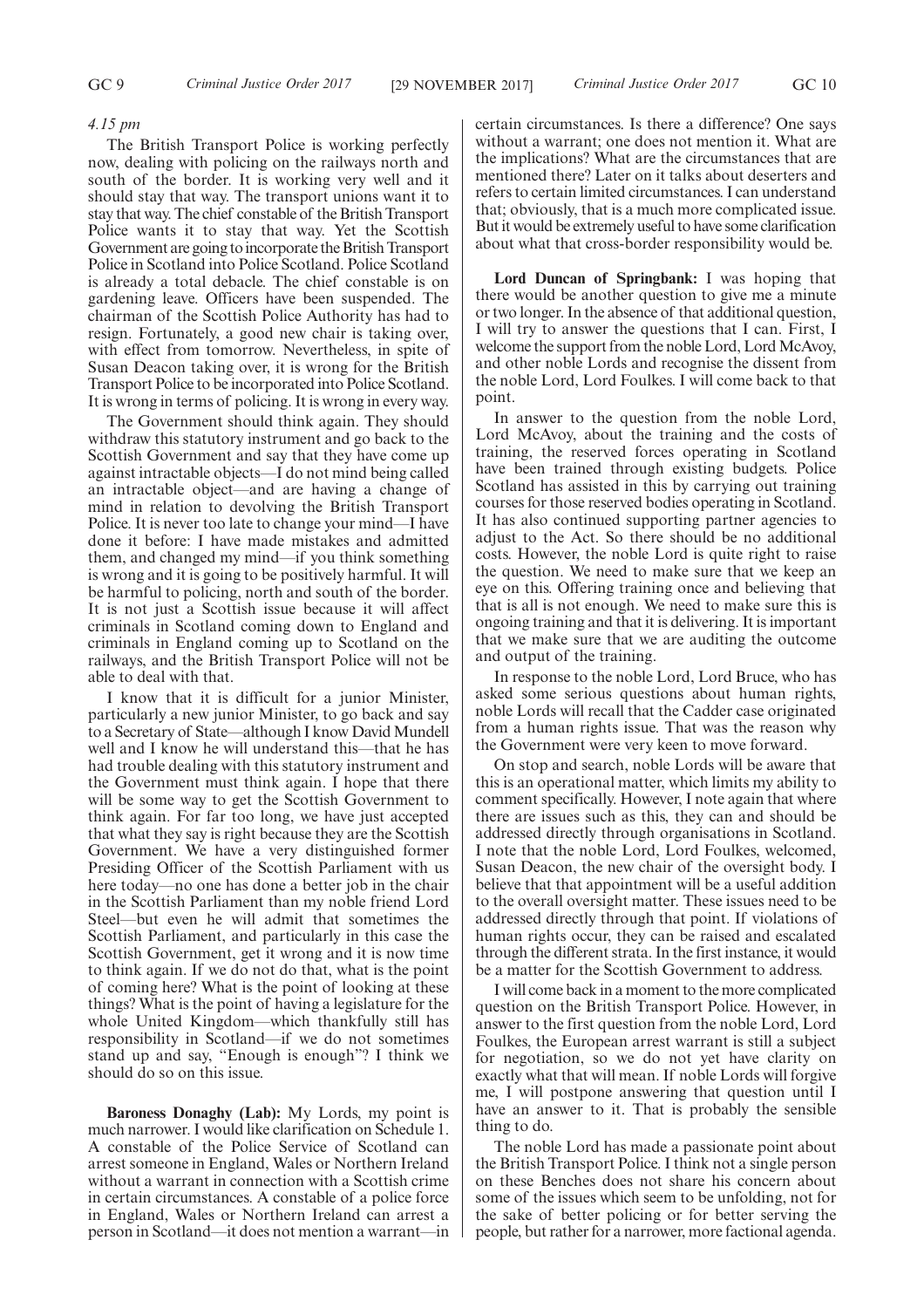[LORD DUNCAN OF SPRINGBANK]

I think we all have a certain degree of unease about that particular aspect. The important thing for me to note at this point is that the Smith commission recommended by consensus that powers over this would be devolved back to the Scottish Parliament and to the Scottish Government. In this instance, the Scottish Government are operating within their competence to do so. I share some of the noble Lord's unease and I am sure that this will not be the end of the matter.

**Lord Foulkes of Cumnock:** On the Smith commission, with no disrespect to the noble Lord, Lord Smith, for whom I have great respect, or to the other members of the commission, it is possible they did not get everything right. They were rushed. They had to do things very quickly and were under a lot of pressure from the SNP in particular. At the end, John Swinney, having signed up and agreed to the Smith commission, said at the press conference that he did not accept the recommendations —an astonishing situation. If they can do that, we have the right to think again as well.

I may be wrong on procedure, but I think that if we do not agree this today, it goes to the House at a later date. That will give the Minister time to think and to consult. In that case, he might be able to consult not only David Mundell and Ruth Davidson but—can I go higher?—even Theresa May about this, because there is genuine concern. I have expressed it strongly, but it is expressed even more strongly by some leading Conservatives as well as other people in my own party. I hope we can have a pause in this statutory instrument. I do not think it would delay it unduly. It would give the Minister time to go back and say, "Look, I as a Minister faced this furore". Although they have not got to their feet, all the people round the Committee Room were nodding when I was making this point. The Minister has made the point himself and substantially agreed with me. This would give the Minister time to go back and perhaps find a way to get the matter reconsidered.

**Lord Duncan of Springbank:** I will, I hope, be guided on points of procedure regarding the noble Lord's exact question. However, I know that whatever we agree here today, the order must then move to the Floor of the House, at which point there will, I imagine, be an opportunity for this point to be made in the Chamber and for a Division to be called on the point.

**The Deputy Chairman of Committees (Lord Rogan) (UUP):** I think that is the case, yes.

**Lord Duncan of Springbank:** That might be the opportunity for that pause. I appreciate some of the points which the noble Lord is making, but he will need to find support in the House. I am not sure whether I can comment on that at the moment, but I recognise the passion with which he makes the point, which is that issues are now unfolding. I stress that this matter was devolved to the Scottish Parliament and the Scottish Government; I do not believe that we can now revisit it in the fashion which the noble Lord would like, if I am being frank. I hope that that gives some answer to that.

I have one more answer to give to the noble Baroness, Lady Donaghy. She will be pleased to know that I will write to her, because she asked quite a technical question which requires a technical response. If she will allow me, I will write to her in due course with that information, and will happily share that with everyone else in the Room.

Lord Tunnicliffe (Lab): Perhaps I can help the Minister. I believe that whatever happens today, provided that my noble friend indicates to the Government Whips that he intends to debate the order on the Floor of the House when it is called, they will seek to make time so that there can be a proper debate.

**Lord Duncan of Springbank:** Helpfully, apparently that is a matter for the usual channels, and I am not one of them, so I hope that that will be resolved in due course and that the noble Lord, Lord Foulkes, will find his satisfaction through that.

**Lord McAvoy:** I thank the Minister for giving way before he sits down. The Smith commission proposals were supported. There was a lively discussion and the situation of the British Transport Police was brought up, but it has been devolved.  $\overrightarrow{l}$  wonder whether, not to alleviate the concerns of my noble friend Lord Foulkes but to address them, it would be procedurally possible for the Minister to undertake to raise this specific debate with his counterparts in the Scottish Parliament's Government.

**Lord Duncan of Springbank:** That is a very good point indeed. I believe that I will be able to raise this very point both behind the scenes and with my counterparts north of the border, and then it will be discussed more fully in due course.

**Lord Foulkes of Cumnock:** I am grateful for the assurances of the Minister and, even more, of my noble friends, both of whom are part of the usual channels in one way or another. I feel no less strongly about it, but I understand the procedure that should be followed.

**Lord Duncan of Springbank:** I am very happy for that. Again, I will do all  $\overline{I}$  can to take this forward in the manner in which we have discussed over the past few moments.

*Motion agreed.*

# **Scotland Act 1998 (Specification of Devolved Tax) (Wild Fisheries) Order 2017** *Considered in Grand Committee*

*4.30 pm*

#### *Moved by Lord Duncan of Springbank*

That the Grand Committee do consider the Scotland Act 1998 (Specification of Devolved Tax) (Wild Fisheries) Order 2017.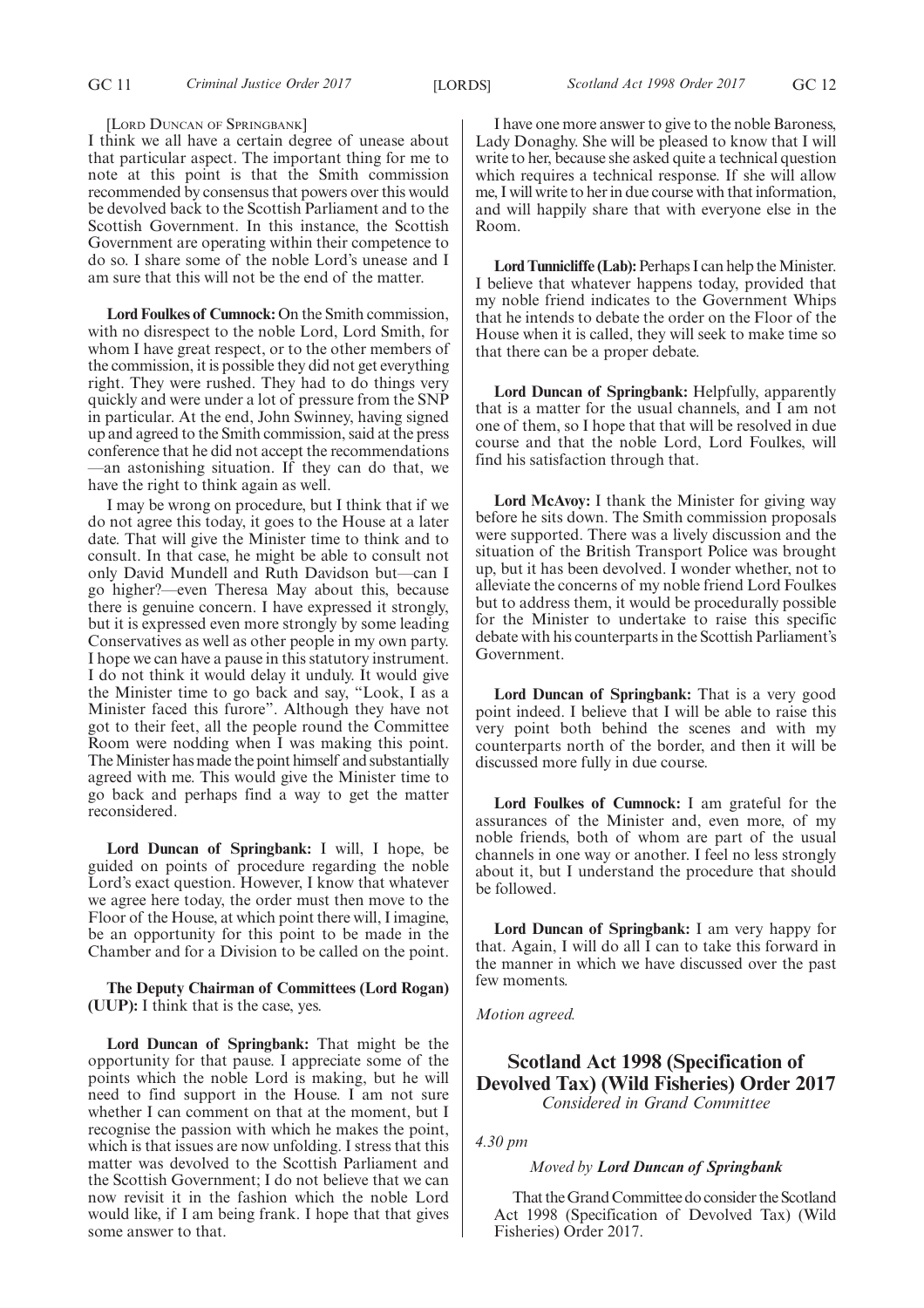**The Parliamentary Under-Secretary of State, Northern Ireland Office and Scotland Office (Lord Duncan of Springbank) (Con):** My Lords, the reason for making this order, laid before the House on 14 September 2017, is to grant the Scottish Government a limited and specific power to raise a levy on wild freshwater fisheries for the purposes of the management, conservation and sustainable development of those fisheries. The order relates to reforms being undertaken by Scottish Ministers to support the management and conservation of wild fisheries in Scotland.

The Scottish Government commissioned an independent review of wild fisheries in Scotland in 2014. One of its conclusions was that the Scottish Government should have the power to adopt appropriate management tools, including the flexibility to change the way in which income is raised for fisheries management, currently done through a fisheries assessment levy applied to salmon fisheries at a local level. Consequently, the order will give Scottish Ministers the power to make regulations imposing a levy on the owners, occupiers or users of wild fisheries, or owners or occupiers of the right to fish in wild fisheries.

The Scottish Government intend to use this power by introducing related provisions to their Wild Fisheries (Scotland) Bill that will provide Scottish Ministers with the power to set, collect and retain fishery assessment levies in circumstances where they do not approve the fishery management plan developed at a local level. The levies in question are considered by Her Majesty's Treasury to be taxes and are, therefore, outside the legislative competence of the Scottish Parliament.

In order to introduce a Bill into the Scottish Parliament with provisions on tax, the Scottish Government require an amendment to be made to Part 4A of the Scotland Act 1998. An Order in Council, under Section 80B of the 1998 Act, is the mechanism through which Her Majesty may amend Part 4A so as to specify an additional devolved tax.

We have agreed to devolve this power on the basis that it will be applied only to a levy in respect of the conservation and management of freshwater fisheries. This will not have a significant impact on businesses in other parts of the UK, but we consider that this measure will support the UK Government's ability to meet their international conservation commitments. I beg to move.

**Lord McAvoy (Lab):** My Lords, again, I thank the Minister for his full explanation of the order. As we have heard, it would provide legislative competence for the Scottish Parliament to bring forward provisions on specific taxes relating to wild fisheries in Scotland.

The order will amend Part 4A of the Scotland Act 1998 to provide that taxes on specified persons to fund expenditure on the conservation of freshwater fish and their habitats, and the management or regulation of wild fisheries, are to be devolved taxes. The Scottish Government commissioned an independent review of wild fisheries in 2014 to consider how this magnificent Scottish resource can be protected and managed sustainably into the future.

The order will allow for an intended wild fisheries Bill to be brought before the Scottish Parliament to include powers for the Scottish Government to raise levies on the owners, occupiers or users of wild fisheries if they deem it necessary in the future. These provisions have been approved by HM Treasury, the Department for Environment, Food and Rural Affairs, and members of the cross-party Environment, Climate Change and Land Reform Committee in the Scottish Parliament. We are content to support the order so that these issues can be scrutinised fully in the Scottish Parliament.

I ask the Minister: what consultation are his Government undertaking with Scottish Ministers to ensure that the package of reforms undertaken on these natural resources in Scotland either do not materially affect or are beneficial to wider conservation and natural planning efforts across the whole of the UK? We hope that the Scottish Government will work with members of all parties in Scotland to ensure a sustainable future for these natural resources and for communities right across Scotland.

**Lord Steel of Aikwood (LD):** My Lords, I suppose I should begin, like everybody else, by sucking up to the Deputy Chairman and the Minister and saying how pleasant it is to be here with them. I do not remember this ever happening in this Room before, but the House of Lords exists to be pleasant and I am delighted to join in welcoming them here. In fact, a few moments ago the noble Lord, Lord Foulkes, made a quite gratuitous and kindly reference to me, no doubt anticipating that I might give him support if there were a vote. In fact, I would not have done, but nevertheless the atmosphere of pleasantry is something I am happy to continue.

I have a purely personal interest in this matter, in that I fish occasionally on the Tweed and more regularly on a loch in the Scottish Borders, which I will return to in a moment. I think the Minister will agree that this order is somewhat unusual in that it is predicated on a Scottish Parliament Bill that we have not yet seen. That makes it a little difficult to understand but none the less, in principle, we will support it. That is presumably why the Sewel convention does not apply in this case, because it is bestowing more powers on the Scottish Parliament under the Scotland Act. Like the noble Lord, Lord McAvoy, I would like to hear a little more about the consultation that the Minister has had with colleagues in the Scottish Government about how this is going to operate.

I have two questions about the order. The first relates to the amendment of Chapter 7 of the Scotland Act, on page 2 of the order. It states:

"This subsection applies to taxes on the … occupiers ... of the right to fish in wild fisheries".

I operate a syndicate on a loch in the Scottish Borders. One of the members of the syndicate is the former sheriff, who will certainly be breathing down my neck if we do not get this right. Does that mean that when I pay, as I do, a handsome sum to His Grace the Duke of Buccleuch for the right to fish on his loch, that makes me an occupier of the right to fish in the waters? In other words, am I, in supporting this order, liable to find myself subject to taxation in future?

My second question is one that I anticipate my noble friend Lord Beith is about to ask. Fisheries in Scotland are governed under legislation that was passed way back in the 1950s. In the case of the Tweed,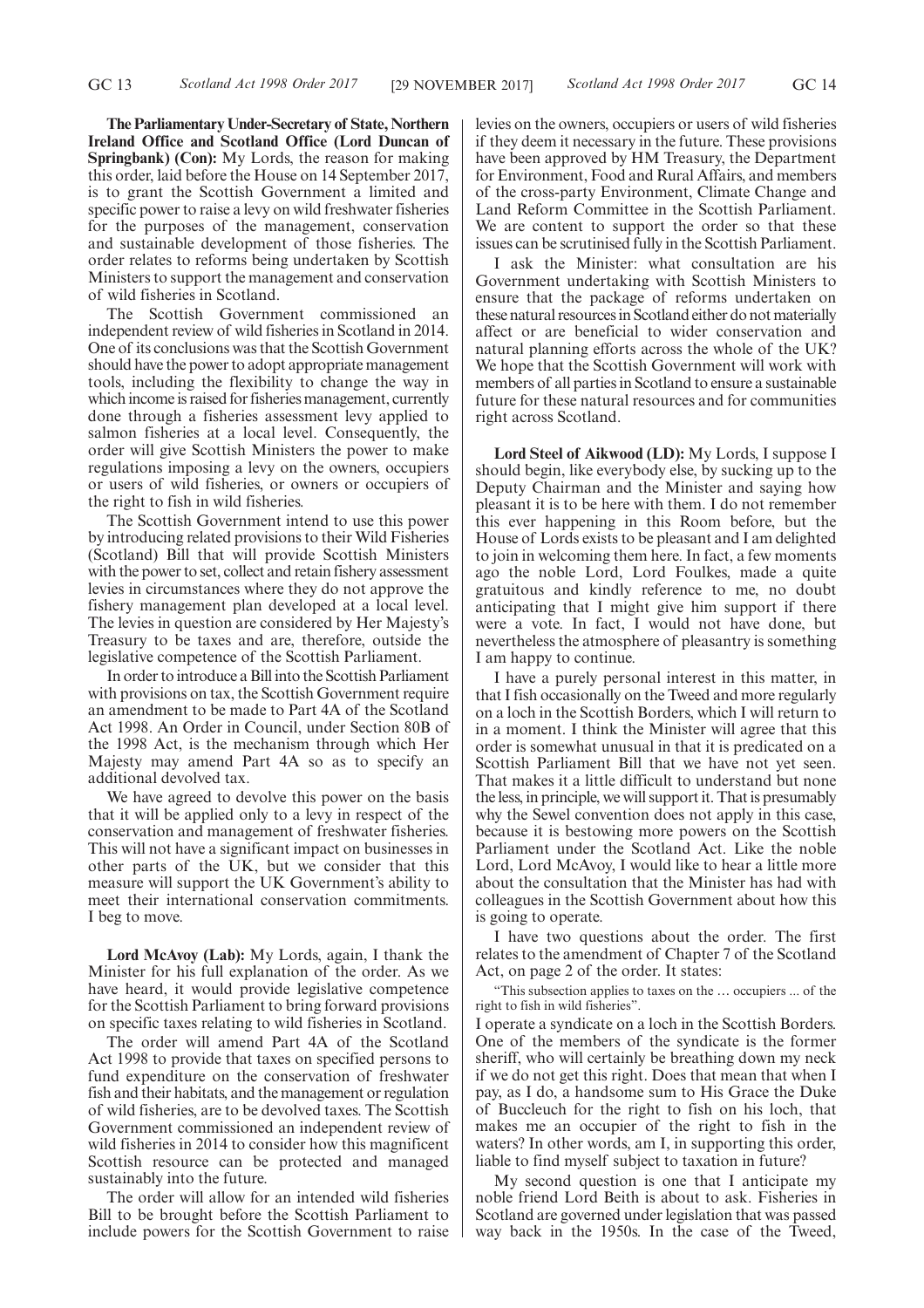[LORD STEEL OF AIKWOOD]

Scottish legislation covers the south bank; in other words, people operating in England are subject to Scots law in this peculiar circumstance. I wonder whether this order applies to them as well.

**Lord Beith (LD):** My Lords, my noble friend did not realise quite how far the provision he has just cited extends. Legislation, particularly the Scotland Act 1998 (River Tweed) Order 2006, embraces the whole of the Tweed district, which includes all the tributaries of the Tweed and tributaries of the rivers which are tributaries of the Tweed, whether they are in England or Scotland. Of course, many of them are in England, such as the Till, for example. The Tweed river system has always been managed as a single system, which makes a great deal of sense. It would be odd to do it otherwise.

However, there are some problems inherent in this, as there were in the 2006 order. The Minister said that the Bill will not affect other parts of the United Kingdom—I hope I am not quoting him wrongly. If that is the case, it will be an interesting reversion to the previous way of legislating in this area. My initial assumption was that this order might affect all the tributaries of the Tweed. The basic question is: can somebody have a fine or levy placed upon them by the Scottish Government when they are not only resident in England but the activity to which the levy relates is wholly in England? Can someone who is the owner or occupier of a fishing right on, say, the Till, be required to pay a levy by the Scottish Government?

There may be a perfectly good case for them being required to pay that levy, but if there is, that surely should be a decision on which the United Kingdom Parliament—the only Parliament which represents England—should continue to have a say in future. It seems constitutionally repugnant for the Scottish Parliament to be able to pass laws or impose levies in England, just as it would be repugnant now under devolution to do the reverse in this area. That is what I would like clarification on as I think something of a wrong turning was taken in the 2006 order, and I do not want to see it repeated in subsequent orders, such as the one we are considering today.

**Lord Foulkes of Cumnock (Lab):** My Lords, the Minister will be pleased to hear I have nothing to say on this subject.

**The Earl of Cork and Orrery (CB):** I thank the Minister for his cogent explanation. I declare an interest as the spouse of the part-owner of a west coast river.

There is great concern among those involved with district salmon fishery boards on the west coast of Scotland that this clarification of the law is intended to cover a deeper purpose. We currently pay what used to be called fishery rates, or sporting rates. That money is returned to us in the form of support for the district salmon fishery boards. In general terms this has been a very satisfactory arrangement and has allowed the employment of marine biologists to assist riparian management and so on. The concern is that this measure in effect allows the Government to separate the two strands and use that money as part of the general tax pool, and then return what they wish to the district salmon fishery boards, which will thereby over time suffer attrition that may well be a downward trend. Will the Minister therefore give an assurance that all money raised by this measure will be returned to the district salmon fishery boards or their equivalent?

**Lord Duncan of Springbank:** I thought the last order was complicated. I will try to do justice to the questions. I welcome the support of the noble Lord, Lord McAvoy, and others. The noble Lord rightly asked what consultation has been undertaken. There has been significant collaboration between the UK and Scottish Governments over the impetus behind this approach. Noble Lords are right to note that there is no Bill as yet, but the argument underpinning this approach is that in due course there will be. This is in anticipation of that. We have international obligations on behalf of the salmon in a river, which the UK Government are taking very seriously. The recognition here is that the administration of that will rest with the Scottish Government in this instance. We will continue to ensure the outcome of that management is carefully considered so that we can move forward.

The noble Lord, Lord Steel, also asked about consultation. I hope my response answers his question. He asked whether he will be paying the tax, or whether the Duke of Buccleuch is the individual. Helpfully, I have the answer to that, I believe, on two pieces of paper. No, the Scottish Government do not intend to change the existing process to collect the salmon levy locally. The Scottish Government have ruled out the introduction of other taxes. However, these powers will future-proof wild fisheries management, ensuring that Scottish Ministers have the levers at their disposal should new evidence or circumstances merit the introduction of new taxes on the users, such as through a rod licence. The answer is no at the moment, but if a rod licence comes in it will be yes. I hope the noble Lord is okay so far.

The noble Lord, Lord Beith, asked quite a detailed and important question. I remember many years ago when I was a geography student that one of the big challenges was to try to determine exactly where tributaries were because it depends on the season, the rain and so on. Scottish legislation will be subject to the rules of legislative competence in Section 29(2)(a) of the Scotland Act, so English fisheries cannot be taxed. I think that answers his question quite clearly.

### **Lord Beith:** Yes.

**Lord Duncan of Springbank:** That is very helpful. I thank my team very much; that was exactly the answer I was looking for in that instance. Good.

The noble Earl, Lord Cork and Orrery, asked an important question as well. The answer to where the money will be spent is that the salmon levies will be utilised in the district in which they are raised. I hope that gives some comfort to him in that regard.

I think those are the answers to the questions noble Lords posed. I hope that that is satisfactory.

*Motion agreed.*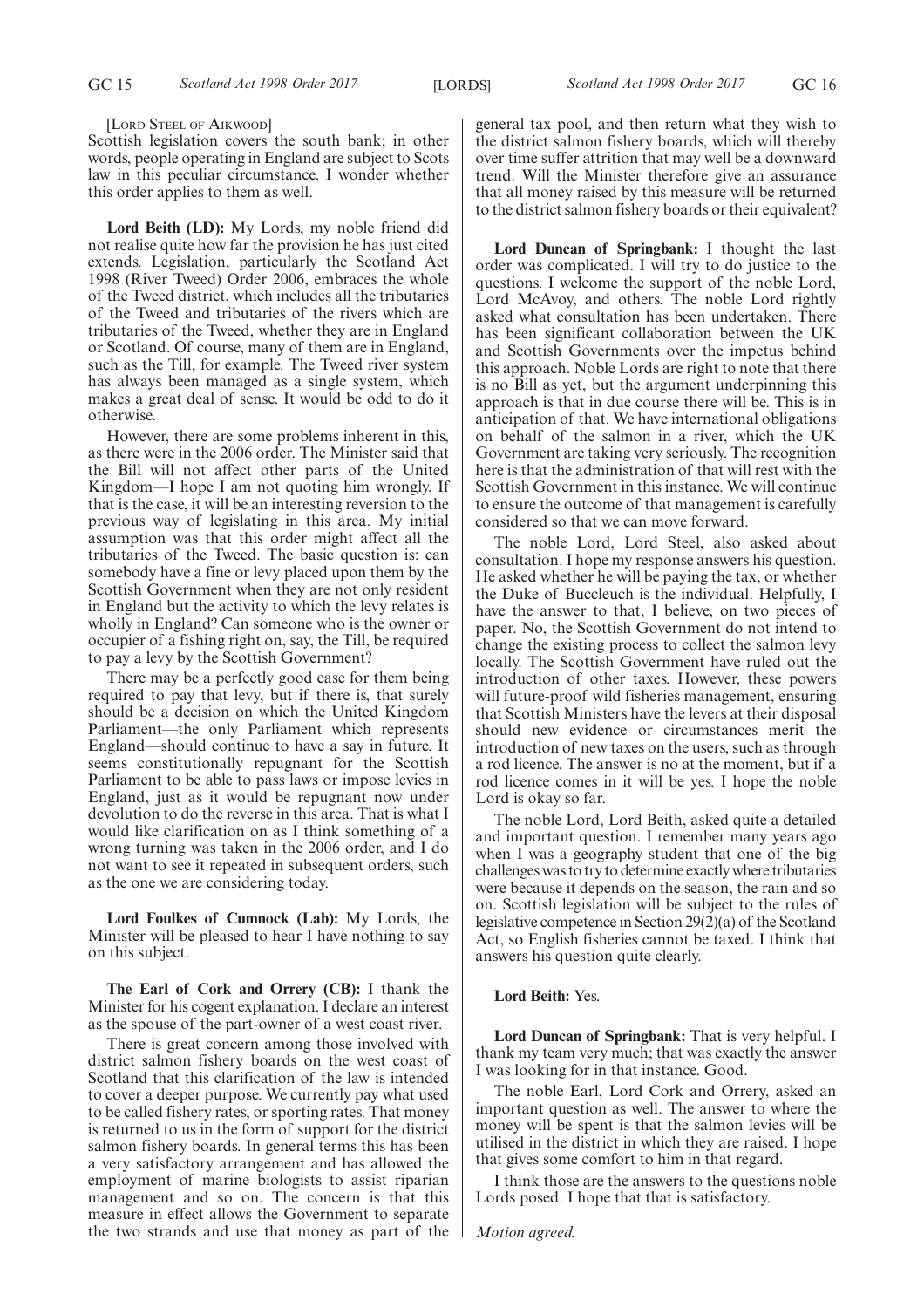# **Drug Dealing Telecommunications Restriction Orders Regulations 2017** *Considered in Grand Committee*

### *4.46 pm*

#### *Moved by Baroness Williams of Trafford*

That the Grand Committee do consider the Drug Dealing Telecommunications Restriction Orders Regulations 2017.

**The Minister of State, Home Office (Baroness Williams of Trafford) (Con):** My Lords, these regulations were laid before Parliament on 12 October. The drug dealing telecommunications restriction orders—DDTRO respond to an operational requirement of the police and the National Crime Agency to support them in tackling the issue of "county lines" drug dealing and its related violence and criminal exploitation.

As noble Lords probably know, "county lines" is the police term for urban gangs supplying drugs to suburban areas and market and coastal towns, using dedicated anonymous mobile phone lines. We are particularly concerned about this form of drug dealing because of the high-harm nature of this activity. County lines gangs target and exploit children and vulnerable adults, who are then at high risk of extreme physical and sexual violence, gang recriminations and trafficking. In the National Crime Agency's latest threat assessment of county lines, three-quarters of police forces in England and Wales reported exploitation of vulnerable people in relation to county lines, including children as young as 12.

The mobile phone line is central to county lines activity, with some prominent lines making in excess of £5,000 per day. However, the phone number has limited personal data associated with it and the handset is typically located well away from street-level drug-dealing activity. Such factors make it hard for the police to gain possession of the handset and to pursue criminal prosecutions against an individual for the activity on the line. Where it is possible to do so, and where there is sufficient evidence, the police will pursue prosecution. However, where prosecution is not possible, the police and the NCA have been clear that closing down the phone lines will seriously disrupt county lines drug dealing and the associated violence and exploitation.

With that background in mind, I turn to the details of the regulations before us. The DDTRO Regulations are made pursuant to Section 80A of the Serious Crime Act 2015, which sets out the power to make regulations which enable courts in England and Wales, Scotland and Northern Ireland to issue DDTROs. In essence, the regulations provide the civil courts with the power to make a drug dealing telecommunications restriction order, and set out the process and procedure for doing so.

The applicant for a DDTRO—that is, the police or the NCA—will have to satisfy a court that on the balance of probabilities the device has been used, is likely to have been used, or is likely to be used in connection with drug-dealing offences. The court will also have to have reasonable grounds to believe that the order would prevent or restrict the use of a communication device in connection with drug-dealing offences.

It is important that the initial DDTRO application hearing is conducted in private and without notice to ensure that the phone owner does not know that their line will be closed. If forewarned, the phone owner is likely to take action to negate the order by changing phone numbers in advance. The regulations also provide a number of safeguards to ensure swift resolution if a phone owner is impacted in error. This includes the ability for the applicant authority to disapply the order of its own volition, as well as the right of an affected person to appeal an order at a public hearing.

I hope noble Lords will approve these regulations. They will give the police a vital tool in their efforts to tackle county lines drug dealing and protect vulnerable individuals from being exploited by county lines gangs. I therefore commend these regulations to the Committee.

**Lord Paddick (LD):** My Lords, I thank the Minister for her explanation. I have some specific questions about these orders and a general comment about the Government's approach to illegal drugs and related issues. We support these measures but we have wider concerns.

As the Minister has explained, these regulations allow law enforcement agencies to make an application to a court to disconnect mobile communication devices, such as mobile phones, where there are reasonable grounds to believe that an order would prevent or restrict their use in connection with drug dealing. These orders can be made without notice to the people affected, in private and at the request of the applicant, without any details being disclosed to anyone. I can understand the need to protect covert human intelligence sources who may be involved in supplying information to the enforcement agencies and I also understand what the Minister has said—that if people were told in advance, it might enable them to change their telephone numbers in advance—but surely this is going to be only a marginal benefit, as it will soon become apparent to the drug dealer that their phone has been disconnected. Unless I do not understand the issue fully, it would not take very long not only for an alternative number to be secured but for the suppliers and clients to be notified of what the new number is. What is the real advantage of keeping the whole process secret—other than protecting sources—set against the benefits of having, as far as possible, an open justice system? Can the Minister explain how these measures present any more than a minor irritation to the drug dealers? In her explanation, she talked about these measures seriously disrupting drug dealers, but surely it would be very quick and easy to re-establish their lines of communication.

Moving on to wider issues, these measures are symptomatic of the Government's approach to illegal drugs—tinkering around the edges in the vain hope of appearing to be doing something. But the inescapable fact is that there is an insatiable demand for illegal drugs, from young people who smoke small amounts of cannabis to the rich and famous who use cocaine. The fact that these drugs are illegal is no longer a consideration for millions of recreational drug users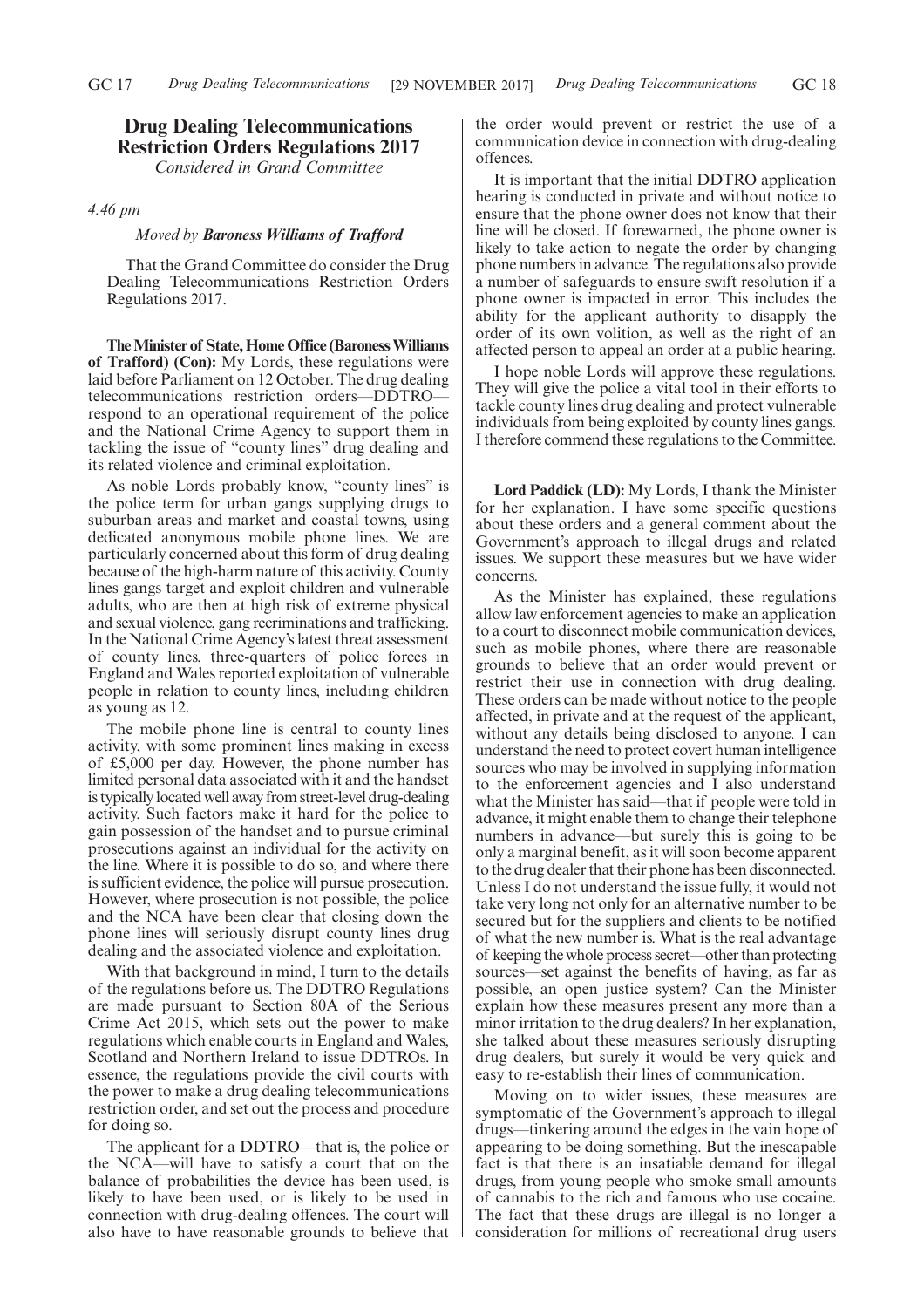[LORD PADDICK]

in the UK. As with most forms of prohibition—as we have learnt from history—stemming demand is clearly ineffective and, as a result, the law is being brought into disrepute. Addiction to illegal drugs, on the other hand, should be treated as a health issue and not a criminal justice issue. It is the sufferer's addiction that is the issue and not the drugs that they are addicted to.

As with any insatiable demand, there will clearly be a supply. The only effective way to deal with illegal drug supply is to take out the whole distribution network from source to street. During the period of the "peace dividend", between peace in Northern Ireland and the rise of Islamist terrorism and the far right, the police and the security services were able to mount a limited number of operations that did just that—take out importers, distributors and street dealers. The combination of the diversion of the security services back to their core function of anti-terrorism and the reduction in police resources means such operations are no longer possible.

There was a story in the *Times* this week on this very issue of county lines, which reported:

"Thousands of children and teenagers are being used by criminal gangs as drug runners ... The National Crime Agency ... believes that the 'county lines' drug trade, in which urban gangs move Class A drugs and cash between inner-city hubs and out-of-town locations, is out of control".

I spoke a few weeks ago in Parliament to some young people whose lived experience is that drug dealing, with all its inherent risks and dangers, presents the best way to make money as far as they are concerned, whether to support a reasonable lifestyle or to put food on the table for their families. Prison was seen by them as a place where they can meet with their friends. As one young woman recently released from Holloway prison explained, it was somewhere where she had "the best time", to quote her exactly. She added, admitting the irony, that when her local police station was the base for a safer neighbourhood team and she saw uniformed officers on a regular basis she felt safer, but not anymore.

In a society where discrimination against the young, and black and minority ethnic people, persists in the job market, where young people's lives are blighted by criminal records acquired at a young age, and which, from young people's perspective, gives them little or nothing and no hope of making a decent living by legitimate means in the future, they believe drug dealing to be a legitimate option. All this creates a parallel society where young people feel they have to arm themselves with knives and guns to make themselves feel safe, whether they are engaged in drug dealing or not, resulting in record numbers of young people dying on the streets from knife crime and of people dying on our streets from taking illegal drugs because there is no control of the strength or composition of the drugs they are taking. What is the Government's response to this alarming picture? It is to cut off the phones of drug dealers, if and only if they find out what numbers the dealers are using—something that can be rectified by drug dealers within hours.

There is a crisis in this country enveloping increasing numbers of young people. Of course we should make life difficult for drug dealers and these measures may have a marginal impact, but a major rethink about the legalisation and regulation of drugs, the treatment of addiction, the incarceration and criminalisation of young people, providing opportunities for young people to earn decent money legitimately, and the decimation of community policing, is desperately needed.

**Lord Kennedy of Southwark (Lab Co-op):** My Lords, I thank the noble Baroness, Lady Williams of Trafford, for her explanation of the regulations before the Grand Committee. I am fully supportive of them as far as they go and I welcome the action being taken here, although more could be done.

I have spent a few Fridays and Saturdays with the Metropolitan Police over the last few months, looking at a variety of the operations it undertakes and how it has to work in some very challenging circumstances to keep us safe. This whole issue of drug gangs crossing county lines was the subject of a briefing I received recently. I remember visiting one particular unit that explained how a number of young people from their area had been apprehended in a coastal town with drugs and cash. They had gone from their London base and they were dealing stuff there. It is absolutely right that this exploits some very young, vulnerable people. It potentially drags young people into a life of crime. There are other risks for these young people of being groomed and sexually abused, and of being subject to other forms of violence. It is a very depressing thing to see.

I also went on a raid of a property being used as a drugs den. Across the table there were about a dozen mobile phones. If you are a drug dealer apparently you have loads of phones, which is why we have these orders. That highlighted to me the importance of these phones to the operations.

This is a serious issue and the orders have my support but my problem is that the phones can be bought with minimal information. You can just wander into a high street store or supermarket and do not need to provide anything and you can get a mobile phone and off you go. If you are a drug dealer I suppose you buy loads of these phones. I think you can also buy the mobile phone credit with minimal information. There are lots of circumstances where if you want to do things in this country you have to provide ID—to buy goods, to buy services, to get access to credit. This week I went to the post office because a parcel had arrived, we were not there and a little card was put through the door. To get the parcel, which was for my wife, I had to produce the card, our council tax bill and both our passports—just to get a parcel that was legitimately ours. But apparently someone can go to the high street and buy a mobile phone with no indication of who they are—and go off and set an operation up.

#### *5 pm*

That is part of the problem. Why are we allowing people to walk into shops and buy phones with little or no verification of who they are? We all accept that a proportion of these phones that are bought without any information being given will be used for criminal activity. As the noble Lord, Lord Paddick, said, the orders will disrupt some activity for some period of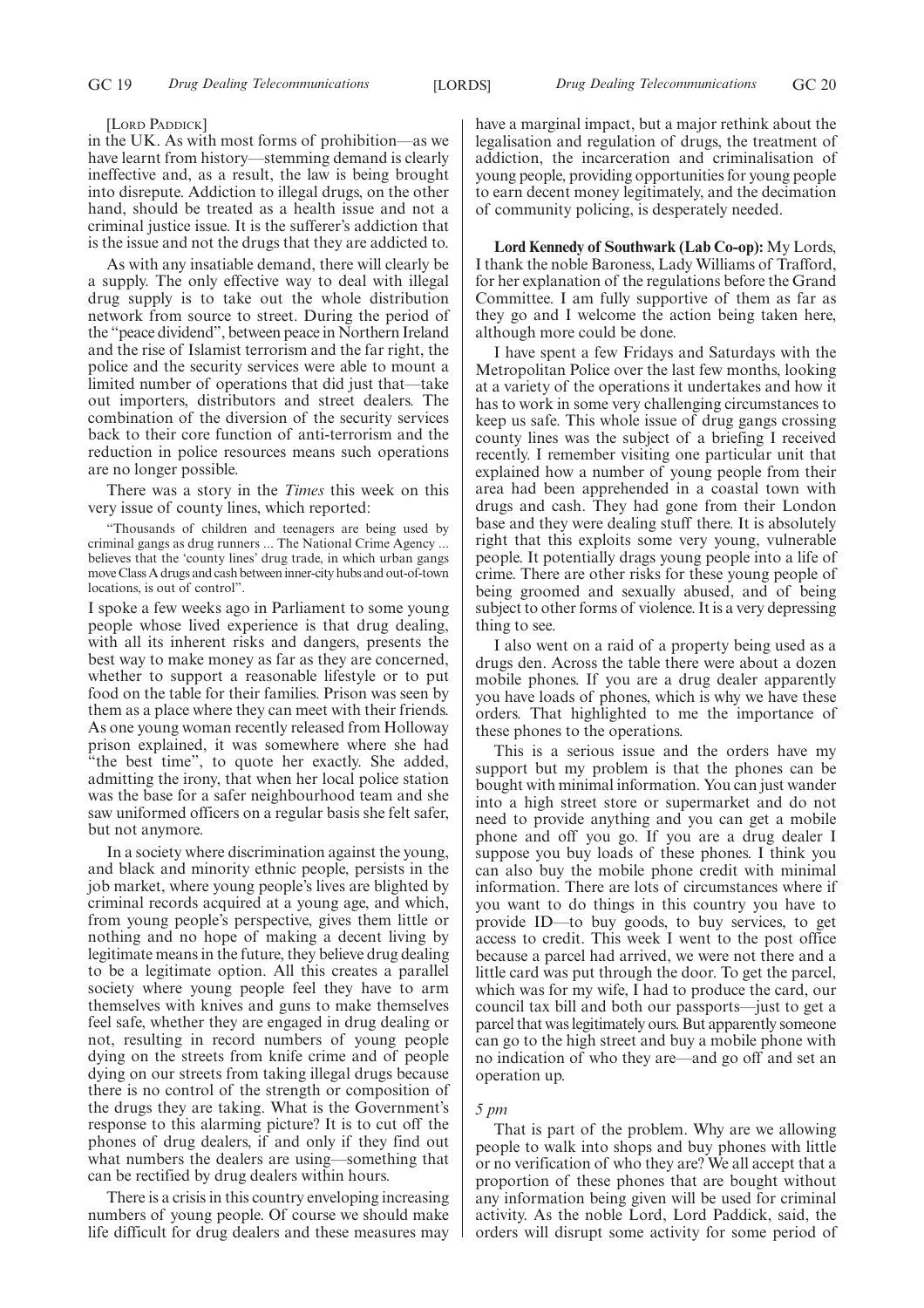time but I suggest that people will be off down to the same shop where they bought the previous phone to buy a new phone pretty sharpish, and they will be off again—with, I suspect, some amazing speed—to do their drug dealing with phones. This is a really serious problem and people have to be stopped. As I said, I support the regulations as far as they go. I do not know where the problem is—is it that the Government do not want to go any further? Is it that the retailers will not co-operate? Is it the mobile phone companies? Who is stopping us going that bit further? I would be interested if the Minister could tell us that.

The regulations are fine as far as they go but much more ought to be done. These are really serious issues. Lives are ruined by drug dealing but also by the criminal records that people get. There is a risk of violence, abuse and death. It is a horrific situation. I agree with the general points made by the noble Lord, Lord Paddick, regarding drug use, including that it is a real health issue. All these issues—drugs, knives, mental health—are now at epidemic proportions. The pressure that people are under was quite clear in my time with the Metropolitan Police over the past few months. In each London borough, on most shifts quite small numbers of people are trying to keep things under control.

I was also shocked to learn—maybe I am naive—that it is not illegal in this country to buy cannabis seeds. Apparently you can go out and buy them, and the lamps and the other equipment, on the high street. I never knew this. I was told by the police which high street shops sell them. It is a ridiculous situation. The Government should deal with that straight away. Is it not ridiculous? Anyway, I will leave it there and look forward to the Minister's response to the points I have raised.

**Baroness Williams of Trafford:** My Lords, I thank both noble Lords for the points that they raised. The noble Lord, Lord Paddick, made a series of very good points about this issue, including about the perhaps marginal benefit of disconnecting the phone. I guess that assumes that the phone is used by one person to make one call but in fact it is not. It is often used by hundreds of drug users to facilitate thousands of deals every single day. Therefore, giving no notice of the intention to close down the mobile phone stops the criminals from posting to the users the fact that the phone is going to be closed down. So that is one benefit of it.

Both noble Lords suggested that this is just one very small step. It is something that the NCA and the Government have been concerned about. It is one step. It is not the whole solution. The noble Lord, Lord Paddick, talked about the general support that users need with rehabilitation and perhaps with mental health problems. The other issues around guns and gangs often go together with drugs. He is right that there is often a multiagency approach to just one of the problems that these young people face. As I said to, I think, the noble Lord, Lord Kennedy, before the debate, often these young people are in care, so they are very vulnerable. These are the people who are being used for the county lines activity. It absolutely needs sorting but noble Lords are right that this is not the full answer to what is quite a complex problem.

The noble Lord, Lord Paddick, talked about the police cuts. As I have explained on many occasions, the police budget has been protected over the last few years. The NCA shows that police forces across the country are very engaged in tackling county lines. They are not linking any problems with budgetary issues to being able to tackle these problems.

I understand that new CPS guidance has been issued, as well as awareness guidance on health and social care problems. I do not think the police or the Government want to criminalise a young person at 16 for drug use. They want to rehabilitate that person, as the noble Lord says. Access to jobs and a life away from drugs, guns and gangs is much more preferable to a life dealing with drugs, albeit such a life can be quite lucrative.

I think the noble Lord, Lord Kennedy, asked why the NCA cannot launch criminal proceedings against the phone line. The ownership of the phone line is concealed and often anonymous. The noble Lord makes the point about identification, because we have to provide identification for everything, but someone can simply go into a mobile phone shop and buy a mobile phone. I will take that point away with me. The noble Lord also made a point on verification, and I do not disagree. He also asked whether there was an unwillingness of mobile phone operators to engage with this. I think there was that element, because the Government would not have legislated if mobile phone operators had co-operated on this. I think that that answers the noble Lord's questions.

**Lord Kennedy of Southwark:** I thank the Minister for those replies. I am pleased that the Minister has confirmed that some of the companies involved may not be as keen as we hoped they would be. It is a bizarre situation that someone can go off down the road and buy a mobile phone. This may not be the only solution, but if you bought a phone and the line was attached to you and you had to provide your passport and credit card, and even if in the end you were not a drug dealer but the phone was used for a drug deal, someone could go back and say: "Hang on—you bought this phone six months ago and now it has been used in these operations. What have you got to say about that?". The fact that it is all anonymous makes things very difficult for everybody concerned.

I think it is the companies—either the shops or mobile phone operators—who are not keen to co-operate. We have seen in other Bills, such as the Data Protection Bill, other issues from companies that are not keen to co-operate with the Government and law enforcement agencies. Perhaps we should look further at that, because it seems ridiculous to me. The noble Lord, Lord Paddick, will know better than I that these are really serious matters. People's lives can be totally destroyed. A company certainly has no right not to co-operate with the Government. The Government should insist on this. As I said, you cannot get your parcel from the Post Office without producing your council tax bill or your passport, but you can go off and buy a mobile phone and become a drug dealer. It is ridiculous.

I also mentioned the point about cannabis seeds. Cannabis seeds and all the equipment can be bought in this country quite legally. You cannot run a cannabis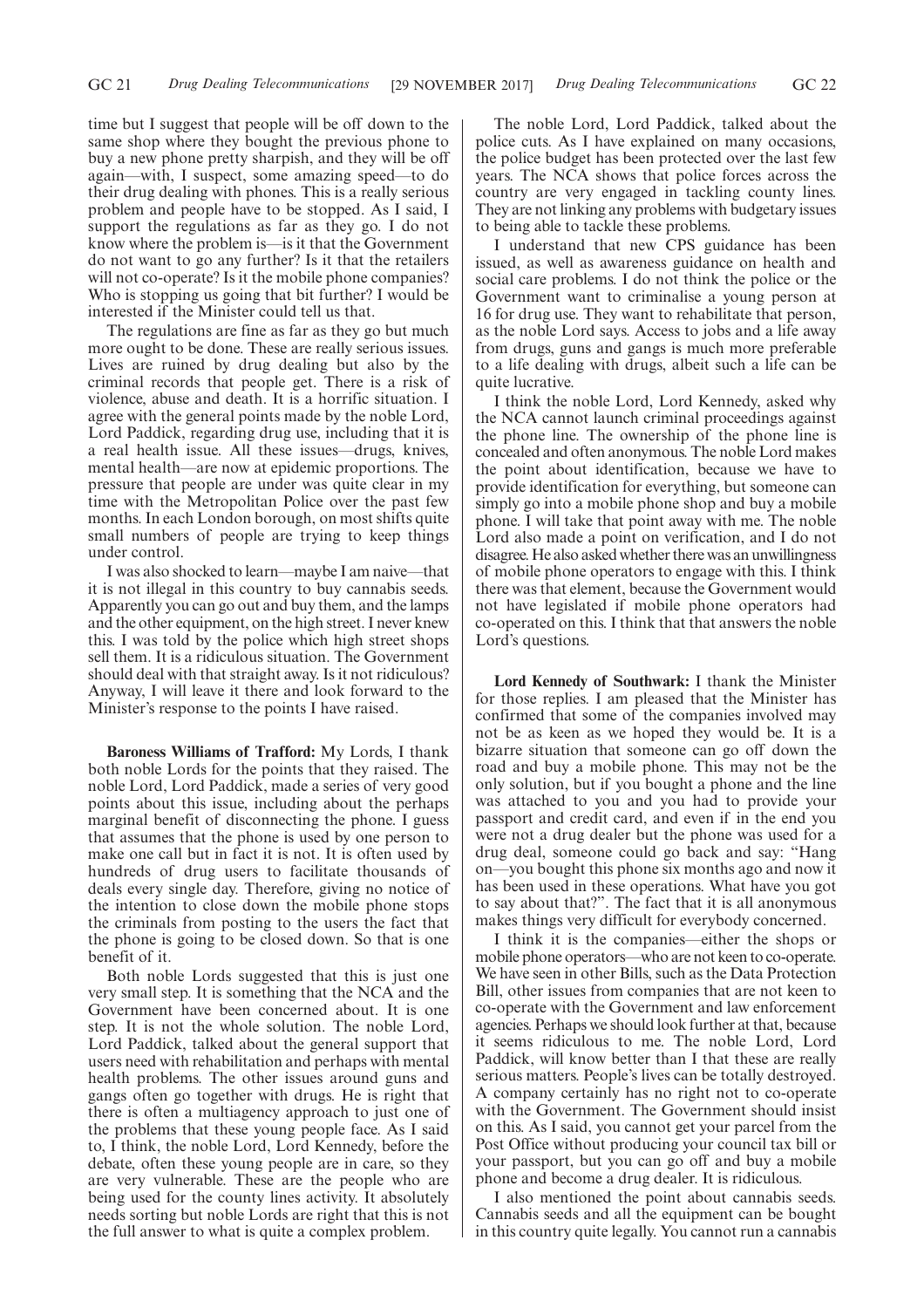#### [LORD KENNEDY OF SOUTHWARK]

farm, but you can buy seeds on a number of high streets, which is absolutely ridiculous. I found that out only a few weeks ago when I was out with the police on the beat. They said, "That shop down the road, you can buy all the stuff, and there's nothing illegal in doing that". If that is the case—and I have no reason to doubt the officers—that should also be looked at, because it is a ridiculous situation.

**Baroness Williams of Trafford:** I forgot to mention that point. If the noble Lord would let me know the name of the shop, we can take that on.

*Motion agreed.*

# **Government Resources and Accounts Act 2000 (Audit of Public Bodies) Order 2017** *Considered in Grand Committee*

#### *5.10 pm*

#### *Moved by Lord Young of Cookham*

That the Grand Committee do consider the Government Resources and Accounts Act 2000 (Audit of Public Bodies) Order 2017.

**Lord Young of Cookham (Con):** My Lords, the draft order, for which the approval of the Committee is being sought, has been laid under the Government Resources and Accounts Act 2000. This allows the Treasury by order to provide for the accounts of a body to be audited by the Comptroller and Auditor General. The body must exercise public functions or must be entirely or substantially funded by the Government. It is intended to give the C&AG responsibility for auditing the accounts of a number of public sector bodies and companies. The draft order also removes from auditing, by the C&AG, 61 public bodies and companies because they have ceased operation and are, therefore, no longer subject to public sector audit.

The main provision in the draft order is to give the C&AG responsibility for auditing both Ebbsfleet Development Corporation and the Housing Ombudsman. These are central government bodies and should be audited by the C&AG. The Ebbsfleet Development Corporation is a new body set up by the Ebbsfleet Development Corporation (Area and Constitution) Order 2015. Currently, the accounts and statement of accounts of the Ebbsfleet Development Corporation are audited by the C&AG by agreement, which means that he is not the statutory auditor. This order appoints the C&AG as statutory auditor for Ebbsfleet Development Corporation accounts.

The Housing Ombudsman was incorporated by the Housing Ombudsman (Corporation Sole) Order 2013. Under the Housing Ombudsman scheme, the ombudsman prepares annual accounts in accordance with an accounts direction approved by HM Treasury. These accounts were audited by the C&AG, but the scheme gave no authority to lay the accounts in Parliament. This order corrects that anomaly and will ensure that the Housing Ombudsman's annual accounts can be laid before Parliament. This meets the statutory requirement of the C&AG reporting to Parliament by laying certified accounts of government departments and other public sector bodies.

This draft order also makes provision for six public bodies constituted as companies to be audited by the C&AG. These are: BPDTS Ltd, the College of Policing, English Sports Development Trust Ltd, the Oil and Gas Authority, Phone-paid Services Authority Ltd and Revenue and Customs Digital Technology Services Ltd. Section 482 of the Companies Act 2006 disapplies the auditing requirements in that Act where a nonprofit-making company is subject to have a public audit by the C&AG under the Government Resources and Accounts Act 2000. For this exemption to apply, the non-profit-making company must be included in an order under Section 25(6) of the Government Resources and Accounts Act 2000. There are further conditions applicable to this exemption. These are that: the company is non-profit-making; if the company is a parent or subsidiary undertaking, all undertakings in the group are non-profit-making; and the balance sheet contains a statement that the company is entitled to exemption under Section 482 of the Companies Act 2006. As currently constituted these six companies will meet these requirements, provided they include an appropriate statement in their balance sheets.

Finally, this draft order amends primary and secondary legislation to remove 61 public bodies and companies from the scope of audit by the C&AG because they have ceased operations. The primary and secondary legislation being amended for these purposes is: the Industrial Organisation and Development Act 1947; the Offender Management Act 2007; the Government Resources and Accounts Act 2000 (Audit of Public Bodies) Orders 2003, 2005, 2008 and 2012.

In conclusion, the proposals in the draft order confirm the Government's commitment to achieve consistency in the public audit arrangements for public bodies and provide a net gain for both Parliament and the public. I commend the draft order to the Committee.

#### *5.15 pm*

**Lord Jones (Lab):** My Lords, I thank the Minister for his exposition. I shall be very brief. Ebbsfleet Development Corporation figures largely in the draft order. Can he say in some detail what it is, what it does, who leads it and what is its budget?

**Lord Tunnicliffe (Lab):** My Lords, I am sorry to be a bit picky, but I hope that the Minister has not moved the order; I hope that what he has in fact moved is that the Grand Committee do consider the order. The order itself, whatever his Treasury-produced paper says, will be taken on the Floor of the House after consideration by the Committee. I note the Minister nodding in agreement. I hope that his authors will get that little bit right in future.

I thank the Minister for introducing the order to the Committee this afternoon. The order provides for certain public bodies to be audited by the Comptroller and Auditor-General. In addition, the scope of audit is removed from the Comptroller and Auditor-General for a number of public bodies and companies that are no longer in operation, no longer exist or no longer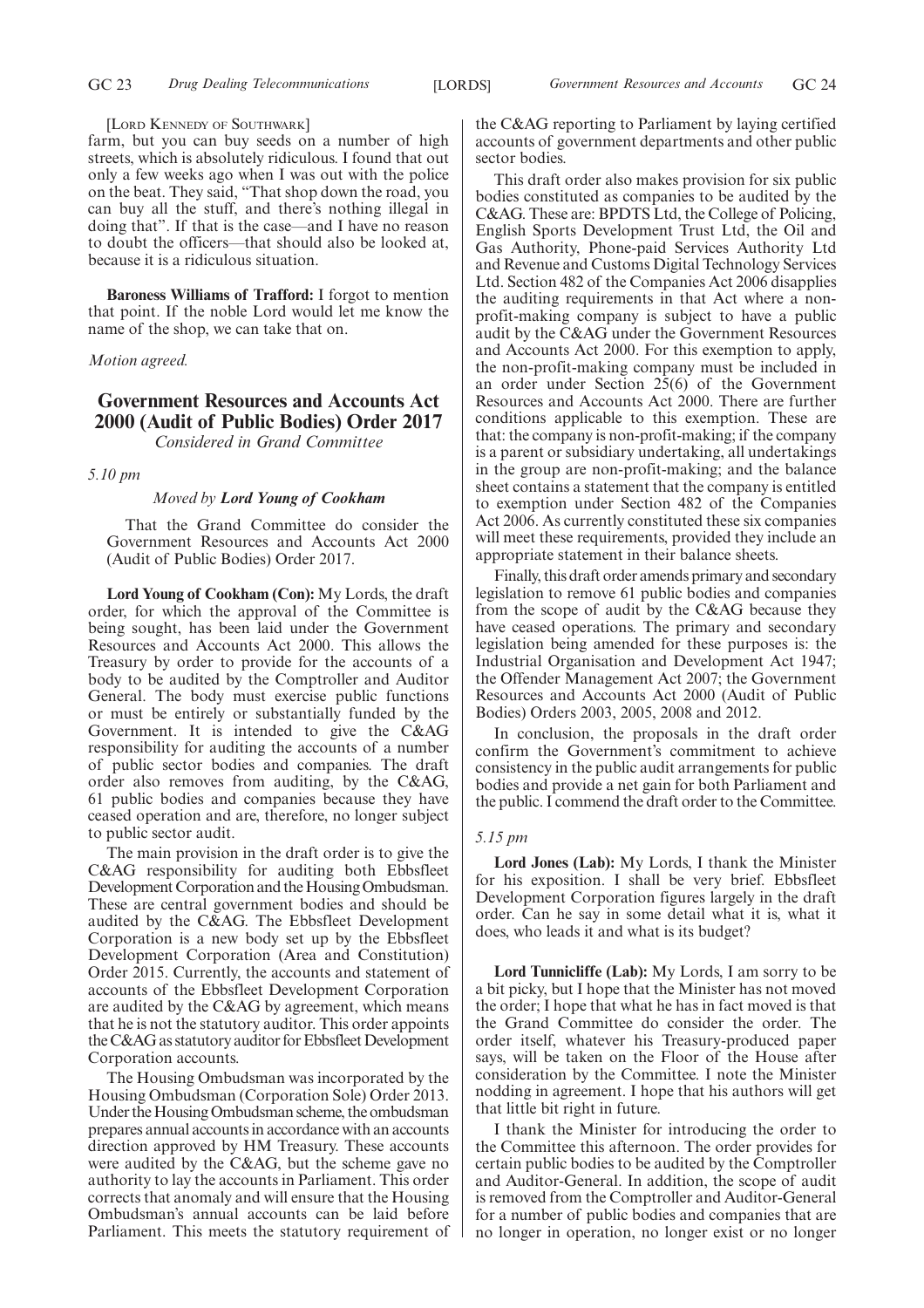meet the criteria for public sector audit. It is on the whole concept of criteria that I wish to ask one or two questions.

First, does the primary legislation that established these bodies have Henry VIII clauses that allow the changes to be made by delegated legislation? Secondly, with reference to those bodies being omitted from the scope of National Audit Office audit, why are they being omitted and against what criteria? Will the Minister outline the criteria to the Committee? Thirdly, why are the specific eight bodies being added, under what criteria are they being added and why are the Government adding them at this specific moment? Lastly, what other bodies are either waiting to or likely to be added to the list of bodies to be audited by the National Audit Office? Is there a question about the quality of the bodies waiting to be added?

Although I understand that the order is largely procedural, I would welcome a response from the Minister on those questions to give greater clarity to those who are affected by the order about why they are affected. In very simple terms, the Minister gave us an overall view that it was to add consistency, but I should have thought that that consistency must be against a general view of what should or should not be audited by the National Audit Office.

**Lord Young of Cookham:** My Lords, I am grateful to both noble Lords who have spoken in the debate and will try to respond as best I can.

In answer to the last point made by the noble Lord, Lord Tunnicliffe—he asked: what is the big picture?—the big picture goes back to the year 2000 and Lord Sharman's report, which recommended that all public bodies should have as a statutory auditor the C&AG. Since then, most new bodies that have been set up have had the C&AG as their auditor, and most existing bodies have been swept up and are now caught by the C&AG. One or two have slipped through the net, which is why we need the order to capture them. That is the basic principle—that the C&AG should be the statutory auditor of all public bodies in the interests of transparency and other broad goals.

The noble Lord, Lord Jones, asked about the Ebbsfleet Development Corporation and, in particular, I think, who reads its report and what the whole development corporation costs. I would like to write to him as I do not have those figures at my fingertips. The responsibility for the development corporations rests with the Department for Communities and Local Government, and I will contact it to pass on the noble Lord's concerns and make sure that he gets the information that he has rightly asked for. The Ebbsfleet Development Corporation is delivering 15,000 homes and creating a 21st-century garden city in north Kent, taking advantage of HS1.

Turning to the questions asked by the noble Lord, Lord Tunnicliffe, I think I have explained the broad context of audit and accountability and where central government believes responsibilities should rest. The first statutory instruments under Section 25(6) of the Government Resources and Accounts Act 2000 made the C&AG the auditor of certain non-departmental public bodies. The C&AG was also given greater powers of access to documents held by persons in receipt of grants from, or in relation to contracts with, bodies audited by the C&AG. Under the Companies Act 2006, the C&AG was given power to audit companies and specific provision was made for the auditing of non-profit-making companies. This order continues the long-standing approachof implementingLordSharman'srecommendations, which I mentioned at the beginning, and which have been adopted by different Governments.

I shall address the specific points raised by the noble Lord, Lord Tunnicliffe. On whether the primary legislation that established these bodies has Henry VIII clauses that allow these changes to be made by delegated legislation, for the bodies included in the scope of C&AG audit by this order, I can advise that no such provisions are available. For the bodies that are removed from that scope, the order amends provisions previously made by earlier GRAA orders and there are no other legislative provisions which would enable all the necessary changes to be made.

Regarding the bodies that are being omitted from the scope of the NAO audit, as I said in my opening remarks, these 61 bodies have ceased operation and there is therefore nothing left to audit and they are being removed. They are listed in one of the schedules to the order. Regarding the addition of the eight bodies, again, in my opening remarks I tried to outline the criteria. To address the noble Lord's question on why this is presented now, the Treasury originally laid the order in March 2017. However, debates were not possible as a result of the election and so the order was re-laid in September, in slightly amended form, with the Commons debate scheduled for 12 December, and was presented to the Lords today. Lastly, the noble Lord raised a question on future GRAA orders. The Treasury has informed me that no further affirmative orders are planned, which I think is good news for both of us. The last affirmative GRAA order was in 2012.

We support the policy that all public bodies should be subject to C&AG audit to increase parliamentary accountability. We are now implementing that policy, bringing full accountability to Parliament for public bodies and other central government bodies that are consolidated within a department's accounts. The draft order before us today is an important step to realising that ambition.

Lord Tunnicliffe: Will the Minister forgive my unreasonable curiosity and tell me what GRAA stands for?

**Lord Young of Cookham:** Government Resources and Accounts—Act. I got three out of four off the cuff. That was a very fast ball the noble Lord bowled me right at the end, and I got three out of four. *Motion agreed.*

# **Community Drivers' Hours Offences (Enforcement) Regulations 2017**

*Considered in Grand Committee*

*5.24 pm*

### *Moved by Baroness Chisholm of Owlpen*

That the Grand Committee do consider the Community Drivers' Hours Offences (Enforcement) Regulations 2017.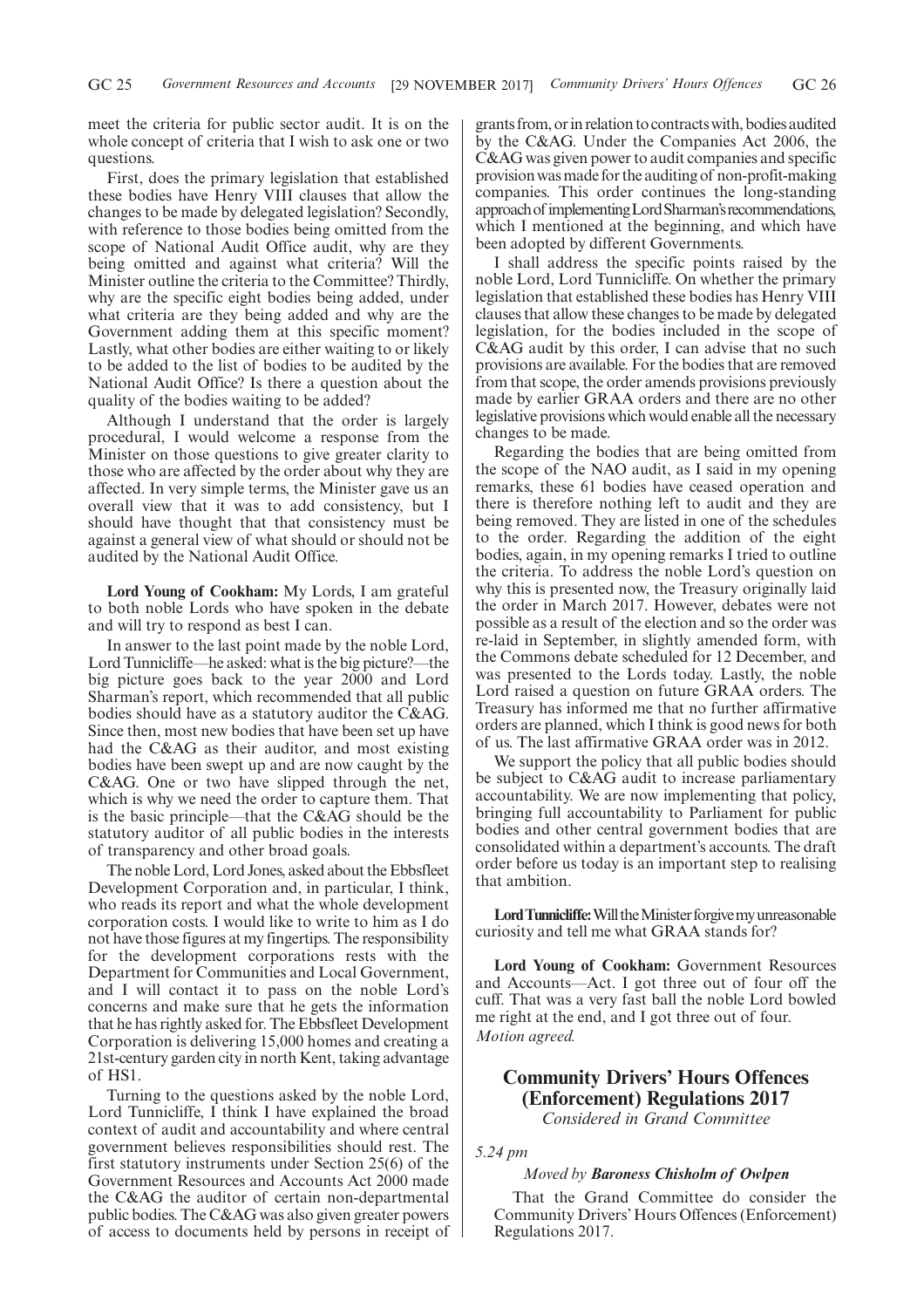**Baroness Chisholm of Owlpen (Con):** My Lords, these regulations are being made in order to enhance the enforcement agencies' powers in respect of the drivers' hours rules. For the benefit of your Lordships who may not be aware I shall make a few introductory remarks about those rules.

The drivers' hours rules are central to keeping our roads safe. They set maximum driving times and minimum break and rest times for most commercial drivers of both lorries and coaches. For example, the rules mean that after four and a half hours driving, a driver must take a 45-minute break. Daily driving time is normally limited to nine hours.

The consequences of drivers working when fatigued can, of course, be catastrophic, so although we can be pleased to note that road accidents involving coaches and lorries have been reducing over time, we must not be complacent. The rules are enforced by the Driver and Vehicle Standards Agency and the police at targeted roadside checks and also by visiting operators' premises. Most breaches of the rules are swiftly identified and efficiently dealt with by means of fixed financial penalties. More serious breaches are referred to the traffic commissioners or lead to prosecution.

These regulations extend the use of fixed financial penalties so that they are available for certain drivers' hours offences committed within 28 days of a drivers' hours compliance check. At present, this fixed-penalty approach can be taken only for current offences—those that are being committed at the time of the check. But the tachograph, the device which is used to check compliance with the rules, has a historical memory. These "on-the-record" or "historical" drivers' hours offences can be sanctioned at present, but only through court prosecution. This is time consuming and costly, as your Lordships can imagine, both for the enforcement agencies and for the operator and driver involved.

It creates a particular difficulty in respect of non-UK drivers, which is perhaps where the biggest consequence of this change will be. Although they may be issued with court summons, regrettably they do not generally respond to them. It is costly and may be impracticable to arrest them and hold them in police custody. The regulations will enable the enforcement agencies to issue fixed financial penalties for infringements of the drivers'hours rules by non-UK and UK drivers committed in the 28 days preceding a compliance check. The regulations will also bring the UK into line with several other European countries, including France and Germany, which already issue on-the-spot penalties for historical drivers' hours offences. In addition, it will save the enforcement agencies time and money by giving them the option of taking fewer cases to court.

The new powers will not be used indiscriminately. The DVSA intends to carefully consider all relevant circumstances and the gravity of the offence before taking any action and will exercise its discretion when dealing with minor infringements. My department undertook a formal consultation on these changes. They received broad support from respondents, including trade associations. I beg to move.

**Baroness Randerson (LD):** My Lords, these regulations relate to on-the-spot fines for historical road traffic offences—that is, offences committed within 28 days prior to the driver being stopped. Drivers'hours legislation is an important aspect of road safety standards in this country, as well as, of course, an important aspect of the welfare of the drivers concerned. These regulations apply to the so-called historical offences committed outside the UK in other EU member states and some third-party countries.

A very high percentage of freight traffic on our roads is driven by foreign drivers. Many of them are actually EU citizens resident in this country and working for UK companies here and abroad, but many of them are foreign drivers who have simply come to the UK to deliver and collect goods. Therefore, the future co-ordination and harmonisation with the rest of the EU is vital to our road safety in future—unless of course we are going to hermetically seal our borders, as some Brexit supporters seem keen to do.

I particularly want to ask the Minister about Northern Ireland, because on the island of Ireland, drivers cross all the time from one side of the border to the other. They do not even notice that they have crossed that border in many cases. It happens much more frequently and much less formally than in the rest of the UK because that border is invisible. There has been a great deal of discussion about future customs checks, but clearly the harmonisation of drivers' hours is also vital. Therefore, do the Government intend to keep in step with EU rules on this, now and in future—deal or no deal? It is not just a case of whether the Government intend to accept the EU rules as they currently stand. The Government need to commit to keeping the EU rules as they are amended and changed over time, which happens fairly regularly. Unless Britain is entirely in step with the EU, now and in perpetuity, there will be huge problems for drivers in Ireland. In effect, a border will be created.

#### *5.30 pm*

Of course, in the UK as a whole, as well as in Ireland, there will be an adverse impact on working conditions for drivers, and very significantly on road safety, if the Government do not maintain the standards on this and keep in step. It would be curious at the least if, by abandoning these rules and the cross-border co-operation they intrinsically involve, we allowed drivers on to our roads while ignoring the hours they had driven before they entered the UK. I invite the Minister to reassure us that the Government intend to keep absolutely in step with these rules, now and in future. It is not a case of wishing to get even better than the rest of the EU. The important thing is that we have the same rules so that drivers understand and can follow those rules as they go from one part of Ireland to another—from the EU into the UK.

**Lord Jones (Lab):** My Lords, I thank the Minister for her very clear explanation. Listening to the remarks of the noble Baroness who has just taken her seat, I was reminded of the high reputation she had in the Welsh Assembly as a Minister.

The helpful Explanatory Note refers to,

"rules about periods of driving, rests and breaks for drivers of specified vehicles undertaking international carriage of goods and passengers".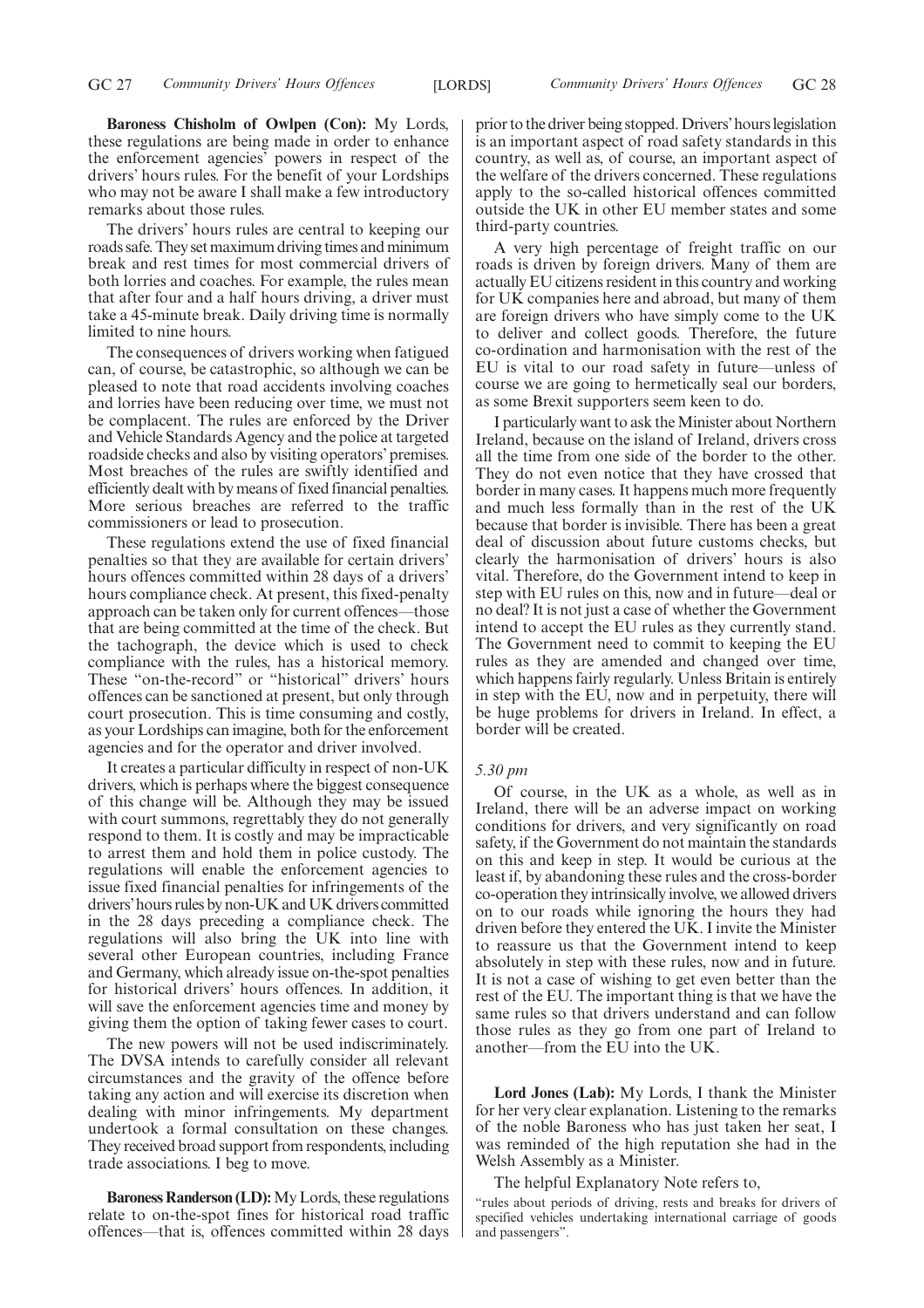Road safety requires these rules, that is for sure. I note the reference to "international carriage of goods". My question is: are the Government doing enough to collect the fines from drivers who have being doing things wrongly on our roads but who then go back to Europe? Often they do not pay up. If you talk to magistrates, they will say that that is the case. Have the Government any statistics on the fines not paid by drivers from overseas?

**Lord Rosser (Lab):** I, too, thank the Minister for explaining the purpose and content of the SI. We certainly support its objectives. I have some points to raise about the Explanatory Note and Explanatory Memorandum. I would be more than happy to have a written reply if the Minister is not in a position to respond to some or all of them now.

At least one or two of the points are probably driven as much by ignorance on my part as anything else. Can I clarify to whom the order applies? Is it only to,

"drivers of specified vehicles undertaking international carriage of goods and passengers",

as referred to in the first paragraph of the Explanatory Note at the end of the draft statutory instrument, or does the order apply to,

"drivers engaged in the carriage of goods and passengers by road"

as referred to in paragraph 4.1 of the Explanatory Memorandum—apparently without any stipulation that it applies only to the international carriage of goods and passengers?

What is the position of drivers of vehicles undertaking national as opposed to international carriage of goods and passengers? Are they covered by similar requirements about periods of driving rests and breaks and can they already be issued with a fixed penalty notice for an offence suspected of being committed within 28 days prior to detection, or only one committed at the time they are detected?

I ask that point to clarify whether the order does or does not mean that we are treating drivers of vehicles involved in international carriage of goods and passengers differently from those involved in national carriage of goods and passengers in this country in respect of fixed penalty notices referred to in the order.

The Explanatory Memorandum refers in paragraph 2.1 to "on-the-spot" penalties being,

"available to enforcement officers when taking action in respect of both UK and non-UK drivers when they detect an infringement of certain Community drivers' hours rules out of GB".

In that context, I also raise a point that has just been raised by my noble friend Lord Jones: if a non-UK driver does not pay their fixed penalty notice on the spot for an offence suspected to have been committed within 28 days prior to detection, what does present evidence available indicate is the likelihood of that fine being paid in whole, and what are the costs of securing payment of such outstanding fines?

The Explanatory Memorandum does not give any indication of the likely number of cases that will no longer be coming to court, although it does refer to court proceedings being "costly and relatively cumbersome". How many cases will no longer be coming to court that currently do so, as a result of the order,

and at what saving? Likewise, how many more offences is it considered will be pursued through fixed penalty notices now enabled under this order which would not have been pursued through court proceedings due to their being "costly and relatively cumbersome"?

Paragraph 8.2 of the Explanatory Memorandum refers to the assurances being sought by two trade associations. One of them appears to be that,

"enforcement officers would focus on serious offences and not penalise all minor offences".

My comment relates to all the issues on which assurances were being sought, as referred to in paragraph 8.2. I would like to know what way forward was agreed to in follow-up meetings. All that is said in paragraph 8.2 is that:

"These concerns were addressed and a way forward agreed in follow-up meetings".

What was the way forward agreed and what are the assurances that have been given in relation to the issues raised by the two trade associations and set out in paragraph 8.2? I also ask the question that was raised by the noble Baroness, Lady Randerson—in considerably more detail than I intend to do, since I do not wish to repeat points that she has made. I, too, would like to know, since the order apparently does not apply to Northern Ireland, what is—and what will be—the position in Northern Ireland in relation to the issues addressed by this order and, indeed, to the rather wider issues referred to by the noble Baroness, Lady Randerson, in her comments?

As I said at the beginning, I am more than happy if the Minister wishes to send a written response to the questions that I have raised.

**Baroness Chisholm of Owlpen:** I thank noble Lords for all their questions—at least I think I thank them. Various points were made about Ireland. Obviously, goods will be able to travel easily in Europe after we leave the EU; that is our intention. Businesses and consumers across Europe would expect both sides in negotiations to work to this end and there is no good reason why suitable arrangements cannot be negotiated.

The noble Lord, Lord Rosser, mentioned Northern Ireland and its rules and regulations. They are devolved and Northern Ireland has its own rules on tachographs. On what will happen post Brexit, we will continue to work with the industry to ensure that the interests of the road haulage sector are properly reflected in the negotiations during our withdrawal from the EU.

As for how many more penalties are expected to be issued, based on last year's figures it is estimated that fixed penalties for drivers'hours and tachograph offences could increase from around 10,000 to at least 14,000 per annum. Of course, on-the-spot checks and fines mean that we are saving quite a lot in court procedures, which are very time-consuming and much more expensive. An official record is not kept on how many non-UK offenders are given a warning or are fined but, since December 2013, the DVSA has recorded giving 273 warnings. However, as the recording of verbal warnings is not mandatory, the figure is likely to be a lot higher. As I said in my opening speech, enforcement officers will be sensitive as to how they give these fines and will listen to what the drivers have to say and to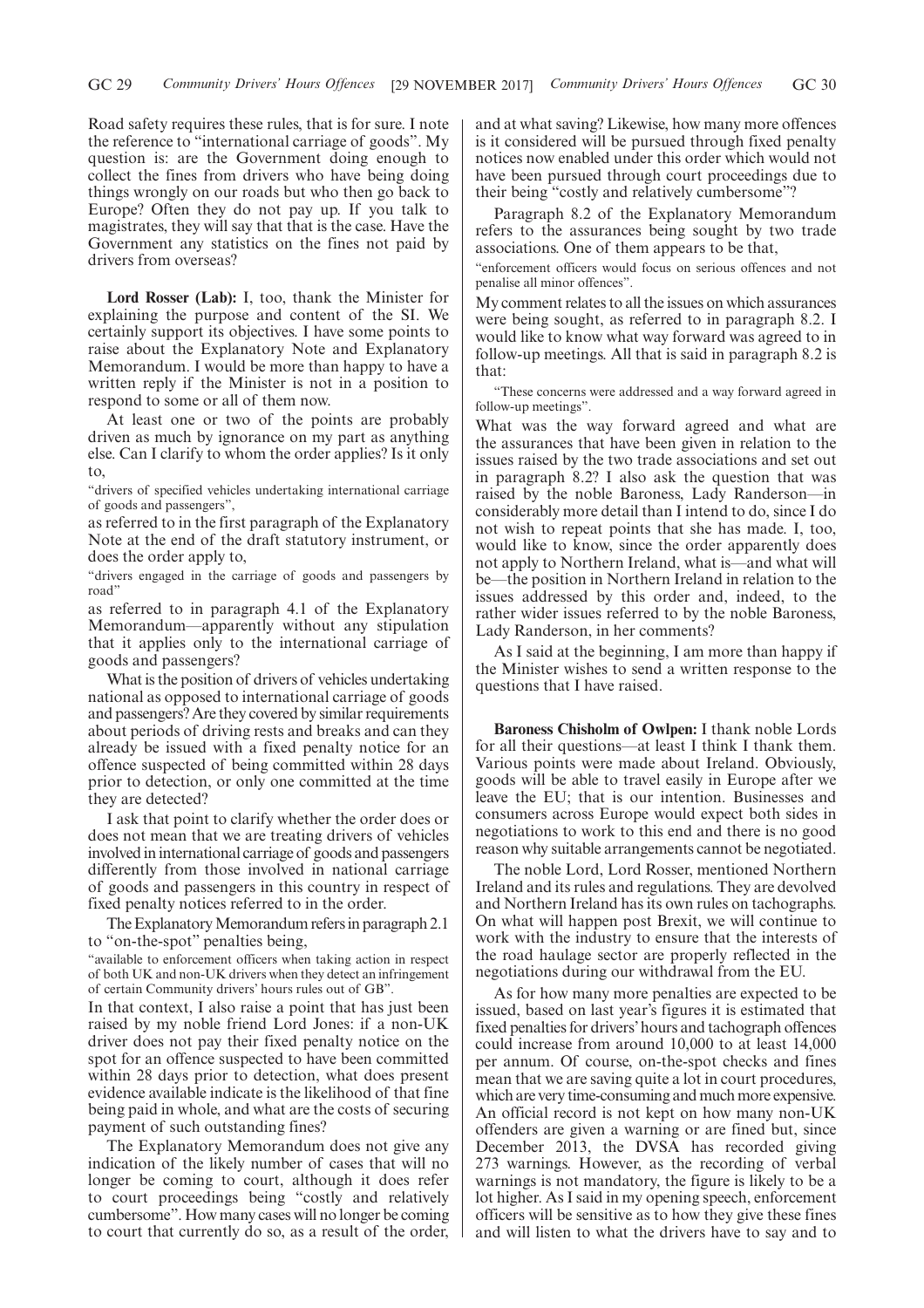[BARONESS CHISHOLM OF OWLPEN]

their explanations for what they are doing. If the fine is not paid on the spot, enforcement officers can immobilise the vehicle until payment is made.

I think that I have answered all the questions, so all I need to say is that the new powers will make a big difference to how we collect these fines. The drivers' hours rules are at the heart of the regulatory regime governing the use of heavy commercial vehicles. They are in place to prevent drivers driving when tired and putting themselves and other road users at risk. It is important that our enforcement of them is as good as it can be, both to deter wrongdoing in the first place and to take action efficiently and effectively when it does arise.

I add that, following consultations, as I said, the main trade associations, which included the Road Haulage Association, the Freight Transport Association, the Confederation of Passenger Transport and the main trade unions, Unite and the United Road Transport Union, all supported this change. Their only criticism of the Government on this issue could have been the amount of time that it would take to change the law, but they did not even raise that as they are very keen that we should go ahead and get this this done.

These regulations are important measures for enhancing the enforcement of the drivers' hours rules. They will mean that more offenders can be dealt with at the roadside rather than through time-consuming prosecutions. In doing so, they will help to keep our roads safe, which is the most important thing. I commend these regulations to the Committee.

**Lord Rosser:** Do the regulations apply only to the international carriage of goods or do they apply to national carriage of goods, that is, within this country? Does it have to be goods that are coming from abroad into this country? Also, on paragraph 8.2, I am not aware of the way forward to address the assurances sought by the two trade associations. There are a number of issues set out in paragraph 8.2 on which they sought assurances, but I am still not clear on the nature of the assurances given. I would like to know that either now or in writing.

**Baroness Chisholm of Owlpen:** On the noble Lord's first question, it applies to both. On the second, the DVSA has assured the industry that its enforcement officers will ensure that offences will be recorded against the operator responsible for the driver on the date of offending and attribute the OCRS scores to the appropriate record.

**Lord Rosser:** What assurance was given when they wanted,

"assurances … that enforcement officers would focus on serious offences and not penalise all minor offences"?

On the face of it, that is allowing someone to get away with something. What is the definition of a minor offence that has been agreed in the assurance that has been given, or the way forward that has been agreed?

**Baroness Chisholm of Owlpen:**I love all the inspiration that is coming from over my right shoulder. The DVSO will be issuing fixed penalties for offences at the threshold that would normally go to prosecution. That is the whole point: it is to save prosecution. This is normally when examiners detect at least four less serious historical offences or one serious offence. So it is a build-up, really. Where normally they would say, "Right, we need to send you to court", instead they will impose on-the-spot fines.

*Motion agreed.*

# **Pension Schemes Act 2015 (Transitional Provisions and Appropriate Independent Advice) (Amendment No. 2) Regulations 2017**

*Considered in Grand Committee*

*5.48 pm*

#### *Moved by Baroness Buscombe*

That the Grand Committee do consider the Pension Schemes Act 2015 (Transitional Provisions and Appropriate Independent Advice) (Amendment No. 2) Regulations 2017.

**TheParliamentaryUnder-Secretaryof State,Department for Work and Pensions (Baroness Buscombe) (Con):** My Lords, these regulations were laid before the House on 10 July 2017. They will reduce confusion for pension scheme members and burdens for industry. They enact the conclusions of a call for evidence in 2015 concerning how a scheme determines whether or not a member is required to take financial advice prior to transferring their pension savings. Plainly put, the regulations simplify how trustees and scheme managers value members' pensions in order to determine whether the requirement to take advice applies. There is no change in the actual value of the pensions themselves.

To better understand the provisions, it is helpful to first detail the wider context in which they operate. The provisions form part of a wider package of changes that as a whole simplify, but also expand, the protections available for members with potentially valuable guarantees attached to their pensions. Since they were introduced in April 2015, the pension freedoms have given individuals aged 55 and over greater choice in how and when they access their pension savings. Members who save into pension arrangements that provide potentially valuable guarantees can generally also exercise these new freedoms, where necessary by first transferring to a defined contribution scheme or converting to defined contribution savings.

The regulations debated here apply to these pension arrangements—"safeguarded benefits", as they are known—which include typical defined benefit schemes, but more importantly for the purpose of this debate, safeguarded flexible benefits. I should explain these terms. Safeguarded flexible benefits are flexible in that there is a pot, which is cash-based, meaning that the pension freedoms apply, but they are also safeguarded because they include a promise in relation to the secure income they may provide in retirement. Normally, but not exclusively, safeguarded flexible benefits are personal pension contracts that include the option to take an annuity at a guaranteed rate. These are commonly referred to as a guaranteed annuity rate—GAR.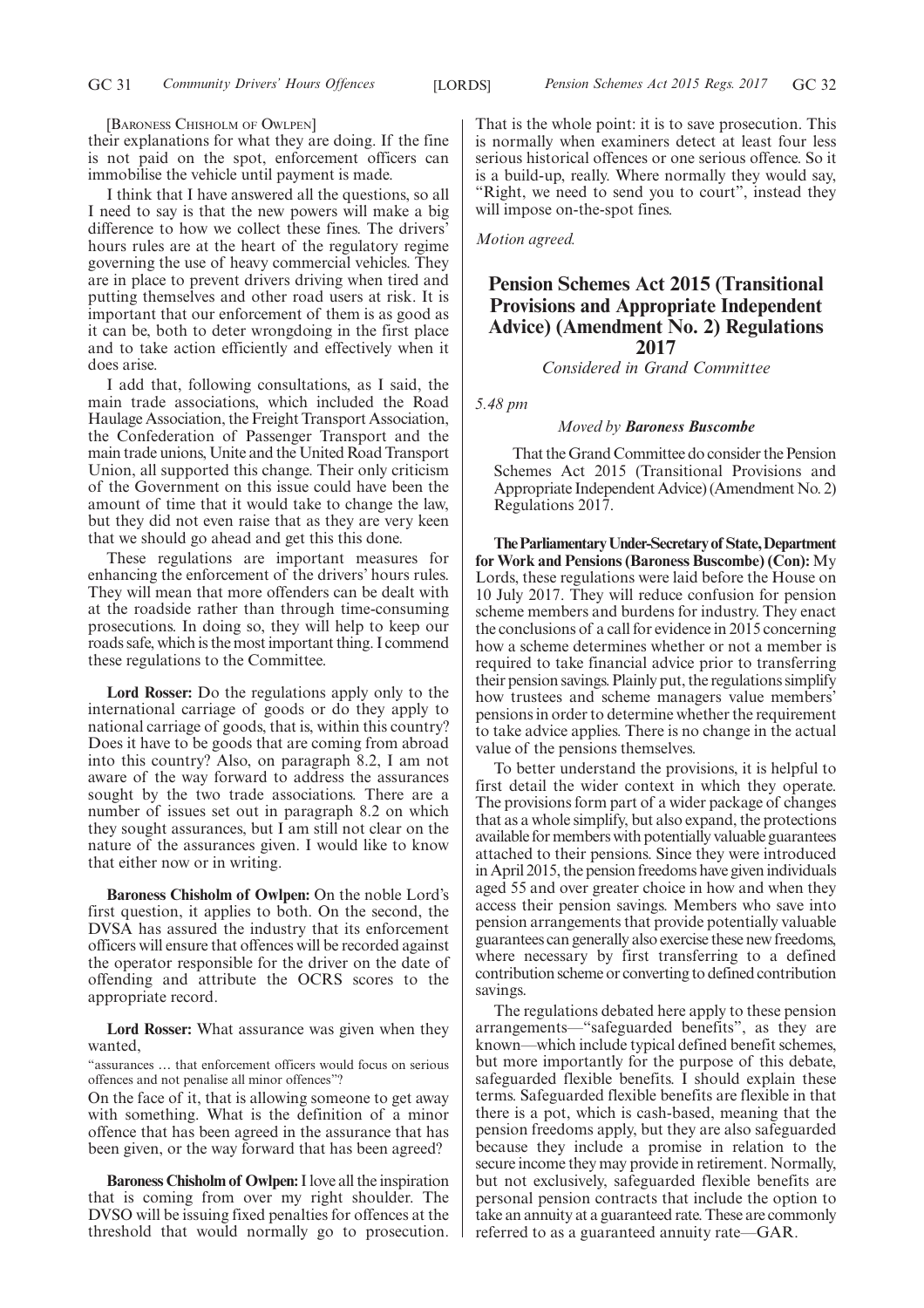Because of the valuable guarantees offered by safeguarded benefits, legislation introduced an advice requirement alongside the pension freedoms. This requires trustees and scheme managers to check that members with safeguarded benefits valued as greater than £30,000 have taken financial advice before transferring or otherwise flexibly accessing those benefits. It is this legislative requirement—specifically, how pensions are valued for the purpose of determining whether or not it applies —that I am proposing to amend today.

The Government have become aware that the methodology prescribed in regulations for valuing members' benefits against the £30,000 threshold has resulted in firms offering GARs having to provide two values for the member's pension: the transfer value, which an individual will actually receive, and the actuarially calculated, but ultimately notional, value against which the £30,000 advice threshold is tested. Providers and consumer groups reported members with safeguarded flexible benefits experiencing confusion over why they were receiving two valuations. This means that there is always a potential risk that members may choose to take advice and access their pension, having wrongly believed that they would be entitled to the higher actuarially calculated value, when they would receive only the lower transfer value. The regulations debated here will, if approved, amend existing provisions so that trustees and scheme managers are required to treat the value of safeguarded benefits as equal to the transfer value of those benefits when determining whether or not the £30,000 threshold is met.

Trustees of typical defined benefit schemes will continue to use the same methodology, subject to limited exceptions to which I will come later. Meanwhile, those offering safeguarded flexible benefits, such as guaranteed annuity rates, produce only one valuation: the transfer value of the member's benefits. For most schemes, this will be the cash value of the member's pot. This single figure is easily explained and avoids confusion for members. It is also widely used within other communications and is already produced by firms. The instrument also contains transitional provisions to accommodate the changeover from one valuation methodology to another so that members are not disadvantaged.

Finally, the regulations make an amendment to the valuation methodology that removes an inconsistency in the treatment of defined benefit pension scheme savers. Specifically, it is for members of those defined benefit schemes which use higher cash equivalents than those required by legislation. We are working with actuaries to understand and manage the impacts of this measure, in order to understand and monitor its effects. We will be able to amend this requirement should it not function as intended.

Although the purpose and focus of this debate is, of course, the affirmative instrument to which I have just referred, it is worth explaining that the measures set out in these regulations form part of a package of regulatory changes. The Pension Schemes Act 2015 (Transitional Provisions and Appropriate Independent Advice) (Amendment) Regulations 2017 introduce a new requirement for trustees and scheme managers to send tailored communications informing all members with safeguarded flexible benefits of the availability of potentially valuable guarantees at precisely the point they are most engaged—that is, when they are considering whether to flexibly access and, therefore, potentially surrender those benefits. Although not within the scope of today's debate, because they have already been made and laid by the negative procedure, on 6 July 2017, these requirements form an important partner to the regulations debated here by improving member protection through targeted and simplified communications.

I will explain the combined effect of these measures on members with a range of values of safeguarded flexible benefits such as GARs. First, there are those members who have pension pots with a transfer value of over £30,000, for whom the advice requirement still applies, only now they will also receive an indication of the guarantee's value before they commit to incurring the expense of seeking and taking financial advice. Members who decide not to proceed with their original request to transfer, convert or take a lump sum payment will have therefore saved themselves, on average, £900. For those who still wish to proceed and access their savings, that option is of course still available. Members will receive a more detailed analysis of the implications of doing this, as they will have to pay for financial advice.

Secondly, there is a group of members who were previously required to look for financial advice but, under the new valuation methodology, would now not be required to attempt to find advice. These are typically members with pots in the range of £15,000 to £30,000. I have used the terms "look for" and "attempt to find" advisedly, because I contend that these members are better served by a combination of the new valuation method and risk warnings this package of regulations introduces. Under the current regime, many of these members are both deprived of any opportunity to appreciate their benefits and denied the ability to exercise an informed choice, because they cannot find a willing financial adviser to perform a transfer analysis for a pension pot with a transfer value of £15,000.

Replacing the requirement for members to take financial advice with a personalised risk warning therefore maintains protection while simplifying the process. It does this by removing an additional layer of cost for members, confusion about the money they stand to access from their pension savings through the use of two valuations, and consequent frustration. The combined package of regulations ensures that even members with small pots—typically below £15,000—are notified of the presence of potentially valuable guarantees in their pension scheme. These members would not have been required to take financial advice under the current regime, but they will now be sent a personalised risk warning before they transfer, convert or otherwise flexibly access their pension pot.

In conclusion, the Government are committed to the principle that those pension savers wishing to exercise choice over when and how they access their pension savings should be able and supported to do so. However, it is equally important to protect members through simplifying how they are told about their pension, while at the same time avoiding unnecessary burdens by removing needless complexity for members and industry alike.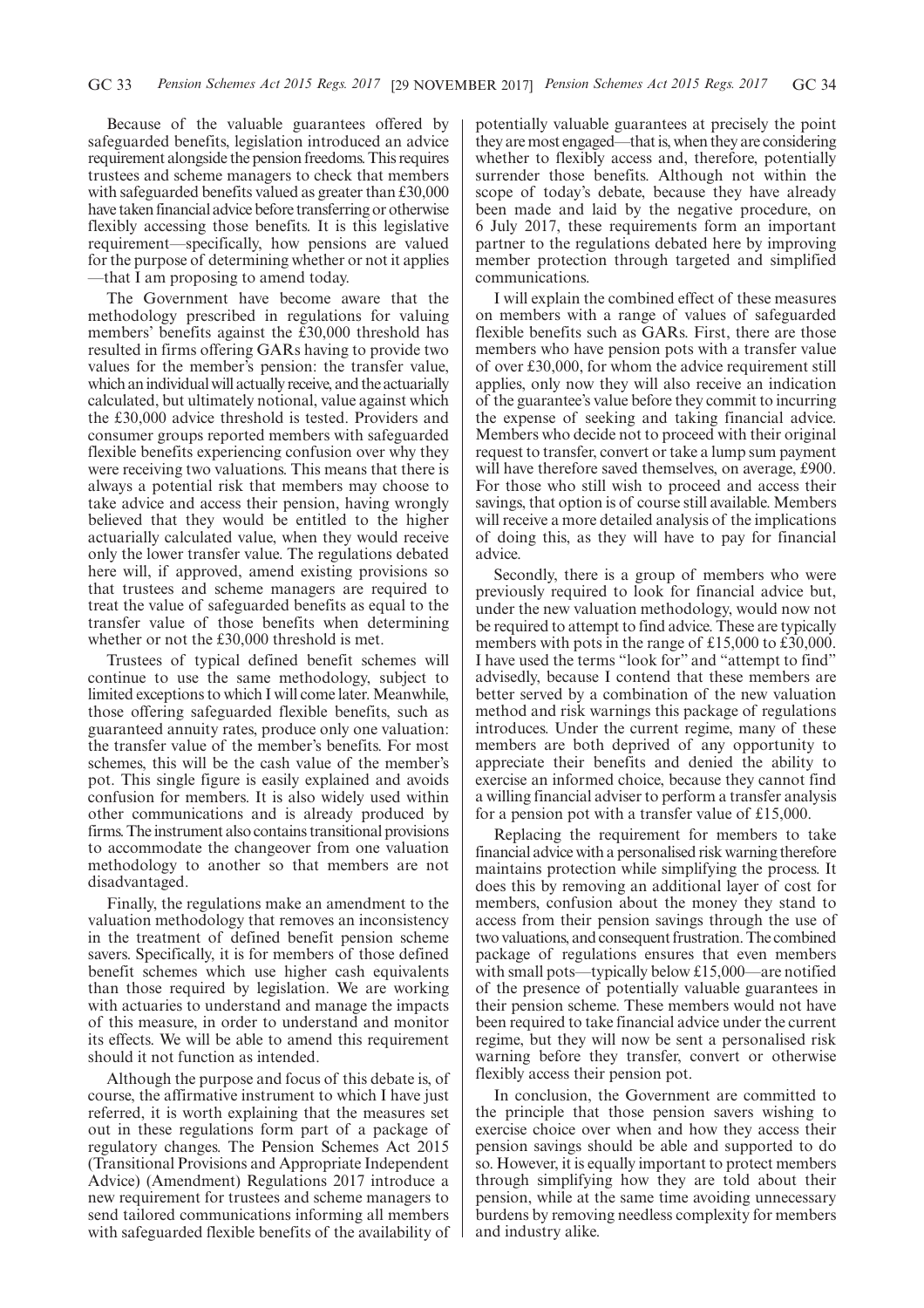#### [BARONESS BUSCOMBE]

These regulations form part of a package of changes which ensure both that more members receive timely and suitable information about their safeguarded flexible pension benefits and that industry can use a simpler method for valuing benefits for the purpose of the advice requirement. Taken together, these changes demonstrate that the Government have listened carefully to both stakeholders and consumer groups. They show that we are now meeting our commitment, made as part of our consultation exercises, not only to monitor the pension freedoms but to reform existing measures where needed. I therefore commend these regulations to the Committee.

#### *6 pm*

**Lord Jones (Lab):** My Lords, I thank the Minister for her measured exposition. I note that in the Explanatory Note the word "survivor" crops up. Does she have to hand a legal definition of "survivor"?

**Baroness Drake (Lab):** My Lords, I refer to my interests as set out in the register, in particular that I am a trustee of two occupational pension schemes. The regulations have the effect of removing some individuals—currently estimated at 2,360 per annum from the need to get regulated advice before accessing those pension pots with a safeguarded flexible benefit, such as a guaranteed annuity rate. This is a consequence of changing the valuation process to determine whether such benefits meet the greater than £30,000 trigger for requiring the individual to take regulated advice.

The term "safeguarded flexible benefits"—the subject matter of these regulations—can feel imprecise, however many times one reads the background paperwork. I appreciate that there are problems with getting data from both contract- and trust-based schemes, but it is not always clear which benefits are included and which are not. I acknowledge that schemes may well need to seek legal opinion to get that clarity so they are sure about how they are applying these regulations to their own schemes.

I thank the DWP officials who quite late into yesterday evening were still answering my various questions. I take this opportunity to ask the Minister two questions about which safeguarded flexible benefits are included. In occupational schemes where members have a right under the scheme rules to convert their AVC saving into scheme defined-benefit benefits, does that provision come under these regulations? Is it possible to give greater clarity on which guaranteed annuity rates in occupational schemes would not be considered money purchase benefits?

Moving on to the risk warning process, I recognise that these regulations sit alongside a new requirement for schemes to send members with safeguarded flexible benefits a tailored risk warning about the guarantees their benefits offer before they proceed to transfer, convert or flexibly access them. Such risk warnings are welcome, but I have a series of linked questions for the Minister on the process around those risk warnings. First, why can the risk warning not be issued immediately following receipt of a member request to transfer, convert or directly access their flexible benefits and before commencing to process the member request? If the warning is received as late as 14 days before any live request completes, evidence suggests that by then individuals are well set on a course of action, inertia takes over and risk warnings are less effective. Some schemes run a system where there are warnings in place: the first thing is the warning, before the full process is triggered.

Secondly, will the risk warning be sent to any other potential beneficiary of the benefits, such as parties involved in a pensions sharing order or, as my noble friend said, possibly survivors? This is a duplicate question, in that sense. Why is the warning restricted to signposting the member to free and impartial guidance? Is this not exactly the type of case where a person should be given almost a default access to the guidance service in line with the recent amendment agreed to the Financial Guidance and Claims Bill? Just a written reference to signposting can often get lost in the detail of the information sent to members, and we are talking about safeguarded benefits.

**Lord McKenzie of Luton (Lab):** My Lords, I thank the Minister for the introduction and explanation of the regulations. As ever, I am delighted to have the expertise of my noble friend Lady Drake alongside me on these occasions.

The regulations derive, as we have heard, from Section 48 of Pension Schemes Act 2015 and are an integral part of the pension freedoms introduced with effect from April 2015. They focus on the requirements on trustees or managers of a pension scheme in Great Britain to ensure that appropriate independent advice has been received before safeguarded benefits can be converted, one way or another, to flexible benefits.

These regulations, as we have heard, sit alongside other regulations, of the negative variety, which concern requirements for schemes to provide risk warnings where members have the benefit of a GAR—guaranteed annuity rate—which they might otherwise be in danger of relinquishing. Together with the transitional provisions for the advice requirements, these are described in the Explanatory Memorandum as a package and we comment on them on that basis.

The requirement to get regulated advice currently operates when an individual's safeguarded benefits are valued at more than £30,000. It is suggested that the detail of this requires amendment because the basis of calculation is unduly complicated in some circumstances and can lead to situations where the calculation of the advice threshold exceeds £30,000 but the pension pot size is different. Having two different valuations is said to be confusing, and we understand that point.

The impact assessment explains that these complications exist because the valuation regulations currently applied were previously used only by occupational DB schemes and that the circumstances in which they now have to be applied do not generally have standardised processes in place to value GAR benefits in terms of the current value of the future income they offer. As we have heard, the solution offered by these regulations is to adopt the transfer value of the pot in the calculations determining whether the £30,000 threshold for getting regulated advice is reached.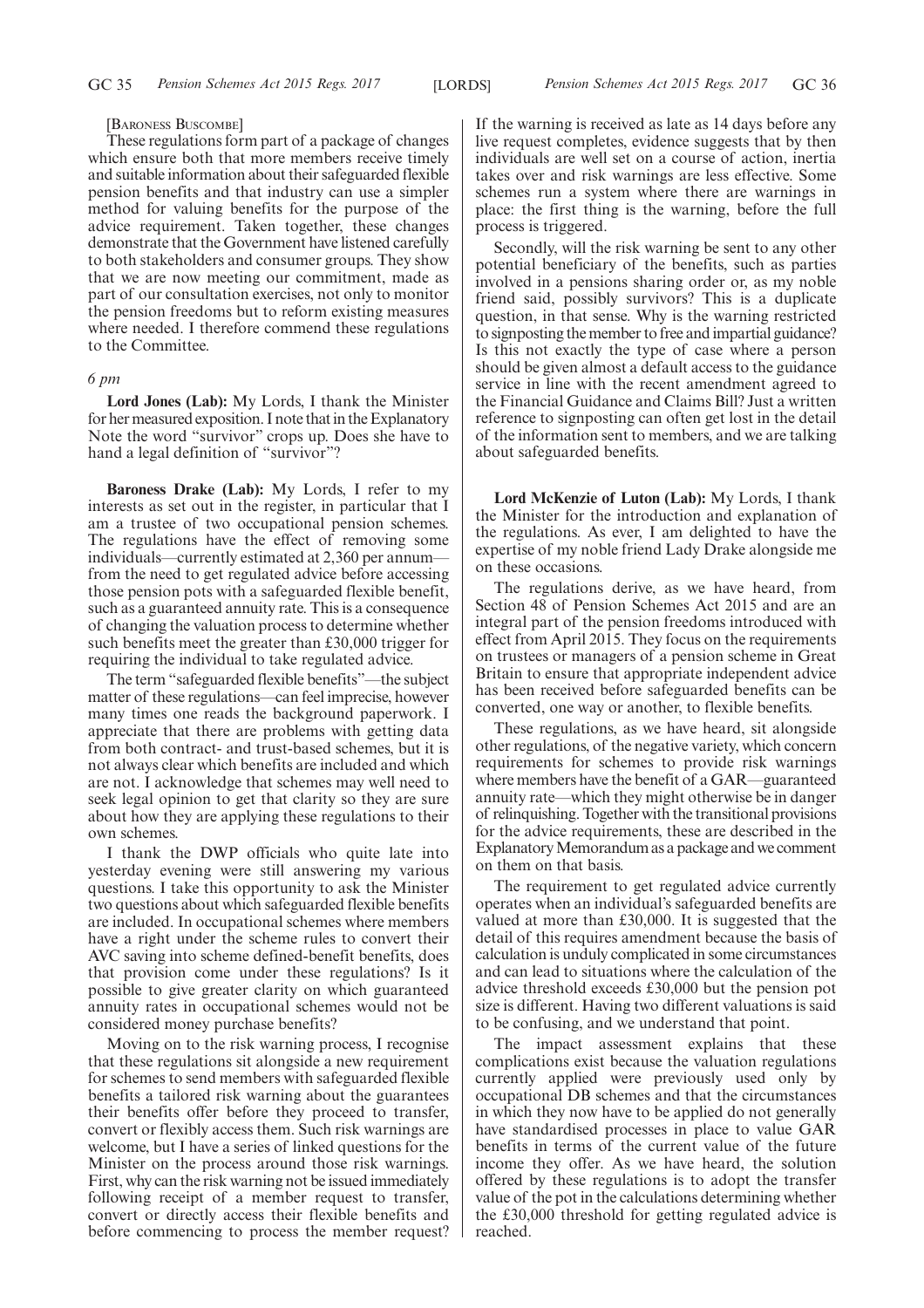On an ongoing basis, this will save individuals with safeguarded flexible benefits some £11 million per year in advice fees. As we have heard, it will remove some 12,000 people per year from the need to get advice before they access pension pots, although they will be brought within the risk warning arrangements. This seems to be taking matters in the wrong direction. Changing the basis of calculation might be administratively or arithmetically convenient, but what assessment have the Government undertaken of the appropriateness of removing so many people from the benefit of advice?

It is accepted that individuals will no longer have to meet the cost of advice, but they will not be getting the benefit of that advice either. Of course, fewer requirements for regulated advice means fewer fees paid by individuals, but will the Minister remind us about the circumstances in which individuals can access their pension pot to pay for advice, the limits and the tax treatment? Do the Government have any information about the extent to which this is used?

The Explanatory Memorandum makes reference to the potential for inconsistent treatment of members regarding when advice is required when schemes can exercise more generous transfers. Will the Minister tell us how this issue is to be dealt with? We support the concept of risk warnings and the principle of informing members of their safeguarded flexible benefits. This should be the responsibility of ceding schemes and should happen before proceeding to transfer, convert or flexibly access scheme benefits. It should apply to survivors with safeguarded benefits.

We agree that those already required to take advice should be included in the risk warnings. We support there being no de minimis exemption on the basis of pot size. On timing, which my noble friend raised, it is proposed that the risk warning should be sent at least 14 days before any live request completes. Why can the warning not be sent, as my noble friend asked, as soon as a member request to transfer or access the flexible benefits is received?

The Government's response to the consultation on these matters has confirmed the approach to the content of the risk warning and the inclusion of two comparable pension illustrations tailored to the member's age, pot size and contribution rate and with details of guarantees available.

Paragraph 44 states that the Government are not convinced of the need to explain the difference between personalised tax warnings and the statutory money purchase illustrations. Will the Minister expand on the rationale for this position?

Can the Minister also confirm that she is confident that there should be no confusion arising from obligations in respect of retirement wake-up packs and personalised risk warnings? The written element of the risk warning is, according to the impact assessment, to include the signposting to free and impartial guidance—Pension Wise currently or SFGB, or whatever it is going to be called, in due course. As my noble friend has said, this is about the weakest indication of support, bearing in mind that many would previously have had to take advice. As my noble friend proposes, is this not the type of situation now potentially covered by amendments to the Financial Guidance and Claims Bill where individuals can be defaulted to the guidance service with an obligation to demonstrate that they have received guidance before proceeding?

We will not oppose these regulations, although in some respects we consider them a missed opportunity. However, they illustrate the complexity of aspects of our pensions system and the importance of ensuring that individuals are fully supported to understand the value of their pension entitlements.

**Baroness Buscombe:** I thank all noble Lords and the noble Baroness, Lady Drake, for taking part in the debate. I will do my level best to respond to the questions as fully as I am able. The noble Lord, Lord Jones, first asked about the legal term "survivor". "Survivor" in the regulations means a person who has survived the member and has a right to future benefits or is entitled to benefits under the scheme in respect of that member. The noble Baroness, Lady Drake, and the noble Lord, Lord Jones, referred to survivors. I want to make clear that these regulations apply to both members and survivors. Where an individual inherits a member's subsisting rights in respect of safeguarded benefits and those benefits exceed the advice threshold of £30,000 the survivor is also required to take financial advice. Survivors who inherit a member's safeguarded flexible benefits will also receive a personalised risk warning should they decide to transfer, convert or flexibly access their inherited pension rights. The risk warning is sent to whoever is making a decision about their pension saving at the point they are most engaged in that decision.

In response to the question from the noble Baroness, Lady Drake, about what is included in the definition of safeguarded flexible benefits, the simplest description of a safeguarded flexible benefit is a cash pot with some form of promise or guarantee that the member can convert their pot into a pension income at a predetermined rate. We have framed the definition in fairly general terms, rather than specifically to the types of pension arrangements it covers, such as guaranteed annuity rates, in order to limit the scope for omissions or avoidance. Those uncertain whether the regulations apply should seek appropriate legal expertise and advice.

I turn to the question of what GARs in occupational schemes are not money purchase. GARs that are included in the rules of the pension scheme irrespective of whether this was reflected in the terms of a contract between the trustee and a third party, such as an insurer, are not money purchase. In this situation, the scheme would be liable to fund benefits over and above what the scheme assets—including the contract can provide. So the benefits are technically non-money purchase and are, therefore, safeguarded benefits.

The noble Baroness also asked about members who are told about their guarantees too late. The question was, why not require schemes to tell members about their guarantees earlier on? The regulations laid alongside these regulations will require trustees and scheme managers to send members information about their valuable guarantees at precisely the point that the member is most engaged in considering what to do with their pension savings. This, we believe, makes them more effective at increasing awareness of guarantees among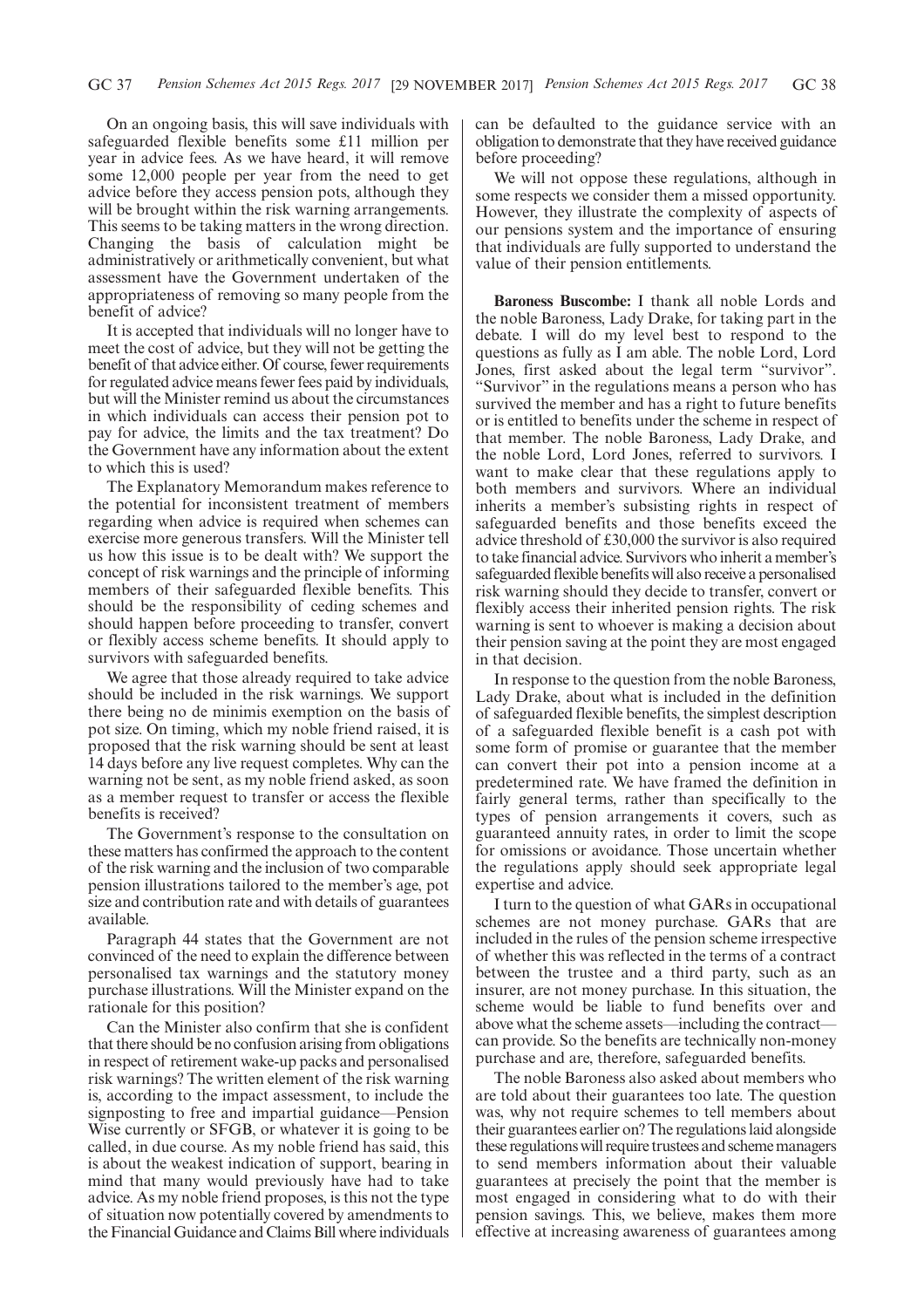#### [BARONESS BUSCOMBE]

members than forcing schemes to send regular information long before members' retirement, when they may not be actively considering a decision.

#### *6.15 pm*

Reference was made by the noble Baroness, Lady Drake, and the noble Lord, Lord McKenzie, to the single financial guidance body Bill, which references signposting and regulations with regard to giving advice and also, in this instance, the availability of free and impartial guidance. Noble Lords will be aware that existing regulations and rules require trustees and providers to signpost members to the availability of free and impartial guidance. They do this as part of what we call wake-up packs, which they are required to send when they communicate with members about their retirement options and, where applicable, via retirement risk warnings.

In addition, the regulations that accompany the regulations that are the subject of the debate will require schemes, when they issue personalised risk warnings, to signpost members to the service that delivers that free and impartial guidance. Presently, that is Pension Wise, but in future it will be the single financial guidance body. Both the Pensions Advisory Service and Money Advice Service also provide free information and guidance on GARs, for example, guidance on what to look for when deciding whether to take up a guaranteed annuity rate and comparing the income available from a GAR with the income available from shopping around through the Money Advice Service annuity tool to calculate and compare annuities. These services will continue to be provided by the new single financial guidance body. We are currently working on the fine detail of the amendments to what is now Clause 5(2) of the Financial Guidance and Claims Bill.

We believe that these regulations, by providing an additional nudge to free sources of guidance, are compatible with the amendment laid by the noble Lord, Lord Sharkey, during our debates. We will of course review and make consequential amendments, where necessary, to all regulations that currently refer to pensions guidance to ensure that they continue to operate correctly when the new arrangements under the Financial Guidance and Claims Bill come into effect. I ought to add that there is of course no guarantee that this amendment will pass through another place. We cannot be firm about any of this until the Bill receives Royal Assent.

**Lord McKenzie of Luton:** Just on that point, is it the Government's position that they would support those amendments as currently carried and included in the Bill?

**Baroness Buscombe:** I thank the noble Lord for the question. Yes, the Government will accept the amendment in the other place but of course we cannot speak for other Members in the other place, who may think differently. Certainly, the expectation is that the amendment will see Royal Assent.

There was a suggestion that our legislation is reducing protection for members of defined benefit schemes, but these regulations have no impact on the vast majority of such schemes or their members. They will still be subject to the same requirement for regulated financial advice where their benefits exceed the same threshold, and the same valuations will continue to apply. In the small proportion of schemes that choose to offer more generous transfer values than are required by law, members whose defined benefit pensions are worth in the region of £20,000 to £30,000 are being treated more fairly. They will not be forced to take advice when members with the same rights in other defined benefit schemes are not. These members can of course opt to take advice and will be able to seek guidance, which can signal the option of advice before transferring.

There was a question about whether we were reducing member protection and making it easier for savers to surrender their guarantees. We remain committed to the principle of the advice safeguard. That is why the threshold to whom it is applied remains the same—those with safeguarded benefits with a value of over £30,000– and with the introduction of these regulations, for the majority of members with safeguarded benefits there will be no change in how their pension is valued and calculated for the purpose of the advice requirement.

However, where a pot is cash-based but has a safeguarded element, such as the option of a guaranteed annuity rate, these regulations deliver simplification and clarity. Trustees and scheme managers now have to produce only one valuation of the member's pot. A single figure is easily explained and avoids confusing members because it makes it clearer what the members may receive if they proceed to transfer, convert or otherwise flexibly access their savings. At the same time, parallel regulations introduce new protections that are timely—sent at the point members are making a decision—and increase the total number of members informed that their pots contain guarantees.

The noble Lord, Lord McKenzie, asked about the work that has been done on assessing the impact of the regulations. The Department for Work and Pensions estimates that there will be approximately 12,400 individuals per year who no longer need to try to find advice. The noble Lord said that he felt that these regulations were a missed opportunity. I reconfirm, as I said at the outset of this brief debate, that it is very important to take on board the fact that the Department for Work and Pensions is continually reviewing and assessing the impact of regulations, following the protection freedoms. If it is found that more needs to be done, changed or amended, we will certainly do that through secondary legislation.

The regulations debated here today simplify how trustees and scheme managers value members' pensions when determining whether the requirement to take advice applies. Pension schemes with members who hold safeguarded flexible benefits—mainly but not exclusively personal pension contracts that include the option of an annuity at a guaranteed rate—can use the transfer value of the member's pot, instead of undertaking a complex actuarial calculation.

Representatives of consumers and industry have both sought and supported the simplification of the current valuation method that these regulations deliver, and both groups will benefit from its implementation. Consumers with safeguarded flexible benefits will be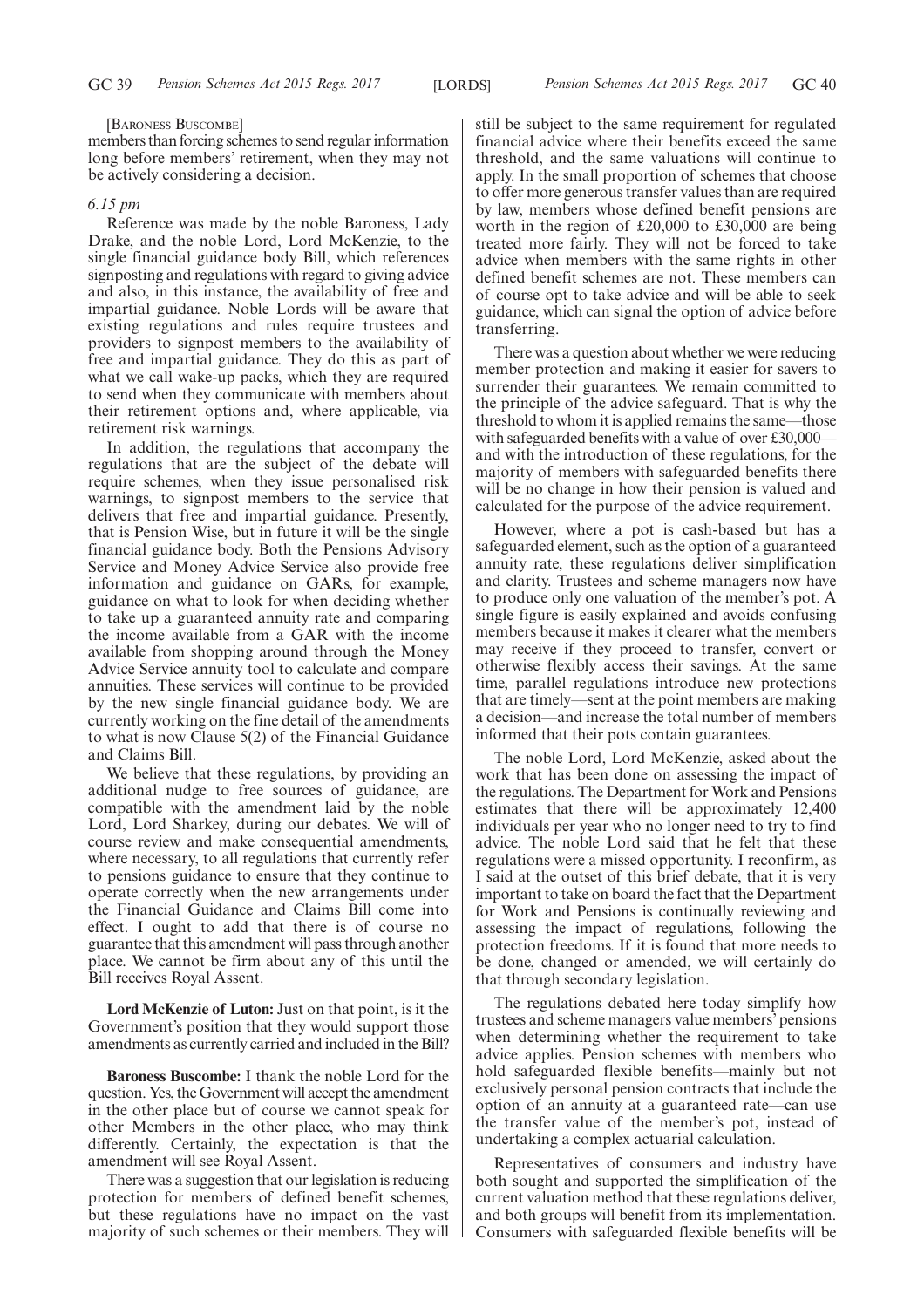less confused when they inquire about transferring or accessing their pot because they will receive only one valuation, and the difficulties for industry when valuing these guarantees will be removed.

Finally, these regulations form part of a package of measures. If approved, they will come into force alongside a new requirement to send all members tailored communications, ensuring that all members are told about their valuable benefits in a more timely and accessible manner. There will also no longer be a cohort of individuals who are required to seek financial advice, but are often unable to locate an adviser willing to advise on their pension savings. I hope I have set out for the Committee the need for these regulations and have responded to the matters raised. I commend these draft regulations to the Committee.

*Motion agreed.*

# **Selection of the President of Welsh Tribunals Regulations 2017**

*Considered in Grand Committee*

*6.23 pm*

## *Moved by Lord Keen of Elie*

That the Grand Committee do consider the Selection of the President of Welsh Tribunals Regulations 2017.

**The Advocate-General for Scotland (Lord Keen of Elie) (Con):** By way of background, there are seven devolved tribunals that are the responsibility of the Welsh Government: the Mental Health Review Tribunal for Wales, the Special Educational Needs Tribunal for Wales, the Agricultural Land Tribunal for Wales, the Adjudication Panel for Wales, the Residential Property Tribunal Wales, the Welsh Language Tribunal, and a tribunal covering the registered school inspectors appeals panels and the registered nursery education inspectors appeals panels.

There are 41 judges currently appointed to those tribunals. Each tribunal has its own judicial lead but these judges have limited access to senior judicial leadership within Wales, which is inconsistent with other judicial officeholders in England and Wales. Sir Wyn Williams, a retired High Court judge, has been undertaking an informal leadership role, but he does not have any statutory powers.

To address this, Part 3 of the Wales Act 2017 created a new post: the President of Welsh Tribunals. The president has responsibility for making arrangements about the training, guidance and welfare of Welsh tribunal members, as well as for representing their views to Welsh Ministers and other Members of the National Assembly for Wales. The president will also be able to give practice directions and will be responsible for deploying tribunal members between the different Welsh tribunals, as well as between the UK-wide tribunals and the Welsh tribunals.

The president will also be responsible for establishing and communicating the judicial strategic direction for the Welsh tribunals. He or she will provide leadership and build effective relationships with the judicial leads of the Welsh tribunals, as well as with the Welsh Government's Welsh Tribunals Unit, the Lord Chief Justice, the Judicial College, and Ministers and officials in the Welsh Government, relating to policy issues affecting the Welsh tribunals.

Paragraph 2 of Schedule 5 to the Wales Act 2017 provides two routes for the appointment of the President of Welsh Tribunals. The first is by agreement between the Lord Chief Justice, the Lord Chancellor and the Welsh Ministers with regard to a person who is, or has been, a judge of the Court of Appeal or the High Court. The second route, in default, is following selection by the Judicial Appointments Commission.

If agreement cannot be reached between the Lord Chief Justice, the Lord Chancellor and the Welsh Ministers on the appointment, paragraph 2 of Schedule 5 to the Wales Act 2017 requires the Lord Chief Justice to make a request to the Judicial Appointments Commission for a person to be selected for appointment to the office of President of Welsh Tribunals.

Elements of the procedure for appointment by the Judicial Appointments Commission are set out in the Act itself. These include that the Judicial Appointments Commission must appoint a selection panel which must include at least two members who are non-legally qualified, at least two judicial members and at least two members of the Judicial Appointments Commission.

The Lord Chancellor is also required to make additional provision about the process to be applied. That is what these regulations do. In particular, they specify that the selection panel should consist of five members and make further provision about the appointment of people to that panel, including that the chairperson of the panel is to be a person designated by the Lord Chief Justice who holds, or has held, office as a judge of the Supreme Court, a Lord Justice of Appeal or a puisne judge of the High Court.

The regulations also make further provision relating to consultation during the process and to the reporting of the panel's selection to the Lord Chief Justice and the Lord Chief Justice's options when deciding on that selection. In order to be consistent with the relevant primary legislation and the nature of the new office, the appointment process closely reflects that which applies to the selection of the Senior President of Tribunals.

The Wales Act 2017 established the role of the President of Welsh Tribunals and the requirements for the appointment of a judicial officeholder to that office. These regulations allow that appointment to be made. I therefore commend the regulations to your Lordships and beg to move.

**Lord Thomas of Gresford (LD):** My Lords, I very much welcome these regulations, although I hope that the machinery that they set up will not be used, because of course the alternative way is by agreement between the Lord Chancellor, the Lord Chief Justice and Welsh Ministers.

At a time when the independence of the judiciary has been under attack, when we have heard expressions in the press such as, "Enemies of the people", and when the press has questioned the impartiality of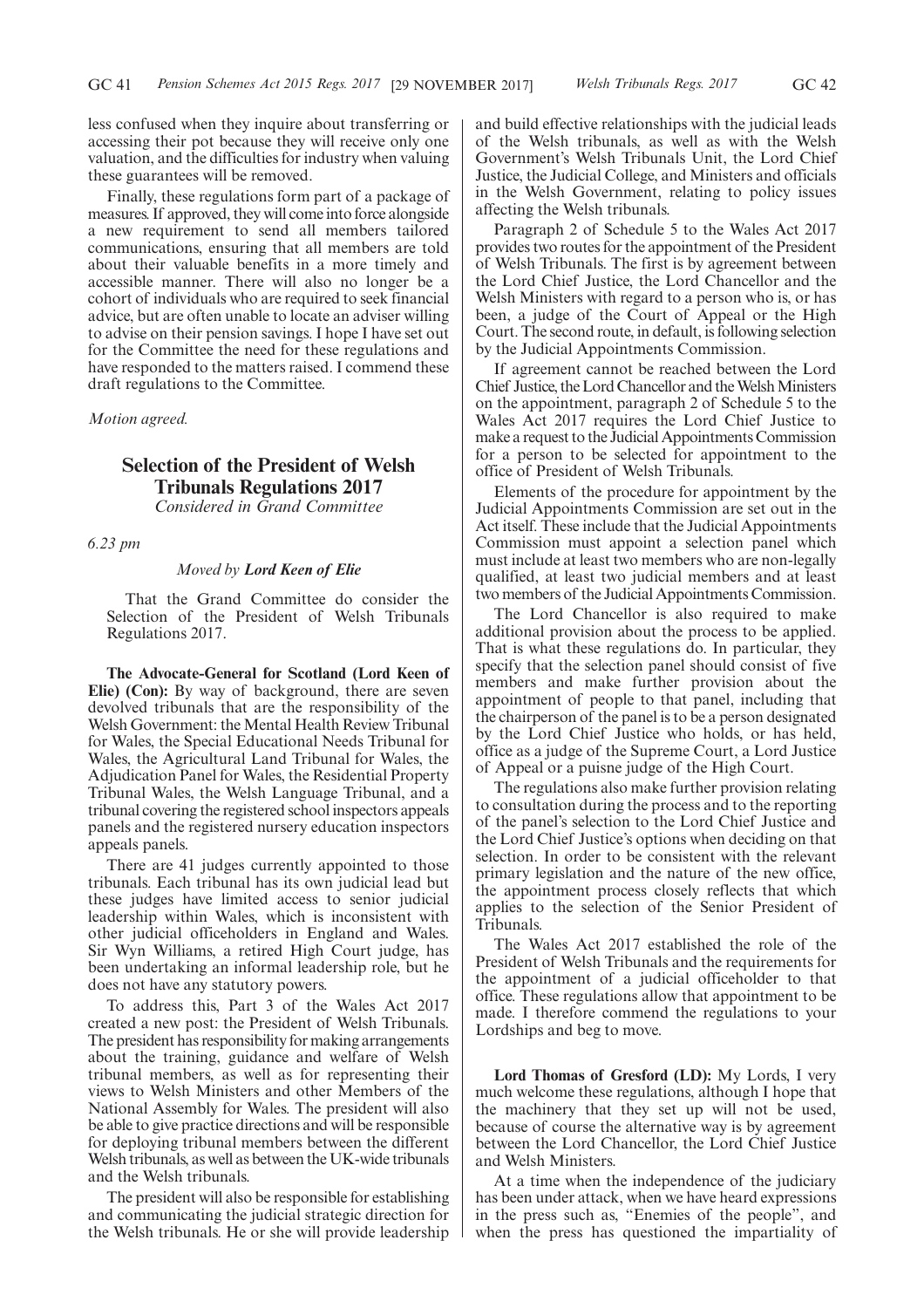#### [LORD THOMAS OF GRESFORD]

judges in many ways and the degree to which they are in touch, it is very important that the independence of the judiciary in Wales should be emphasised. In most of these tribunals, one of the parties concerned will almost certainly be the Welsh Government or local government, and it is very necessary that the administrative tribunal should be seen to be impartial.

I am very pleased that my old friend Sir Wyn Williams has been acting in an informal capacity as President of Welsh Tribunals—we used to meet on many a rugby field in our youth. Hopefully, he will continue in that role, and maybe he will be a candidate for president. I could not imagine the independence of the judiciary being in better hands to give leadership and direction. So many of the 41 judges who are sitting on these tribunals are lay persons without necessarily any lengthy experience in the law, so it is important that they should be properly trained and properly led. I am sure that that has been done under Sir Wyn Williams and that it will continue under these regulations.

#### *6.30 pm*

**Lord Wigley (PC):** My Lords, I will be very brief as I do not have a tenth of the background that the noble Lord, Lord Thomas, has with regard to legal operations in Wales. But I can from my own knowledge, and by reputation, endorse the comments the noble Lord made about Sir Wyn Williams.

I have one specific question, relating to the Welsh language. As noble Lords will be aware, and as I am sure the Minister has been made well aware, the Welsh language has full official status in Wales now, as it has since the legislation six or seven years ago. From 1967 onwards, it had equal validity, and the 1993 Act gave it equal status with English. That being so, operations of the law in courts and tribunals may take place in Welsh. That is the normal state of affairs in Wales. Proceedings may or may not take place in Welsh, but the choice is there and it is equal handed—as the noble Baroness in the Chair well knows.

In the specifications that have been put down, at Regulation 3(13) there is a list of the characteristics that are "desirable" for the members of the selection panel, including that members should be,

"both men and women … drawn from a range of different racial groups"—

—both fair enough—and have,

"an understanding of the administration of justice in Wales and Welsh devolution arrangements".

That too is fine. But why is there no paragraph there about having at least some knowledge of the Welsh language, particularly as that will arise from time to time in the work that is being undertaken? I do not object to the instrument in itself, but that should have been covered, unless there is some explanation of which I am not aware.

**Baroness Donaghy (Lab):** My Lords, I have a very brief, possibly technical question, which is probably because I am not legally qualified or an expert in this matter. Paragraph 3.2 of the Explanatory Memorandum says that,

"the territorial application of this instrument includes Scotland and Northern Ireland".

Further down, under "Extent and territorial application", it says:

"The territorial application … is the whole of the United Kingdom".

I was curious why those two provisions were there and whether it is a standard phrase that appears in all these things. It just seemed a little odd.

**Lord Beecham (Lab):** My Lords, I of course defer to the experience of the two noble Lords from Wales, who clearly have a greater insight into the position than either the Minister—with due respect—or I could have. Of course, I join them in welcoming the instrument. However, according to the Explanatory Note, the consultation process was very limited, as it was apparently confined to officials of the Welsh Government and the Lord Chief Justice. Was there any consideration with the professions in Wales about this? Presumably many members of the legal profession would have an interest in the matter.

On the concern about diversity, I wonder whether the noble and learned Lord is in a position to say—if not, perhaps he could subsequently advise me—what is the present composition of tribunal membership and chairs of the tribunals in terms of gender and ethnicity. Clearly there is an implicit aspiration at paragraph 12.2 of the Explanatory Memorandum to promote diversity. I would be interested to know what the starting point is. Although the question of developing a baseline against which progress can be measured is apparently still incorrect, it would be helpful to see where we are starting from, if not today by a note to those Members present.

This is clearly a welcome step forward. One hopes that it will work well and in particular that the diversity issue will be addressed properly and in a timely way. I join other noble Lords in welcoming the regulations and trust that their impact will be beneficial.

**Lord Keen of Elie:** I am obliged to noble Lords and to the noble Baroness for their contributions. I begin with the point raised by the noble Lord, Lord Thomas of Gresford. I entirely agree with his observations about the importance of maintaining the independence of the judiciary and, equally, of defending the judiciary from inappropriate attack. There is an important distinction to be made between what can be regarded as justified criticism and what is tantamount to abuse. We have to underline that distinction if we are properly to defend the judiciary. Of that there can be no doubt.

On the question of whether these powers should be used, I again entirely agree with the noble Lord. This is the alternative mechanism to be employed, but it is contemplated that it will be employed only in circumstances where there is a breakdown in agreement between various parties. It is not something that is contemplated, but because the Act makes provision for this alternative mechanism it is only appropriate that we should have regulations in place so that, if necessary, it can be employed.

On the matter of who will be the president of the Welsh tribunals and his role so far as defence of tribunal members is concerned, remembering that some